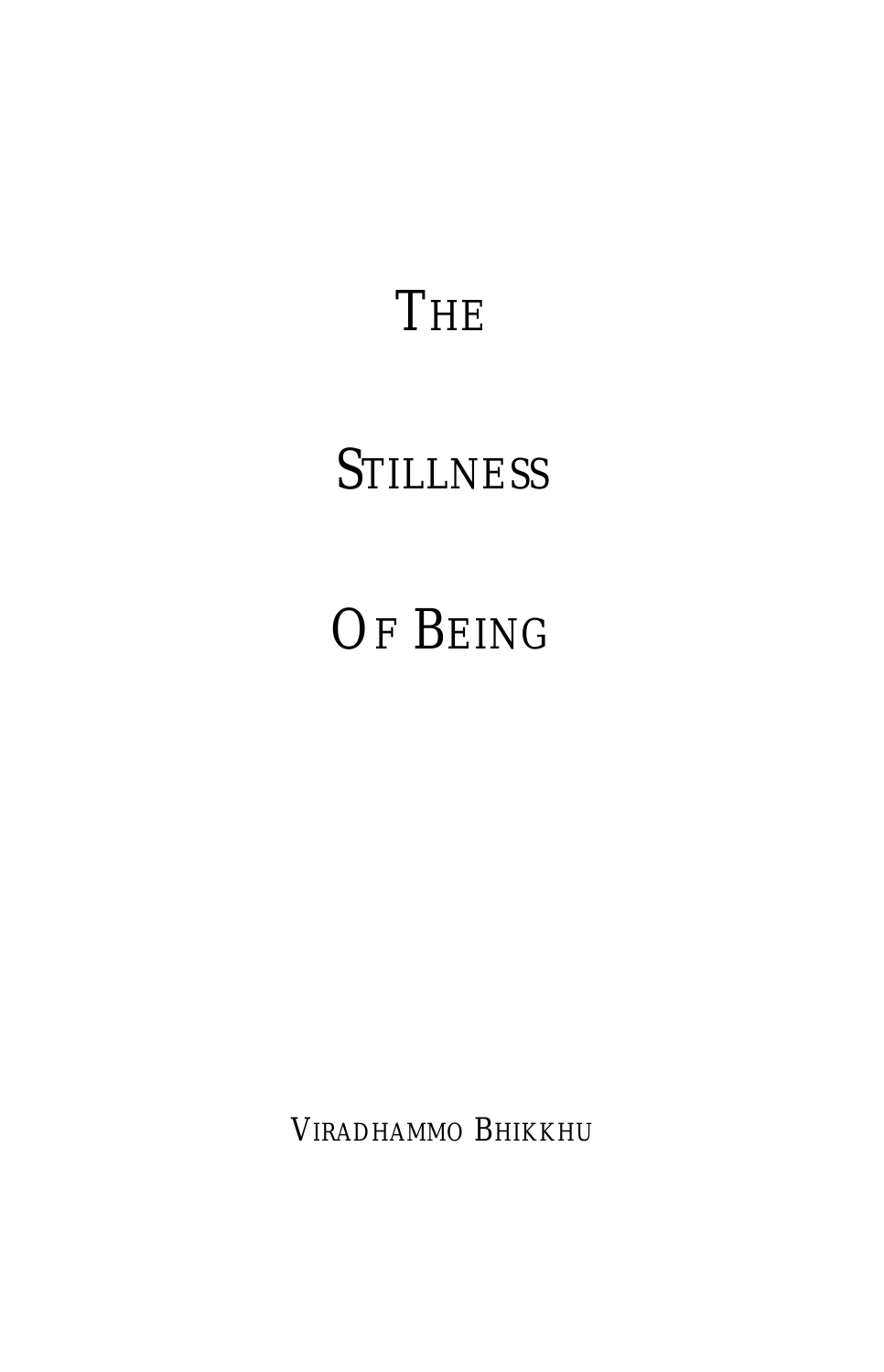This book has been printed for free distribution.

*sabbadanam dhammadanam jinati* The gift of Dhamma surpasses all other gifts.

Copyright © Viradhammo Bhikkhu 2005

All commercial rights reserved. This book may be copied or reprinted *for free distribution* without permission from the publisher.

An online version may be viewed at: www.buddhamind.info/stillness/ Inquiries concerning this book can be sent from this site.

The concept of this book was originally developed by the lay sangha in New Zealand to commemorate Ajahn Viradhammo's thirty years as a monk. Many people in New Zealand and Canada have given generously, both of time and money, to make this publication possible. May their kind generosity bring them happiness and freedom.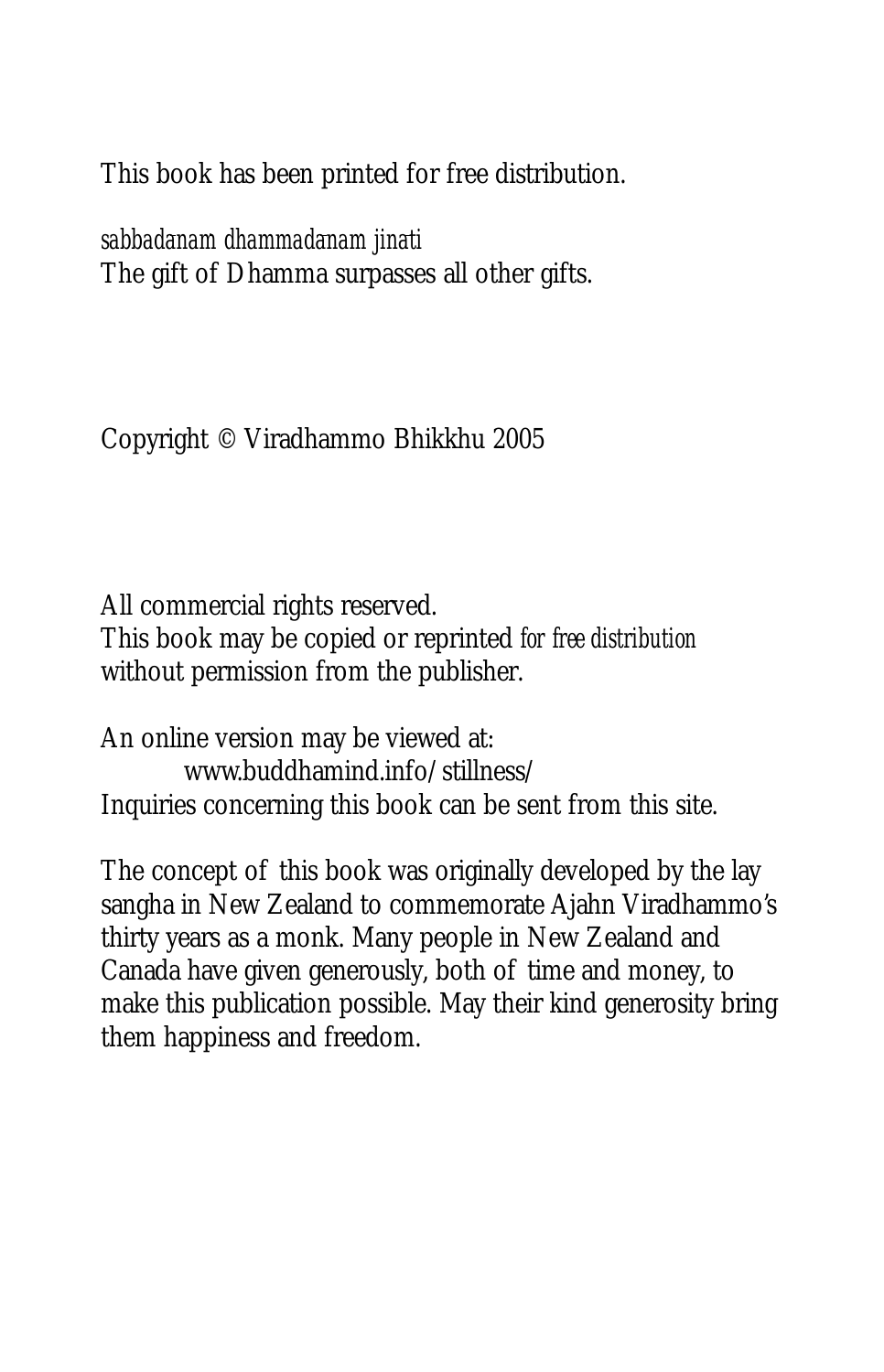### TABLE OF CONTENTS

| 1  | Introduction                         |
|----|--------------------------------------|
| 5  | So What                              |
| 17 | Bringing the Teachings Alive         |
| 29 | Trying to Find a Sweet One           |
| 43 | <b>Affectionate Living</b>           |
| 51 | Dhamma and Family Life               |
| 67 | The End of Rebirth                   |
| 79 | <b>Acceptance and Responsibility</b> |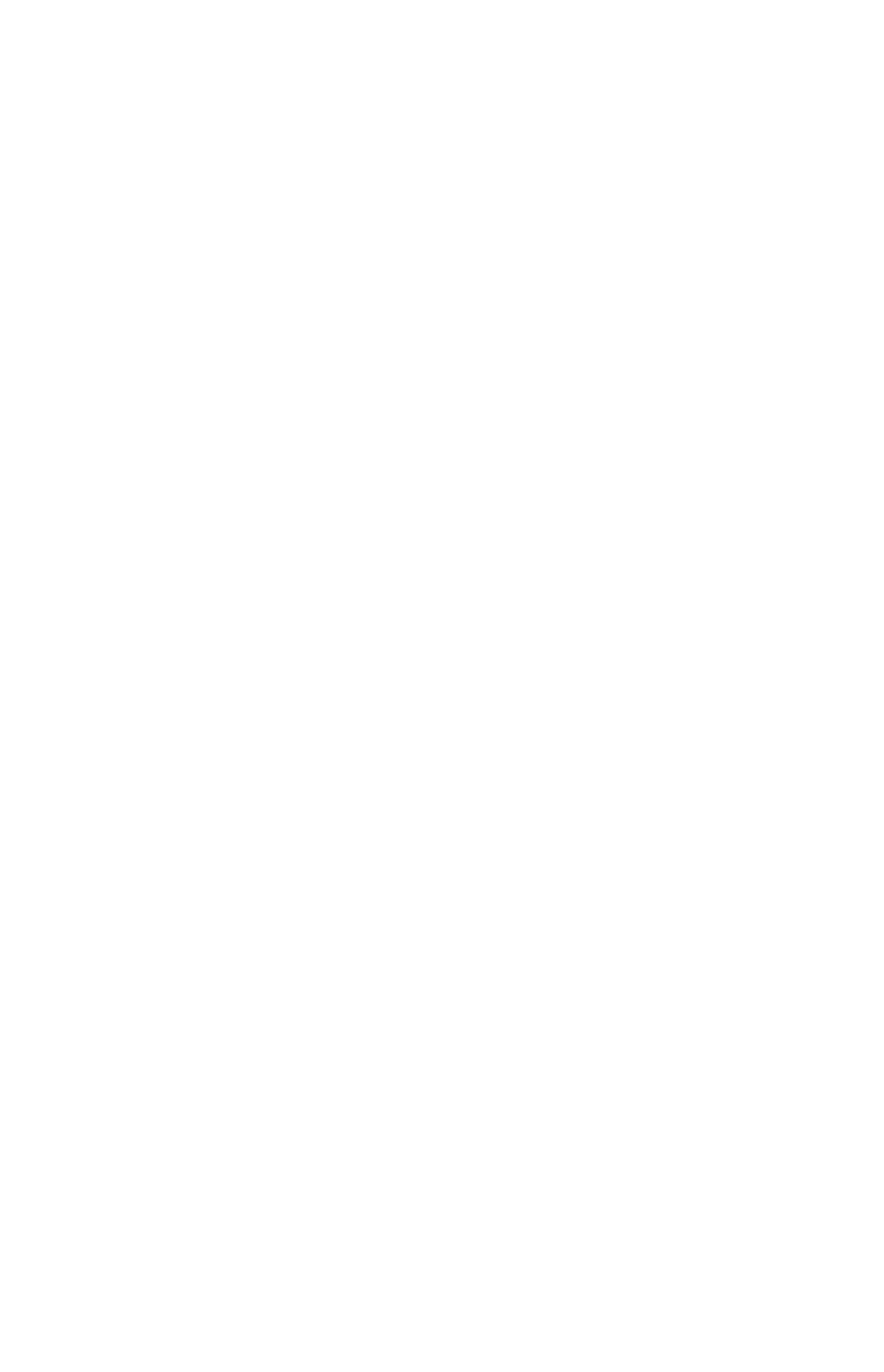#### **INTRODUCTION**

Welcome! For those of you who don't know him, what you have in your hands is an introduction, a sampling of teachings from Ajahn Viradhammo. For those of you who do, I'm sure it will be a pleasure to be reminded of "Ajahn V" and to have a collection of his talks that you can carry around and dip into from time to time.

I'll let the teachings speak for themselves. My part in this is just to offer a brief introduction to a good Dhamma friend. I met Ajahn V. in 1978, when I came over to England from Thailand. I was then a bhikkhu of two "Rains" (we count our seniority in the Sangha by the number of Rains Seasons we have spent in the Order), and he had passed three. We were living in London, under the guidance of Ajahn Sumedho, who had eleven Rains. The tiny community that he was supervising had only been in Britain for little more than a year at that time, so it was early days for all of us. Fortunately we were all offered the opportunity to spend the Rains (approximately the Summer) on a country estate in Oxfordshire, where things would be quieter than London, and we could focus more fully on meditation and training.

In the "elder brother" set-up of our group, Ajahn V. became a mentor to me, coaching me in the do's and don'ts of the training, as well as being someone I could check in with from time to time through the ups and downs of spiritual life. A friend indeed; so I was grateful for that, especially as I had determined that the Rains we spent there was going to be my big push to get up to speed with the more austere modes of practice. In particular, I had determined to refrain from lying down at any time, day or night, for this period.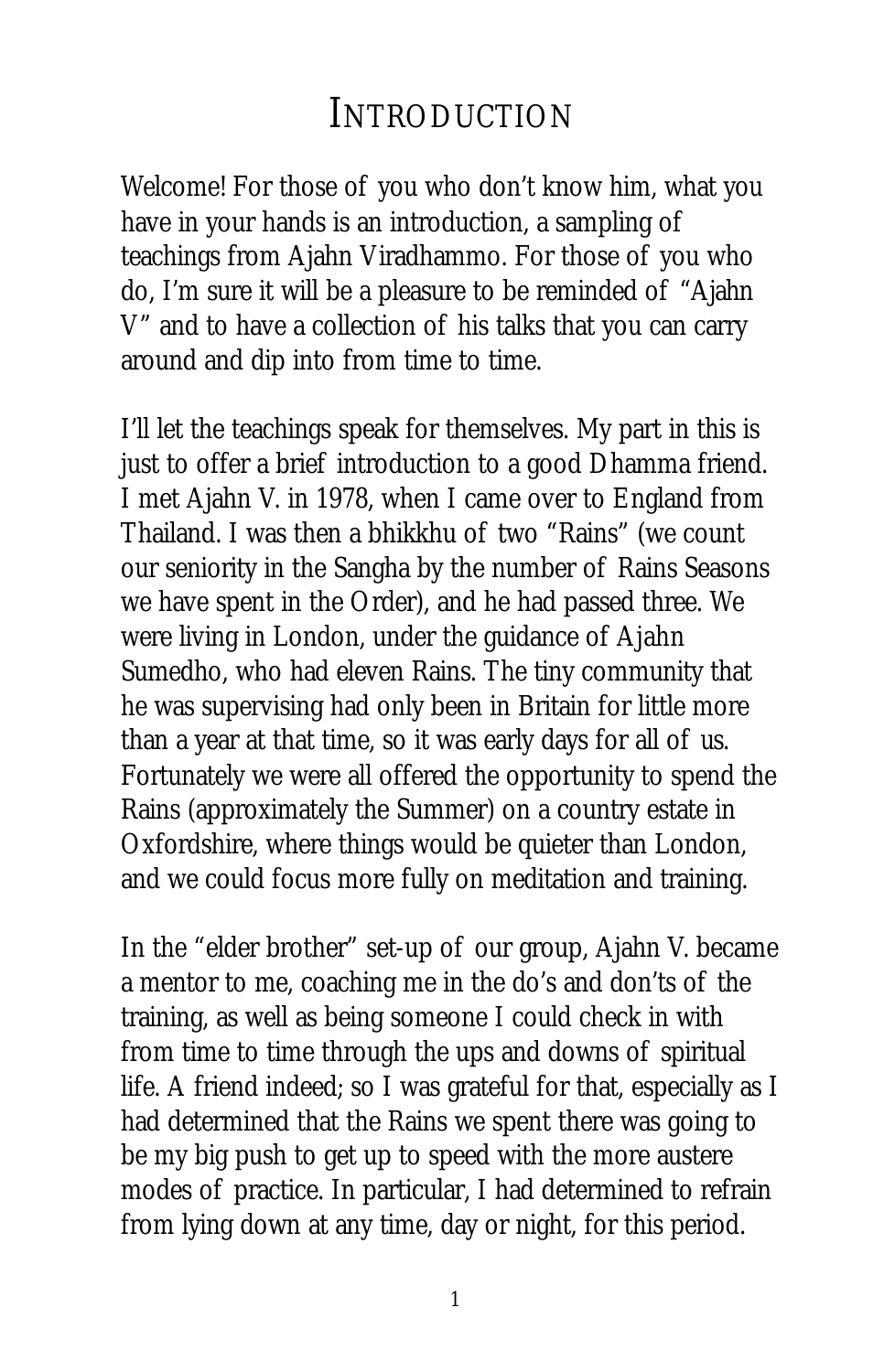This practice, to encourage effort, has some side effects: because one barely sleeps, one can feel drowsy at any time, and often cat-naps whilst sitting up.

Anyway, out of gratitude to my elder brother, I decided to offer a little service in washing the cover for his alms bowl, a lovely piece of crochet-work that he had fashioned over many hours. And having done so, I planned to dry it by my fire as I sat through the night so that it would be ready to use the next morning. So I hung it on the fire-guard as I took up the nightmeditation vigil – alert, ardent and mindful… . Can you imagine my horror when I came to and realized what a certain smell signified? There, dangling over the fire-guard, was Ajahn V's beautiful bowl cover – burnt to a crisp.

Oh, no. Only one thing for it. First thing after daybreak, I knocked on his door, and as he opened it, I bashfully waved the heap of frazzled yarn. "I have no excuse," was all I could say. He looked at me, with my head down and this sorry item in my hand. "I want you to let go of that," he said, with a gentle smile.

Laconic, that's his style; those few words expressing no concern for himself, let alone his belongings, just an immediate empathy for the other person's predicament. And a pragmatic response that was utterly simple, genuine, and right on the mark. That's Ajahn Viradhammo's Dhamma, and over the years I came to see and appreciate a lot more of it. I hope this book can bring a taste of it your way.

*Bhikkhu Sucitto*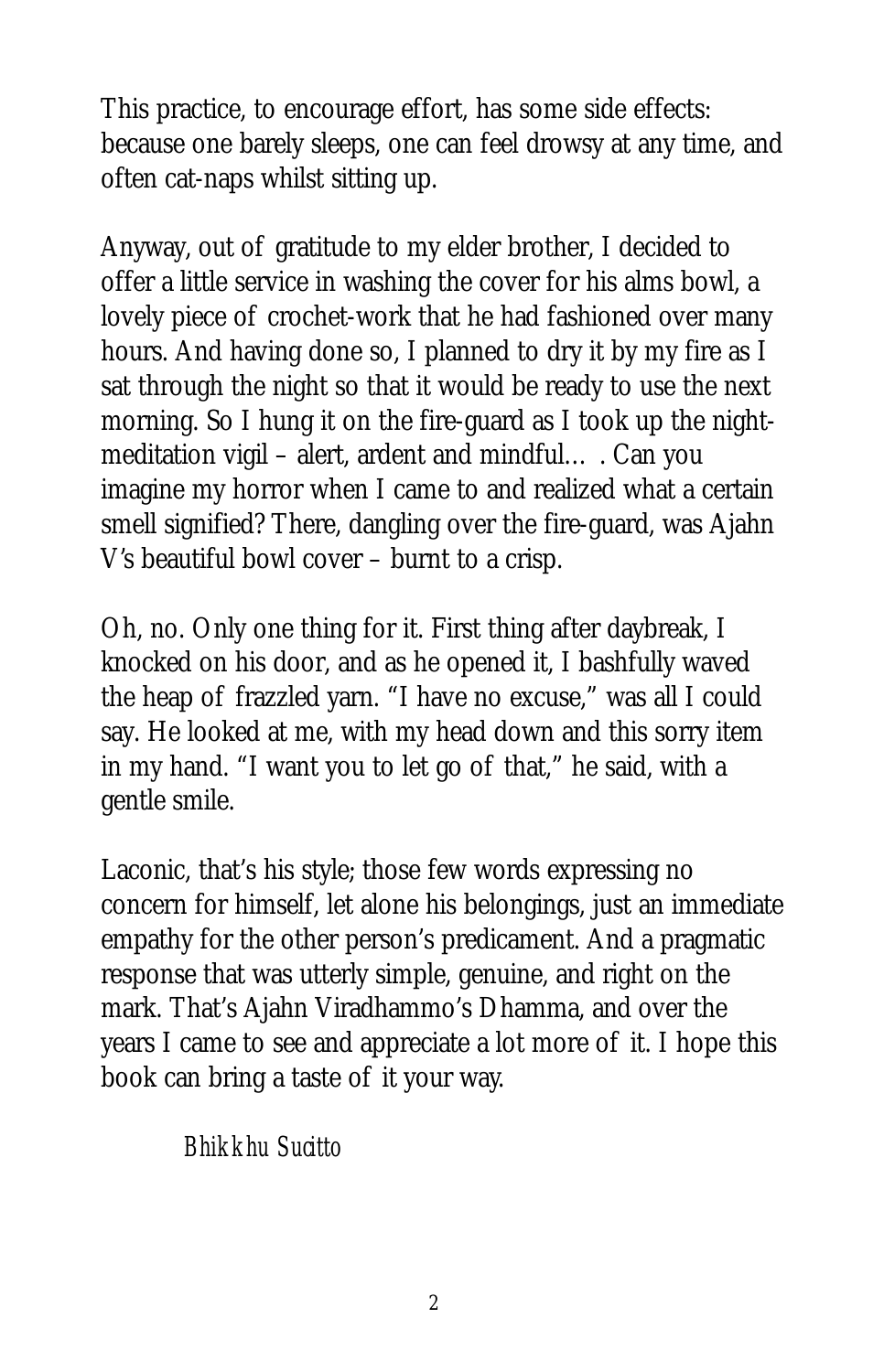Mata-pitu-upatthanam, Putta-darassa sangaho; Anakula ca kammanta, Etam mangalam-uttamam

Providing for mother and father's support And cherishing family, And ways of work that harm no being, These are supreme blessings.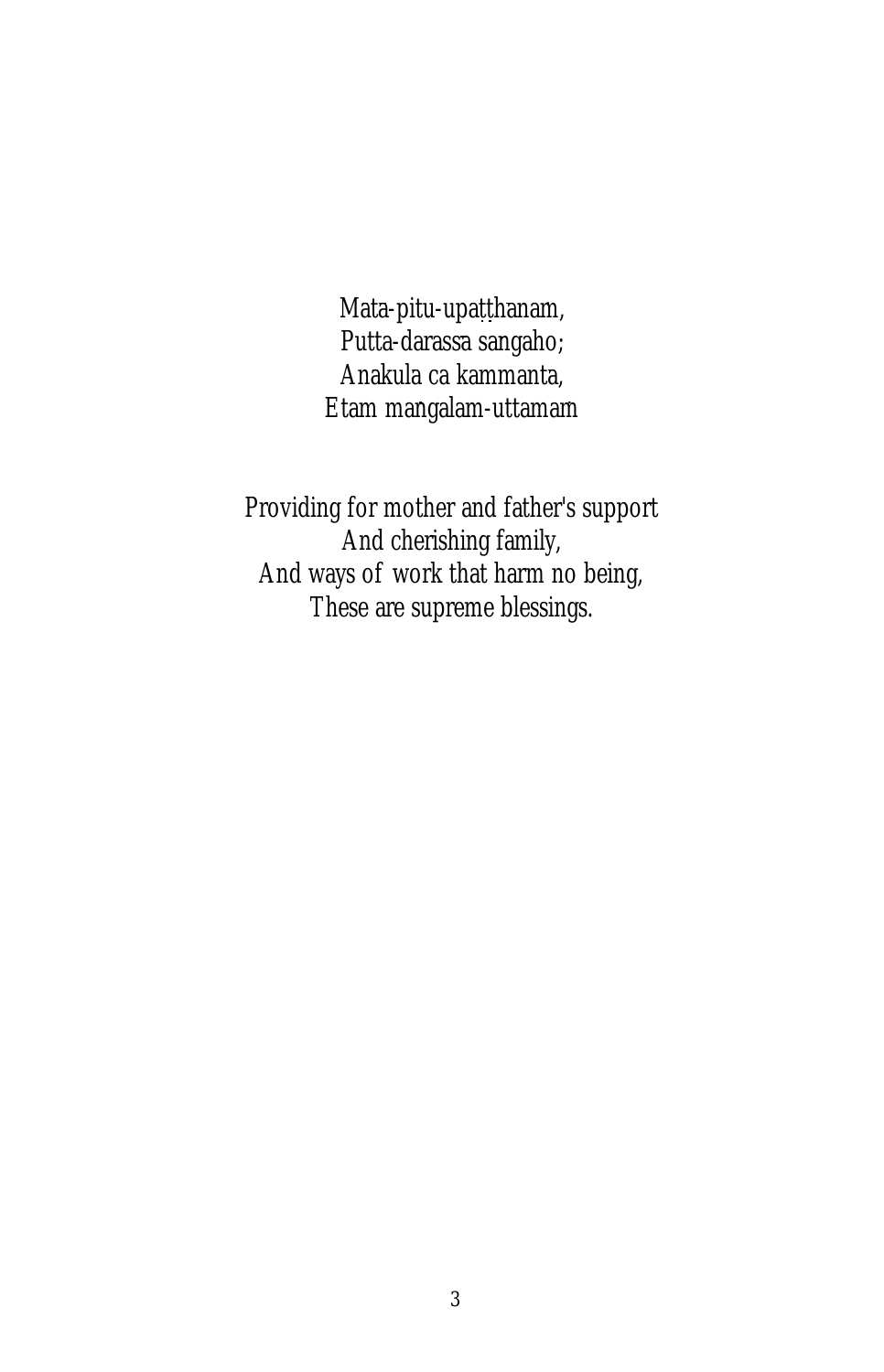The happiness of a relatively calm mind is not complete freedom. This is still just another experience. It's still caught in "So what!" The complete freedom of the Buddha comes from the work of investigation.

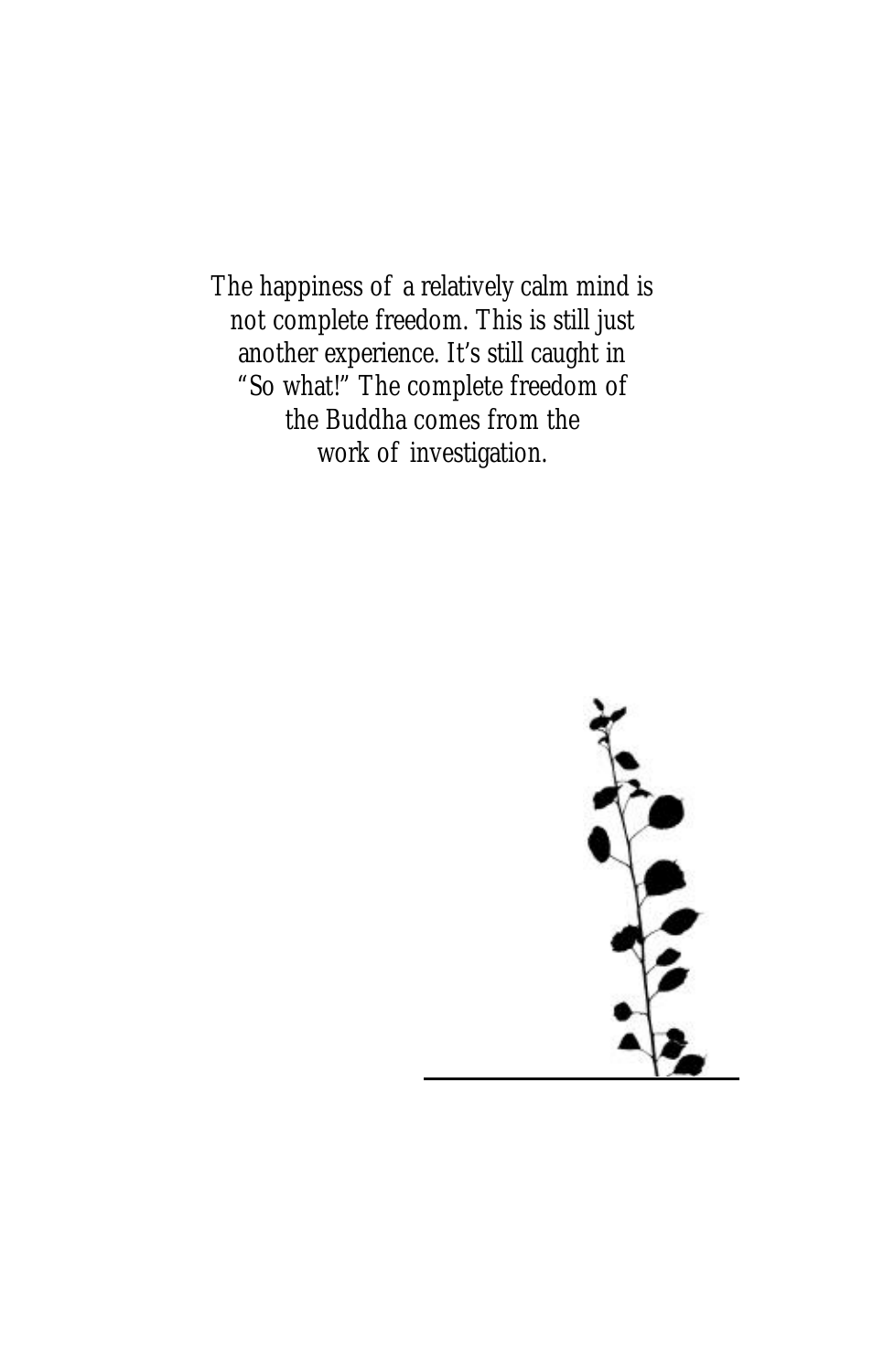#### SO WHAT

The following teaching on the Four Noble Truths is taken from a talk given by Venerable Viradhammo during a ten-day retreat conducted in Bangkok for Thai lay people, in June 1988.

This teaching is not aimed at just getting another kind of experience. It is about complete freedom within any experience. It is about complete freedom within any experience. This evening we might begin by considering the legend of the life of the Lord Buddha. Now we could consider this story as factual history. Or we could also look at it as a sort of myth – a story that reflects back on our own development as beings seeking truth.

In the story we are told that before his enlightenment, the *Bodhisatta* (Buddha-to-be) lived in a royal family with a lot of power and influence. He was a very gifted person, and had all that any human being could wish for: wealth, intelligence, charm, good looks, friendship, respect, and many skills. He lived the princely life of luxury and ease.

The legend has it that when the *Bodhisatta* was first born, his father the king received a prediction from the wise men. They said there were two possibilities: Either this son would become a world-ruling monarch, or he would become a perfectly enlightened Buddha. Of course the father wanted his son to carry on the business of being a monarch; he didn't want him to become a renunciate. So everybody in the palace was always trying to protect the prince. Whenever anyone grew vaguely old or sick they were taken away; nobody wanted the prince to see the reality of old age, sickness and death for fear that he would become disenchanted with sensuality and power and turn his mind to deeper thoughts.

But then at the age of twenty-nine, curiosity struck. The prince wanted to see what the world outside was like. So off he went with his charioteer and, what did he see?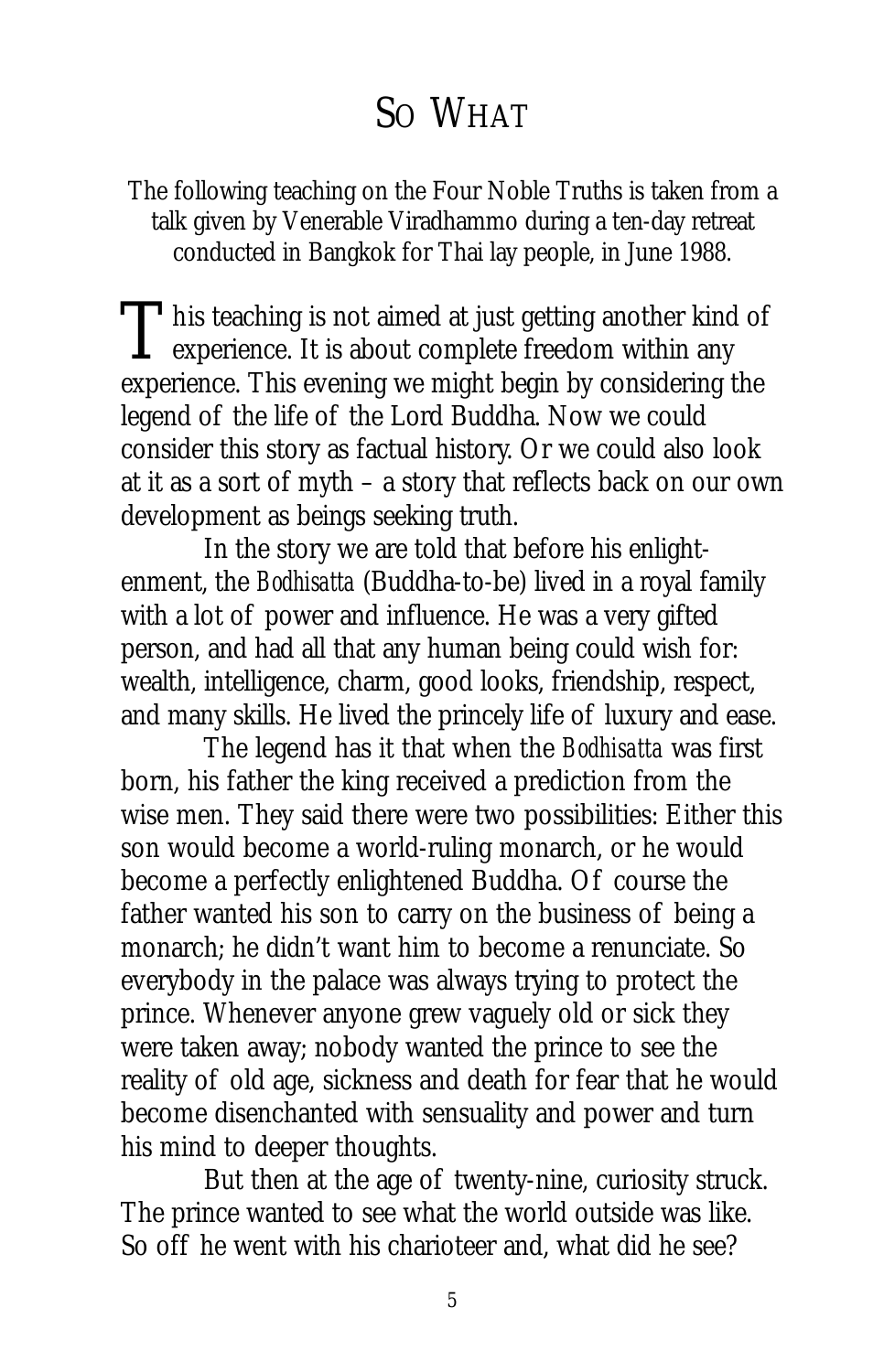The first thing he saw was a sick person, all covered with sores, in pain, and lying in his own filth. A thoroughly wretched human condition.

"What's that?" the prince asked his attendant. The attendant replied, "That's a sick person." The prince realized, for the first time, that these human bodies can become sick and painful. The attendant pointed out that all bodies had this potential. This came as a great shock to the prince.

The following day he went out again. This time he saw an old person: all bent over with age, shaking, wrinkled, grey-haired, barely able to hold himself up. Again, shocked by what he saw, the prince asked, "What's that?" "That's an old person," the attendant replied. "Everybody grows old." So the prince realized that his body too had this potential to become old. With that he went back to the palace, quite bewildered by it all.

The third time he went out, he saw a dead person. Most of the townsfolk were busy, happily waving at their attractive prince, thinking he was having a great time. But behind the crowds, there were people carrying a stretcher with a corpse on it, going to the funeral pyre. "And what is that?!" he asked. So the attendant replied: "That's a corpse. All bodies go that way. Your body, my body, they all die." That was a really powerful one for him. That really shocked him.

The next time the *Bodhisatta* went out he saw a mendicant monk sitting under a tree meditating. "And who is that?" he asked. The attendant replied, "That's a sadhu, someone who is seeking the answers to life and death."

So we have this legend. Now what does this mean for you and me? Is it just a historical tale to tell our children, a tale about a person who didn't see old age, sickness or death until he was twenty-nine?

For me, this story represents the awakening of a human mind to the limitations of sensory experience.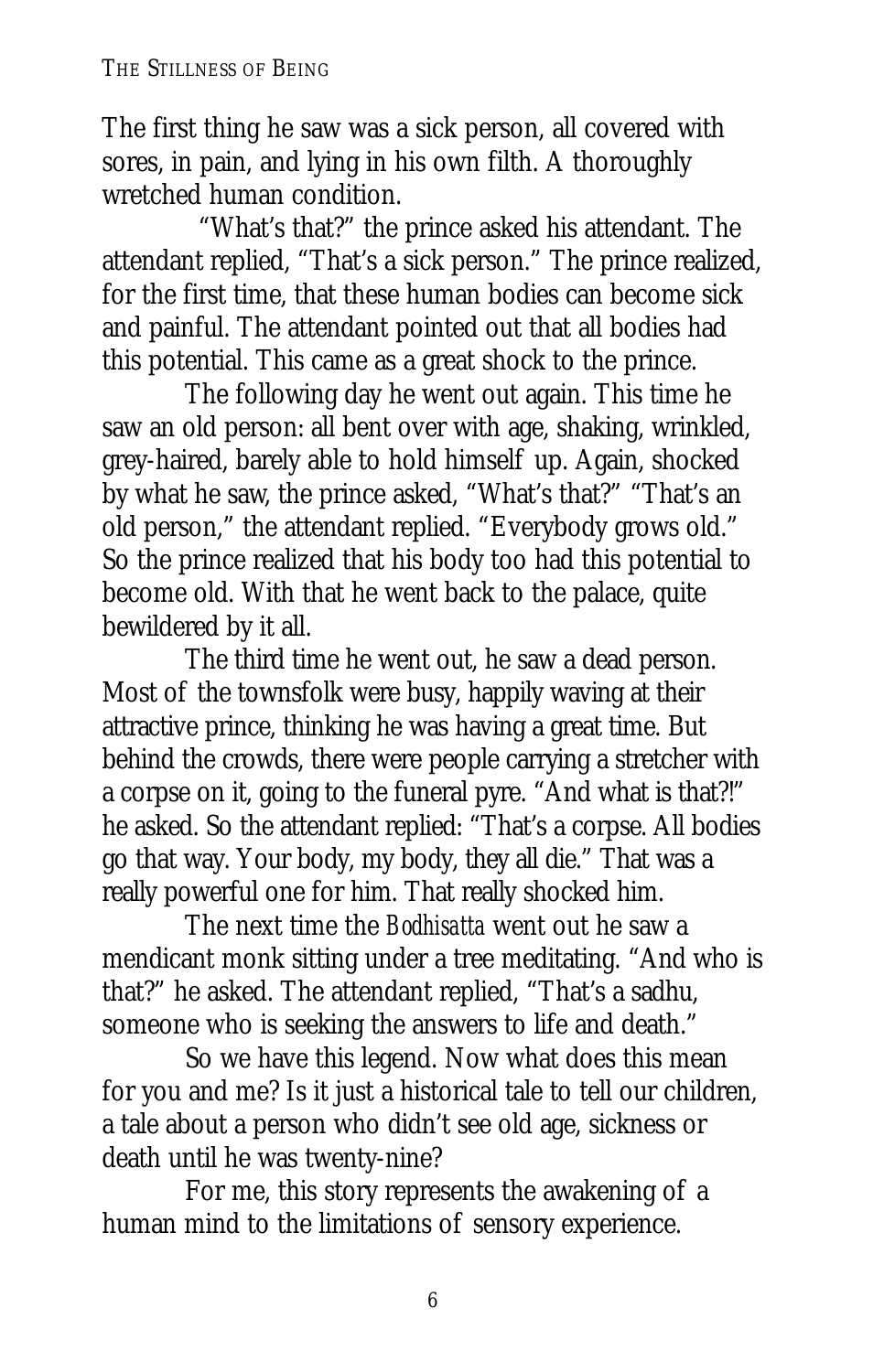Personally I can relate to this from a time when I was at university. I questioned life a lot: "What is it all about? Where is this all going to?" I used to wonder about death, and started thinking: "What is the point of getting this university degree? Even if I become a famous engineer, or if I become rich, I'm still going to die. If I become the best politician, or the best lawyer, or the best whatever…. Even if I was to become the most famous rock star that ever existed…. Big deal." At that time, I think Jimi Hendrix had just taken too much heroin and died.

Nothing I thought of could answer the question of death. There was always: "So what? … So if I have a family? So if I am famous? So if I'm not famous? So if I have a lot of money? So if I don't have a lot of money?" None of these things resolved this doubt: "What about death? What is it? Why am I here? Why seek any kind of experience if it all goes to death anyway?"

Questioning all the time like this made it impossible for me to study. So I started to travel. I managed to distract the mind for a time, because travelling was interesting: Morocco, Turkey, India…. But I kept coming back to this same conclusion: "So what? So if I see another temple, if I see another mosque, if I eat yet another kind of food – so what?"

Sometimes this doubt arises for people when somebody they know dies, or if they become sick, or old. It can also come from religious insight. Something in the mind clicks, and we are awakened to the fact that no matter what experiences we have, they all change, they come to an end, they die. Even if I'm the most famous, powerful, richest, most influential person in the world, all that is going to die. It's going to cease.

So this question – "So what?" – is an awakening of the mind. If we were to do this ten-day retreat with the idea of getting "a meditation experience," then "So what?" We

7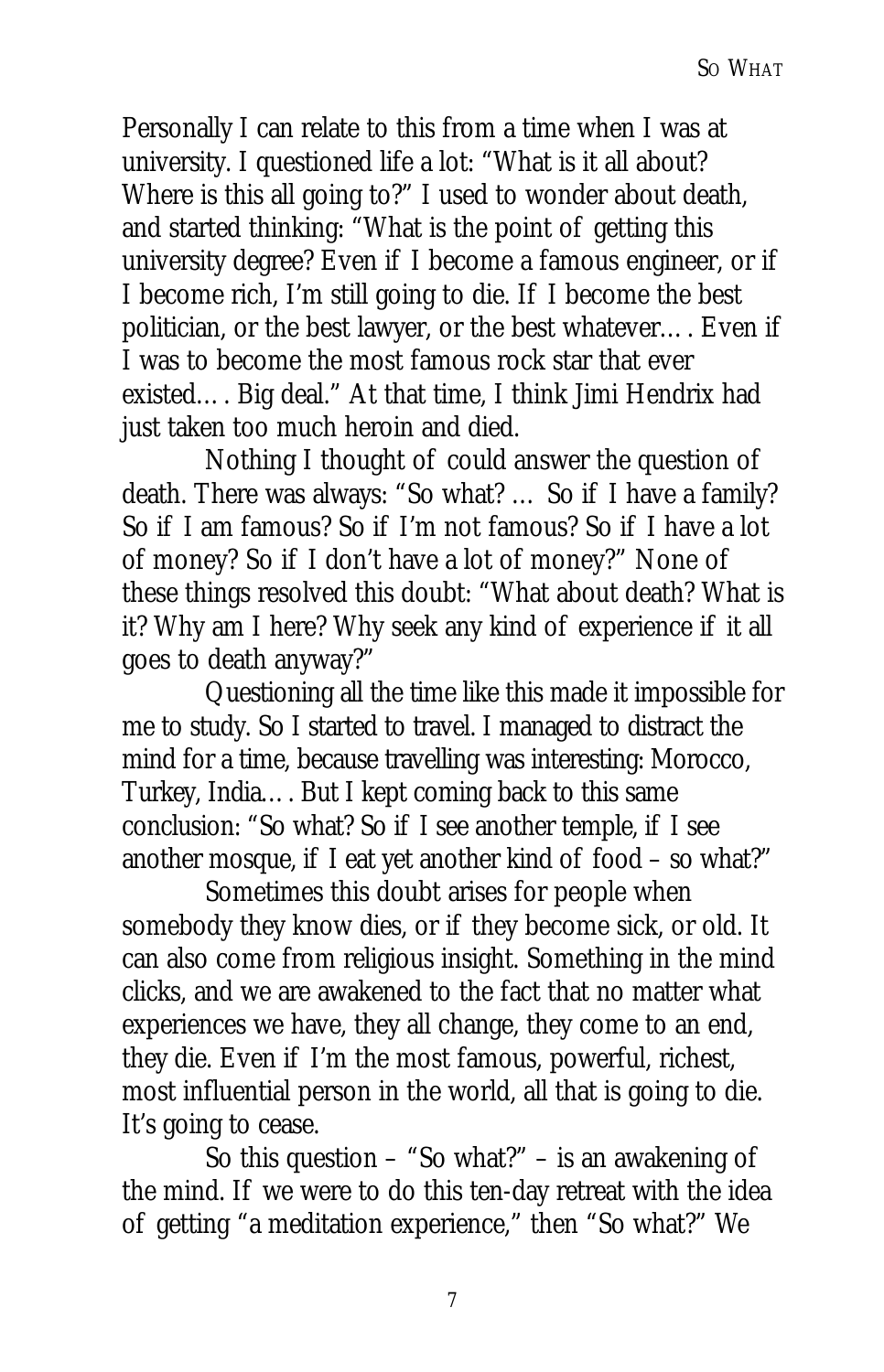still have to go back to work, still have to face the world, still have to go back to Melbourne, still have to go back to New Zealand…. So what! What is the difference between "a meditation experience" and doing a cruise on *The Queen Elizabeth II*? A bit cheaper maybe!

The Buddhist teaching is not aimed at just getting another kind of experience. It is about understanding the nature of experience itself. It is aimed at actually observing what it means to be a human being. We are contemplating life, letting go of delusion, letting go of the source of human suffering and realizing truth, realizing Dhamma. And that's a different process altogether.

When we're doing mindfulness of breathing (*anapanasati*) we're not doing it with the effort to get something later. We're doing it to simply be with what is: just being with an in-breath, being with an out-breath.

And what is the result when we're being mindful in this way? Well, I think we can all see. The mind becomes calm, our attention is steady; we are aware and with the way things are.

So already we are able to see that calming the mind is a healthy and compassionate thing to do for ourselves. Also, notice how this practice creates space in the mind. We can see now the potential for really being attentive to life. Our attention is not caught up. We're not being "kidnapped" all the time. We can really work with attention. If we are obsessed with something, then our attention is absorbed into the object of obsession. When we're worried, exhausted, upset, excited, desiring, depressed and so on, our attention energy is lost. So by calming the mind we're creating space and freeing attention.

And there is a beauty in that. When we go outside after this meditation period, maybe we'll notice things in a different way – the green trees, the smells, what we're walking on, the little lotuses in bloom. These pleasant experiences

8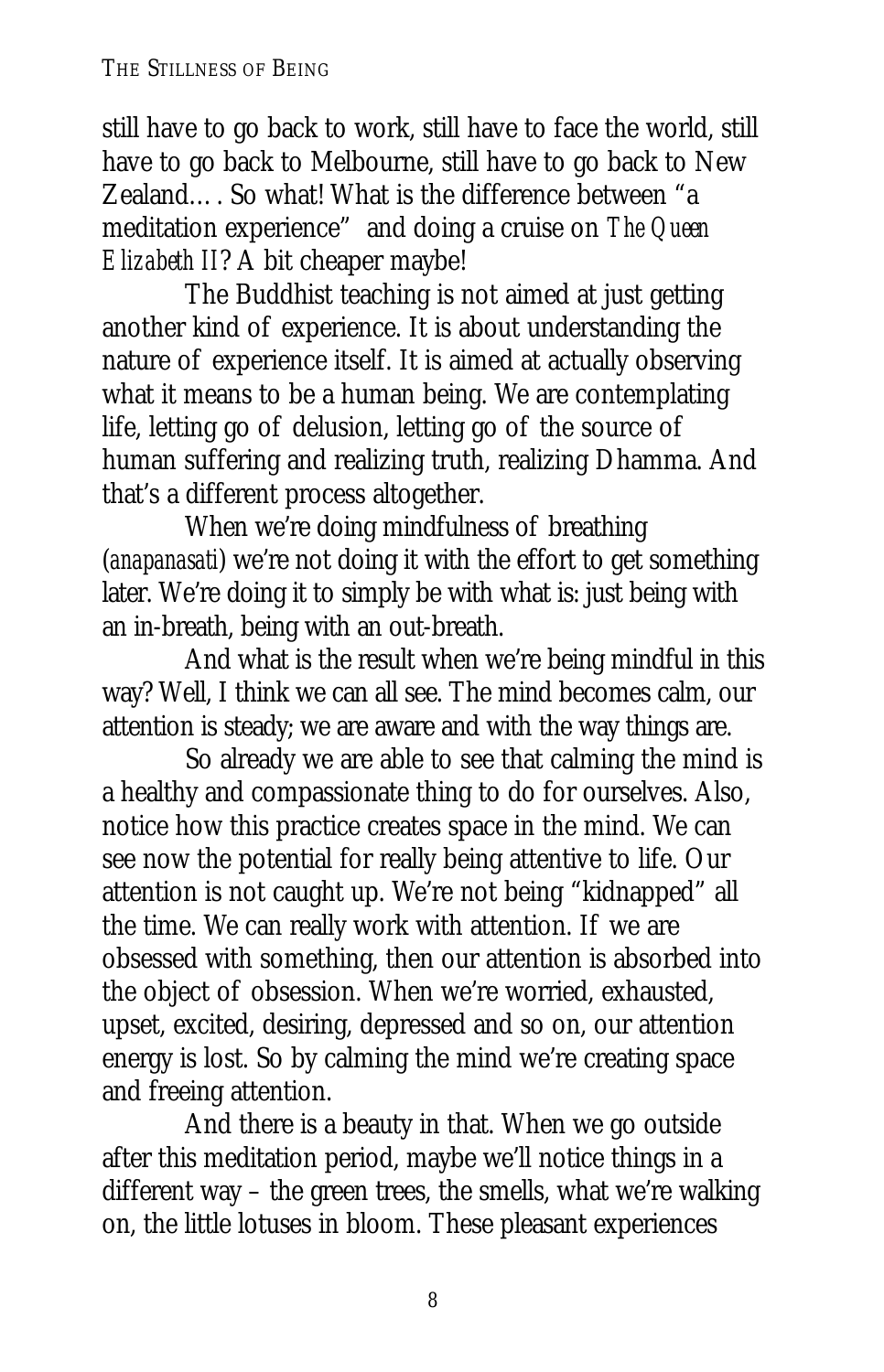calm and relax us and are very helpful – the same as going on a cruise. In New Zealand they go trekking in the mountains for relaxation.

But this kind of happiness, or *sukha*, is not the full potential of the Buddha. A lot of joy can come with this level of practice, but that is not enough. The happiness of a relatively calm mind is not complete freedom. This is still just another experience. It's still caught in "So what!"

The complete freedom of the Buddha comes from the work of investigation (*dhammavicaya*). It is completely putting an end to all conflict and tension. No matter where we are in life, there are no more problems.

It's called "the unshakeable deliverance of the heart" – complete freedom within any experience.

One of the wonderful things about this Way is that it can be applied in all situations. We don't have to be in a monastery, or even have a happy feeling, to contemplate Dhamma. We can contemplate Dhamma within misery. We often find that it is when people are suffering that they start coming to the monastery. When they're happy and successful it probably wouldn't occur to them. But if their partner leaves home, or they lose their job, get cancer, or something, then they say, "Oh, what do I do now?"

So for many of us, the Buddha's teaching begins with the experience of suffering (*dukkha*). This is what we start contemplating. Later on we find we also need to contemplate happiness (*sukha*). But people don't begin by going to the Ajahn, saying, "Oh Venerable Sir, I'm so happy! Help me fix this happiness." Usually we begin when life says, "This hurts." Maybe it's just boredom; for me it was the contemplation of death – this "So what?" Maybe it's alienation at work. In the West we have what's called "the mid-life crisis." Men around the age of forty-five or fifty start to think, "I've got it all," or, "I haven't got it all, so what?" "Big deal."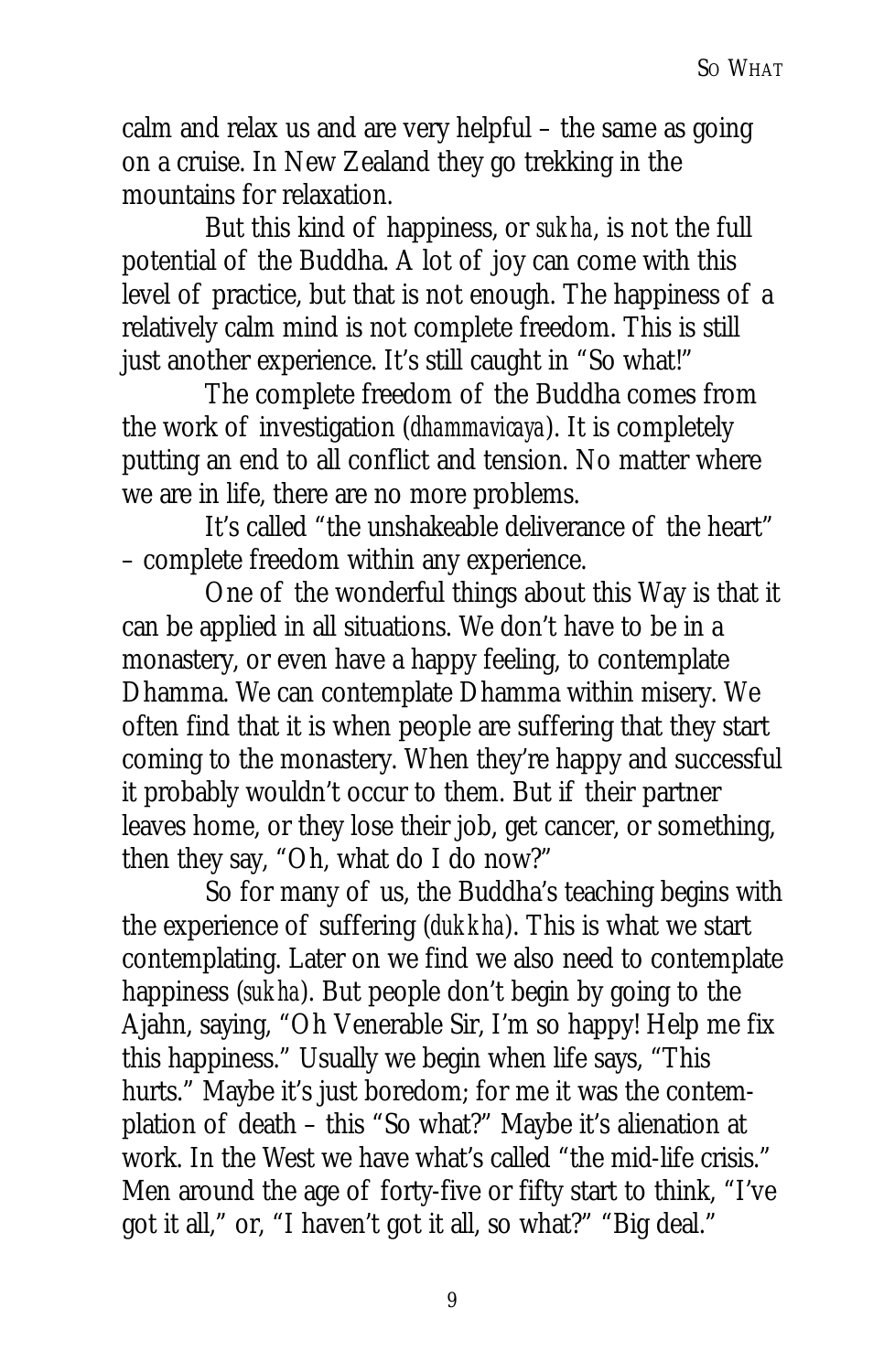Something awakens and we begin to question life. And since everybody experiences *dukkha*, in its gross and refined aspects, it's beautiful that the teaching begins here. The Buddha says, "There is *dukkha*." No one can deny that. This is what the Buddhist teaching is based upon – actually observing these experiences we have – observing life.

Now the worldly way of operating with *dukkha* is to try to get rid of it. Often we use our intelligence to try and maximize *sukha* and minimize *dukkha*. We are always trying to figure out how to make things more convenient.

I remember a discourse that Ajahn Chah once gave about this. In the monastery we used to all join in hauling water from the well. There would be two cans of water on a long bamboo pole, and a bhikkhu at each end to carry them. So Ajahn Chah said, "Why do you always carry water with the monk that you like? You should carry water with the monk you dislike!"

This was true. I was a very speedy novice and would always try to avoid carrying water with a slow old bhikkhu in front. It drove me crazy. Sometimes I'd get stuck behind one of them, and I'd be pushing away.

So having to carry water with a monk I disliked was dukkha. And, as Ajahn Chah said, I would always try to figure out how to have things the way I wanted. That's using intelligence to try to maximize *sukha* and minimize *dukkha*. But of course even if we do get what we want, we still have *dukkha*, because the pleasure of gratification is not permanent – it is *anicca*. Imagine eating something really delicious. In the beginning it would feel pleasurable. But, if you had to eat that for four hours! It would be awful.

So what do we do with *dukkha*? The Buddhist teaching encourages us to use intelligence to really look at it. That's why we put ourselves in a retreat situation like this with the Eight Precepts. We're actually looking at *dukkha*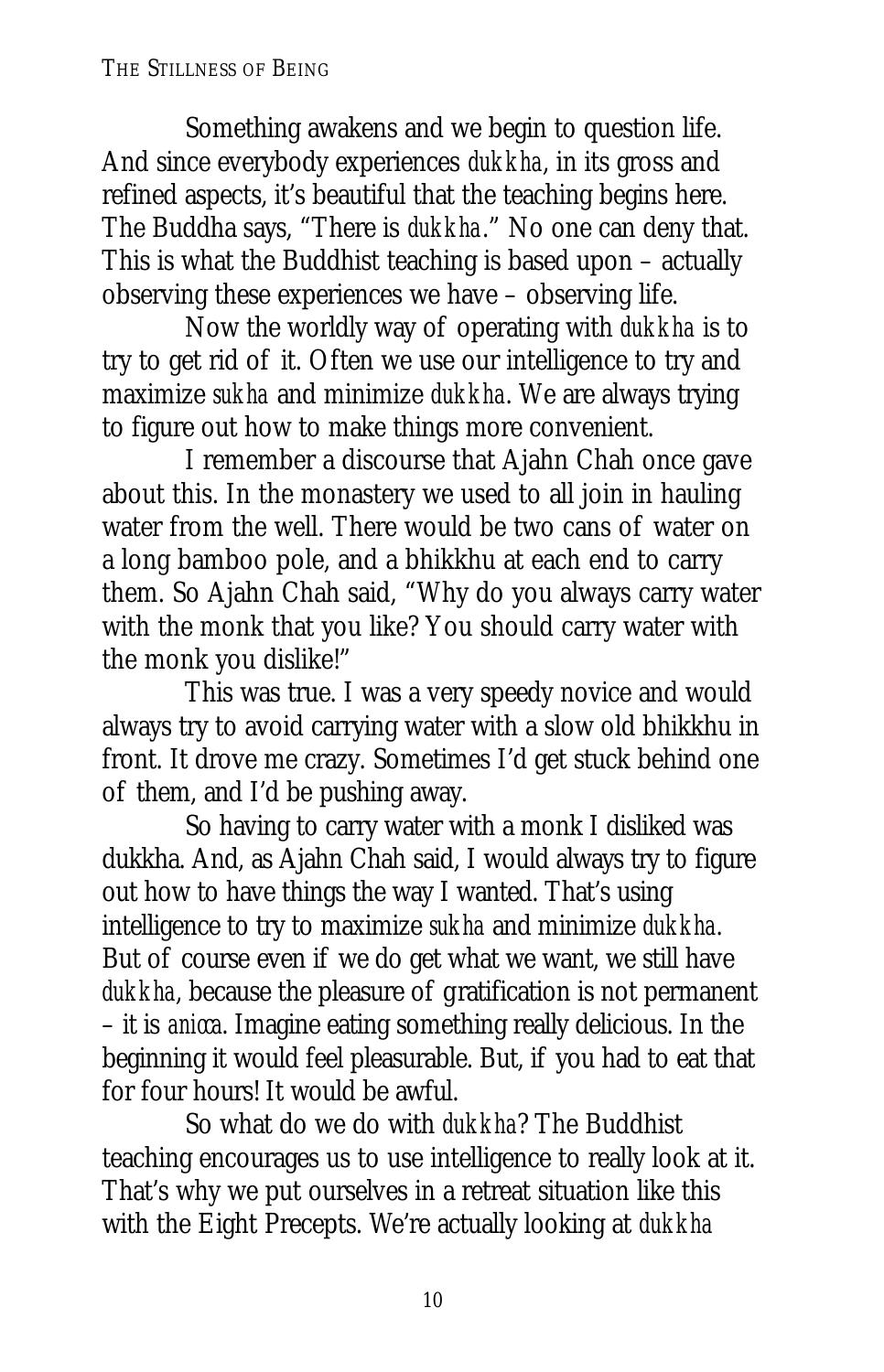rather than just trying to maximize *sukha*. Monastic life is based on this also; we're trapped in these robes. But then we have an incredible freedom to look at suffering, rather than just ignorantly trying to get rid of it.

Wearing these robes in the West can be really difficult. It's not like wearing a robe in Thailand! When we first moved to London I felt so out of place. As a lay person I always dressed to not be noticed, but in that situation we were up front all the time. That was *dukkha* for me; I felt very self-conscious. People were looking at me all the time. Now, if I had had the freedom to maximize *sukha* and minimize *dukkha*, I would have put on a pair of jeans, a brown shirt, grown a beard and been one of the mob. But I couldn't do that because I had renunciation precepts. Renunciation is giving up the tendency to always try to maximize pleasure. I really learned a lot in that situation.

We all have responsibilities: family, job, career and so on. And these are kinds of limitations, aren't they? What do we do with them? Rather than resent these limitations and say, "Oh if only it were different, I would be happy," we can consider: "Now this is a chance to understand." We say, "This is the way it is now. There is *dukkha*." We actually go towards that *dukkha*; we make it conscious, bring it into mind.

We don't have to create *dukkha* especially; there's already enough suffering in this world. But the encouragement of the teachings is to actually feel the *dukkha* that we have in life. Maybe on this retreat you find during a sitting that you are bored and restless, and waiting for the bell to ring. Now you can actually notice that. If we didn't have this form, then we could just walk out. But what happens if I walk out on restlessness? I might think I've gotten rid of restlessness, but have I? I go and watch TV or read something; I keep that restlessness going. And then I find my mind is not peaceful; it's filled with activity. Why?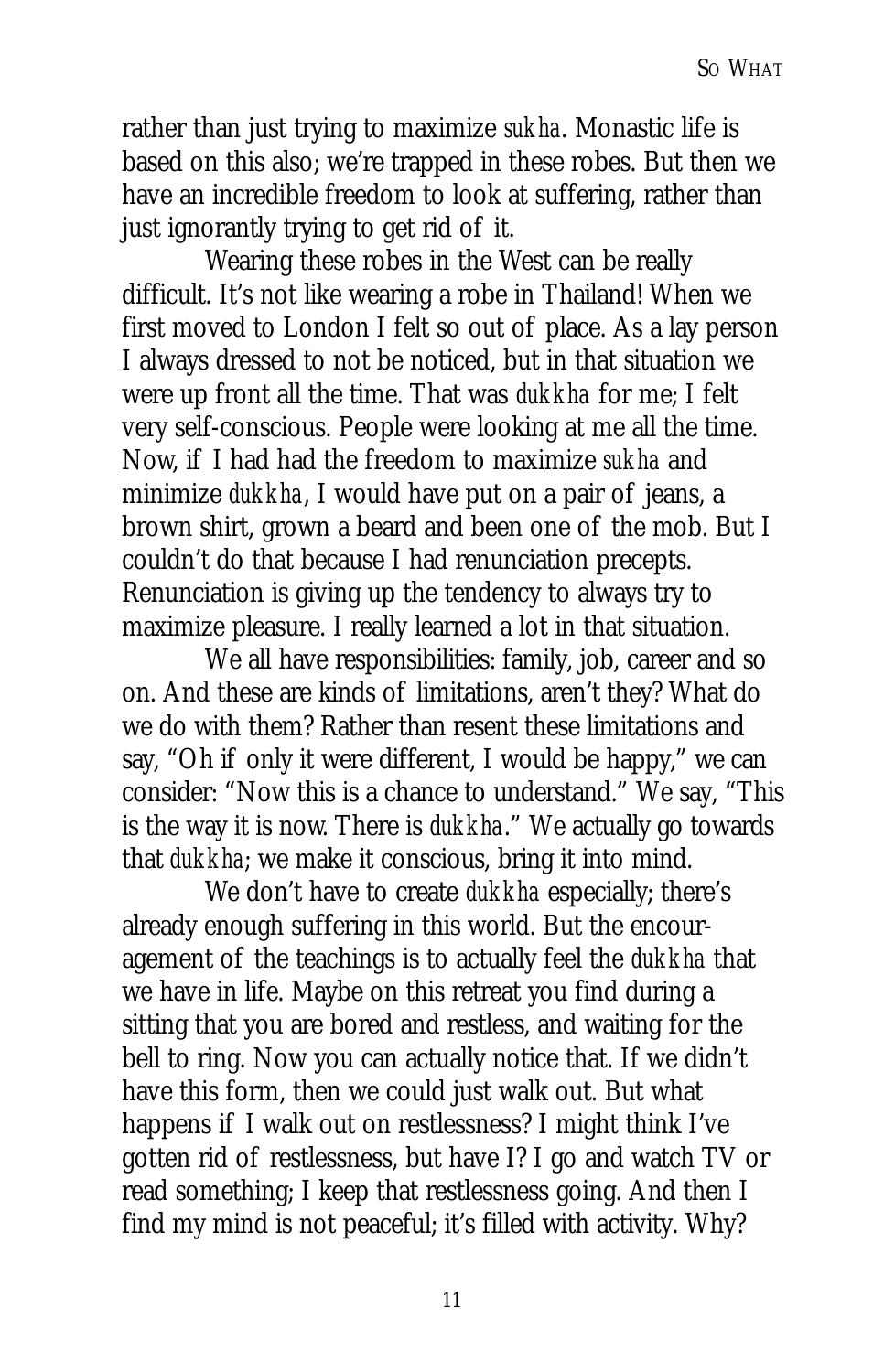Because I've followed *sukha* and tried to get rid of *dukkha*. That is the constant, painful, restlessness of our lives. It is so unsatisfactory, so unpeaceful – not *Nibbana*.

The First Noble Truth of the Buddhist teaching is not saying, "Get this experience." It says look at the experience of *dukkha*. We are not expected to merely believe in Buddhism as a teaching, but to look at *dukkha*, without judging. We are not saying I shouldn't have *dukkha*. Nor are we just thinking about it. We're actually feeling it, observing it. We're bringing it to mind. So, there is *dukkha*.

The teaching then goes on to consider that *dukkha* has a cause and also that it has an end.

So, the Buddha wasn't just talking about *dukkha*. He was also talking about the cause of *dukkha*, the end of *dukkha* and a path to that end. This teaching is about enlightenment – *Nibbana*. And that is what the Buddhaimage is saying. It's not an image of the Buddha suffering. It's an image of his enlightenment; it's all about freedom. But to be enlightened we have to take what we've got, rather than try to get what we want. In the worldly way we usually try to get what we want. All of us want *Nibbana* – right? – even though we don't know what it is. When we're hungry, we go to the fridge and get something, or we go to the market and get something. Getting, getting, always getting something. But if we try to get enlightenment like that, it doesn't work. If we could get enlightenment the same way as we get money, or get a car, it would be rather easy. But it's more subtle than that. It takes intelligence (*pañña*). It takes investigation (*dhammavicaya*).

So now we're using intelligence not to maximize *sukha* and minimize *dukkha*, but to actually look at *dukkha*. We're using intelligence to consider things skilfully: "Why am I suffering?" So you see, we're not dismissing thought; thought is a very important faculty. But if we can't think clearly then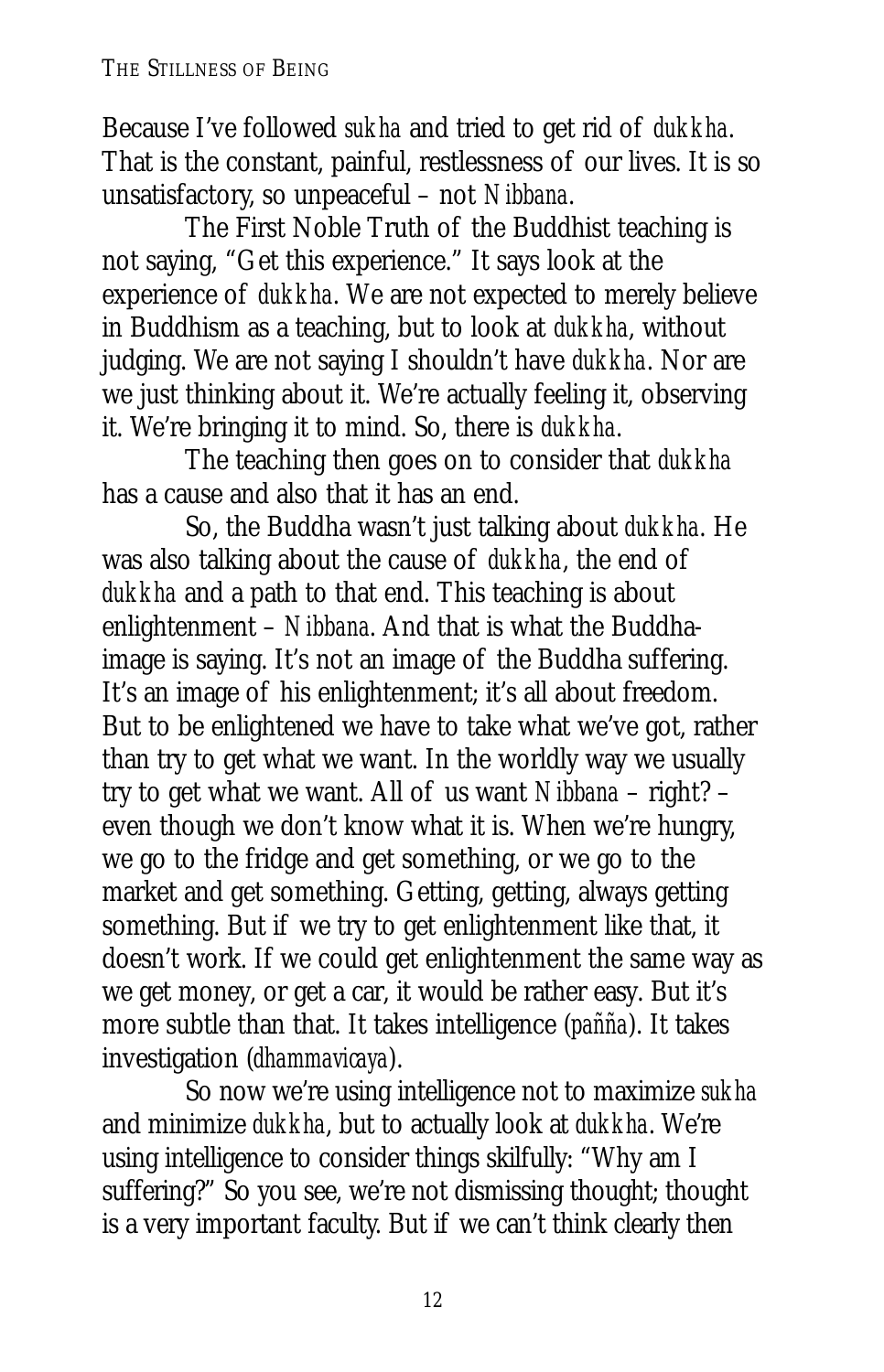it's not really possible to use the Buddhist teachings. However, you don't need a Ph.D. in Buddhism either.

Once when I was in England, we went to see a chap in Lancaster. He had just finished a Master's thesis on *sunyata* – ten thousand words on emptiness. He wanted to make us a cup of coffee. So he put the coffee in the cups with the sugar and milk, and offered them to us – forgetting to put in the water. He could do a Master's degree on emptiness, but it was more difficult to mindfully make a cup of coffee. So intelligence in Buddhism isn't just an accumulation of ideas. It's more grounded than that. It's grounded in experience.

Intelligence is the ability to observe life and to ask the right questions. We're using thought to direct the mind in the right way. We're observing and opening the mind to the situation. And it is in this openness, with the right questions, that we have *vipassana* practice: insight into the way we are. The mind is taking the concepts of the teaching, and channelling intelligence towards human experience. We're opening, being attentive, and realizing the way things are. This investigation of the Four Noble Truths is the classic application of intelligence in Theravada Buddhism.

So simply observing *dukkha* is not trying to get an experience, is it? It is accepting responsibility for our *dukkha* – our inner conflict. We feel the inner conflict – "I am suffering." And we ask, "What is the cause?" The teaching says: *dukkha* begins and ends – it's not permanent.

Suppose I'm feeling uncomfortable during the sitting, and I turn to that *dukkha* and ask: "What is the cause of this suffering?" "It's because the body is uncomfortable," comes the answer. So I decide to move.

But after five minutes, I find the body is uncomfortable again. So this time, I look at the feeling a little more closely. And I notice something more: "I don't want discomfort. I want pleasant feeling." Ah! So it's not the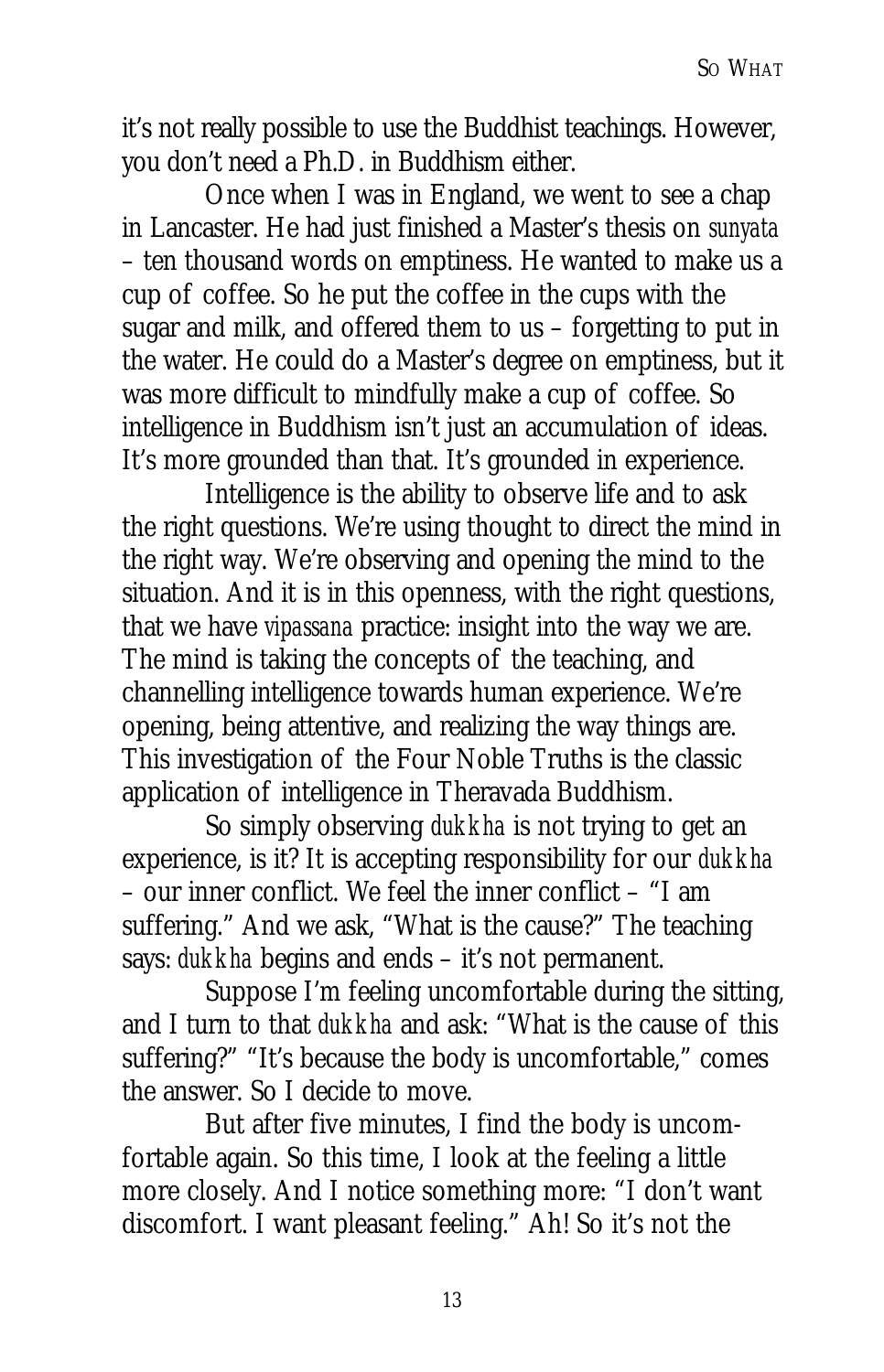painful feeling that's the problem; it's the not wanting the painful feeling. Now that is a very useful insight, isn't it? That's a bit deeper. I find that now I can be at peace with painful feeling and I don't have to move. I don't get restless and the mind becomes quite calm.

So I've seen that the cause of the problem isn't the painful feeling; it's the "not wanting" that particular feeling. "Wanting" is quite tricky stuff. It comes in many forms. But we can always apply this same investigation: What is it I want now? The Second Noble Truth – *samudaya* – says that the cause of suffering is attachment to wanting (*tanha)*. It makes us feel that if we get what we want we'll be fulfilled: "If I have this" or "If I become that" or "If I get rid of this and don't have that…." And that's *samsara* rolling on. Desire and fear, pushing beings into always becoming: always seeking rebirth, leading endlessly busy lives.

But the Buddha says that there is also a way out. There is an end to suffering. The end of suffering we call *nirodha* – cessation – or *Nibbana*.

When I first read about *Nibbana*, I understood it to mean no greed, no hatred and no delusion. So I thought if only I can get rid of all greed, hatred and delusion, then that would be *Nibbana*. It seemed that way. I tried and it didn't work. I got more confused.

But as I continued to practise, I found that the cessation of suffering meant the ending of these things in their own time; they have their own energy. I couldn't say to myself, "OK, tomorrow I'm not going to be greedy or afraid." That was a ridiculous idea. What we have to do is to contain these energies until they die, until they cease. If I felt angry and were to act on it, maybe I would kick someone in the shins. Then they'd kick me back, and we'd have a fight. Or, I'd go back to my hut and meditate, and hate myself. It goes on and on because I've reacted to it. If I'm either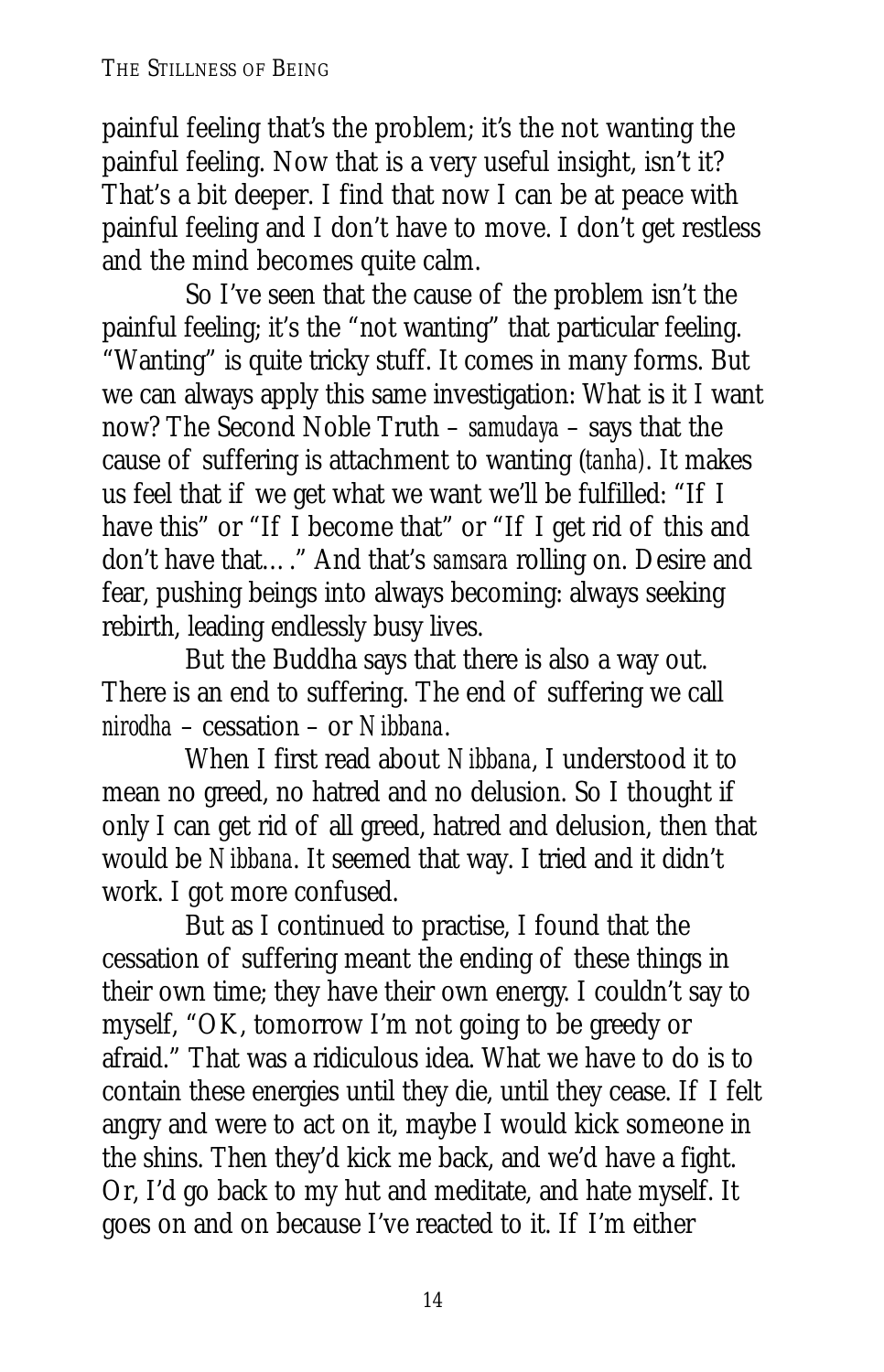following it or trying to get rid of it, then it doesn't cease. The fire doesn't die.

The teaching of the Four Noble Truths says then: We have suffering – *dukkha*; there is a cause – *samudaya*; there is an end – *nirodha*; and a path to that end – *magga*. This is such a practical teaching. In any situation of inner conflict we can take responsibility for what we're feeling. Why am I suffering? What am I wanting now? We can investigate, using *dhammavicaya*.

It is important that we actually apply these teachings. Ajahn Chah used to say, "Sometimes people who are very close to Buddhism are like ants that crawl around on the outside of the mango. They never actually taste the juice." Sometimes we hear the structure of the teachings and think we understand – "It's just a way of observing life," we say.

But the teachings are not just an intellectual structure. They are saying that experience itself has a structure, which must be understood. So we're not merely using intelligence to maximize *sukha* and minimize *dukkha*. We are using it to free the mind, to go beyond, to realize the unshakeable deliverance of the heart, to realize *Nibbana*.

We're using intelligence for freedom, not just frivolity; to liberate the mind, not just to be happy. We're going beyond happiness and unhappiness. We're not just trying to get another experience; it is a different attitude altogether.

I'll leave you with that for tonight.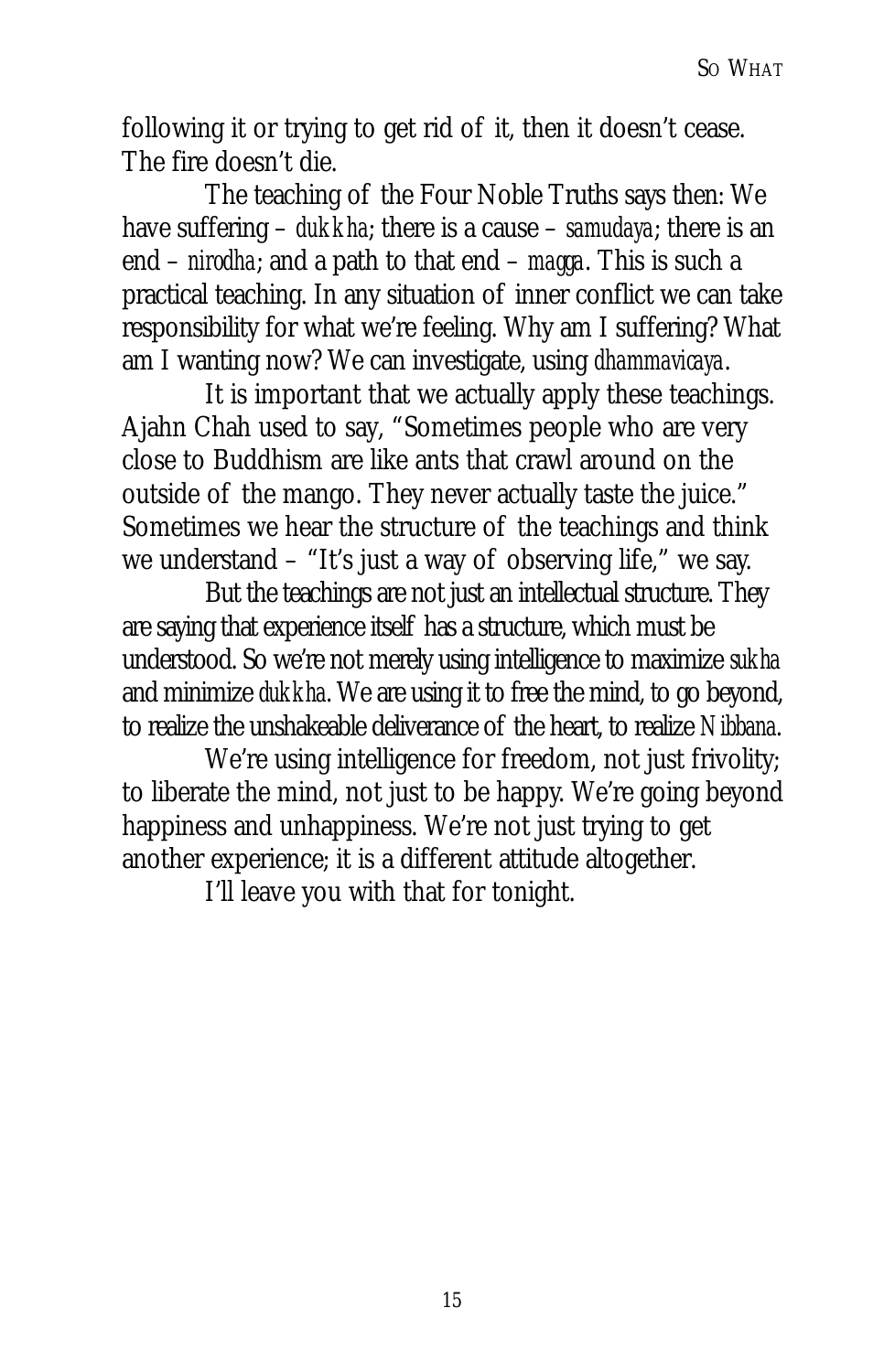Buddhist concepts can help us. They can awaken us to certain things about human experience which we need to understand in order to be free. They are not just ideas that we put away until our next exam in Buddhism; they are principles and concepts through which we look at life, like lenses.

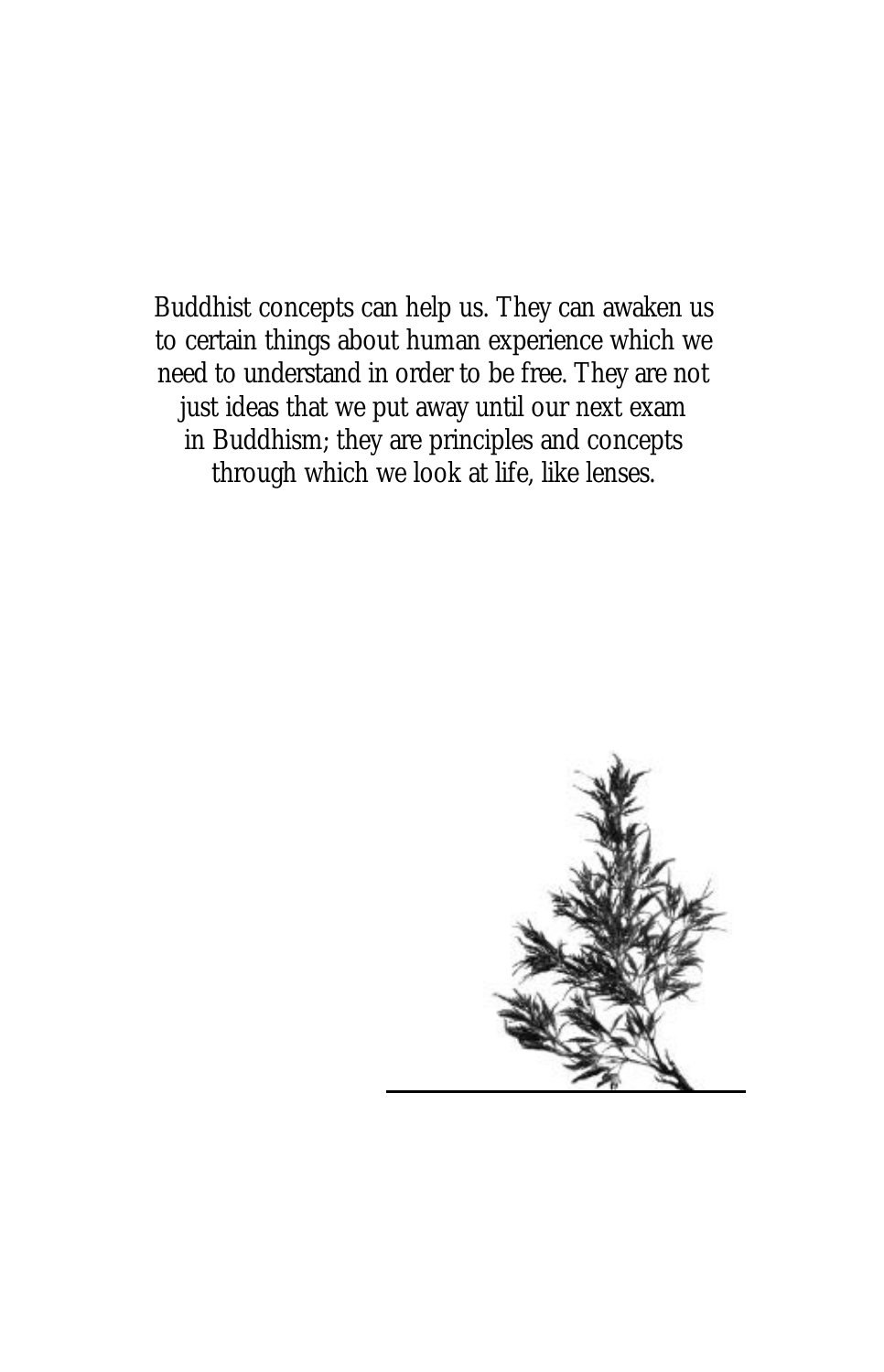#### BRINGING THE TEACHINGS ALIVE

This teaching is based on a talk given at Chithurst Monastery in July 1989.

For me, monastic life is a model that the Buddha has<br>offered of how we can all practise. Sometimes lay offered of how we can all practise. Sometimes lay people ask: "But how do I do it as a lay person?" Lay life is so varied. Life situations vary so much; some people have families, some don't. There are all kinds of lifestyles, so it's hard to set up any specific model.

Certain general suggestions are given for lay practice: to keep the precepts, to live a moral life, to practise generosity. Right Speech, Right Action, Right Livelihood are offered, but lay practice has to be creative in using life itself as a vehicle for freedom, and that's very individual. Monastic life has a more uniform quality because we live together according to rules; as lay practitioners you can contemplate how this model works for reflection and contemplation.

Now the basic and fundamental prerequisite of monastic life is surrender, a giving up to a certain form and discipline. We take the precepts and accept this lifestyle; that's the choice we make.

But then it becomes a situation where we no longer have that many choices. We live in a hierarchy. We have a prescribed way of relating between men and women. We have rules about taking care of our robes and the equipment of the monastery. We have rules that govern the sharing of things. We have various ways of admonishment and of ordination, legal processes. As a monastic order we give up to this training and form.

Some people think that rules are an infringement on freedom, but actually what this surrender or commitment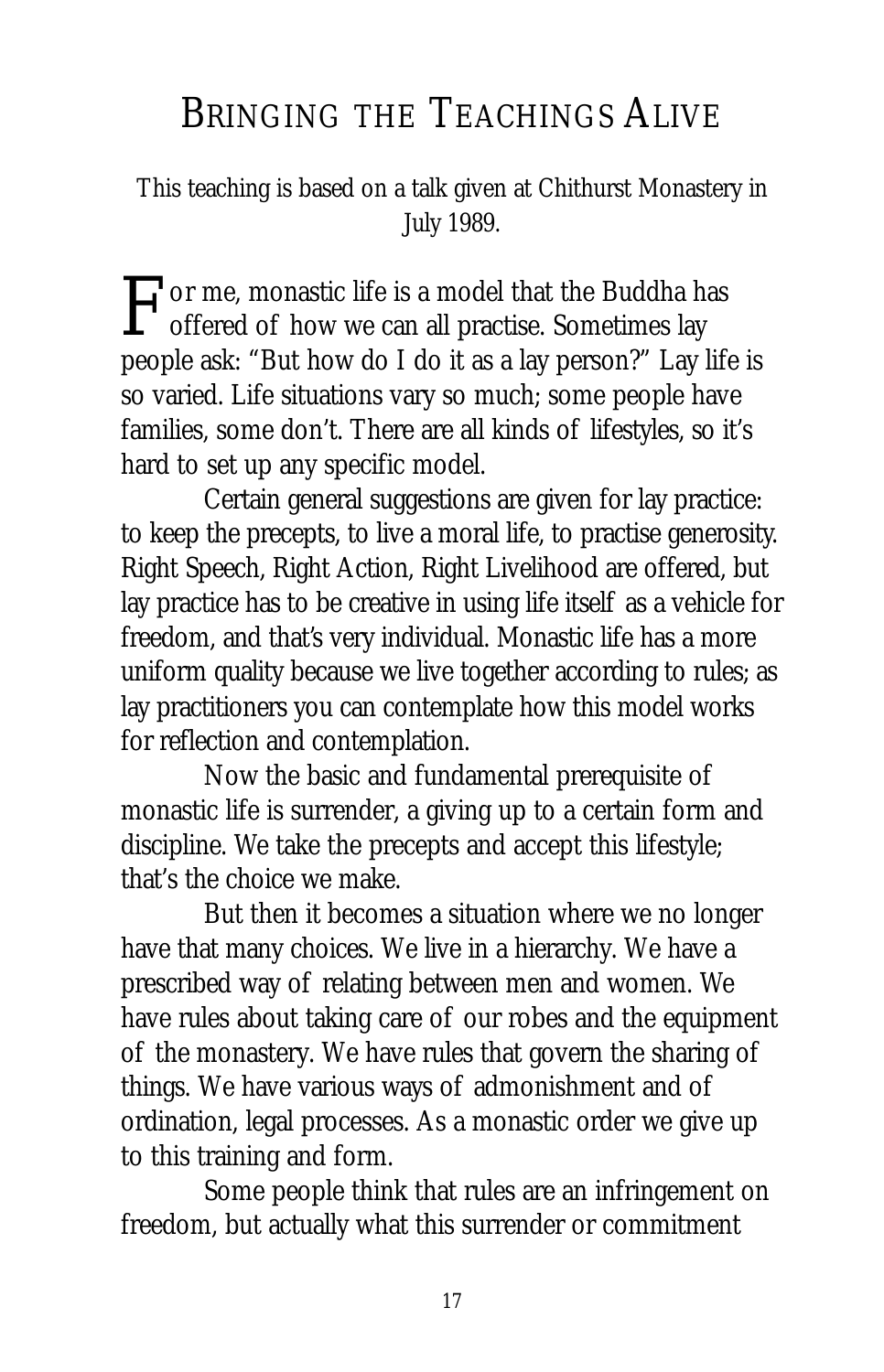does is give us the opportunity to watch, rather than a freedom to always do what we want.

Before I ordained as a *bhikkhu* I lived in India for some time and had a tremendous amount of physical freedom. I managed to live on about ten dollars a month. I didn't have the constraints of my old culture so there was enormous freedom.

But I became very confused. I got confused because at that time I still believed that if I did what I wanted, I'd reach some kind of fulfilment. Instead I found that doing what I wanted to do just made me more and more frustrated, because it did not put an end to wanting. It did not put an end to that fundamental restlessness which I kept trying to overcome by obtaining an experience: travel, a relationship or whatever.

That kind of freedom actually was fun for a while, but it led to despair – the more I went out into the world of situations and events, the more I realized that this was not working. Then, through some stroke of good fortune I managed to become a *bhikkhu*.

I didn't find it easy, but of course that's not the point. The first year of monastic life was terribly frustrating, the second year was terribly frustrating, and the third year was terribly frustrating! I couldn't shuffle the pieces on the chessboard around. I couldn't go to the monastery I wanted.

I'd go to Ajahn Chah, and I'd say; "Luang Por, I'd like to go to such and such a monastery." He'd say, "What's wrong with this one? Don't you like me?" Ajahn Chah's way was very much one of frustrating desire – and he was fearless in that. He didn't mind if his disciples got angry with him! That's the kind of compassion he could exhibit: the compassion to frustrate. That takes a lot of courage, doesn't it? So I decided that if I was going to get anywhere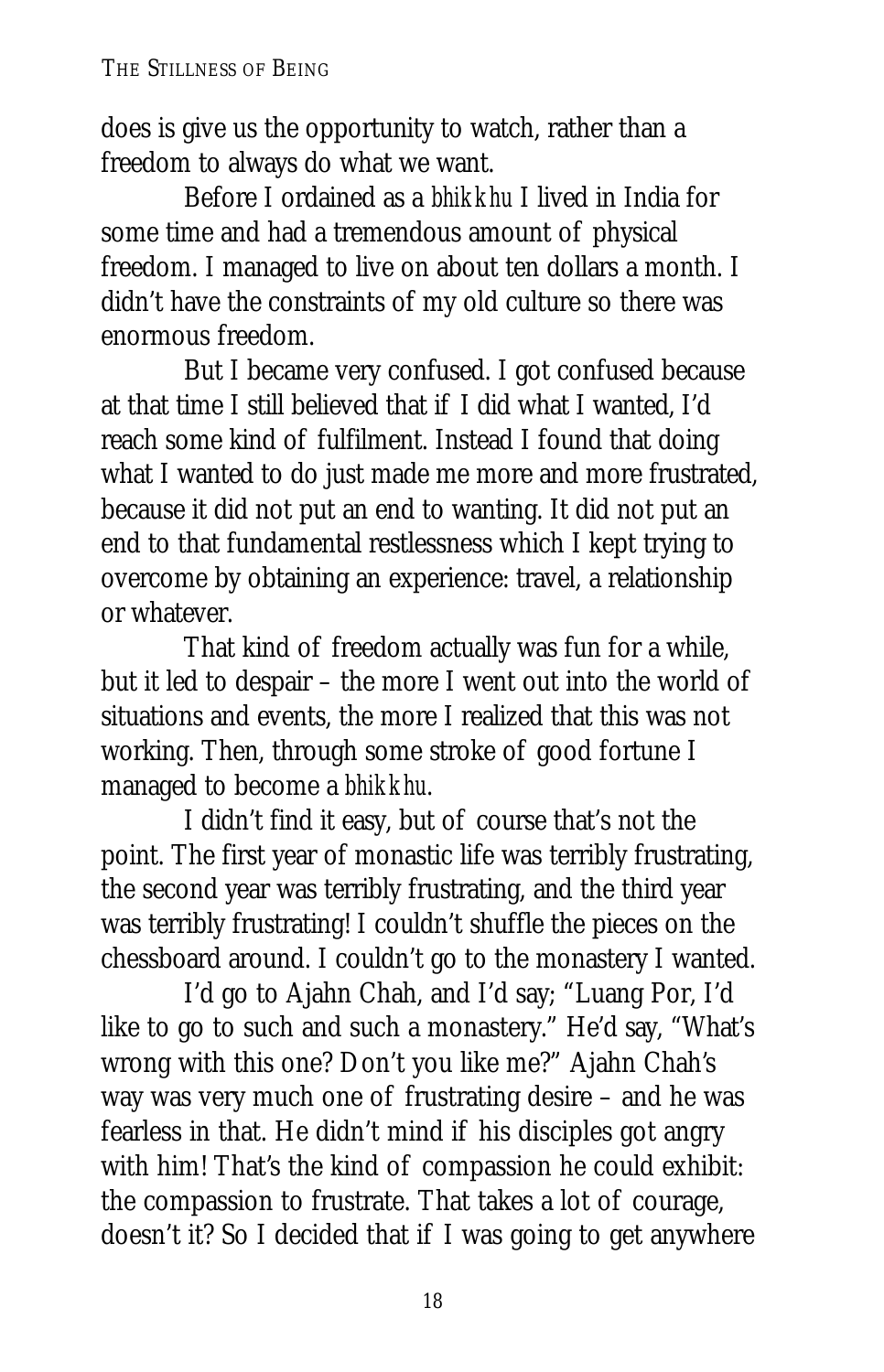near the Truth that the Buddha was trying to point out, I just had to stop and look. I couldn't just keep rearranging things according to my desires. I had already given that a good go and I knew it didn't work. The reason I took up this model, this vehicle, was not just to have fun, nor was it because I wanted to get something out of it. It was because I wanted to be able to observe the nature of frustrated desire as well as fulfilled desire.

So this fundamental commitment to a structure allows for the freedom to watch. Can you translate that into your own life? For example, your family, your job, your social structure: these can be vehicles for spiritual understanding if you begin to accept that within them there will be frustrations – rather than always trying to rearrange situations to fulfill personal desires and needs. Obviously, if the situation is harmful in some way, then you have to make a change. But the usual humdrum, boring, annoying stuff of life is actually the stuff of enlightenment, if we are willing to observe how it is.

So commitment is very important; and this is what the robe is – it's a symbol of commitment. Responsibility can be used as commitment, or it can be seen as a burden. I can take on the responsibility of being the senior monk and have kind of a martyr syndrome about it: "Oh, poor me, I have to be the senior monk..." or I can feel great about it: "Wow! Look at me, I'm the senior monk…" or I can just see it as a convention: "I'm senior monk. I'd prefer to be a fly on the wall actually, but there I am: senior monk."

Then I watch what it does to me – whether there's like or dislike, or feeling that I'm doing it well or that I'm hopeless – beginning to observe how the mind functions within that situation, rather than changing or rearranging the situation according to some personal opinion.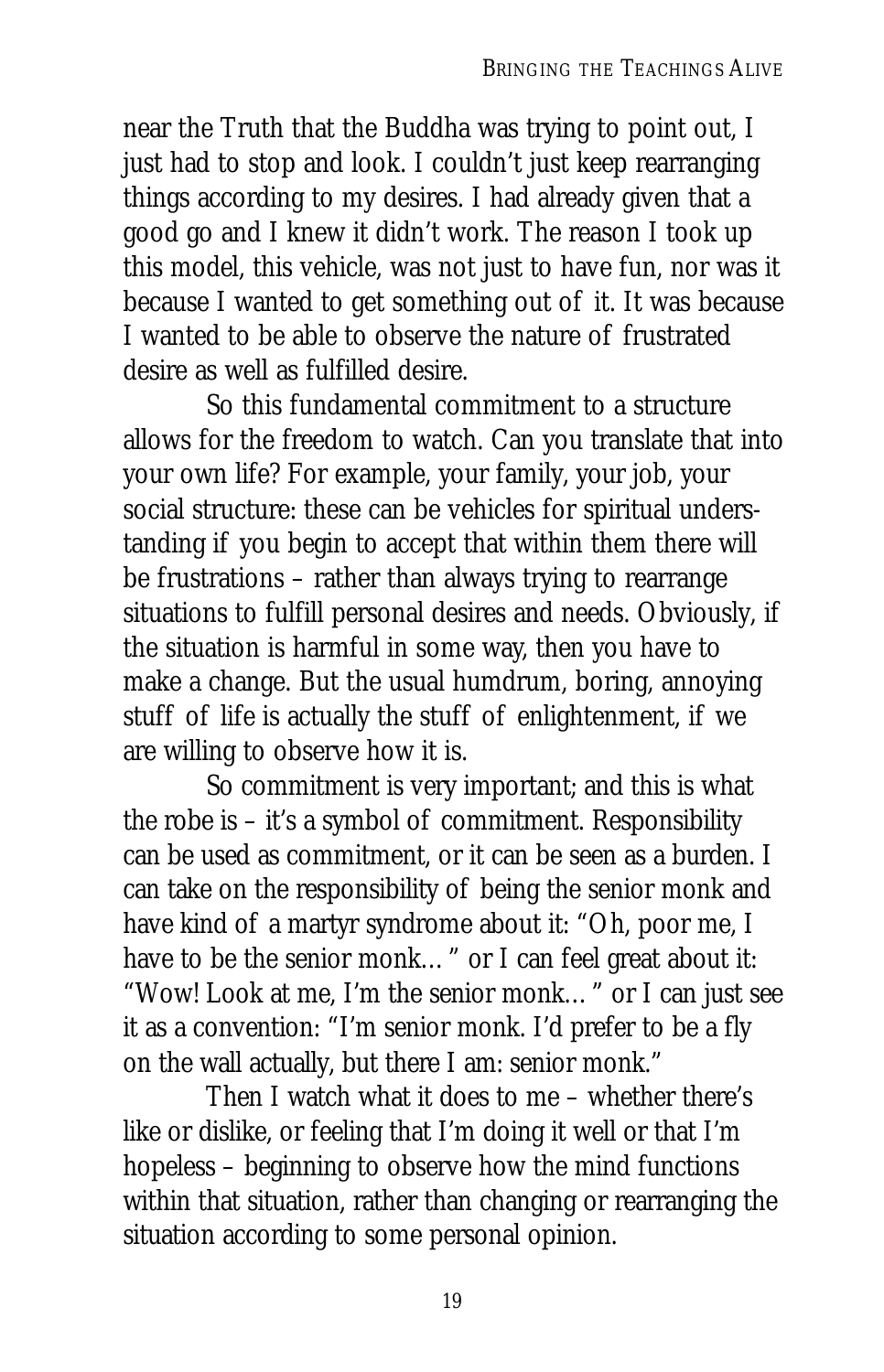So, applying this to your own situation, ask yourself: "What happens to me at work?" "What happens to me at home?" Work is just not always going to be fulfilling. It can be boring, interesting or annoying, but we can make use of this commitment. If we're always shifting according to personal desire, we can never really understand how it operates in the mind. So commitment is fundamental to understanding our human mind.

Now within commitment there are three themes that I find very helpful in my own practice: discovery, training and purification.

Discovery (sometimes called *vipassana*) is fundamental because the Buddhist way is the way of awakening. It's not the way of getting rid of, or attaining to something in the future. These are bound up with ego, aren't they, with what we call "self-view." Awakening is always something immediate: we awaken…. What do we awaken to? To things we haven't seen before. We discover things we haven't seen before. So the Buddha's teaching is pointing out things which are always there, but which perhaps we have not seen before.

This is how Buddhist concepts can help us. They can awaken us to certain things about human experience which we need to understand in order to be free. They are not just ideas that we put away until our next exam in Buddhism; they are principles and concepts through which we look at life, like lenses. So can you take a conceptual structure like the three characteristics of existence: impermanence, unsatisfactoriness and not-self (*anicca, dukkha, anatta*) – and explore how you might apply that to your life?

For example, *anatta*, not-self: the teaching that this mind and body are not self. But if I'm not this body and I'm not this mind, then who am I?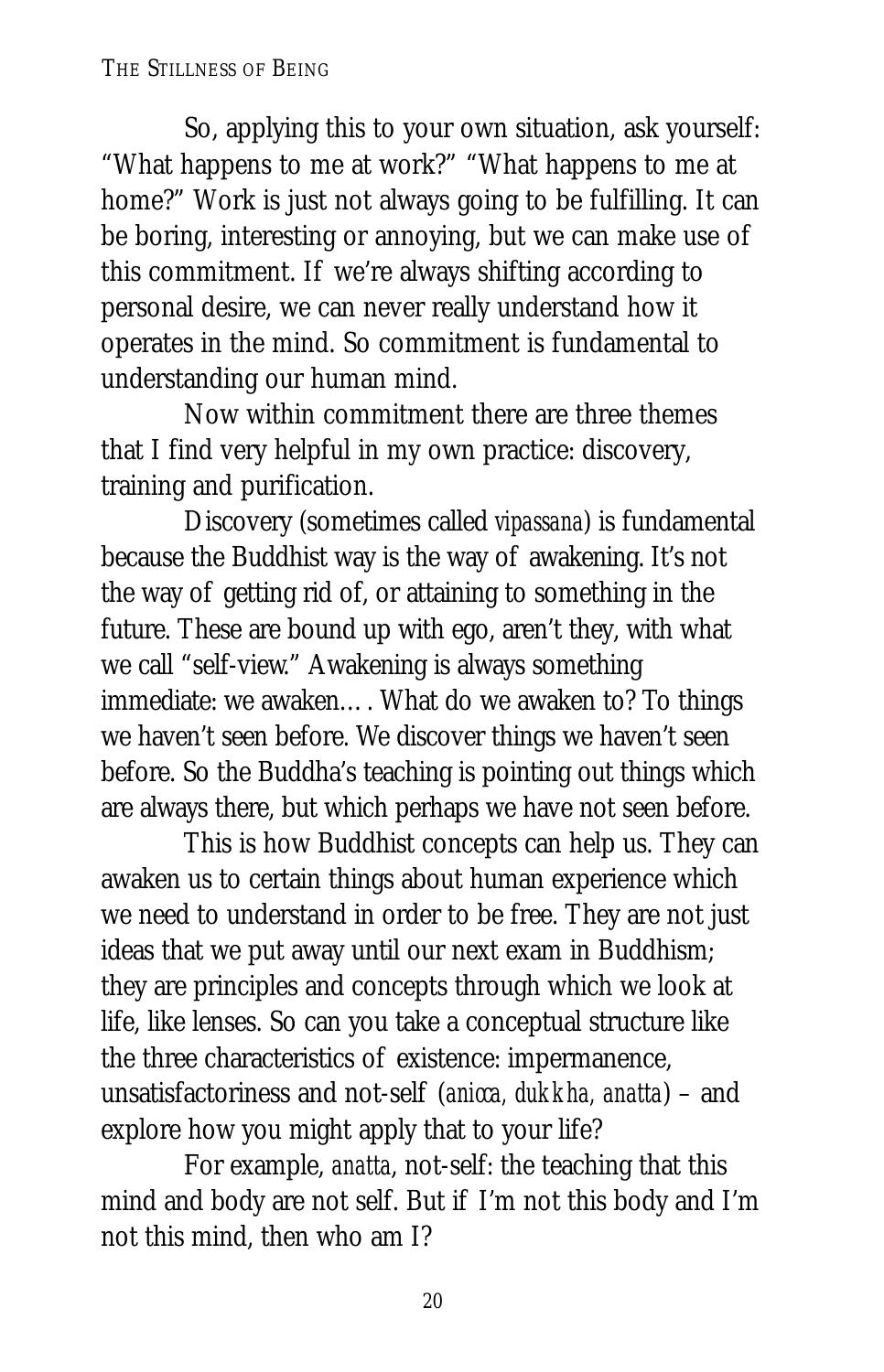The mind begins to question. The question directs the mind, it starts to awaken us. The beauty of the Buddha's teaching is that it allows for and uses doubt in a way to liberate the mind.

Or take a teaching like *anicca*: "That which has a nature to arise has a nature to cease." Begin to look at life through that. Life's experiences are varied, so if I'm always involved in experiences it's very confusing. But if I use this teaching as a lens to look through, I see that that which has the nature to arise also has the nature to cease, and is not personal.

So I begin to discover the nature of my conscious experience, because I'm no longer attached to it. I begin to discover things about experience that I've never noticed before. An angry thought is not mine, it's a condition of nature; it arises and ceases. Perhaps I can then begin to let go of guilt, anger and things like that, seeing them as not personal, not-self. I have discovered something.

Often we talk about *dukkha*, unsatisfactoriness, in terms of conflict. We all have conflict in our lives, but before I came across this teaching I was always just trying to get rid of conflict: trying to be a nice guy if I was angry; trying to get rid of greed if I was obsessed with greed; trying to distract my mind if I got bored. So there was this random attempt to get around it somehow. But when I heard the teaching that says conflict has a cause I began to question, and to discover, the cause of suffering.

Now the delusion of our life is that we tend to get fascinated by particular types of experience. If I get angry at the bus being late, I think it's the bus driver's problem, or it's my problem. I'm always looking outside to figure out what the problem is, but I'm not looking at the anger itself.

21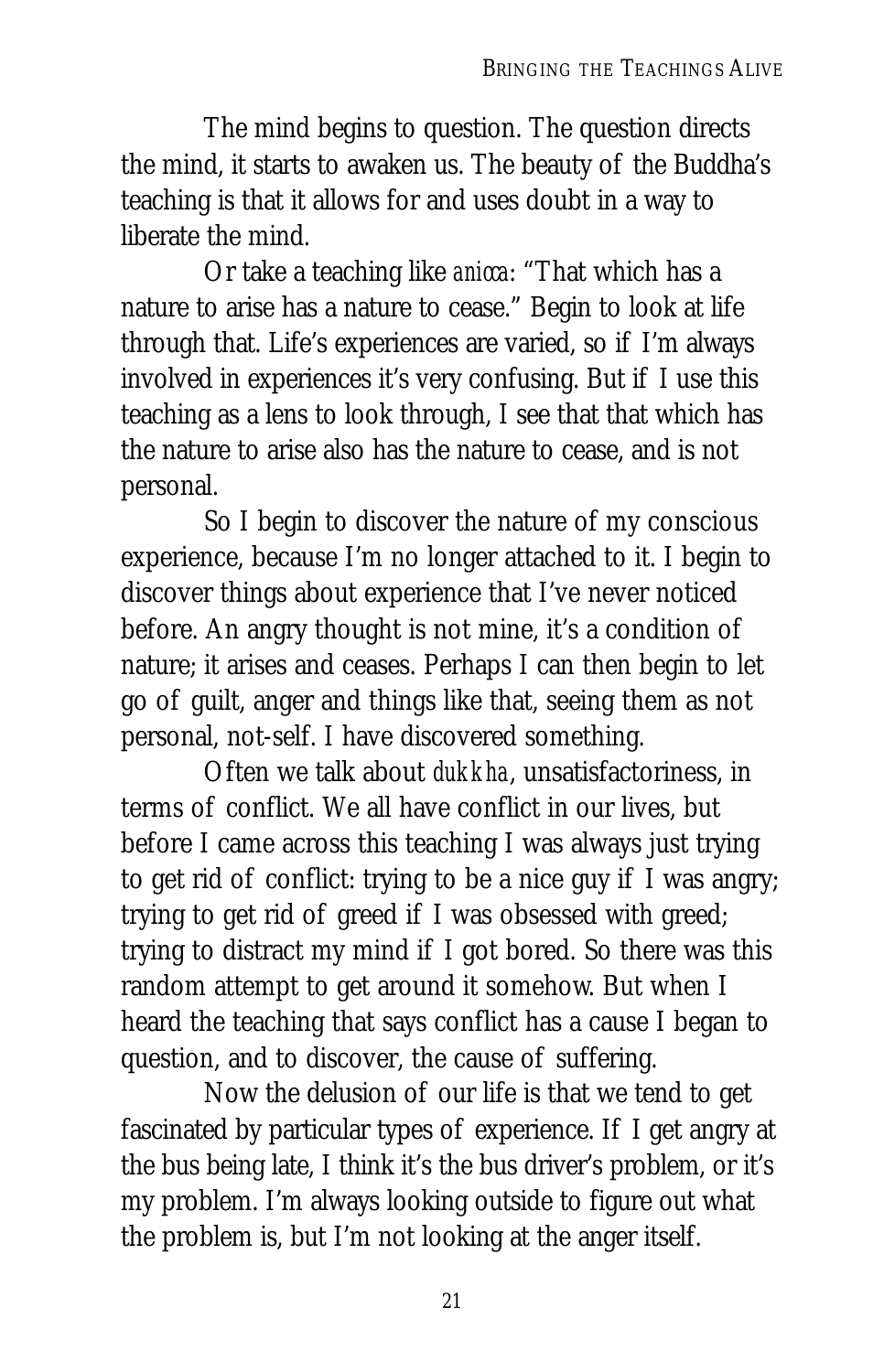The teaching that we use is one of being more objective: "Okay, this is an experience of anger, but that is something which arises and ceases. What's causing the suffering here?" So we're detaching now from the seeming urgency and complexity and fascination of our experiences. In this process, it doesn't matter what we're angry at. What matters is that we look more deeply into these basic mental patterns in order to understand.

If we are willing to look into our conflicts, to open our minds to conflict, then we can discover something, can't we? Whereas if we make a judgement that we should be someone who never has fear or anger – should always be bright and beautiful and charming – then when the opposite comes, we tend to try to push it away. There is no reflection. There is just some kind of idea or expectation that we attach to and then frustration when this can't be met. But if we look at it differently we see that experience is just a process, and in that process there is something that we have to discover, something we have to look at. We have to understand what the cause of conflict is.

So it's not the experience that is the problem: lust is not the problem, fear is not the problem, boredom is not the problem. The problem is the attachment to these.

What does this word attachment mean? What is attachment? Attachment is always bound up with a sense of "I". Letting go is an open acceptance of this moment the way it is. This is something that we have to discover, we have to see it quite clearly. This is the path of insight.

Undertaking training (*bhavana*) requires us to make effort. Sometimes this teaching of letting go can sound like a sort of complacent acceptance. I might get angry and punch someone in the nose and say to myself, "It's all right, just let go. No problem!" Then get angry again and punch someone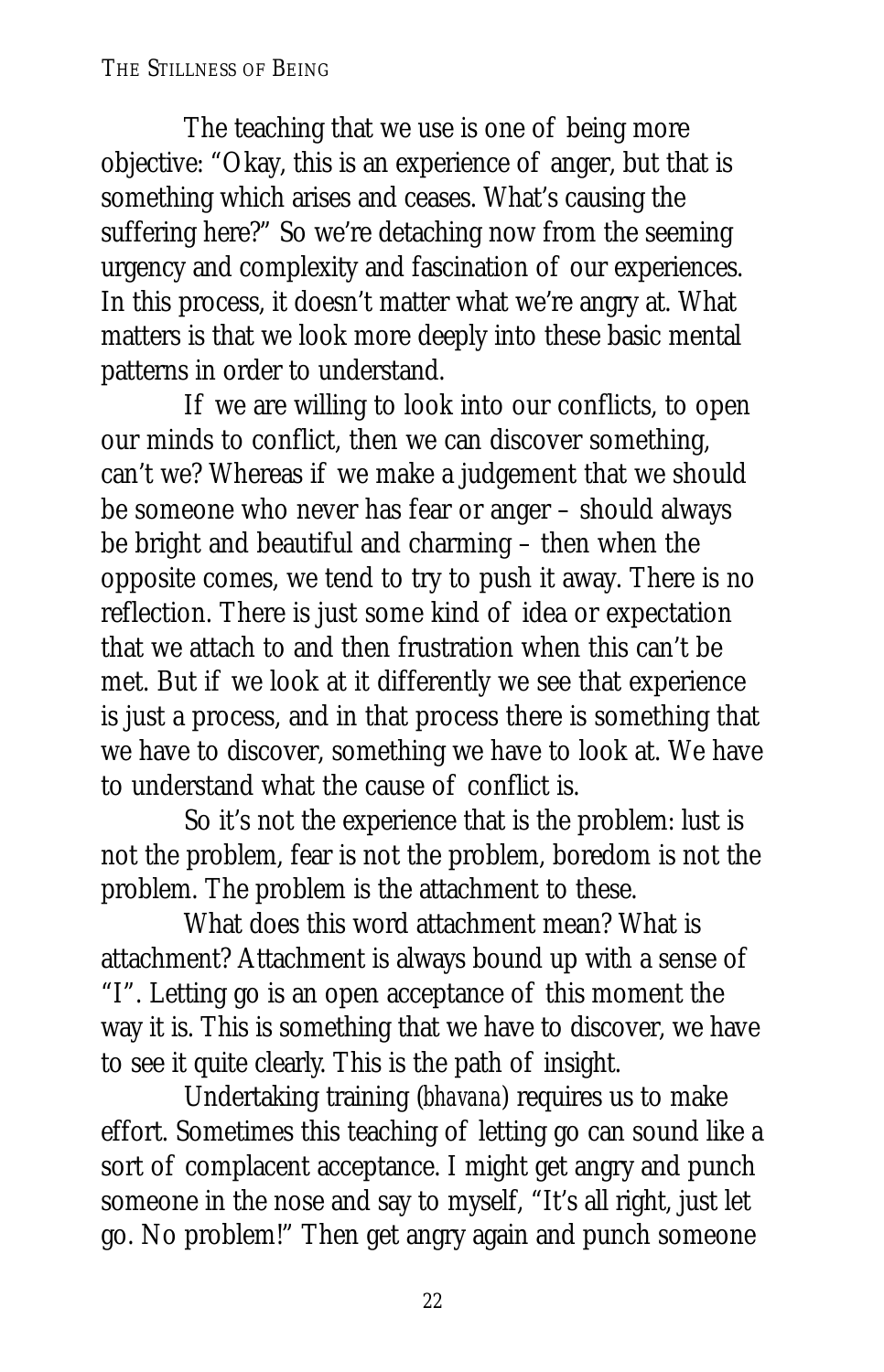else in the eye, and say, "I'm an angry person. That's just the way it is!" But that's not it, is it? That's not what we mean by letting go. There is training to be done.

Two points that I find very helpful in training are: 1) to see cause and effect, and 2) intention. We can always reflect upon cause and effect, asking, for example, "What is the result of my practice? How long have I been practising and what's the result? Am I more at ease with life than I was ten years ago? Or a year ago? Or am I more uptight?" If I'm more uptight, then I need to consider my practice! If I'm more at ease, then also I should consider my practice.

So we look at cause and effect, asking quite simply, "What is the result of my life, the way I live my life?" Not as a judgement, saying, "There I go, getting angry again." That kind of attitude is not reflective.

Instead notice: The way I speak – what's the result of that? The way I consume the objects of the sense world, whether it's ideas in books or ham sandwiches: What is the result of that? What is the result of my sitting meditation? What's the effect on my mind and body, on the society around me? These are things we can contemplate. It's simple, but very important – to see what works and what doesn't work.

It's because we don't understand that we make mistakes, so the trick is to make as few mistakes as possible, and not to make the same mistakes again and again. Yet sometimes we have this blindness, and we don't see why we have suffering in our lives. Ignorance blinds us. So then what can we do? Wherever there is suffering or confusion, we can begin to look at that pattern in our lives. If we look at this whole pattern, we can discover the causes of suffering, and begin to make intentions to not allow those causes to come up all the time.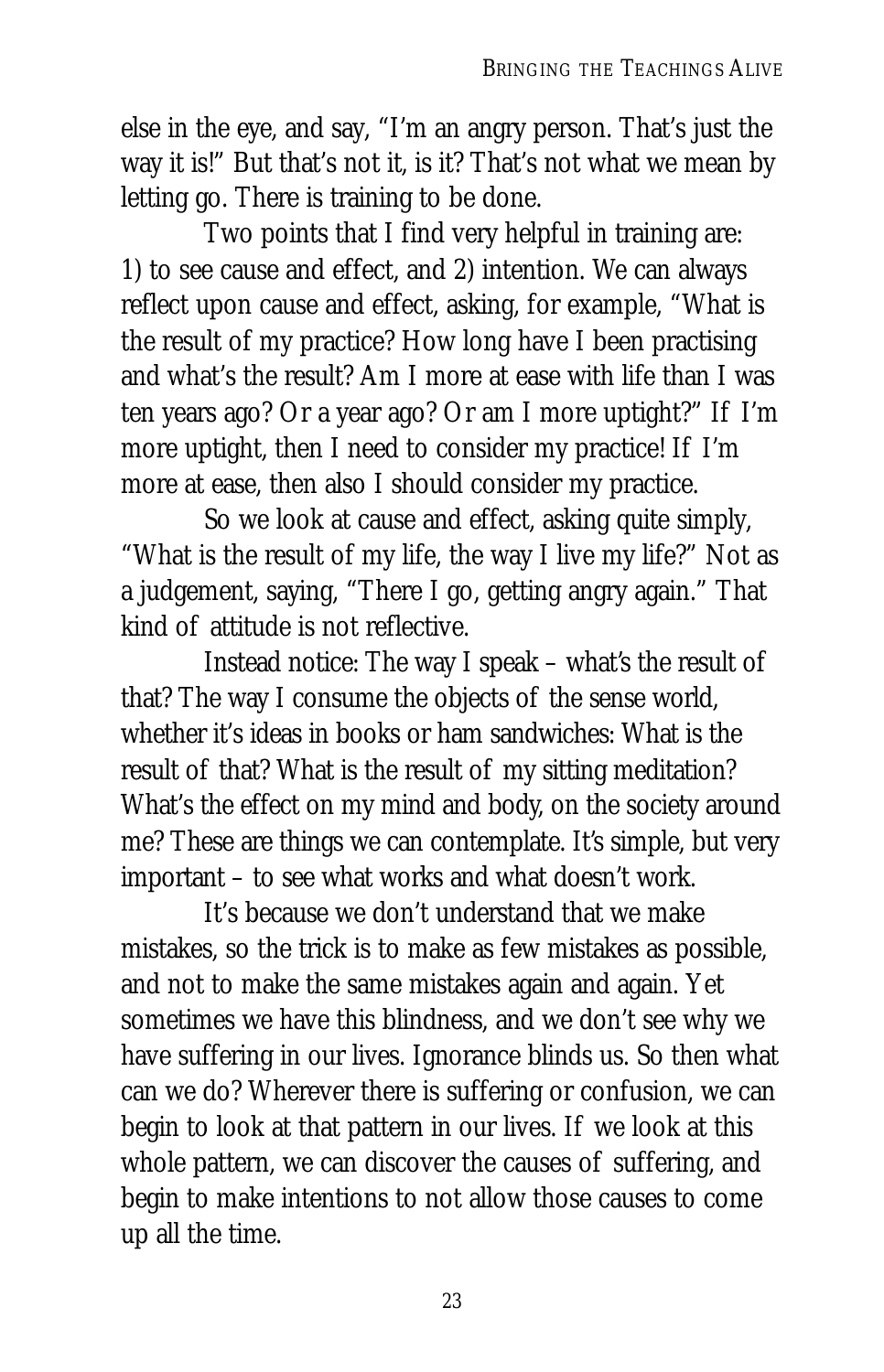Let's say I'm a person who is always making wisecracks. I watch people cringe, I begin to notice that no one likes me, and end up hating myself. So I reflect: This kind of speech brings me remorse and regret. This kind of speech brings other people suffering. And then I see: Ah, that's the result. So then what can I do?

Now this is when it's important to know the difference between remorse and guilt. Remorse is a healthy response to inappropriate action or speech or thought. It's a healthy response, because it's telling me, "This is painful." But most of us probably turn that into guilt. There is remorse, but also an inappropriate amount of self-flagellation. This is the unhealthy nature of guilt.

For me, it seems that guilt is a kind of cover-up of the pain. I numb the pain, covering it over with these thoughts of guilt: "Yes. You are rotten to the core, Viradhammo!" But this is self-view. What does it feel like when we just go to the pain? If I say something which is unkind to someone, and then see them get hurt, I think: "Oh, I did it again!" – and there's the jab. There's the pain. There's the result of my action.

This is why meditation is so important, because when we sit we get the results of our life. Sometimes it's difficult to sit when there is suffering, because we want to get away from that suffering. If we actually sit and feel the pain, without judgement – really feel the physical and emotional feeling of that – we can contemplate: This is the result of that. With this, there is that. We see dependent origination: that the origin of this feeling depends on a certain action, or condition. If we really feel the pain that registers in our minds in a way that is intuitive, in a way that is quite fundamental, we understand that when we do certain things we are going to suffer. We realize cause and effect.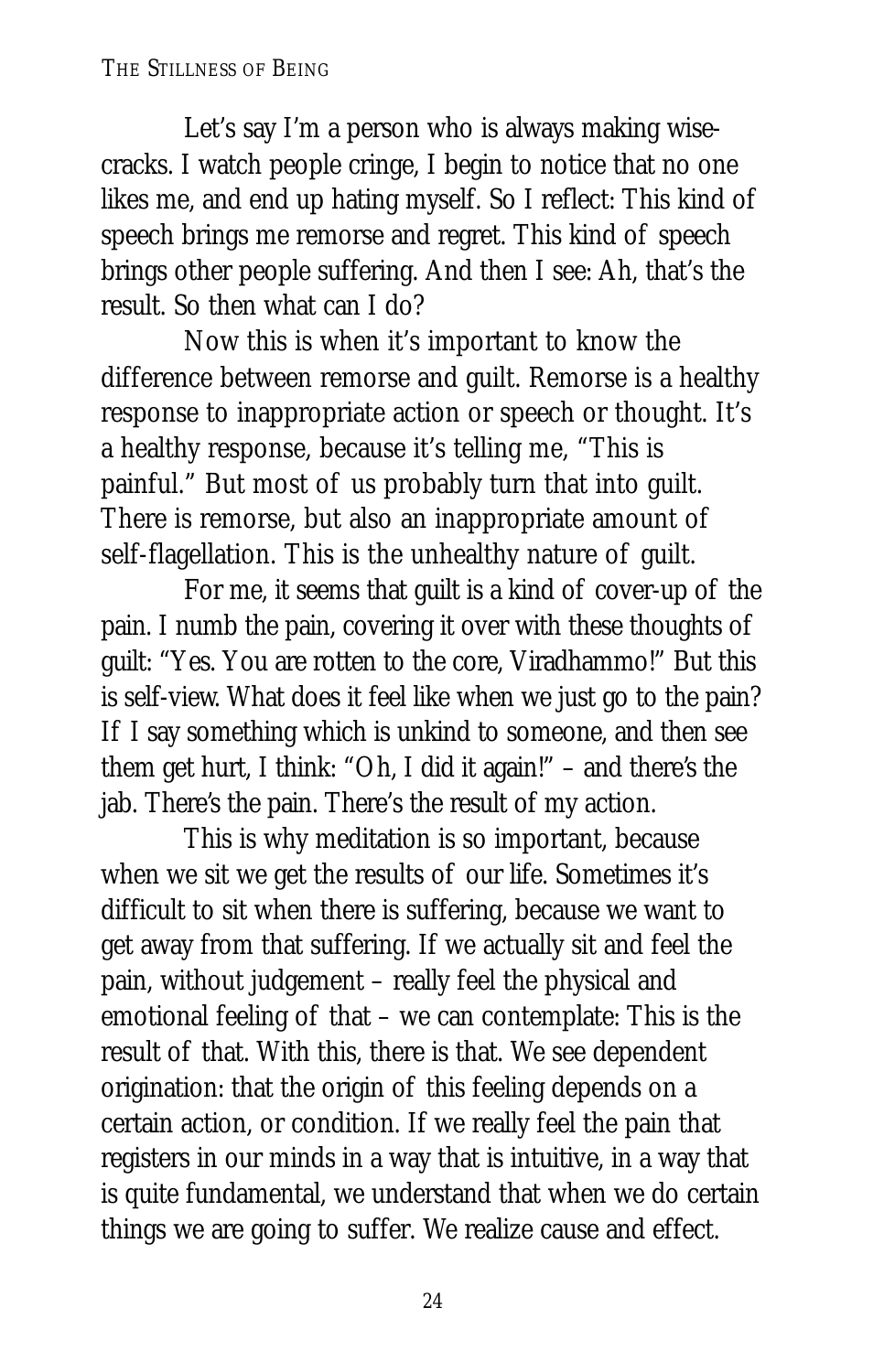So, then what can we do? Well, we can use skilful thinking rather than guilt thinking. We can say, "From now on, I'm going to try not to speak in those ways." We can make that intention; and establishing that intention in the mind helps to make us more mindful.

So, five days later when I say the same thing again, instead of thinking, "There you go again. You're no good, you're rotten to the core!" I can go back and examine: What's the result? It hurts, it really hurts! I feel it.

That pain can teach me: With the arising of this condition you get that condition, but when this condition isn't there you won't get that. If I go through that process again and again and again, with those habitual patterns of suffering, eventually I begin to see the arising of that unwholesome condition. Mindfulness is now established.

Mindfulness is very powerful. It's like recollection or remembering. It sees: "Ah, there it is… the impulse to wisecrack… but I'm not going to react to it, I'm not going to follow that one." I button my lip, I don't say it. Then there's the joy: "I didn't do it! I didn't get sucked in." The heart is freed from that particular habit.

Now in all of that there has been no hatred. There has been intention but it hasn't been bound up with selfview; there has been no activity of desire. I'm not trying to become a person who doesn't do that. There is no activity of aversion. There is mindfulness, awakeness. That's training, always working from awakeness and intention: I'm going to be awake, not become anything, just be awake and aware of the way things are.

Purification, the third consideration that I find helpful, is probably one of the most difficult parts, because it's so boring. Of course, I can only speak for monastic life, because I never really developed the training as a lay person. I know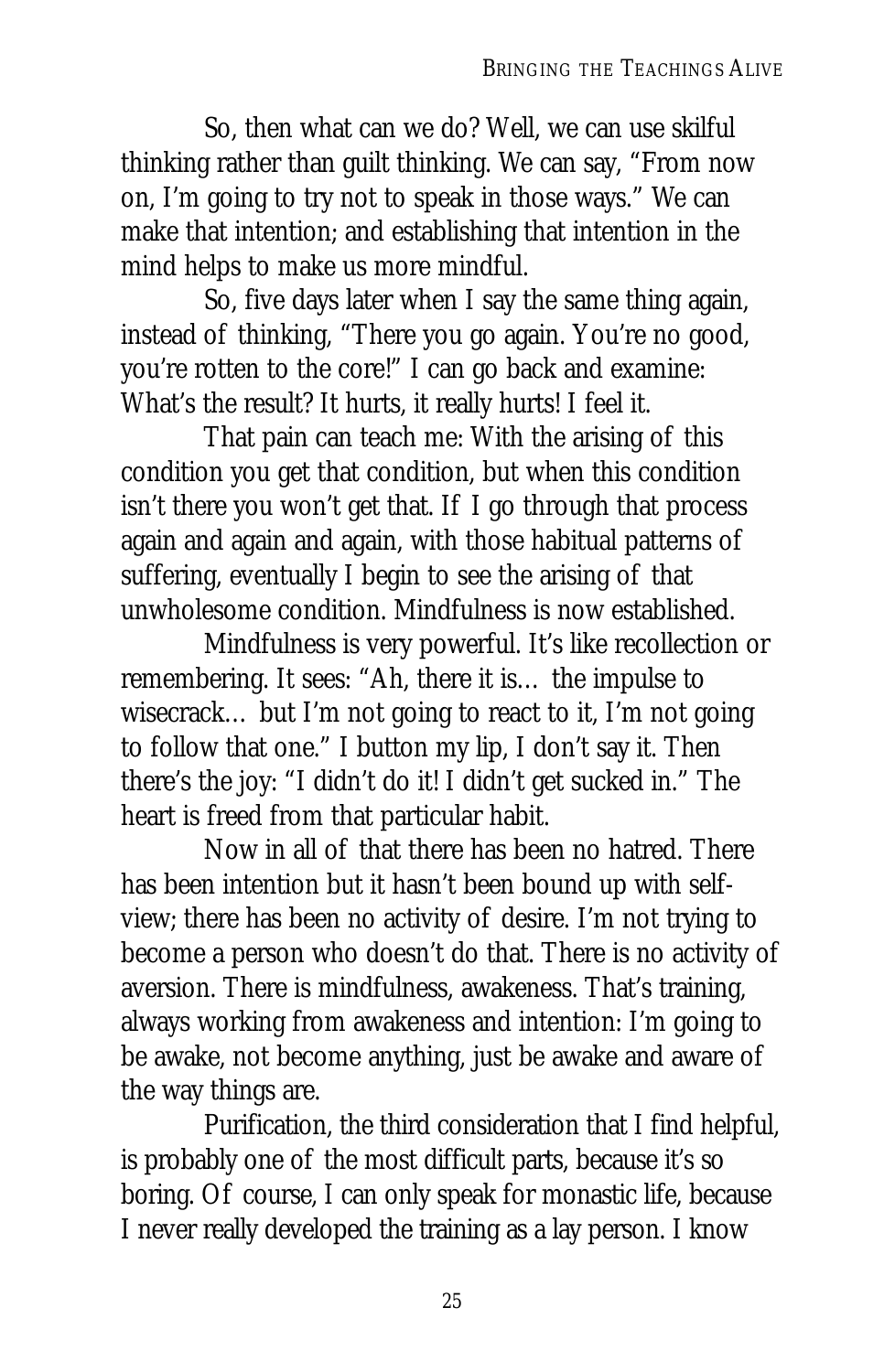that monastic life is not fun; it's not meant to be. Though I love the brotherhood and find the monks inspiring, there are times when I don't like the people, or I feel annoyed or intimidated or fed up. But I have the freedom to watch that, and this is the purification.

This is where we have to have tremendous patience. A favourite reflection of mine is: "Infinite patience, boundless compassion." This is the practice. When it all begins to surface – when you start to feel annoyed at the apartment and the marriage, or fed up with the kids – desire manifests as frustration. But then if we can bear with the frustration, not judge it, we go through a purification. So we have to allow this stuff to surface into the mind; we have to allow the rubbish to become conscious.

This is why the teaching of *anatta* and *anicca*, nonpersonality and change, is so important, because if we didn't have that teaching, we would take it personally. But the more we contemplate this teaching and discover that it's true, the more courage we have to allow these things to come up into consciousness. The more courage we have to let them up into consciousness, the more patience we have to bear with them, the more we realize the underlying peace of the mind.

That peace is not something we get by becoming anything. Instead it happens by letting go, by allowing things to cease. That's why we talk so much about cessation. Say, when I'm feeling grumpy, I remember the teaching: "That's going to change. Don't make it a problem."

So I allow myself to be grumpy, which isn't an indulgence in being grumpy or laying that mood onto the other monks, but neither is it a denial of that grumpiness. It's just recognising that that which has a nature to arise has a nature to cease: I can awaken to that, and then it does cease. I realize that more and more, and it becomes a path of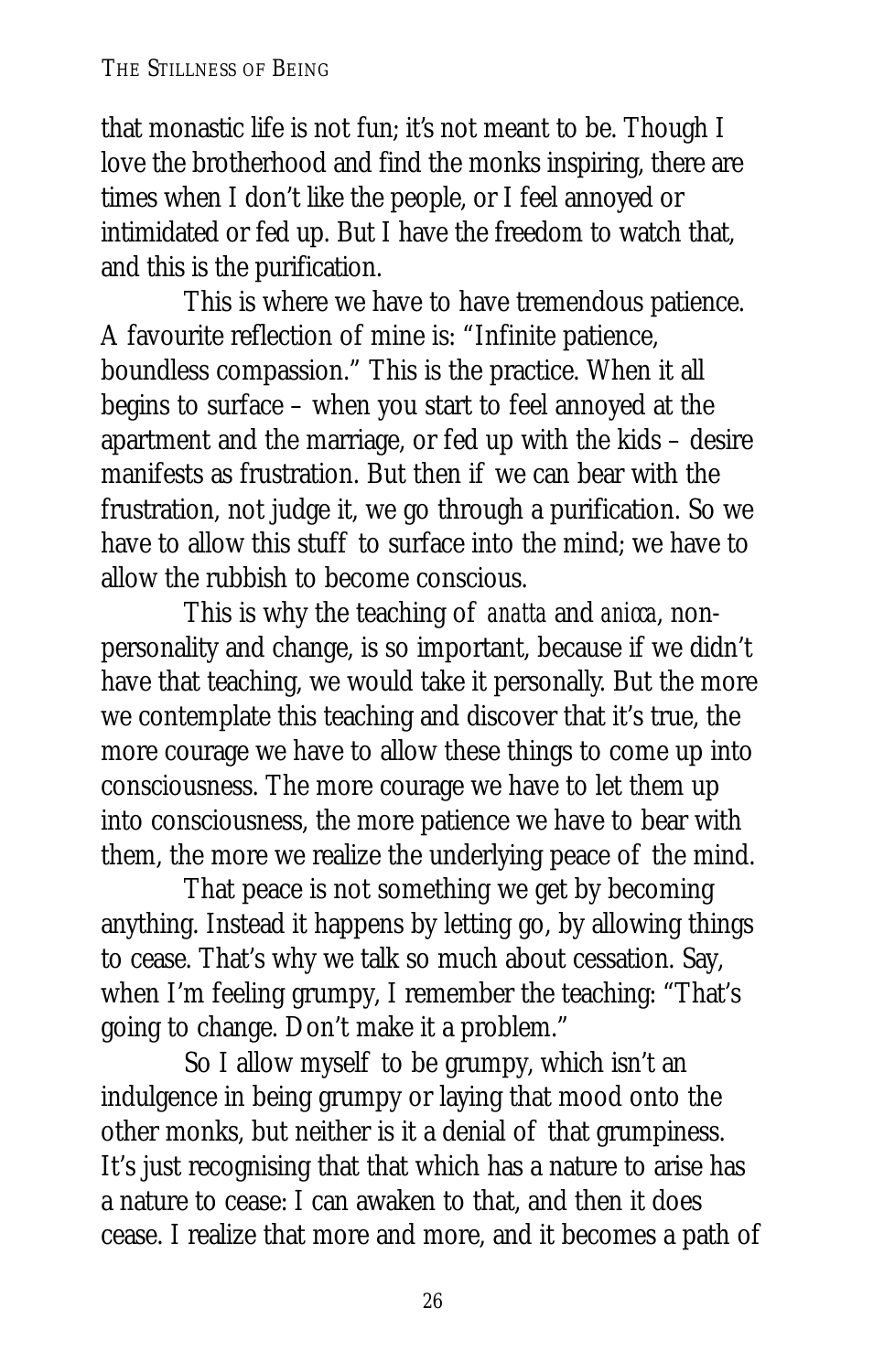courage and confidence. There is the confidence to allow these things to be there, to make them fully conscious – to allow fear, anger or whatever to be fully conscious.

The tendency to repress unpleasant experiences is powerful. We are panicked by conditions and then they can become a threat. We try to push them away, but they come back. So if we find that conditions keep coming up in our lives, we have to consider: "Am I really allowing them to be conscious, or am I pushing them away?" This balance between indulgence and repression is hard to find, although actually it's very simple – it's just awakening to the way it is right now.

It's a very moment-to-moment practice, so when the question comes up: "Am I repressing or am I indulging?" see that as doubt, just a condition in the mind. "This is the way it is now, I feel this way now" – awakening, making things conscious. Notice that there is no desire in that, no aversion. It's not bound up with the desire to become anything or to get rid of anything. There is no movement away from this moment towards another moment. It's timeless. It's immediate. It's awakening here and now.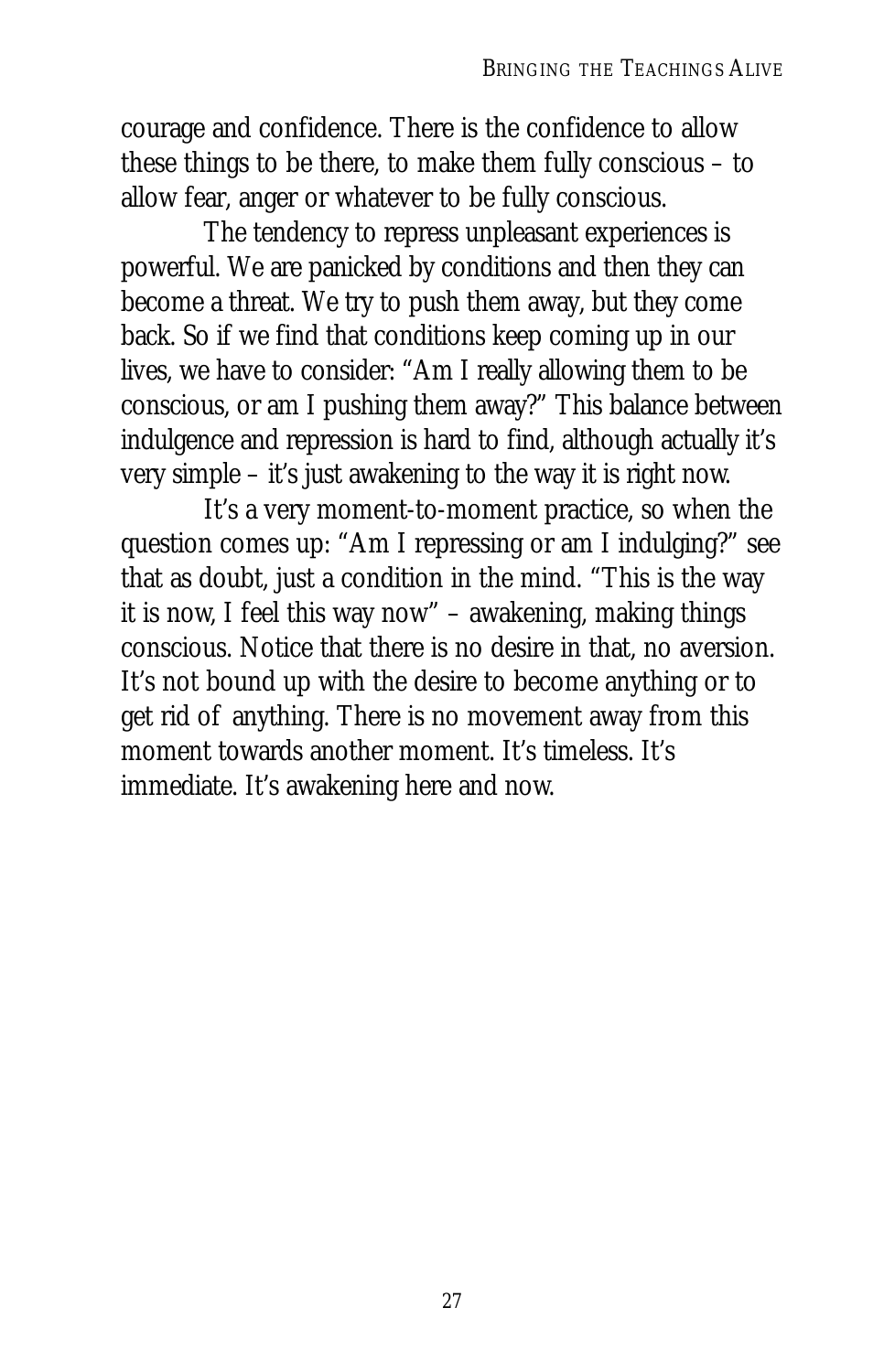Call it the five *khandhas*, the psycho-physical process, the mind-body experience – or life. If it moves, don't grasp it. Let go and respond to life from empathy and generosity rather than from craving, grasping and all the stress that entails.

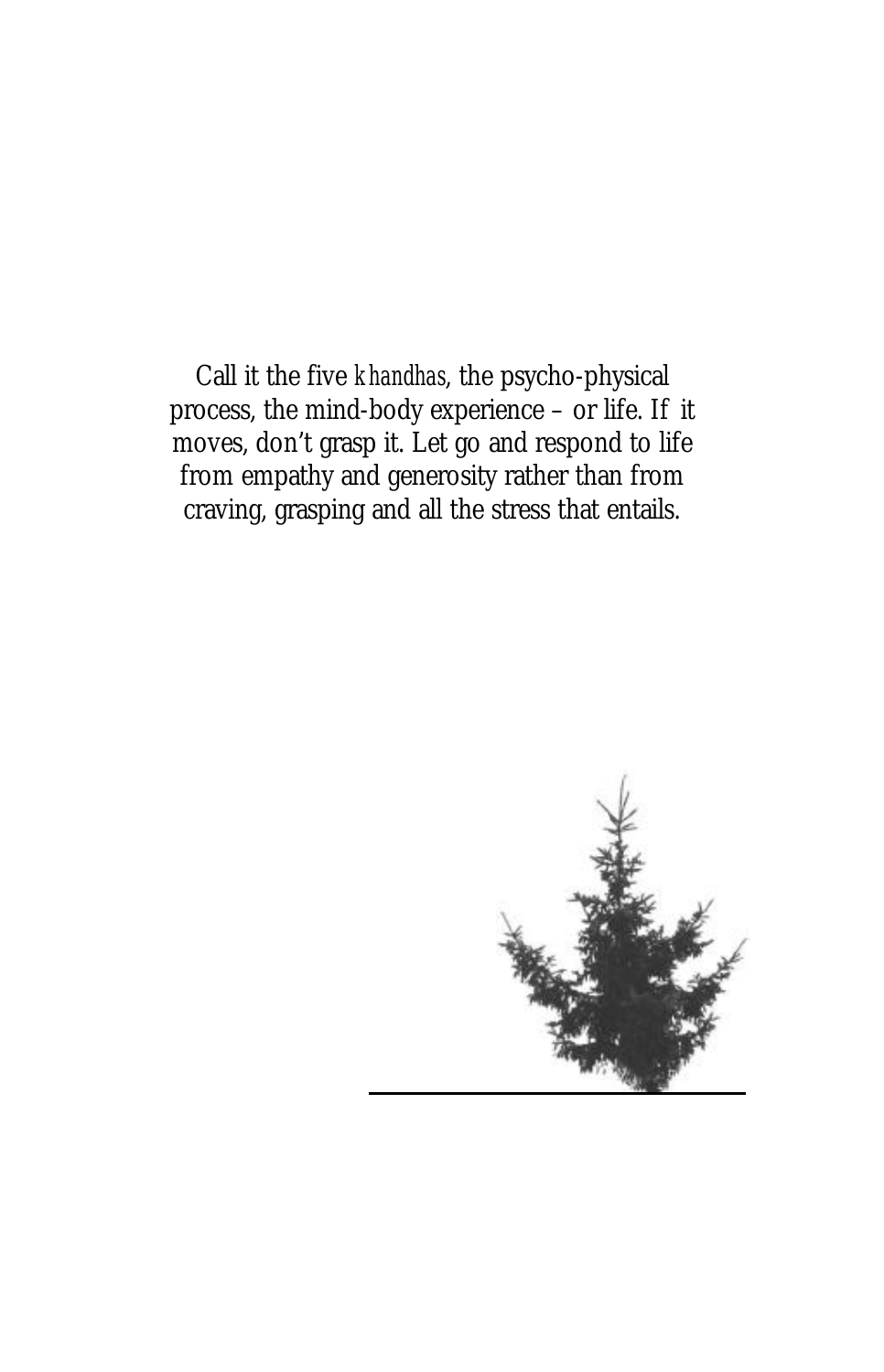#### TRYING TO FIND A SWEET ONE

Based on a talk given during the June 2002 retreat at Bodhinyanarama Monastery, New Zealand.

I book *No Boundary*: 'll just read a bit first. This is an extract from Ken Wilber's

The movement of descent and discovery begins at the moment you consciously become dissatisfied with life. Contrary to most professional opinion, this gnawing dissatisfaction with life is not a sign of "mental illness," nor an indication of poor social adjustment, nor a character disorder. For concealed within this basic unhappiness with life and existence is the embryo of a growing intelligence, a special intelligence usually buried under the immense weight of social shams. A person who is beginning to sense the suffering of life is, at the same time, beginning to awaken to deeper realities, truer realities. For suffering smashes to pieces the complacency of our normal fictions about reality and forces us to become alive in a special sense – to see carefully, to feel deeply, to touch ourselves and our worlds in ways we have heretofore avoided. It has been said, and truly I think, that suffering is the first grace. In a special sense, suffering is almost a time of rejoicing, for it marks the birth of creative insight. But only in a special sense. Some people cling to the suffering as a mother to its child, carrying it as a burden they dare not set down. They do not face suffering with awareness….

Now that, of course, comes from a well-fed, middleclass American. I wouldn't apply it to a Palestinian refugee in Hebron. We can, however, see that if one has the basic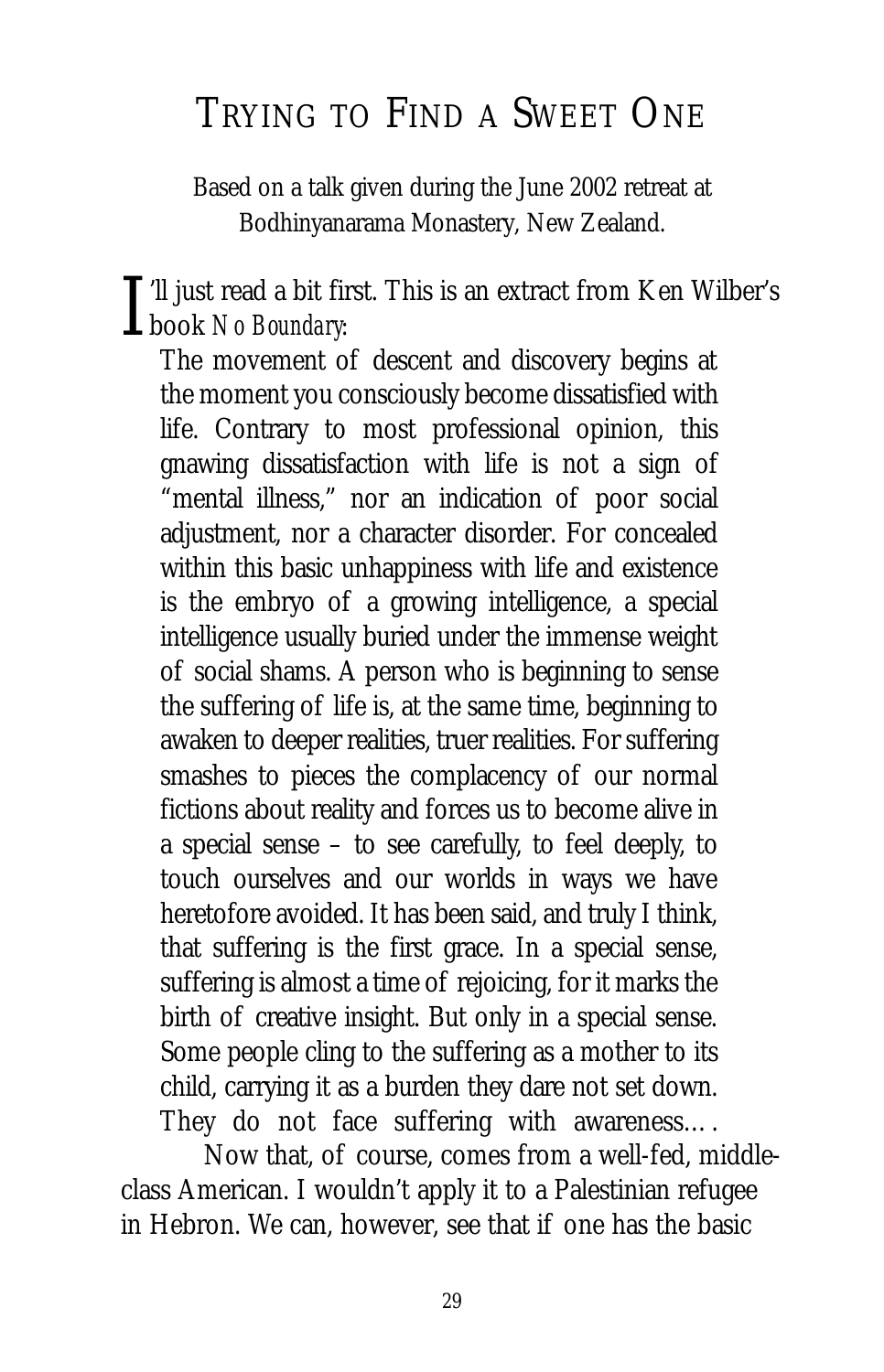requisites of life and one lives in a civil society, then one has the opportunity to contemplate Dhamma. In that case suffering, stress and various forms of discontent can be instructive and hence sources of growth and maturity. Our cynical side might joke, "One more growth experience and I'll be dead." Our more sincere side, however, is inspired by the aspiration to free our selves from delusion: to see carefully, to feel deeply, to touch ourselves and our worlds in ways we have heretofore avoided.

We may be confronted by some species of fear that we have historically avoided but, at long last, for various reasons, we are willing to observe and inquire, in order to understand it. Insight is given a chance to surface and deeper truths are realized. These truer, more profound realities constitute Right Understanding, the first factor of the Noble Eightfold Path.

I would like to contemplate a part of our morning chanting in order to deepen this Right Understanding. Specifically let us consider the five *khandhas*.

Right Understanding is in part the insight we need in order to undertake the Buddhist project of liberation – in the same way that we need some understanding to start any project such as creating a garden or building a new home. Perhaps our understanding is very rough at first (we learn as we go) but at least we have some sense of the work involved for the development of our lives in line with the teachings of the Buddha. We need to understand the logic of how to proceed.

This is not simply a matter of accumulating knowledge or acquiring information. The knowledge has to enter our hearts so that we have the right faith, right conviction and right intelligence to develop our lives in a skilful and liberating manner. To do this we need to understand the teachings concerning the five *khandhas*.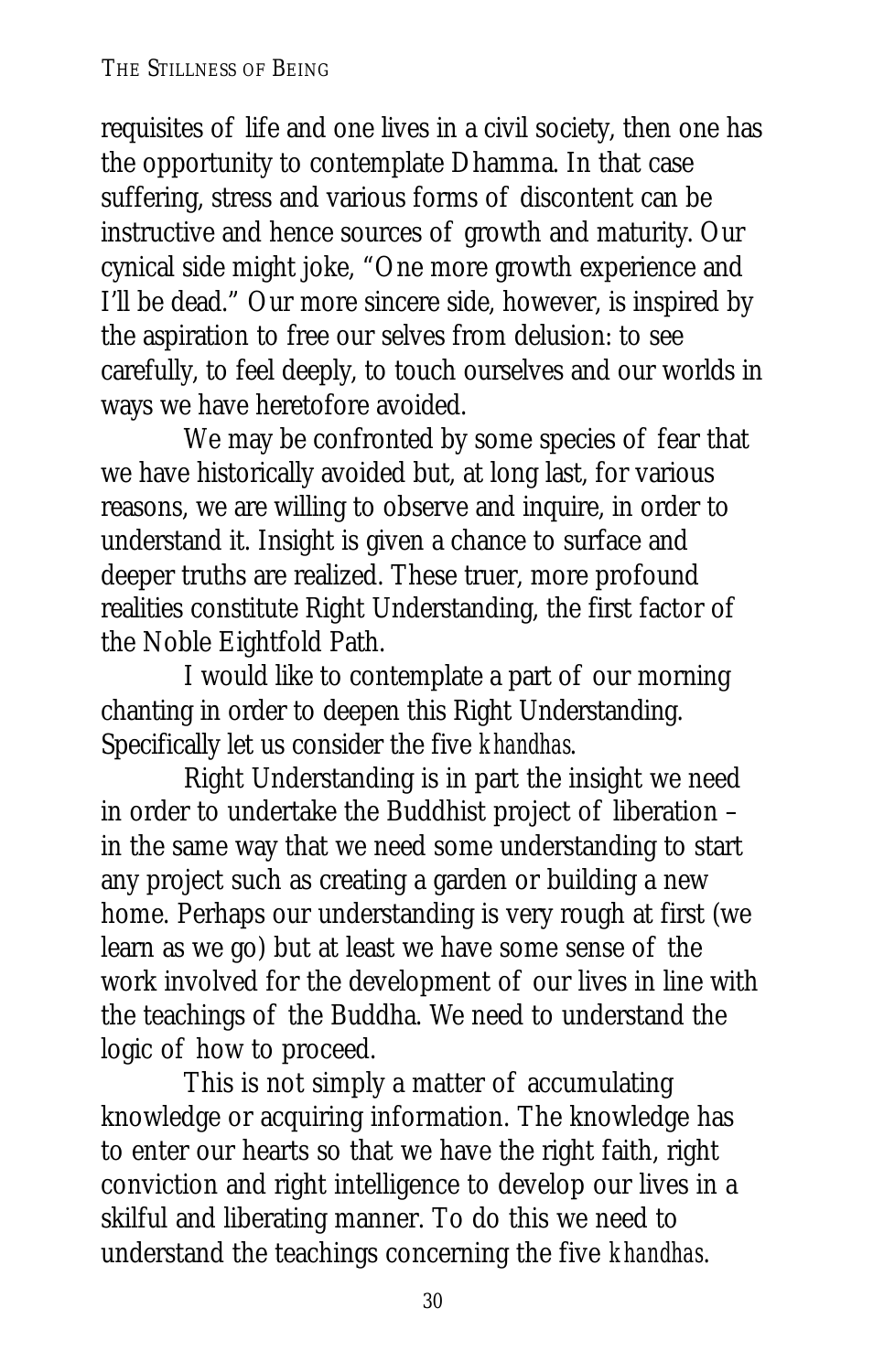If we turn to our chanting books we find these teachings explained in detail:

*…birth is dukkha, ageing is dukkha, and death is dukkha, sorrow, lamentation, pain, grief and despair are dukkha, association with the disliked is dukkha, separation from the liked is dukkha, not attaining one's wishes is dukkha. In brief the five focuses of attachment are dukkha.*

*Dukkha* is translated as: stress, suffering, pain, distress, discontent. The five focuses of attachment are the five *khandhas*. The *khandhas* are the physical and mental components of the personality and of sensory experience in general. According to Buddhism, then, the problem of human suffering arises because of attachment to the five *khandhas*.

The *khandhas* are categories of the mind-body experience defined by the following five groups:

- *Rupa* means body; physical phenomenon.
- *Vedana* is feeling, pleasure (ease), pain (stress), or neither pleasure nor pain.
- *Sañña* is perception, that is based on memory. For example, if I speak about Ajahn Chah, most of you probably know who he is; some of you don't. If you know him you have a particular perception but your perception is different from mine because our experiences of Ajahn Chah are different. Our memories are different so our perceptions are different.
- *Sankhara* has a very broad meaning: formation, compound, fashioning, fabrication. In the context of the five *khandhas* it is defined as mental formations, all the mental constructs that make up the processes of thinking and pondering, planning and worrying and so forth.
- Finally, *viññana* is consciousness, cognizance, the act of taking note of sense data and ideas as they occur in the mind. Thus we have eye consciousness, nose consciousness, ear consciousness, tongue consciousness, body consciousness, and mind consciousness.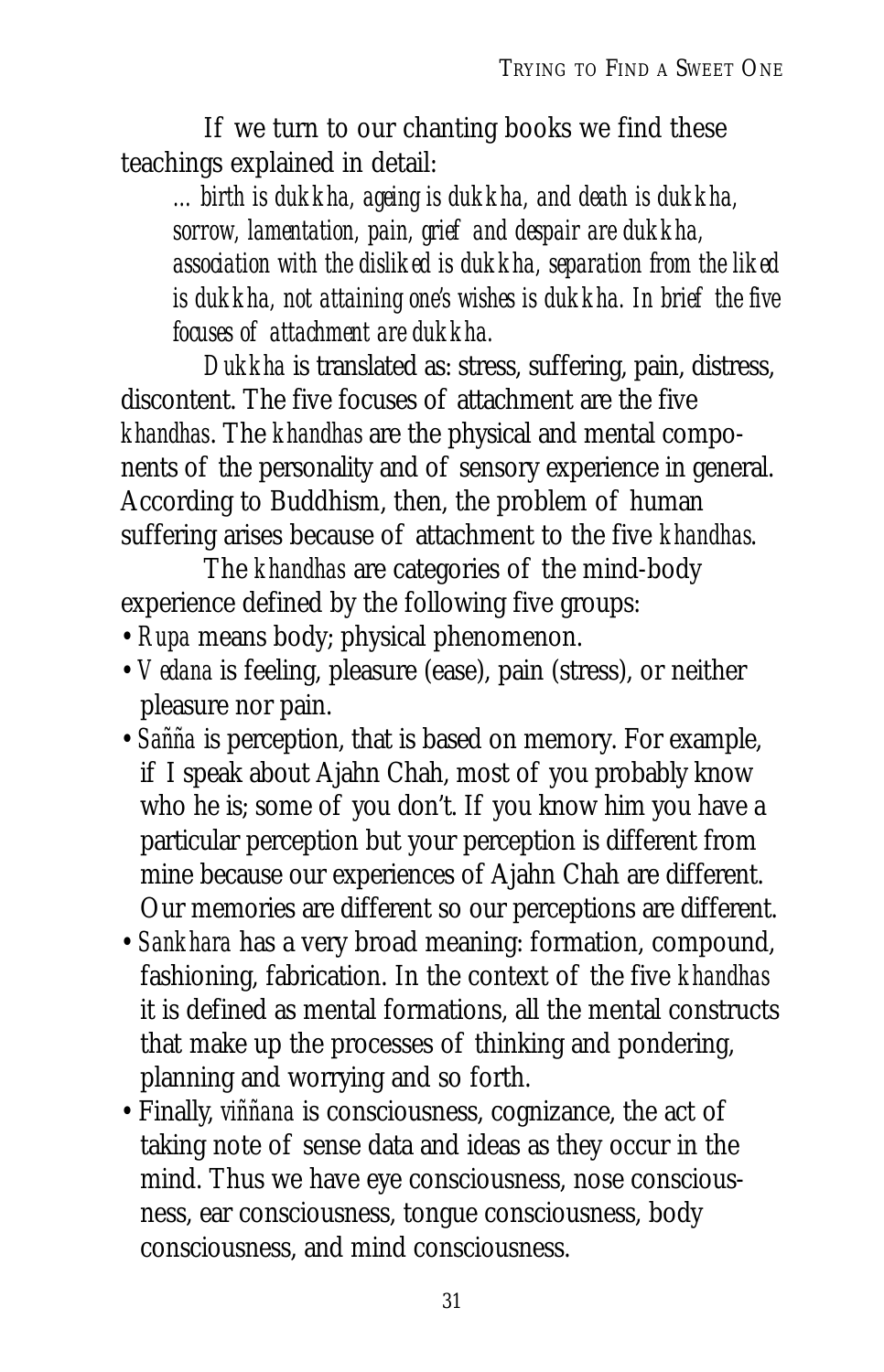When one first comes upon these definitions they can be a bit daunting or confusing. But we need to go into Right Understanding so that our perspective of observing sense consciousness is in line with the teachings.

The problem is attachment to the five *khandhas*. We attach to sense experience. We attach to the body. We attach to feeling. We attach to perceptions. We attach to concepts and ideas. We attach to sense consciousness. Conversely, nonattachment is one way of describing liberation, the freedom from suffering.

Continuing with the chanting, we have:

*rupupadanakkhandho (attachment to form), vedanupadanakkhandho (attachment to feeling), saññupadanakkhando (attachment to perception), sankharupadanakkhando (attachment to mental formations), viññanupadanakkhando (attachment to sense consciousness).*

*Upadana* translates as attachment. So we have:

*rupa + upadana + khandha = rupupadanakkhandha.* This is attachment to the bodily group, to form – with the same structure applying to the other four groups. These five then: *rupa* (form), *vedana* (feeling), *sañña* (perception), *sankhara* (mental formations), and *viññana* (sense consciousness) are the focuses of attachment.

Thus to have Right View or Right Understanding we must understand this crucial element of the Buddhist project. To seek the deepest spiritual fulfillment in the *khandhas* or in sense experience is a mistake. It's like searching in the fridge for a hot meal. And if you don't really understand that, if you don't have a good grasp of that intellectually, then you can spend all of your time trying to get it right but looking for it in the wrong place. It's like that delightful story of Nasrudin, the Sufi mystic.

Nasrudin is sitting outside an Arabian spice shop. He's sitting beside a huge basket of red hot "dynamite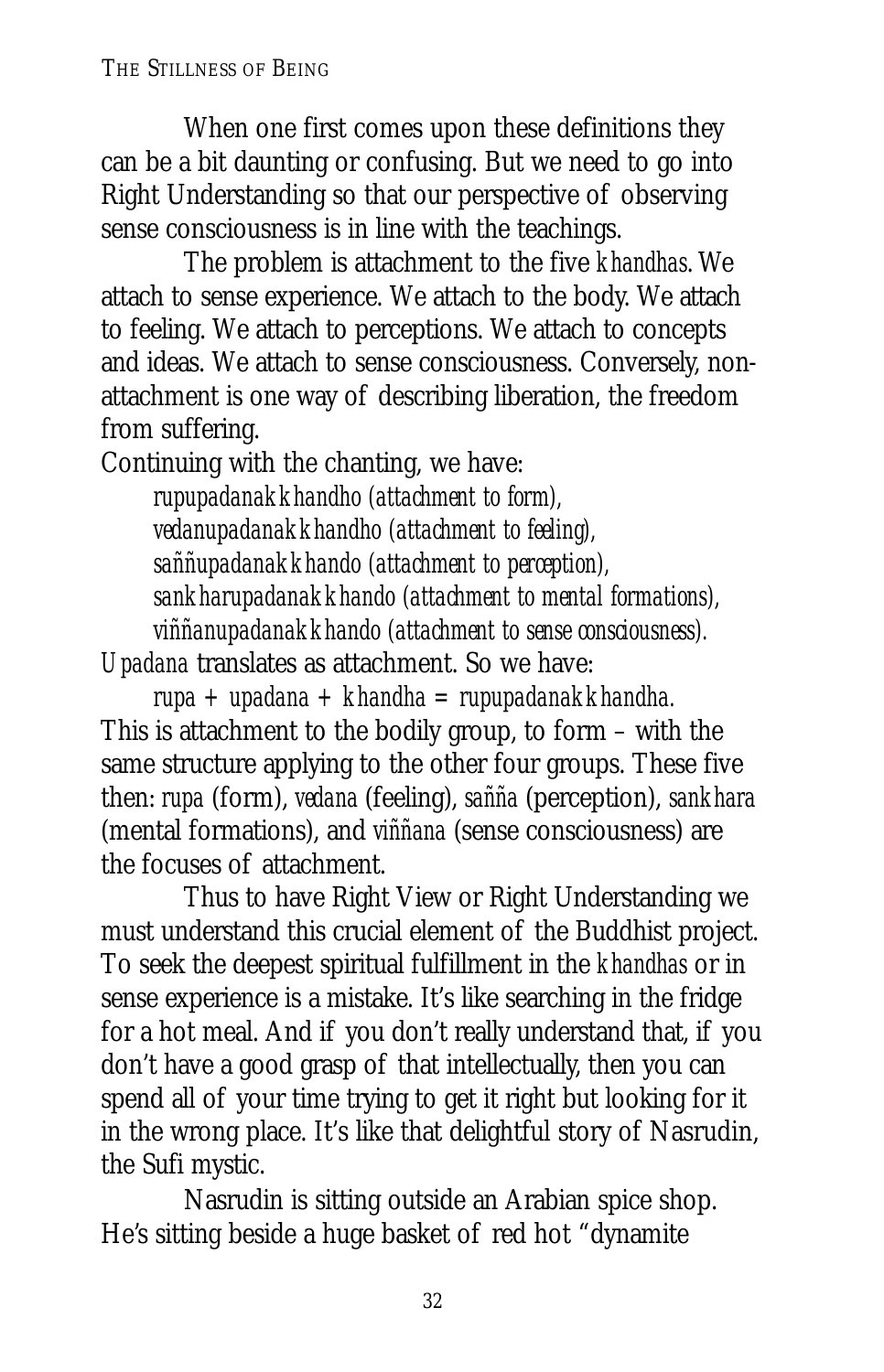chillies." Nasrudin's eyes are filled with tears as he takes chillies from the basket and bites into one after another. His friend comes along and sees Nasrudin sweating and crying. "Nasrudin, what are you doing. You're crying and sweating. Why are you chewing on those chillies?" Nasrudin answers, "I'm trying to find a sweet one."

Let's look again at the chanting book and consider the teachings regarding non-attachment to the khandhas, as outlined in the traditional Pali:

*Rupam aniccam (form is impermanent), vedana anicca (feeling is impermanent), sañña anicca (perception is impermanent), sankhara anicca (mental formations are impermanent), viññanam aniccam (sense consciousness is impermanent).* And then: *rupam anatta (form is not self), vedana anatta (feeling is not self), sañña anatta (perception is not self),*

*sankhara anatta (mental formations are not self), viññanam anatta (sense consciousness is not self).*

The teachings on impermanence and "not self" are. without doubt, primary to an understanding of Buddha-Dhamma. *Anicca* (impermanence and uncertainty) seems to be self-evident. We can all see change, can't we? Or at least we think we see what the Buddha was pointing to. We may not have a profound grasp of that idea but we have some inkling of what it might mean.

And we certainly see lots of stress and suffering, so *dukkha* also seems self-evident. Again perhaps our vision is not as profound as the Buddha's but we can relate to that aspect of the teaching. But *anatta*, that's difficult. One of the mistakes that is commonly held about the teachings on *anatta* is that there is no self, thus implying there is nothing. But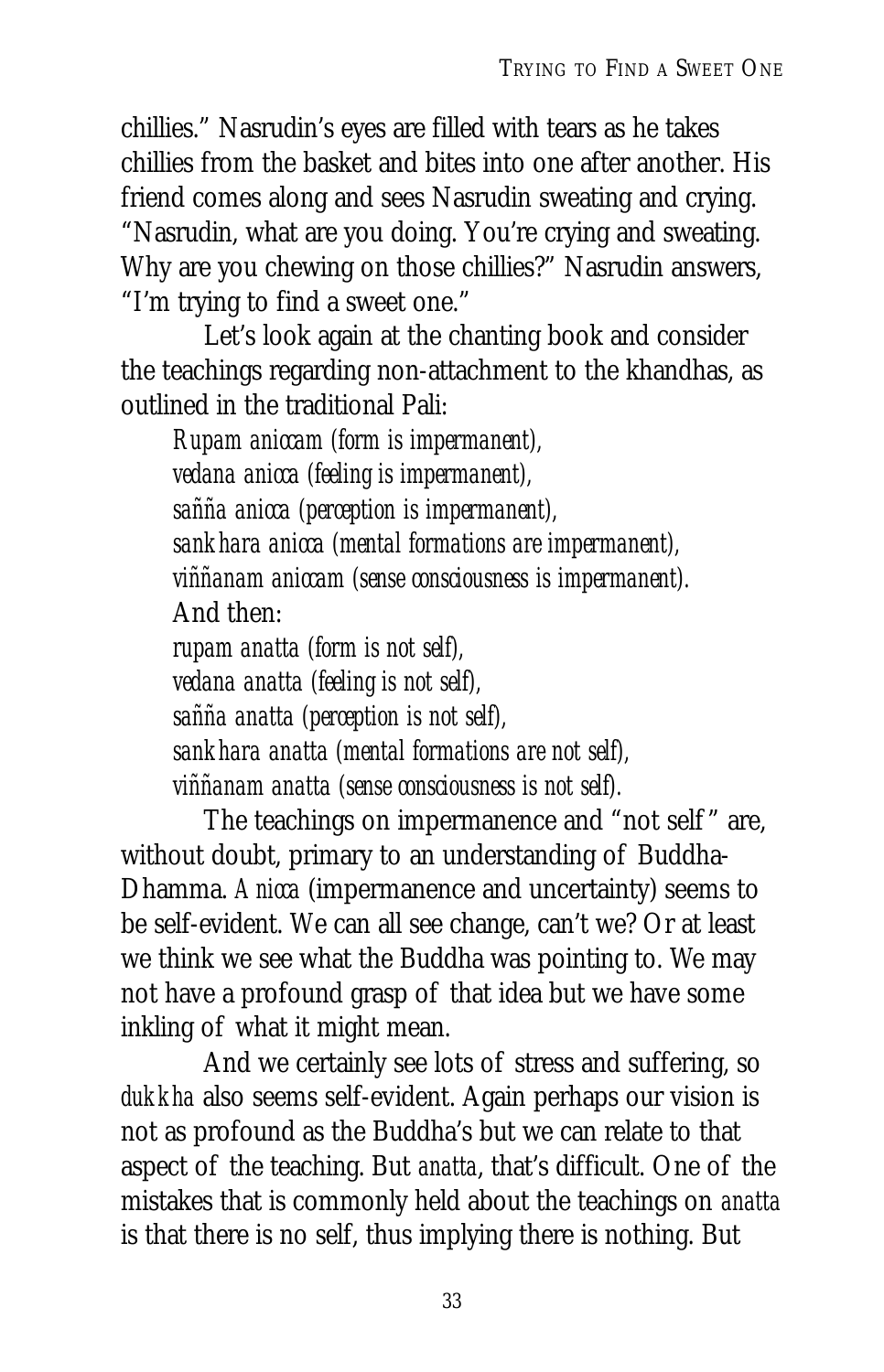obviously I am conscious. If you kick me in the leg, I feel pain, not you. There is a story of a monk who tells his teacher that if there is no self then nothing matters. The teacher then smacks the fellow in the head and he cries out in pain, "Hey, that hurts." The teacher answers, "You said nothing matters, so what's the problem?"

The teachings on *anatta* do not state there is nothing. Not nothing… but no-self. Form is not self, feeling is not self, perception is not self, mental formations are not self, consciousness is not self. There is no abiding essence or person in that. In the *khandhas* there is no self. We ask ourselves, "So who feels the pain? If I break my leg, it's my pain not yours. I don't understand." Exactly. We don't understand. If it was easy to understand we wouldn't need a Buddha to offer his insights to help us. The Buddha's realisation was deep and profound so it's not surprising if we come across some part of the teaching and say, "I don't get it." This is where we need to investigate, to contemplate the teachings, to study the texts and our own minds and bodies until we see in line with the Buddha's seeing. To understand *anatta* is to understand attachment and non-attachment. It's the heartwood of the bodhi tree.

To reach a deeper understanding of *anatta* we simplify our perspective on life's events by observing our experiences as bodily sensations, feelings, perceptions, mental constructs, sensory phenomena. In other words we observe the changing nature of the *khandhas*. If this objective perspective is missing we easily get caught up with the narrative or story line that each life situation generates. For instance, not only is there a feeling of annoyance because of some disturbance in our lives, but there are also all the thoughts, stories, justifications, past resentments and guilt trips that proliferate from that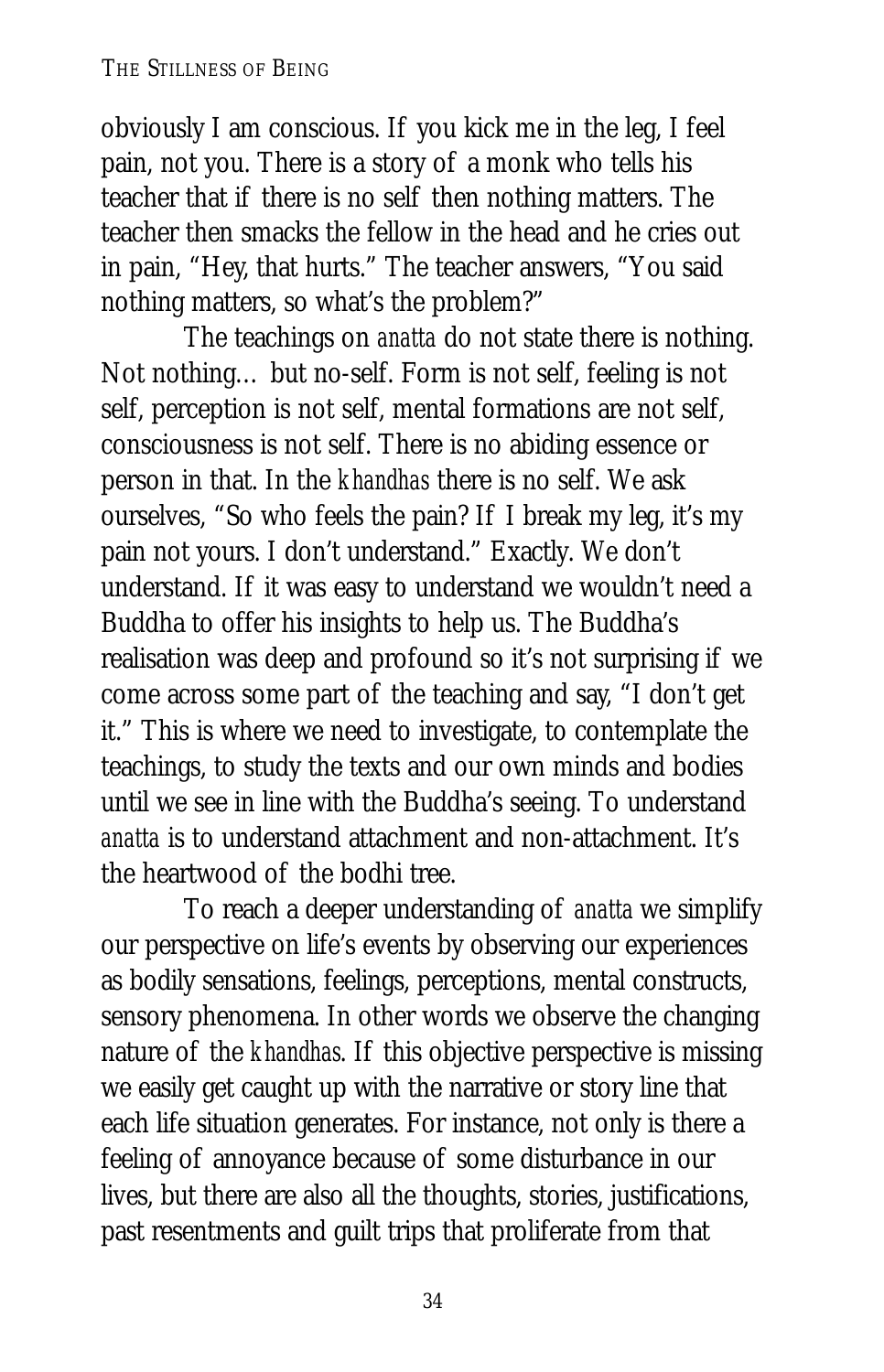energy of annoyance. All of this will have a strong smell of self and other. This is full-blown attachment.

If we are practising non-attachment we observe the physical sensations that are conditional upon annoyance. We observe the thoughts that are conditional upon annoyance. Most importantly we observe the craving that is conditional upon annoyance. This might be the craving that manifests as a desire to hurt someone else through cruel speech or the feelings of guilt and harsh self-judgments.

By indulging in these story lines, the annoyance would become a personal problem. However, when emotions such as annoyance are observed as objects of mind rather than ultimately true realities, then we are inclining to right understanding and non-attachment.

The *khandhas* are the changing conditions that come and go, are born and die. This is not the whole story, however: there is the uncreated, the unoriginated, the unformed, *Nibbana*, the deathless. The realisation of the deathless or *nibbana* is the goal of Buddhism. The way to realize that goal is through non-attachment to the five *khandhas*. Non-attachment thus has depths of meaning that become apparent as we develop the path. A novice's understanding of letting go changes and becomes both more subtle and more accurate over the years.

Why do we get so wrapped up in the five *khandhas* – in our thoughts, emotions, passions, relationships, bodies and all the rest of it? When we seek to maximize pleasant experiences and minimize unpleasant experiences we become enmeshed in our desires. And our desires are focused on the *khandhas*. This is the magnetic attraction that conditions attachment. If we refer to the Four Noble Truths then in the Second Truth we have the cause of suffering as attachment to craving. The Third Noble Truth is that the end of suffering is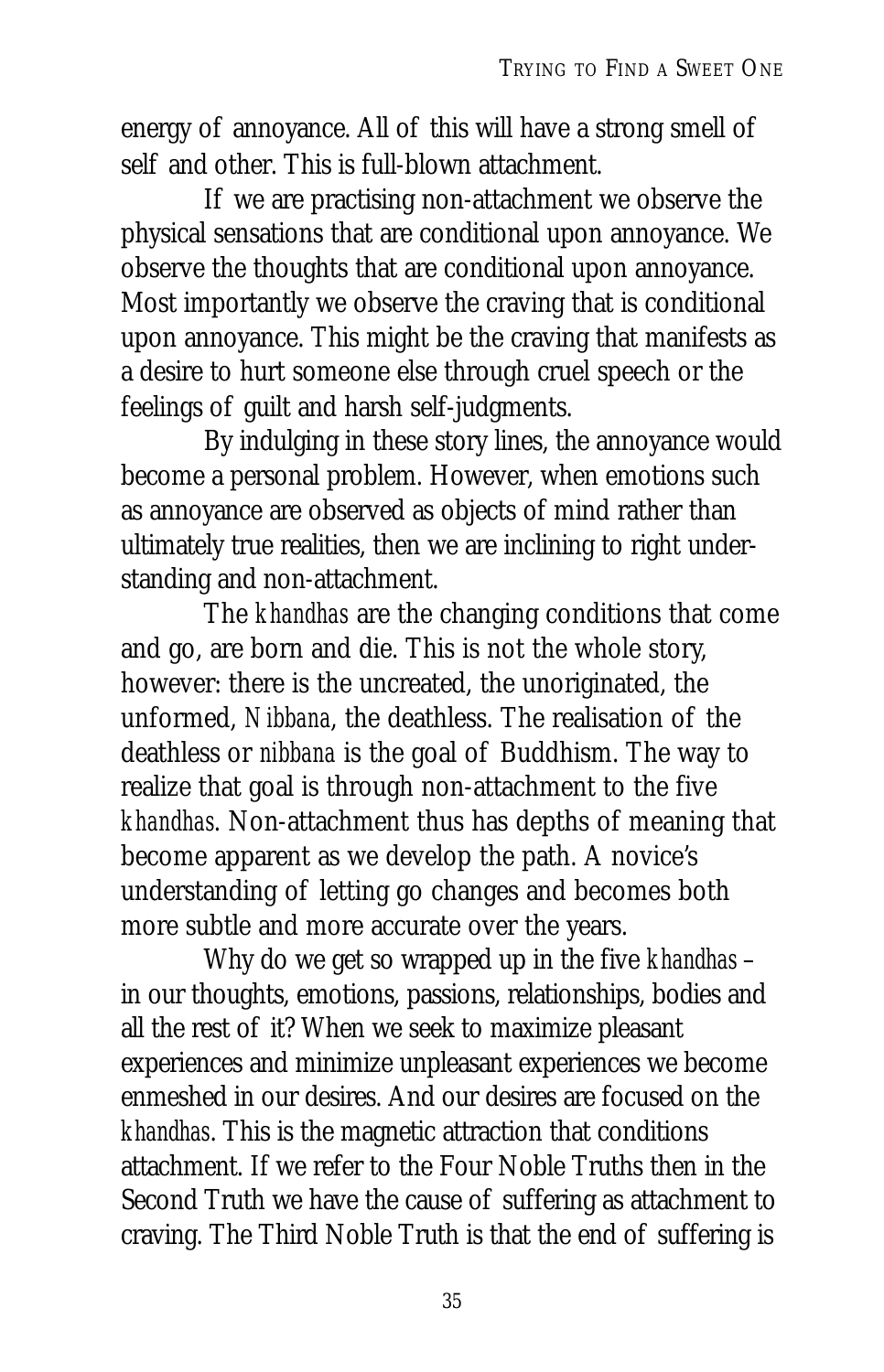the abandonment of craving. Craving is concerned with trying to get these khandhas happy or pleasant or nice or comfortable or good – or whatever. Craving is this energy that is always going out from the heart, out from the mind, trying to reorganize something or get rid of something or figure something out or own something.

Craving can be future-oriented – trying to become successful, powerful, thin, or beautiful; dreaming about being with the perfect partner; worrying about losing your job and so on. It can be fixed on the past, replaying a painful incident over and over again, stirring up old hurts with resentment and revenge, or dwelling on nostalgic replays of the good old days. It can be violent or it can be petty. It takes many shapes and forms but its hallmark is a lack of peace. If our attention is taken up with this energy of dissatisfaction we are not available for spiritual inquiry. This is the struggle with craving that focuses on the *khandhas*; this is preoccupation with the *khandhas*.

When our attention is preoccupied with bodily things, with feelings, with perceptions, preoccupied with things mental, preoccupied with sense consciousness, that preoccupation is a symptom of attachment. As long as we are preoccupied we are distracted by experiences that come and go, preoccupied with changing experiences, preoccupied with being born and dying. This precludes any possibility of noticing deeper realities.

To understand the Buddhist project we must understand what is meant by non-attachment. Buddhists will sometimes take a position that they shouldn't be attached but are not clear about what that implies. From a wrong understanding they then feel guilty about negative emotions, rather than simply observing negativities coming and going as a natural part of the conditioned mind. The meditation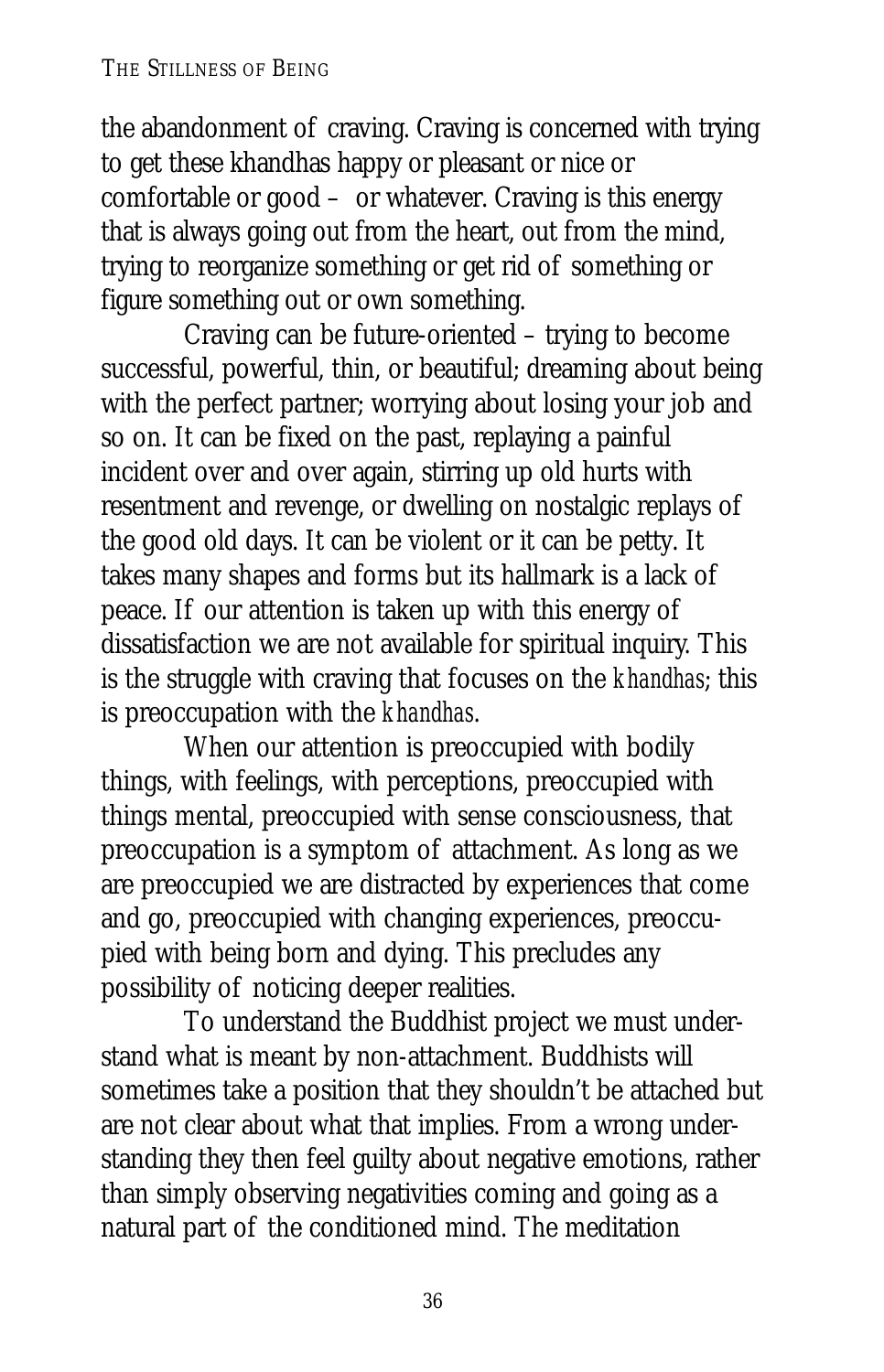practices that we develop help us train in this simple witnessing to things as they arise and pass. For instance, watching the breath can be an exercise of patiently observing change and discovering or remembering the still centre of witnessing. In this practice, awareness (witnessing or observing) is more important than the object that is being observed. Awareness takes precedence over the object of awareness, the object of awareness being some aspect of the *khandhas*. We stress the knowing rather than the object.

Compare this to worldly endeavours that are mesmerized and addicted to the quality of the experience. Here the object of attention becomes all important and that importance is governed by craving. The worldly person tries to acquire pleasant experiences, to get rid of some aspect of experience, is obsessing about some idea and gets lost in dreams about this and that.

Craving is always pulling us into objects, be it mental objects, emotional objects or material objects. This is conditioned by memories of past pains and pleasures, pulling our attention here and there with the energy of fear and desire. This creates a tension in the mind: attraction and repulsion, liking and disliking. In the practice of awareness and clear understanding we try to observe that push and pull of the world and not buy into it.

Let's consider another concrete example. I'm told that my company will be reducing its work force by ten percent and I may lose my job. Naturally enough this triggers anxiety. I feel it both physically and in my brain, my thoughts being conditioned by anxiety. How will I pay for my mortgage? Should I work more overtime? And so on. On a social level I need to make contingency plans and think through the problem. Having done all that, I still feel anxiety.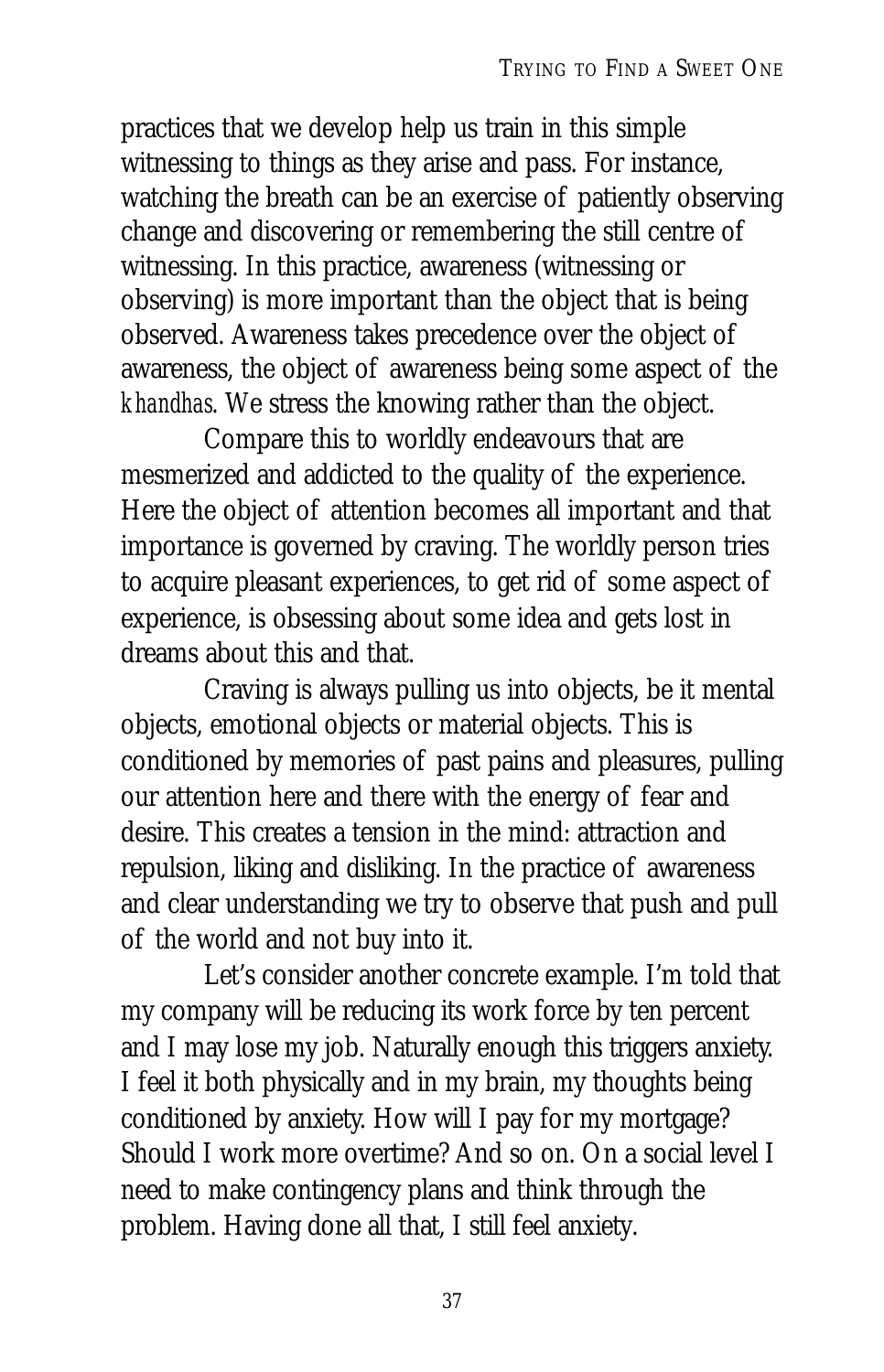But if I can observe this emotion as one of the *khandhas*, as bodily tensions that move and change in consciousness – if I can witness to anxiety rather than be obsessed with anxious thoughts – then already I have some space and freedom. This is the first step in non-attachment. I notice anxiety as an object, rather than being the subject of anxiety. There is a difference between being an anxious person and knowing anxiety as an object of mind.

Anxiety arises and with the anxiety comes the craving not to feel anxious. This is natural enough. But in the practice of non-attachment this craving is also observed as yet another manifestation of the *khandhas*. We witness to this craving, the craving for security and a happy future. If we pay attention to the craving rather than seeking a distraction or compensation to replace the anxiety, then we are practising non-attachment. Knowing anxiety as a *sankhara*; knowing it as *anicca, dukkha, anatta*, knowing it as a condition that has arisen, that stays for a while, that is not a personal problem and is not worth grasping. This is the art of letting go.

It's not something that you have to believe, it's something that you have to understand and then implement in your daily life. It's not a belief system. This practice has a goal that is known as liberation from the *khandhas*. So it's a project; it's a wonderful hobby. If you are going to spend your time on a hobby you might as well take liberation. There is work to be done; there is a point to this.

Craving is the magnet that draws us to the *khandhas*. Knowing the limitations of the *khandhas* and hence the limitations of craving puts life into a perspective in line with Right Understanding. Then craving is okay. There is nothing right or wrong about craving but knowing its limitations prevents us from being deluded by those magnetic pulls. We can drink our fruit juice and enjoy the warmth and light of a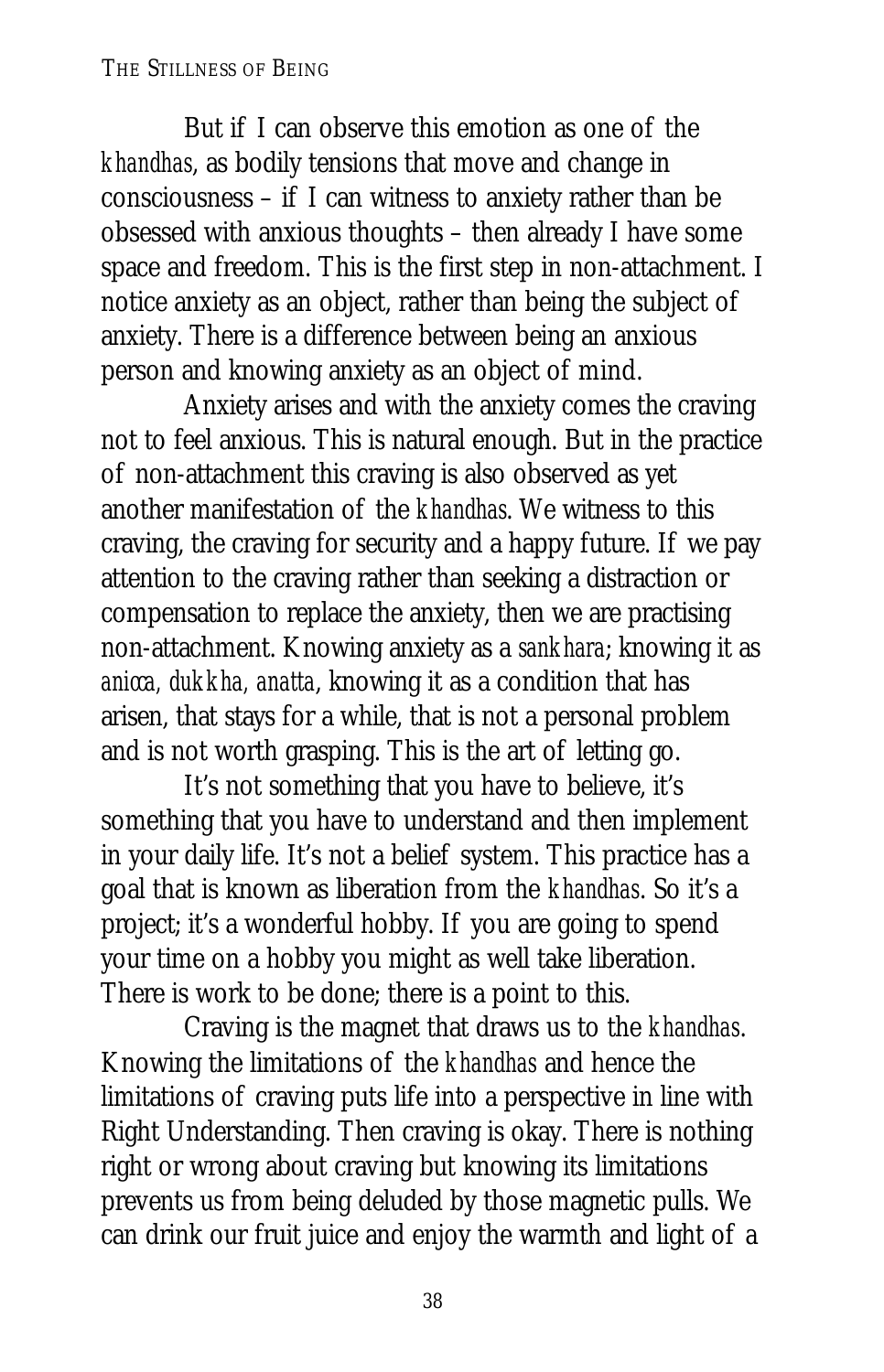sunny day but we realize that liberation does not lie in the object, in the fruit juice or the beautiful weather. It doesn't lie in an experience per se; it does not lie in the *khandhas*.

Not pursuing the dictates of craving is the meaning of renunciation, abandoning the belief that fulfillment can be found in an objective experience. When we renounce that movement towards the *khandhas*, what is left? If we're not pursuing bodily experiences, and feelings of pleasure, pain or indifference; nor perceptions; nor thoughts, nor ideas, nor emotions; nor sights, sounds, smells, tastes, bodily sensations nor mental phenomena – what remains? Are we bankrupt? What is left? Is there anything left? Is it just nothing?

What remains is knowing the way things are – or simply being aware. This may not sound like much but if we give awareness a chance we find in it the resolution of our deepest yearnings. Awareness is the path to the Deathless.

When we follow our desires in attempting to maximize pleasure and minimize pain our attention is preoccupied with the *khandhas*. Attention is always out, away from the still centre of knowing. If, however, we are following a path of awareness, our attitude is receptive rather than controlling, domineering or manipulative.

The Buddhist project is one of waiting and letting go rather than becoming, getting or getting rid of. Renunciation is based upon this kind of understanding. This requires patience, courage, and a willingness to allow life to unfold. This in turn implies a kind of love and respect for life in all its manifestations.

Right View guides our efforts on the path and keeps our intellect in harmony with the Dhamma. Once we understand the project – that it's about the letting go of the *khandhas* – then there's still a lot of work to do. But at least it becomes much more clear how to do it, what to do. Focusing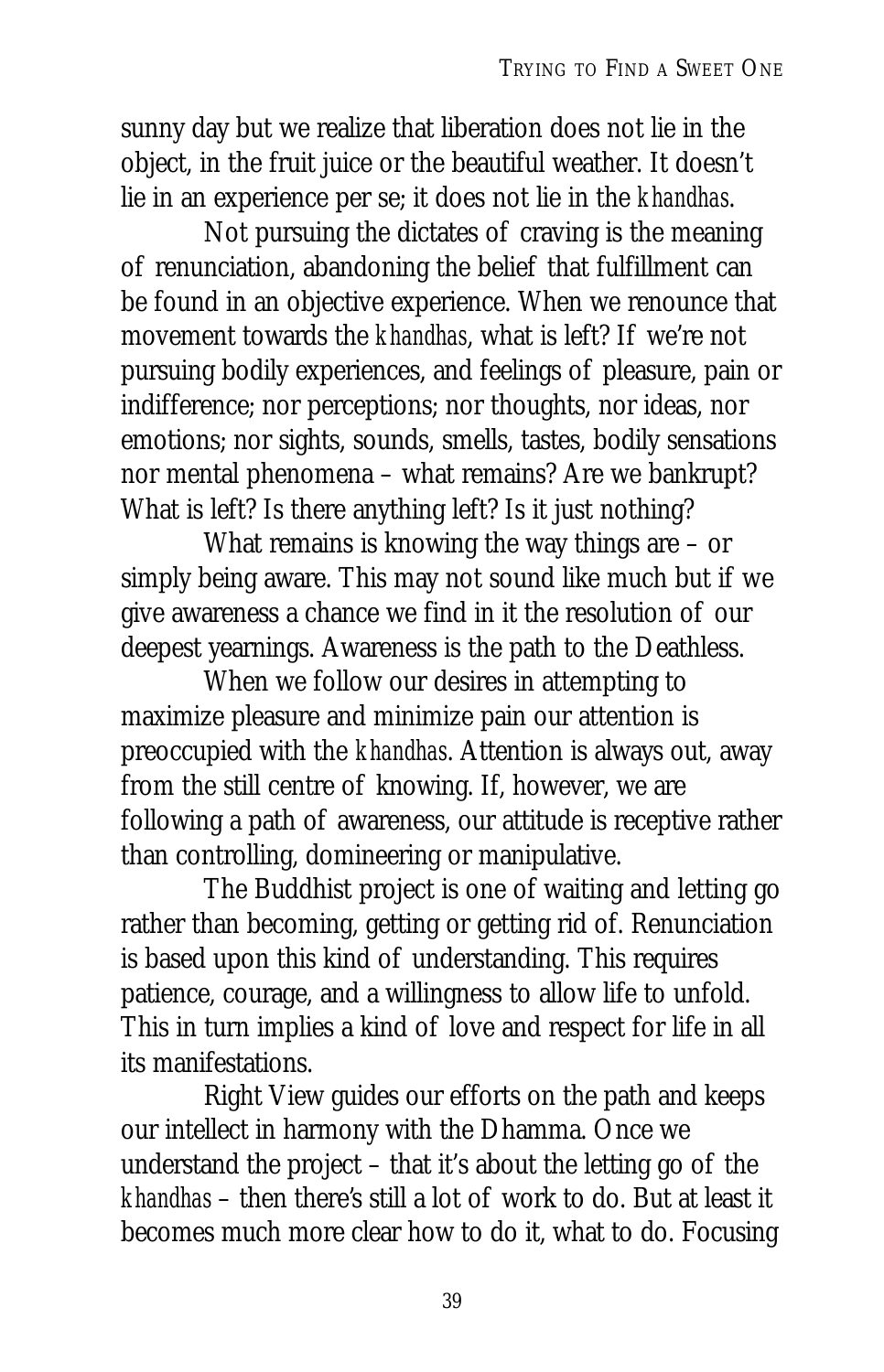on the *khandhas* as a way out of suffering is doomed to failure. The liberation from stress can't be realized by the pursuit of craving.

But what about my desire to be free from stress? Isn't that craving? Let's say there is wise wanting and stupid craving.

Wise wanting concerns our aspiration to freedom both for ourselves and others. We want to live in a society that is decent and fair. So wise wanting addresses the various issues we face in the world: our social life, our relationships, duties, the expressive side of our life, our cultural joys and interests. We want the environment to be protected so that we have good water to drink and clean air to breathe.

These are natural and wholesome desires. Good governance, artistic beauty, universal health care, moral and spiritual education – and so many other issues come to mind. These kinds of wishes and aspirations for ourselves, our families and our societies are healthy and fall into the societal teachings of the Buddha. These teachings include ethics, altruism, right relationships, right communication and a range of guidelines that help us with the various choices we must make throughout the days of our lives. We desire to be free from suffering and we wish the same for others. These suggestions from the teachings guide us in the way of smart desire.

Parallel to these social teachings, we also have the inner teachings – among which an understanding of attachment to and letting go of the *khandhas* is very important. We reflect on the contemplative teachings about our inner world and the workings of consciousness. As part of that we observe life as a stream of conscious events, or we might say a stream of *khandha* events. The task is to witness this stream of consciousness with the wisdom of non-attachment.

These two aspects of the Buddha's words, the social and the inner, define the Buddhist Path. In a social sense we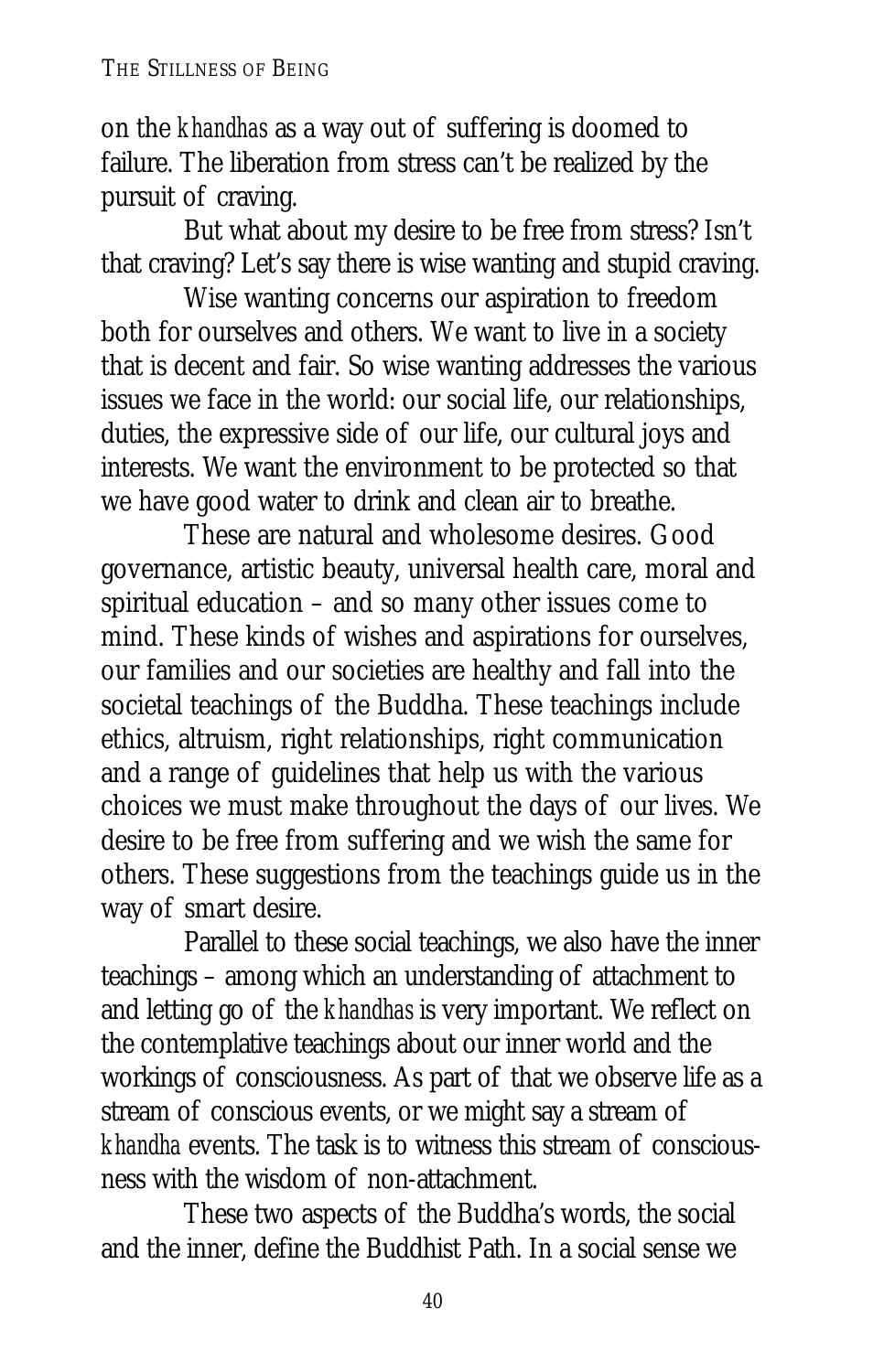have to try and get it right. If there's immorality we try to address that. If there is starvation we try to address that. We try to be altruistic and help the world as best we can according to our capabilities and resources. We gain encouragement and support from our spiritual friends and companions and we develop attitudes and skills that hopefully give joyous expression to our lives.

At the deepest level of realisation, however, we know that no external condition or relationship is ultimately stable or reliable. These are all the movements of the *khandhas* within which there is no utopian perfection.

Right View thus implies an understanding of skilful living as well as the wisdom of letting go. Not a letting go that is dismissive, repressive or alienating, but rather a letting go that is empathetic to life and yet not deluded by attachment to life's changes.

This is what understanding attachment to the five *khandhas* implies. Call it the five *khandhas*, the psycho-physical process, the mind-body experience – or life. If it moves, don't grasp it. Let go and respond to life from empathy and generosity rather than from craving, grasping and all the stress that entails. This path of letting go of the *khandhas* then becomes an art form, the art of skilful living.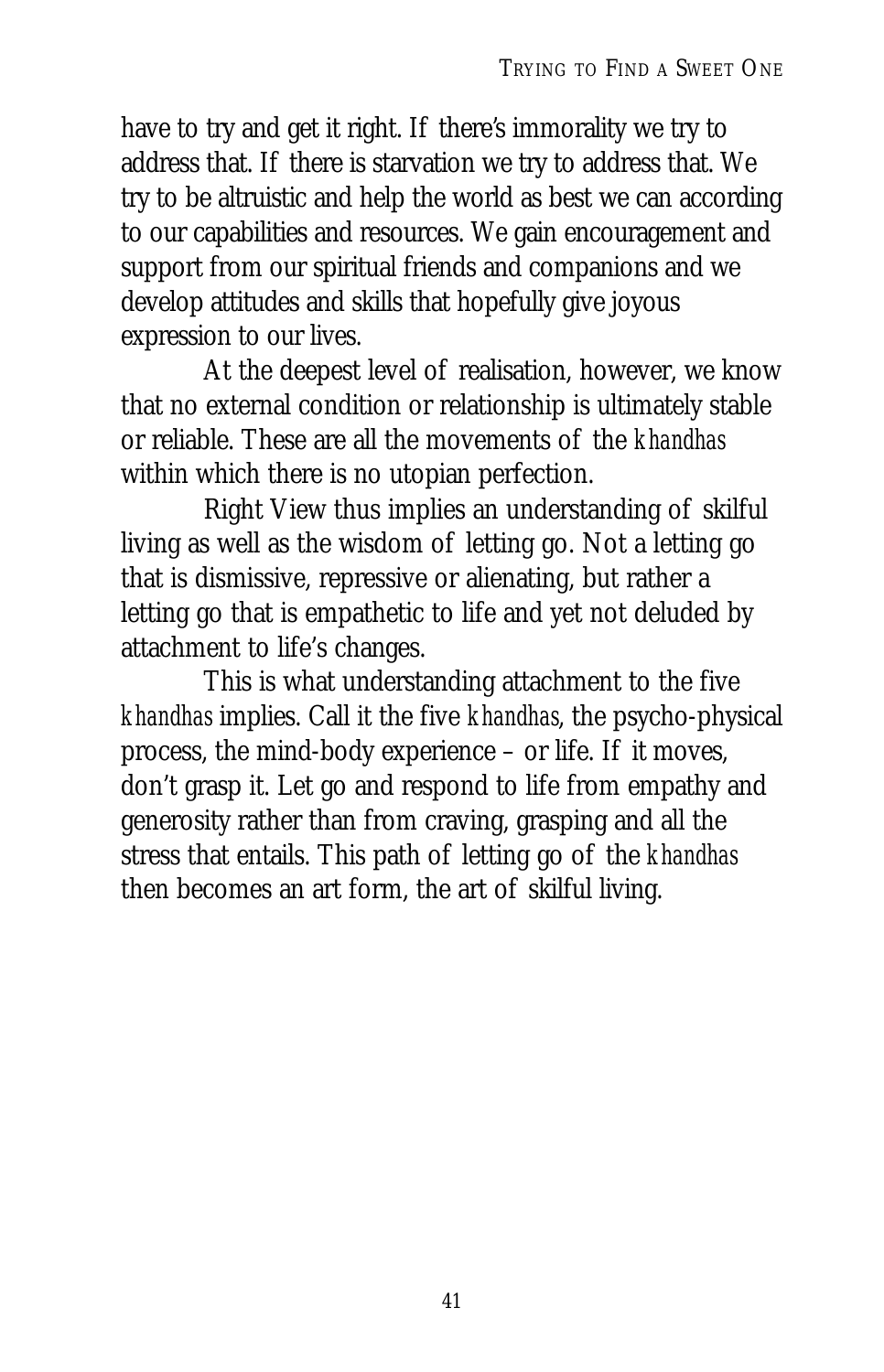If the means are right the ends will be right. If the way I'm living this moment now is not conjoined with affection, then how can I have affection later on?

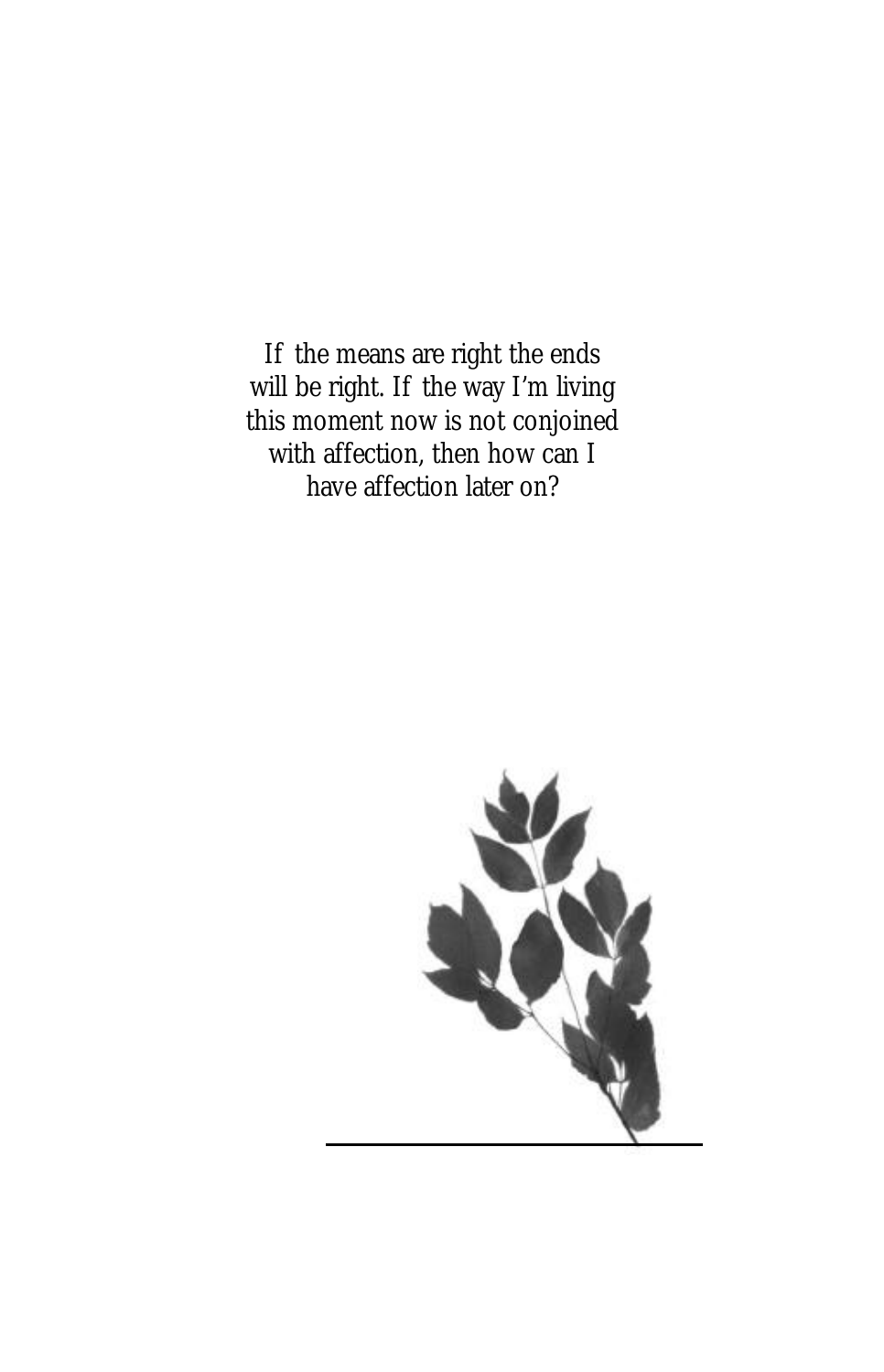## AFFECTIONATE LIVING

Based on a talk given at Bodhinyanarama Monastery in December 1998.

Good evening. It is nice to see so many people here in this Glovely space to sit quietly and contemplate Dhamma. We lovely space to sit quietly and contemplate Dhamma. We have just finished a ten-day retreat with about thirty lay people and the monastic community.

It is a privilege to live without competition, worldly things or the usual struggle of life. At times like these, one can just observe the way things are. One sees spaciousness, and a trusting and moral environment where silence is encouraged and the beauty of nature is present. To be in this environment is a great privilege.

What one develops in a period of time like that is a strong sense of community and of relating to people. There's a common activity because the life of community is cooperative, not competitive. There is no, "I want to get to *nibbana* before you and if you get ahead of me I'm going to trip you."

I know that if I work on myself, practise in this particular way, live morally and uphold the principles of the retreat and the teaching, then that encourages you to do the same thing. And if you do that too, it encourages me. There's a reciprocity of encouragement, affection and aspiration. This, of course, is something that is often lacking in a society which is geared to competition, money and ease, where life is a vicarious existence of watching rugby games or other forms of entertainment.

Community life is, I think, an art form which is being much lost these days. It is hard to do if one has been conditioned to individuality. I certainly was. I had my own room. My brother had his own room. I had my records. He had his records. If he touched my records he'd be finished.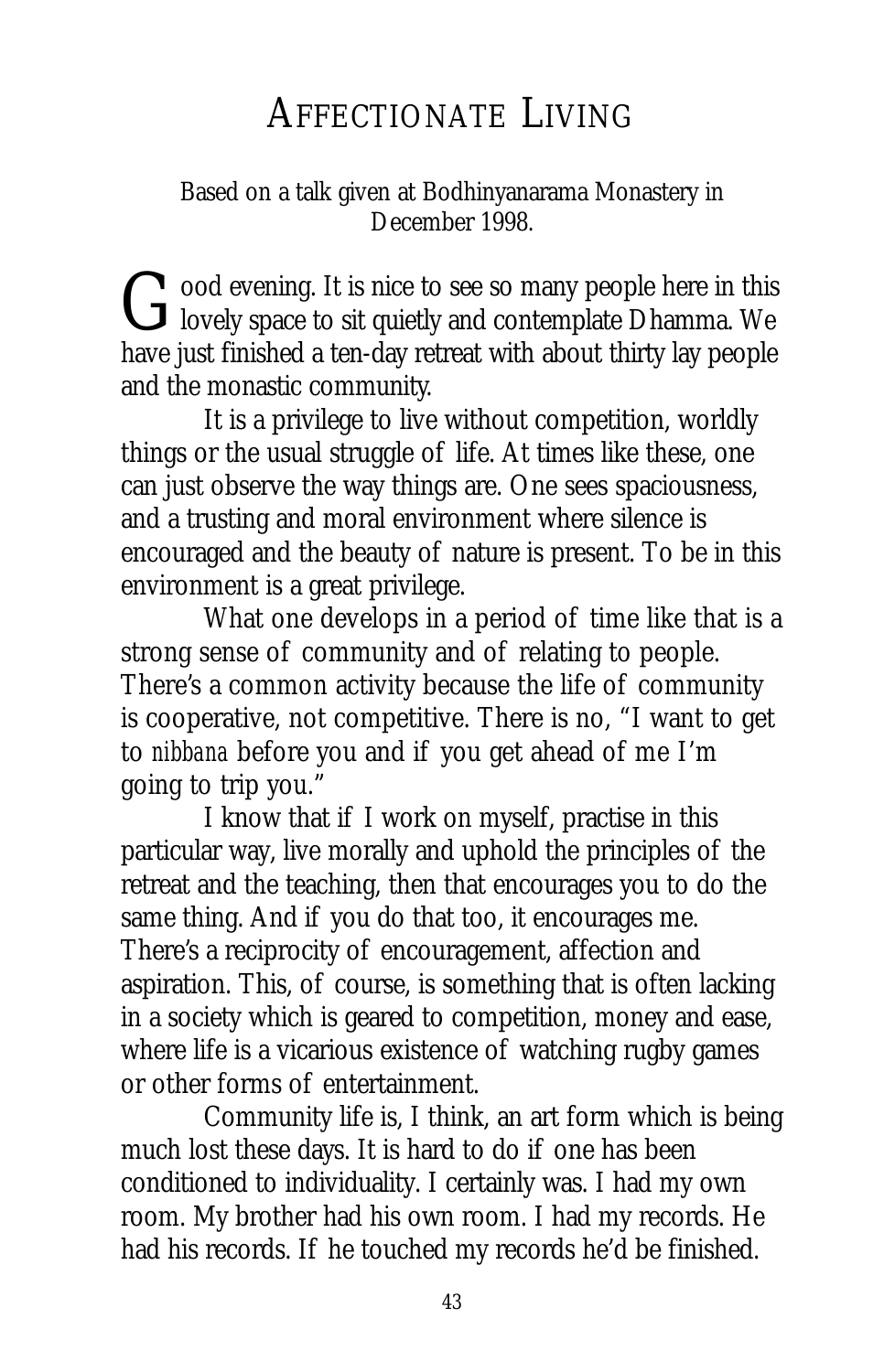The life of community is something that I have learned by being a Buddhist monk. As you know, we chant, "*Sangham vandeh* / I revere the Sangha." In Buddhism "*Sangham vandeh* / I revere the Sangha" is seen to be the "*Sangha* of Enlightened Beings." Where do you find one of those these days? But if you bring *Sangha* to the ordinariness of life, you contemplate community.

To me community implies a sense of affection for one's place, for the trees, for the water one uses, for the air one breathes, for the food one eats, for governance, for the streets one uses, for one's neighbour, for the shoemaker, for the greengrocer, and so on. A Buddhist culture implies the sense of developing community by being responsible for all these very real things.

To live and work in community requires us to give. One of the great virtues of a Buddhist culture is *dana*, giving. Sometimes there can be a form of spiritual materialism, where giving is linked to a better material status in the next life. We need to think about what *dana*, or generosity, actually implies.

And what does *metta*, the idea of kindness and compassion, imply, other than being nice to my dog or my kids? Like community, *metta* also implies a deep commitment to affection at a very real and pervasive level. Affection for one's roads, for the air, for New Zealand.

This monastery of course brings that up. When you come to this environment you notice the affection: affection for architecture, for workmanship, for a path which is laid out with beautiful stones you can walk along. There is also a sense of responsibility for the overall harmony of the community. So that I see it's not for you to make me happy but rather for me to try to participate with affection in your life, my own life and in our community life in order to create harmony. That's what an elder does.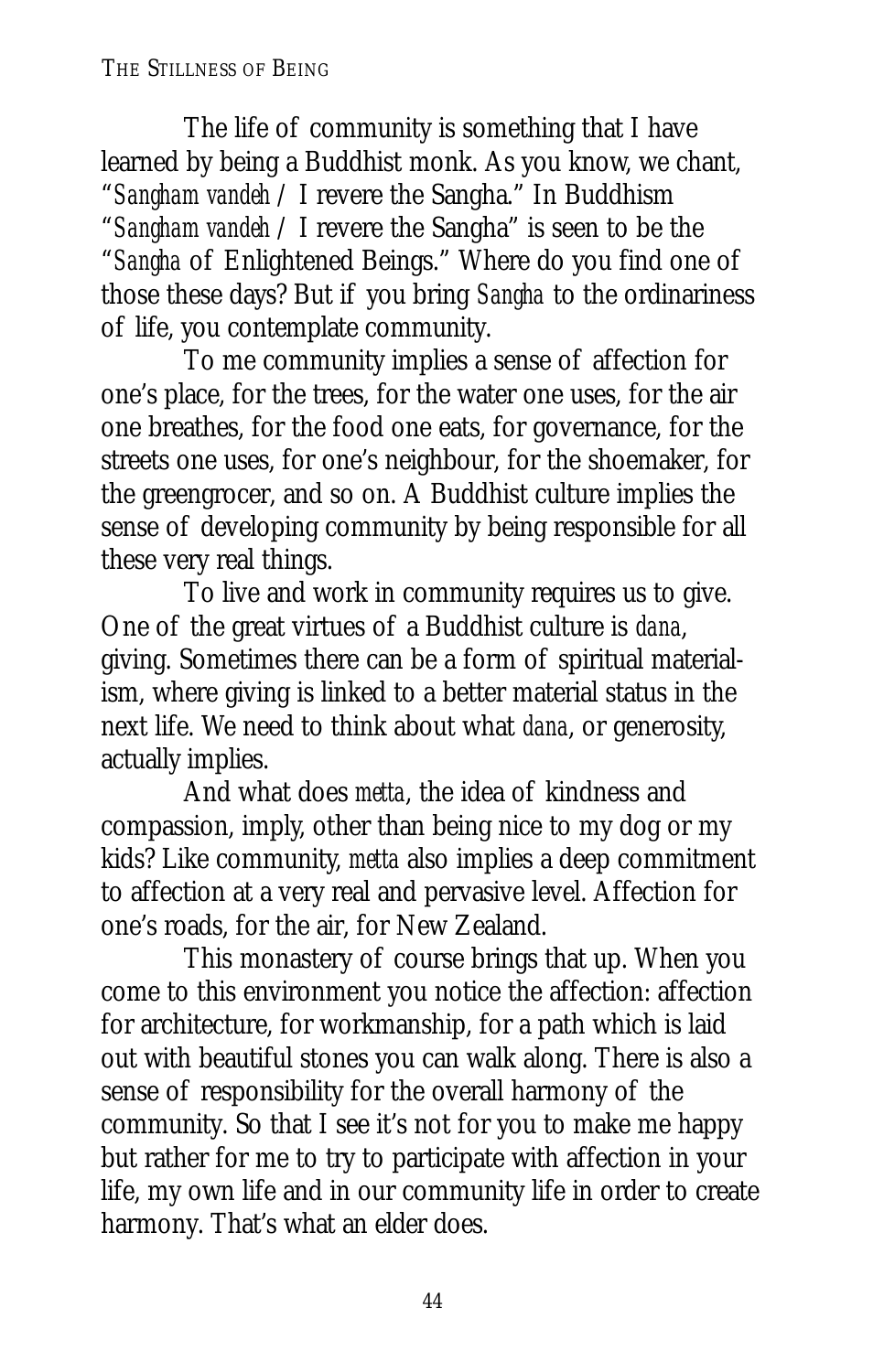The school of Buddhism this monastery is a part of is called "Theravada" which means "The Way of the Elders." Of course traditionally that means the elder members of the ordained *Sangha* who have much wisdom. All of us are moving towards that because one of the directions of a spiritual life is a movement towards maturity and the taking of responsibility for one's community. That includes the family and all our associations.

Often the problems of society are pronounced in terms of a global or national problem. But there are no national problems, just individual problems. It's always individuals disagreeing or individuals fighting. That can be a national problem if the whole national psyche is geared towards that. But the solutions are always individual. They are about you and I working together with each other. People often say, "Well I'm gonna wait for the other guy to recycle the plastic and then I'll start." But why wait? Why not begin oneself?

The Buddhist teaching around compassion and empathy and affectionate participation in life puts up strong mirrors. We try to have universal empathy but it can be a challenge. The first monk I met said to me, "Don't worry about the parts of Buddhism you agree with. It is the bits you find difficult to follow which are the tough ones." These are like mirrors which present a challenge to the mind.

So if I have a disagreement with someone or if I hate the polluters and I dwell in continual hatred for even that which is evil – then the Buddha's teaching says, "No, that's not my teaching. You can call yourself a Buddhist but that's not what I'm teaching." Then we can look inwards and ask, "Why can't I live up to those high standards; what is it about my life that I am unable to do that?"

Participation in the difficulties of the community as a spiritual practice is the great challenge. To use the committee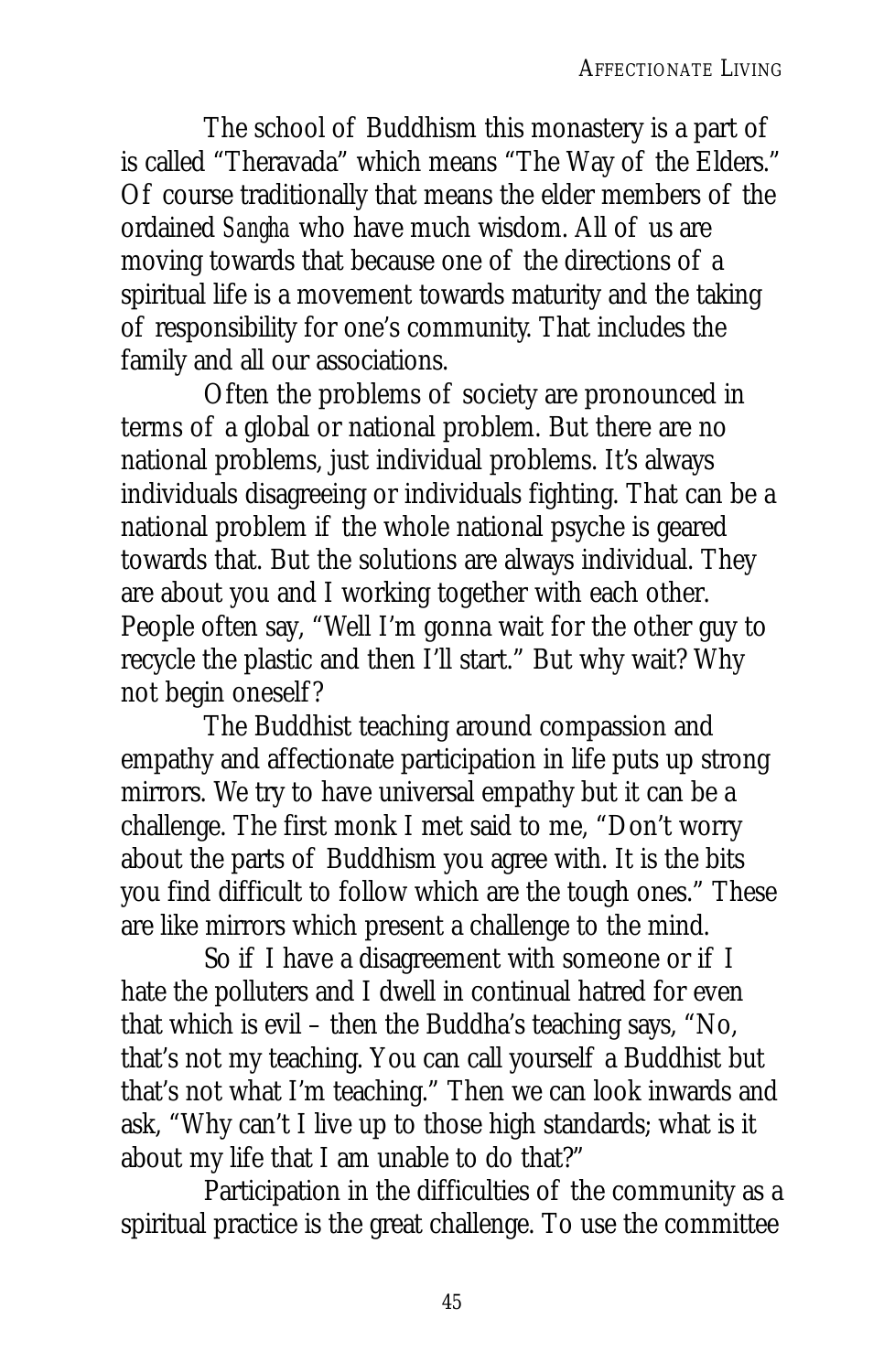meeting as your monastery or to use your adversary as your teacher is a way of introducing spiritual practice into problem solving. This is very rewarding. It's hard work. It's much easier to slope off and say, "Well let them do it, I'm going to watch the ball game tonight." Sometimes we need to do that, but that kind of participation in community, where we think we'll let someone else take care of the trees or the water, doesn't bring many rewards.

Sometimes Buddhism can seem to involve an attitude of, "Leave me alone, I'm trying to get enlightened." Even *metta* practice can be like that. You can be sitting there saying, "May all beings be well, may they be free from suffering," when someone interrupts your meditation and you snap at them. It's easier to idealize universal compassion than to actually live it. To be in a relationship with someone who really presses your buttons and to be aware of that is a spiritual practice.

Now that doesn't mean that we don't feel alienation, resentments, anger or fear. These are natural conditions of the human heart. But to take alienation or resentment as my refuge or as something that I pursue, of course defeats community. It also defeats my own spiritual practice.

To witness in ourselves that which is unwholesome and unskilful in an affectionate way is the Buddhist path because we have both in our hearts – that which is divisive and that which is unifying. We have both because we're human beings and to have affection for one's inner worlds means to take responsibility for the whole business. But we don't have to take *refuge* in it all.

Sometimes when we do *metta bhavana* practices of loving kindness we begin with ourselves and our loved ones, then we radiate that love outwards to more neutral kinds of people and then we try to bring up into consciousness beings we think are our enemies. That can be hard because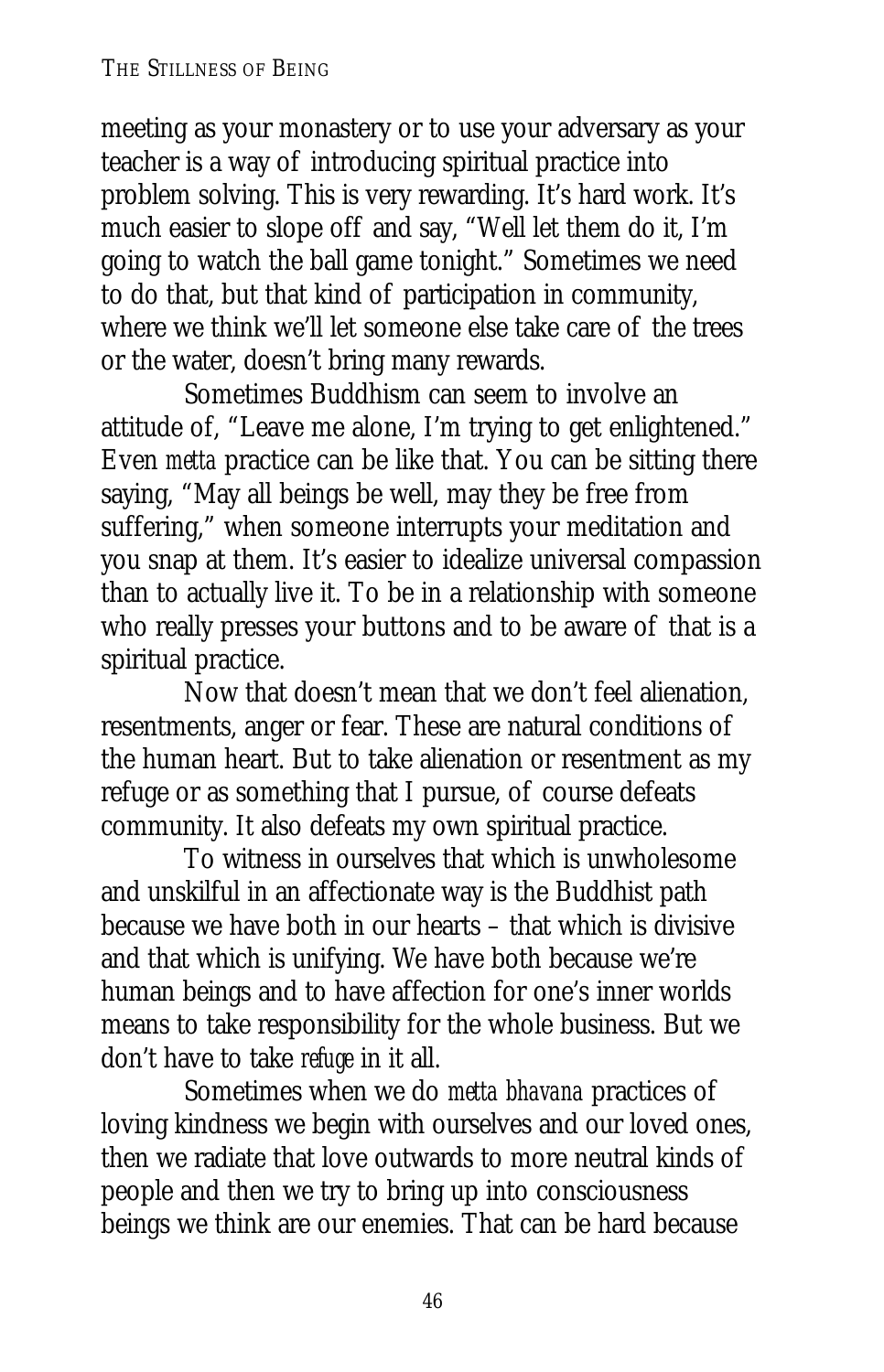it's tied into memory. It's very interesting how memory works. When you mention someone who has harmed you, your memory pattern goes right to that, doesn't it? To not pursue or feed that memory pattern is a way of ending the whole sense of alienation and separation.

The monastery I come from has about fifty residents, often another fifty on retreat and maybe another hundred on a busy Sunday. So it's a pretty big outfit. Sometimes you get a clique of whingers. They're usually the "behind the woodshed smoker" types, complaining that the Abbot talks too much or that the monks took all the cakes again. They usually walk out the door and are never seen again. That's not how you form community.

When we hear that kind of divisive speech, maybe we can listen without buying into it. We can say, "Yeah, it sounds like you've got a problem." To disagree is fine, but we want to avoid feeding that continual tendency of the human mind to become negative.

To take responsibility in community for right speech is again one of these mirrors that the Buddha's teaching is presenting to us. Right speech is speech which is in concord, brings harmony, is truthful, beautiful and according to Dhamma. Wrong speech is speech which is divisive, untruthful, ugly, cruel, harsh or swearing – and speech which is just foolish.

If we're really working with Buddhism as a spiritual teaching, then when our speech enters into disharmony and divisiveness we'll awaken to that because we're taking this training seriously. We'll say, "Why do I need to do that? Why do I need to create disharmony?"

Inherent in this is a joyous awakening to the peacefulness of relating, and to intimacy. Intimacy is more than just about a relationship between two people. It's about nonalienation with and affection for all sentient beings. It's not an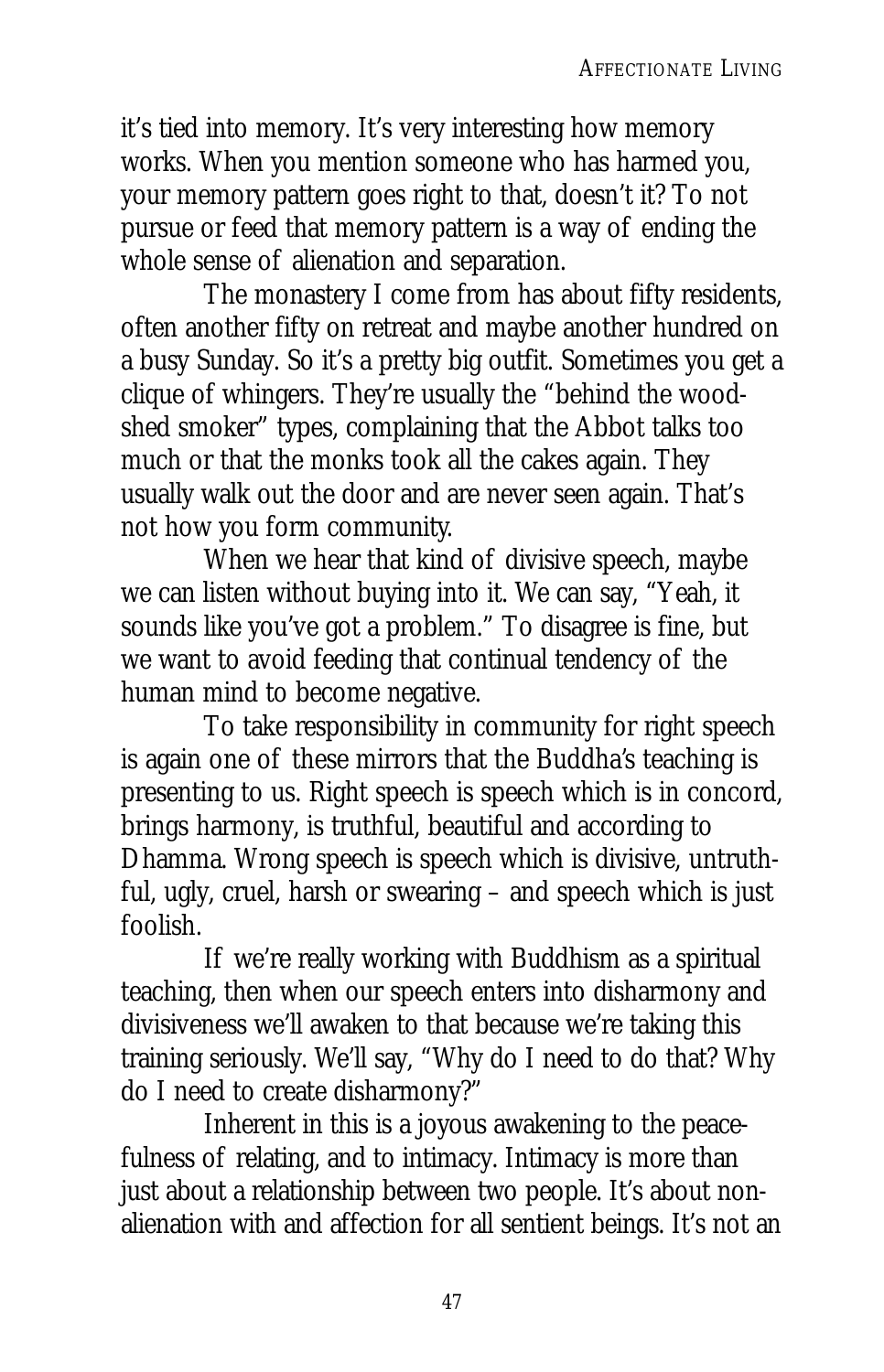easy thing to do but that noble aspiration is worth it because it does bring joy. Not the joy of consumerism or the easy way out. It's a deeper sense of nobility in the human heart.

I've lived in community for 25 years and I find that community takes a lot of work. The image Ajahn Sumedho uses is of fifty rough semi-precious stones in one of those polishing machines. They come out all nice and shiny and you can buy them in the shop. The process is grinding. It's like being with someone you find irksome and with whom it's okay to disagree, but taking responsibility for that. Or like being with someone you find intimidating and working with that. It is a kind of grinding which requires time, stability and commitment.

We have to ask ourselves why there is so much depression and suicide in our society. For me it seems the problem is that we don't have community and that we don't relate in a non-alienating way. We relate in a competitive way.

We cut the trees down in order to use the land. We become alienated from our own bodies and they become bloated, overfed things that we have to carry around. What is a body? It is one of the environments we live in. What does it feel like? What kind of food does it need? A life of affection for your community of emotional beings, for what you're putting into your body and into your mind is a more complete way of living your life.

But what is an affectionate relationship to the emotions? Even within a spiritual practice we can have a cruel self-hating attitude towards the very real difficulties that we face. We can demand that we be loving, or forgiving. The spiritual part of community also includes an affectionate participation in one's own inner being and an understanding of one's own emotions. Within that inner affection or inner awareness one sees all kinds of limitations. One sees that one does resent, get angry and have fears.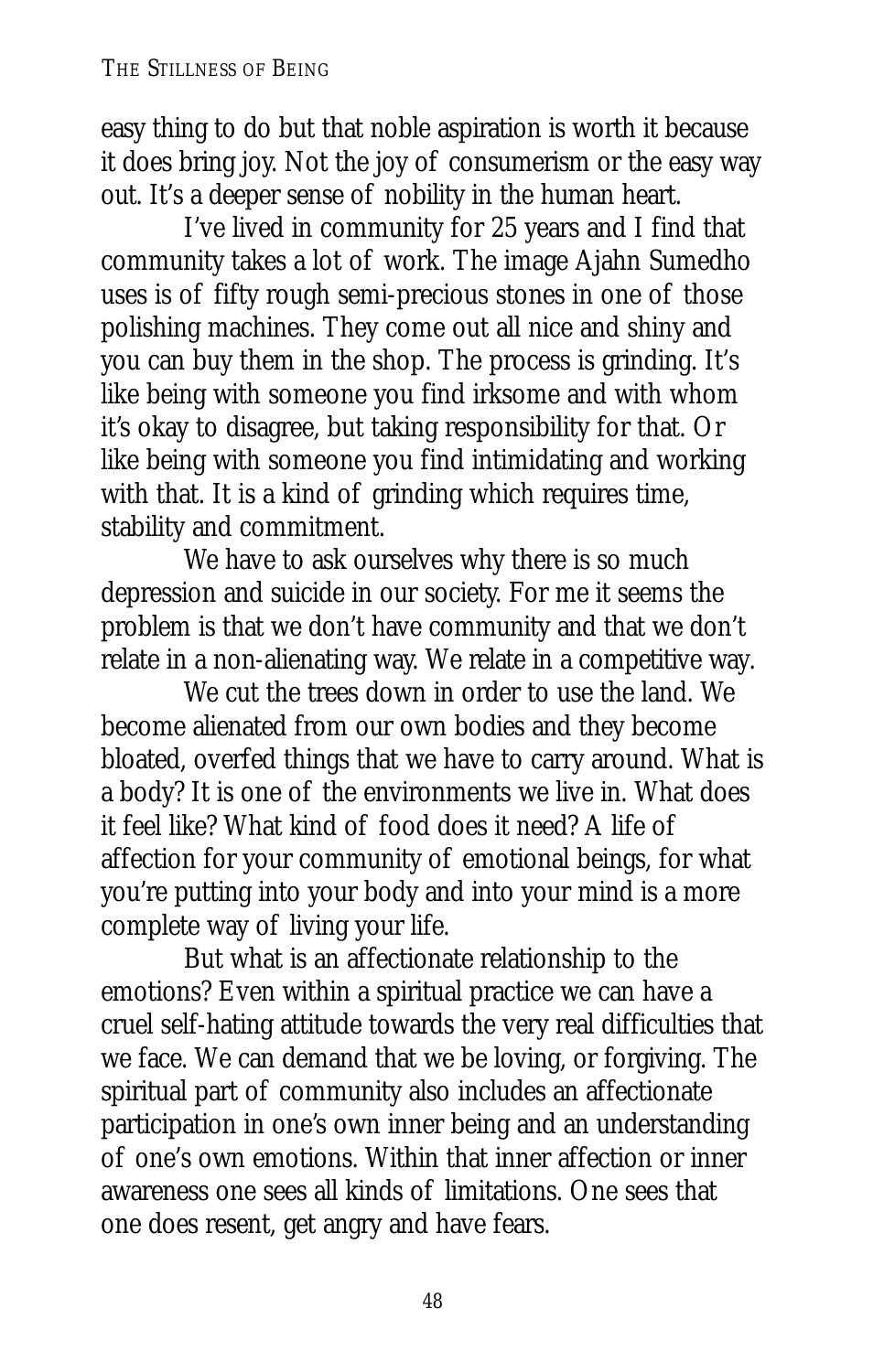This process is a more complete, integrated way of living your life. A life lived for a weekend of golf doesn't make sense to me. To push one's body hard in some way and then have a few hours of pleasure a week seems to me to be disassociated and alienated from life. But a life of immediacy where we're living moment by moment in this kind of affectionate and caring way makes a lot of sense and has very good results.

This can lend a new quality to one's existence, because the process of existence is just as important as any other goal we might have. The doing is important because the doing involves affection for all the little things.

If the means are right the ends will be right. If the way I'm living this moment now is not conjoined with affection – then how can I have affection later on? If my spiritual contemplations are bound by self-hatred and selfjudgment and put-downs of myself, how can there be affectionate love at the end of the road? There can't be. It just doesn't work. The law of karma doesn't work that way. So this life of Buddhism is a life of responsibility, maturity and affection. A life of caring for oneself and for one's community.

I wish you well in your own spiritual journey and I hope this place is helpful for you in developing community in your own spiritual life.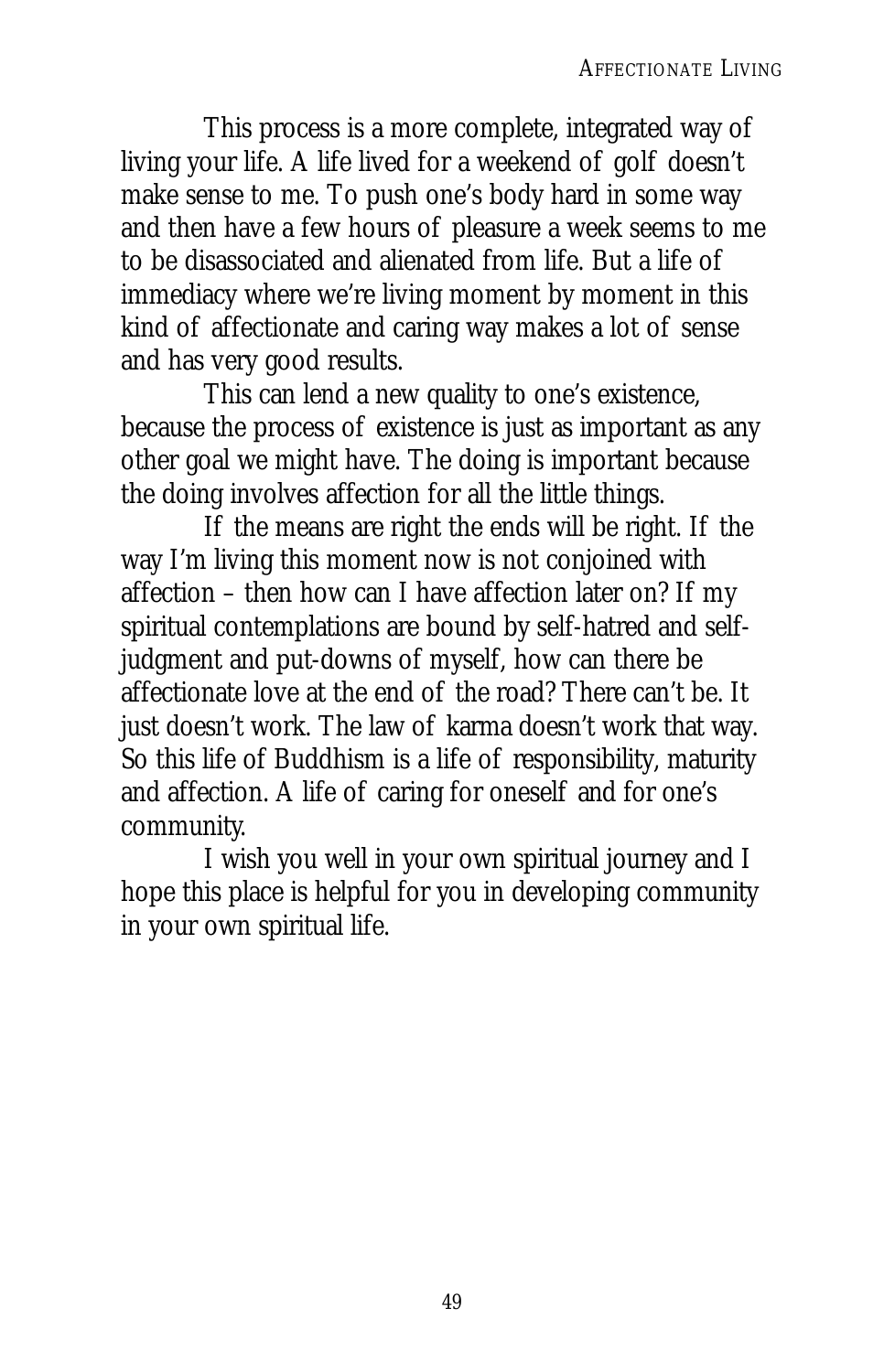Being awake to our inner world with all of its passions and energies is part of being truly alive. If we can't be fully awake, then the life of the individual and the life of the family become an aimless succession of actions and reactions. The joyous possibility of family life as spiritual transformation is lost.

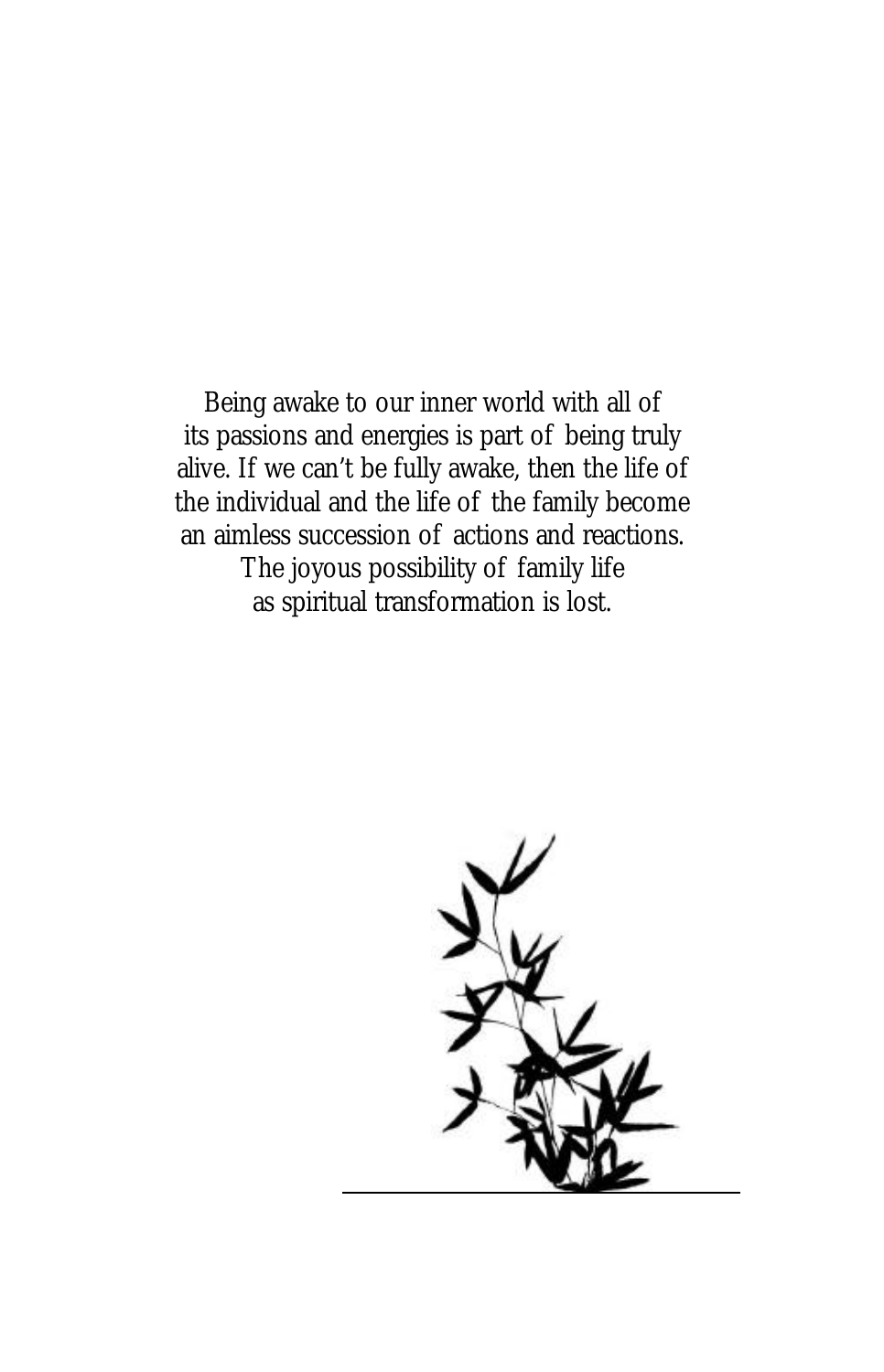## Dhamma and Family Life

Based on a talk given by Ajahn Viradhammo at the Auckland Vihara in 1987.

I just returned yesterday from a trip to visit my mother and<br>brother in Ottawa, and then I was in Toronto, teaching brother in Ottawa, and then I was in Toronto, teaching for a couple of weeks. So today's topic of *Dhamma and Family Life* is very relevant to me now.

Dhamma is the truth of the way things are, so Dhamma in family life is the practice of understanding truth in the context of family situations. The feelings that we have in the family are very powerful. The feelings that I have for my mother and brother and his children, and for my father who died several years ago, are very powerful conditions of the human heart, and these have to be understood.

Our lives are both individual and social. We have an inner world which is very personal, but we function in an outer world of people, things and situations.

As individuals we are alone. For instance, when we are born into this world we come from a nice, warm, cozy womb out into the bright lights of an operating theatre, and then we might even get slapped on the bottom. It's quite a shocking experience. We then live our lives and we have our sorrows, joys, hopes and expectations, fears, anxieties, worries, successes and failures.

All of this goes on in a very personal way. Often it is a very lonely experience. Although we do share some of these aspects with each other, there is much we can't share, which we have to feel ourselves. And then death comes, and that is something that we have to do alone also. No one is going to do that for us. Death is a personal experience. Others may be with us to give comfort and support but still we die alone.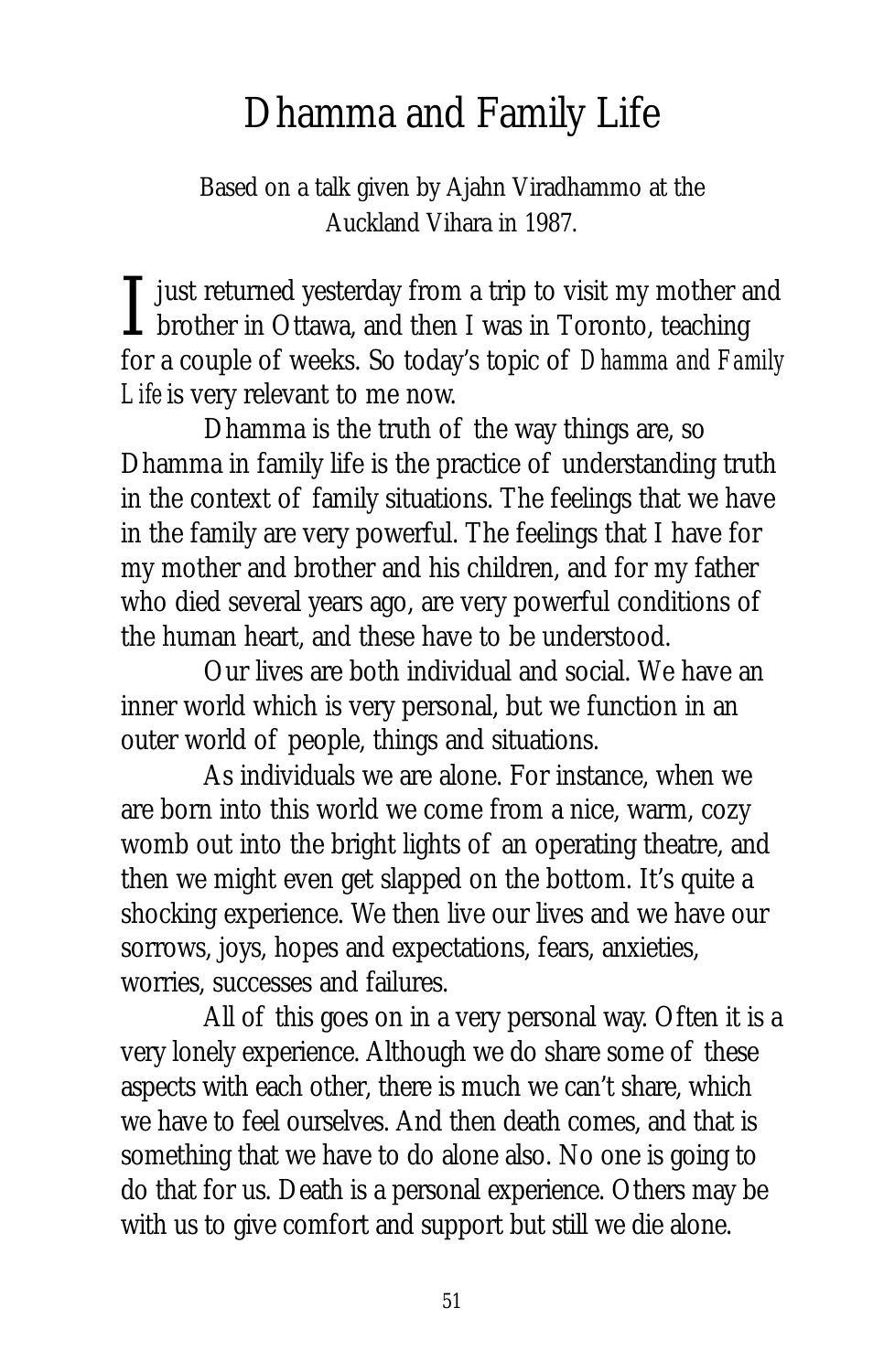As well as the individual aspect, we have the social aspect which is related to the world around us: to the family, to the environment, to social conditioning, to education, to the kind of culture that we are born into, to the values of society that are put upon us and that we imbibe, to the literature that we read, to the food that we eat, to television programmes, and so many other things. All of these affect the inner life. That is pretty obvious, isn't it? The inner life and outer life are not separate. They are connected. We have a responsibility to understand the inner world, and we have a responsibility to live skilfully in the outer world. These two are not in any way mutually exclusive; they are interdependent.

In Canada there is a lot of talk of racism. It's unfortunate to see this raising its ugly head. Consider a person who has a racist upbringing which causes him to perceive one part of society in a racist or bigoted way. Then the view he has alters his world, doesn't it? It alters the world he sees. It is a world of hatred and bigotry. His reality is actually created by his inner world.

Or we could say, the way I view you is the way I'll affect you, and the way you affect me is the way I'll view you. The outer becomes what the inner dictates. And that perceptual construction can seem very real. This bigoted or racist viewpoint can seem like ultimate truth. As much as one might argue, this person would hold onto his view and thus be fixed in his own creation, suffer accordingly from that view, and never really understand why. To this person the world would be that reality.

In Buddhist contemplation both of these aspects have to be considered. And what we try to see is that our life is this interdependence. It is not just me, alone in the world, floating around as a kind of a satellite, but also not just the outer world.

52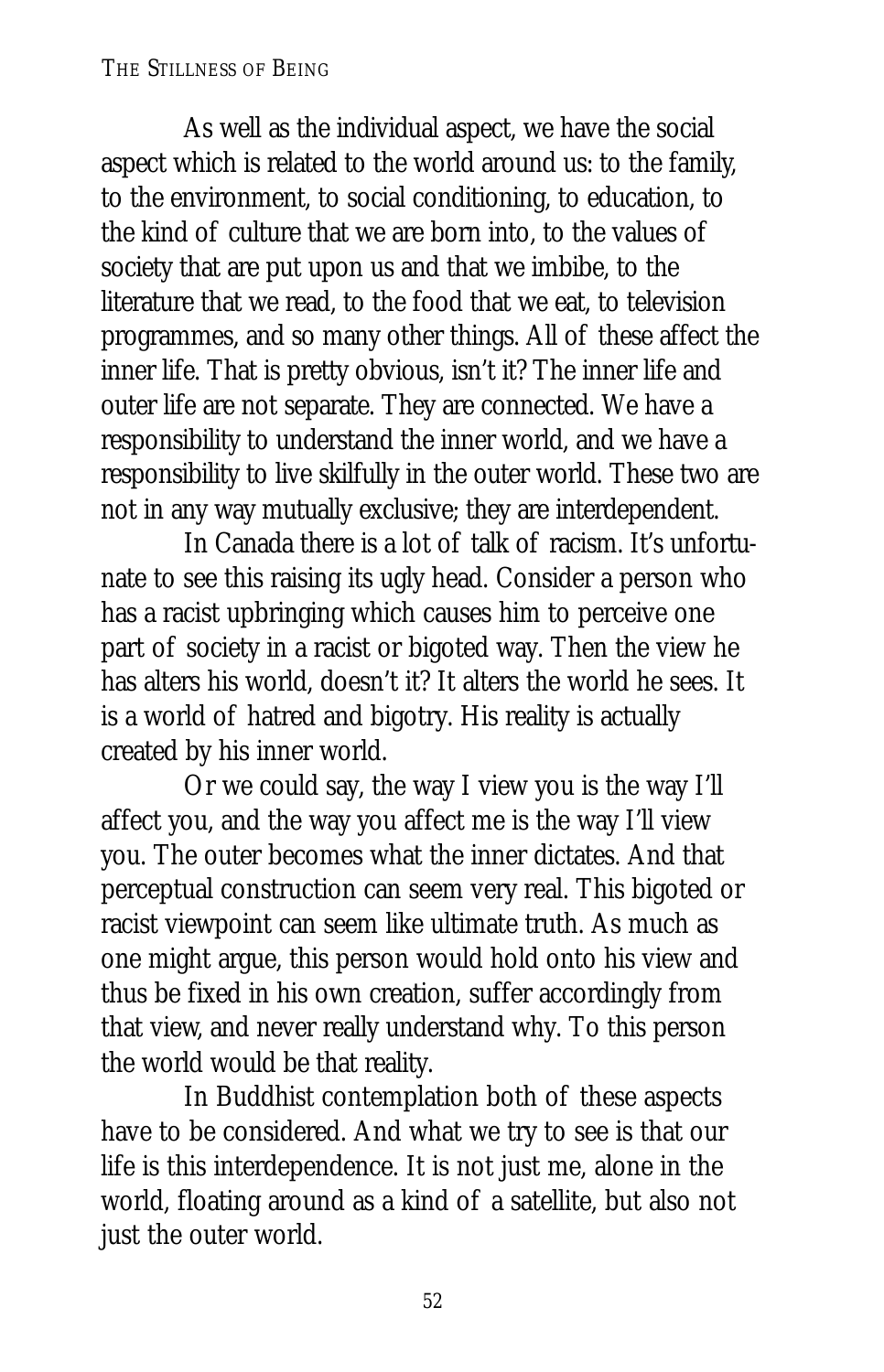Now when the inner is not paid attention to in the proper way, or when it is obsessively paid attention to in an improper way, then that creates all kinds of problems in family life. If the inner isn't paid attention to, then we either act on impulses which are unskilful, or we deny aspects of our heart through constant distraction. This lack of attention to our inner world creates confusion around us.

The Buddhist teaching encourages us to take responsibility for the inner world. Basically it means that when we relate to each other we should speak from compassion, not from greed, hatred, or delusion. All right – that *is* a pretty easy thing to say, but it is often quite hard to do. Confusion, delusion, fear, all kinds of expectations that we have for each other, demands we make of each other – all of these come from a place which is not compassionate. For instance, I can make demands on you because I want you to be a certain kind of person, not because I feel compassionate and care for you.

I remember as a child, being from a refugee family and wanting my parents to be ordinary (whatever that was in Canada) and feeling embarrassed at speaking a foreign language. Rather than seeing the suffering of my parents and their tremendous courage, my own fears and my own insecurities projected demands on them, which was very painful. Even though I had terrific parents who were really very kind and generous, my own fears created suffering in my heart as well as theirs.

Several years ago a friend told me of a meeting he had with his father. They went for a long walk together and the father said, "Why didn't you ever listen to me when you made your decisions?" The son's perception was, "Why didn't you ever ask?" Here were two good people who had lived together for many years but hadn't really communicated –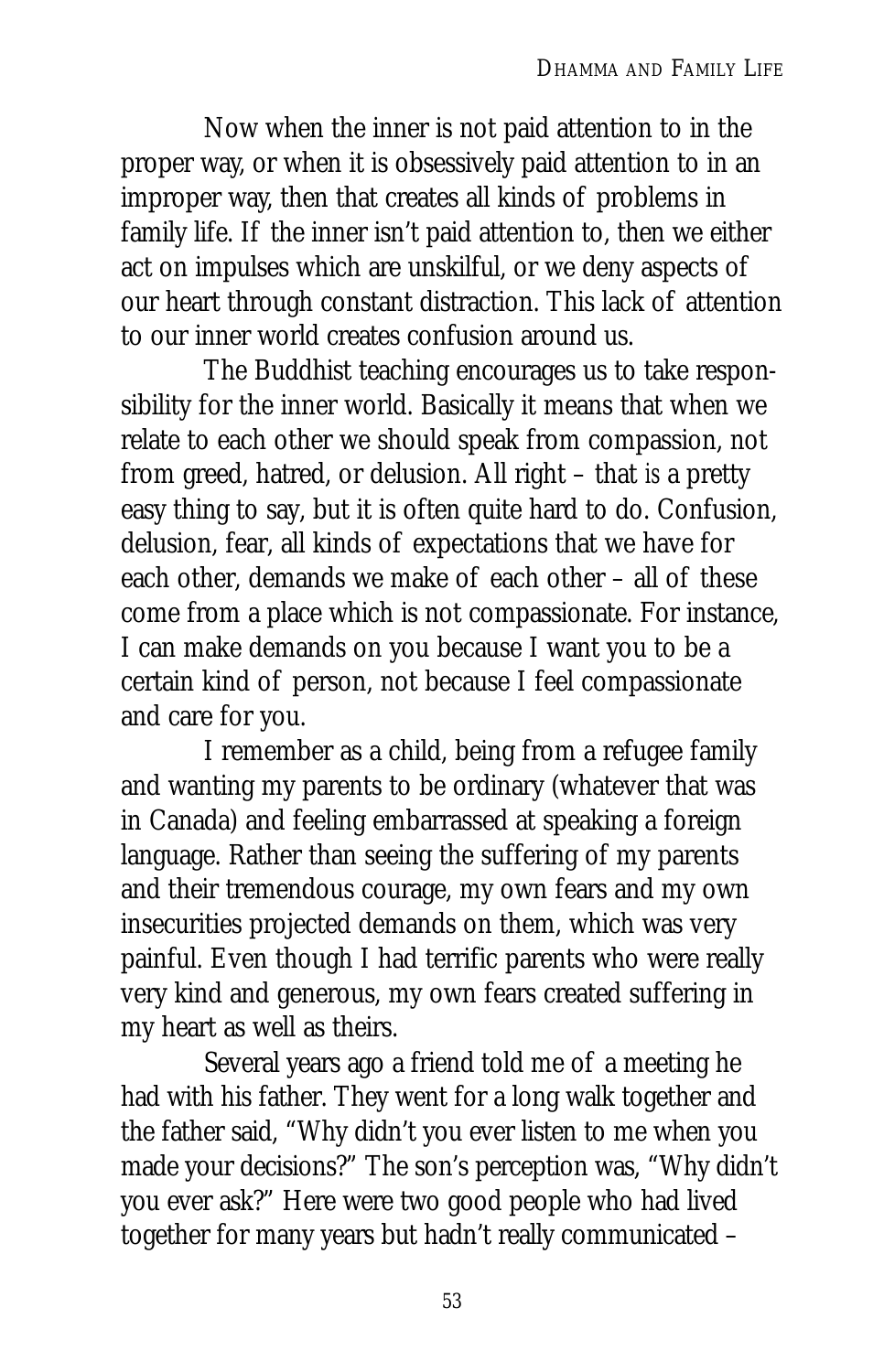one expecting the other to say something but nothing ever happening. Who was right and who was wrong? I don't know; there is no blame. These are the kinds of problems that arise in the family when we're not awake, not aware. Strangely enough, however, when we awaken to our own inner world we also become more sensitive to those around us.

What happens if we don't do that? If we don't understand our inner being, then what? Let's say we're acting from greed. If I want status, recognition, or power, then this is a form of wanting for myself. The result is that the other people in the family are no longer human; they become objects. If I don't take responsibility for greed at least in some way, then what happens? Then I look at you in order to fulfil my greed. I don't look at you as a human being anymore; instead you are an object of my desires. You are no longer a person who wants to be happy; you are something that is either in the way of my happiness, or some kind of a tool to fulfil my needs. This is how we lose our humanity and begin to manipulate each other. The consequence is that we suffer.

When I don't take responsibility for anger in my heart, then what happens? If you are the person who is making me angry, then again you become an object. That is, you are no longer a person who suffers as I suffer and who wants happiness as I want happiness. Since you are an object that is doing something wrong, I therefore have to somehow change you. Making you the object of my anger, we both lose our humanity.

Fear, doubt and worry function in the same way. They take away from our humanity and our ability to relate sincerely with others. And yet these are very human qualities. It is very human to have anger. It is very human to feel fear.

So in one sense we have to accept our inner feelings, but also we have to take responsibility for them. Taking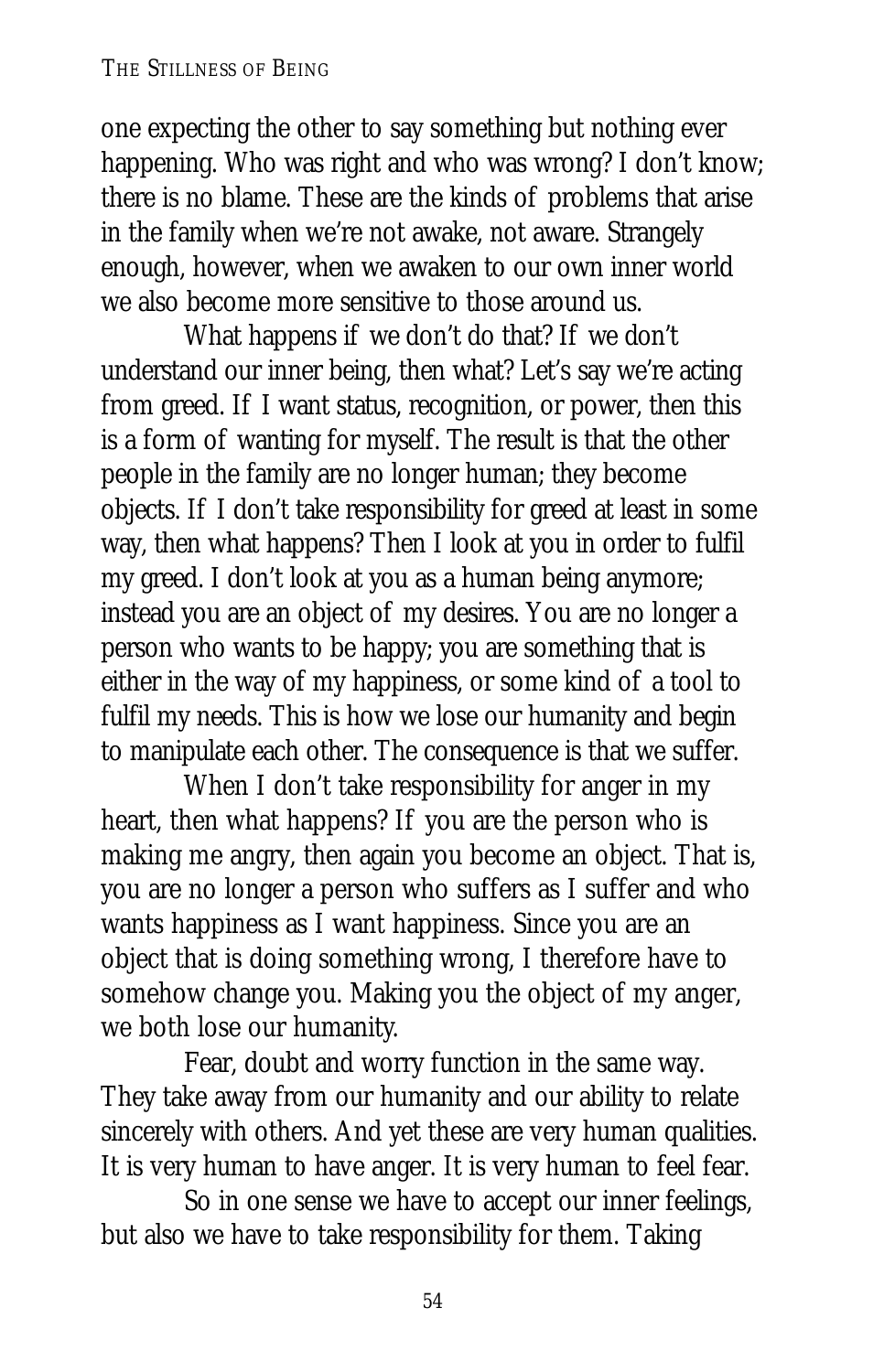responsibility means we awaken to the unskilfulness of living on energies based upon greed, hatred and delusion.

Even when we do act from greed, hatred or confusion, we still want to be happy. We all have desires, don't we? All of us have a yearning in our hearts to be happy. If we didn't we would not be human.

It's not that wanting is bad. This is just the nature of our lives. But we must want in a skilful manner. I want to be happy and that's why I'm a monk. Sometimes Buddhists say we can't have any wanting. Well, that's silly. When we come here to the temple we want knowledge, we want to contemplate Dhamma. Wanting is natural.

However, we must ask ourselves, "What is the deepest fulfilment of wanting? Where do we find true fulfilment?" Buddhism describes true fulfilment in terms of wisdom and compassion. Look at the times when you have been able to relate to others with no demands or expectations, with an open and generous heart. Didn't you also feel liberated from wanting? The end of wanting has to do with giving and unconditional love, rather than acquiring something I want or getting rid of something I don't want.

But how do you manage to love unconditionally when it is human to feel fear, when it is human to have anger, and to worry? Just how in the world can a person succeed in this? The answer to how we can love unconditionally is found within the Buddhist way of transformation, which means actually understanding and practising with all that is negative in the mind. It doesn't come for free. When you take the precepts you don't get your Buddhist badge and then think, "Okay, now I'm going to be a nice Buddhist, and love everyone, and love my kids all the time, and my kids will love me, and we'll live happily ever after."

To facilitate inner transformation, our lifestyle is tremendously important. If our standards of outer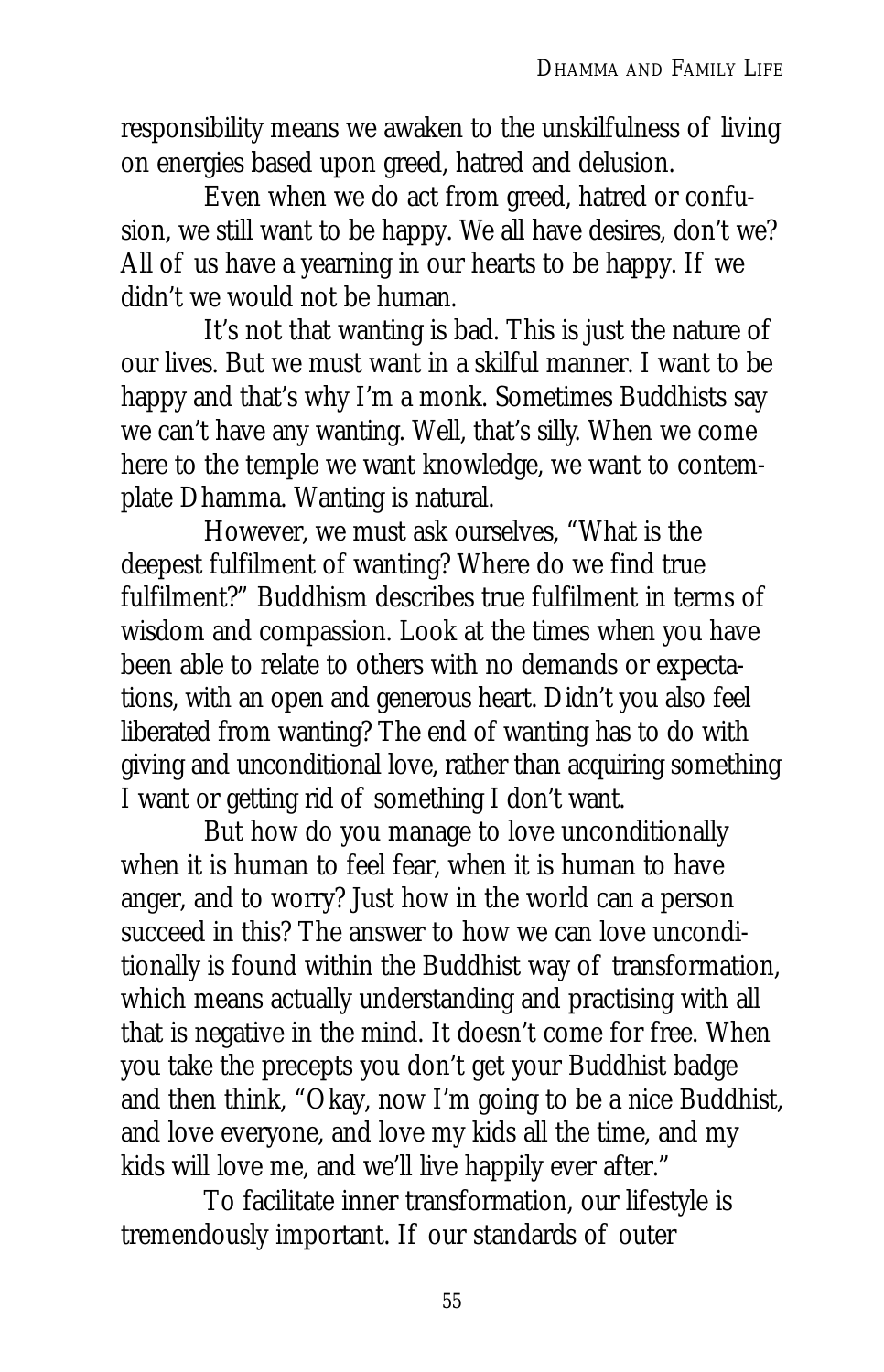behaviour are confused and insensitive to others, then inner transformation is not possible. If I cheat on my taxes I will be fearfully waiting for the knock of the tax collector on my door. Thus our responsibility to the outer world – those with whom we live and the environment we dwell in – is based on the basic moral principles of not harming oneself or others with action or speech.

As well as moral responsibility, we need to be careful about our business affairs. If we are continually living on bank overdrafts our minds will be preoccupied with financial survival rather than inner transformation. Thus the practical aspects of making a living and paying the bills are very important to the spiritual life.

Most of you who are here tonight have been very diligent in acquiring worldly skills so that you can live comfortably and provide good opportunities for your children. This is very good. As an end in itself though, it will not bring fulfilment. A stable lifestyle does, however, give you the opportunity to observe the inner world and practise the transformation of the heart. This is part of the good *kamma* of all your diligent efforts to establish a stable household life.

The practice of Dhamma is the way of transformation and is the priority in healthy family life. It's really understand-ing the heart and using family life as a spiritual vehicle. And as a Dhamma vehicle, what we mean is that the family is not there to make me happy. The family is not there to make me secure, the kids aren't there to fulfil my desires, and my parents aren't there to cook my meals and wash my clothes. Rather, the family is an opportunity for me to let go of selfishness and develop the compassionate heart.

When family life is a vehicle for self-gratification, however, everyone becomes a loser. We sometimes project onto children or parents what we think they should be. We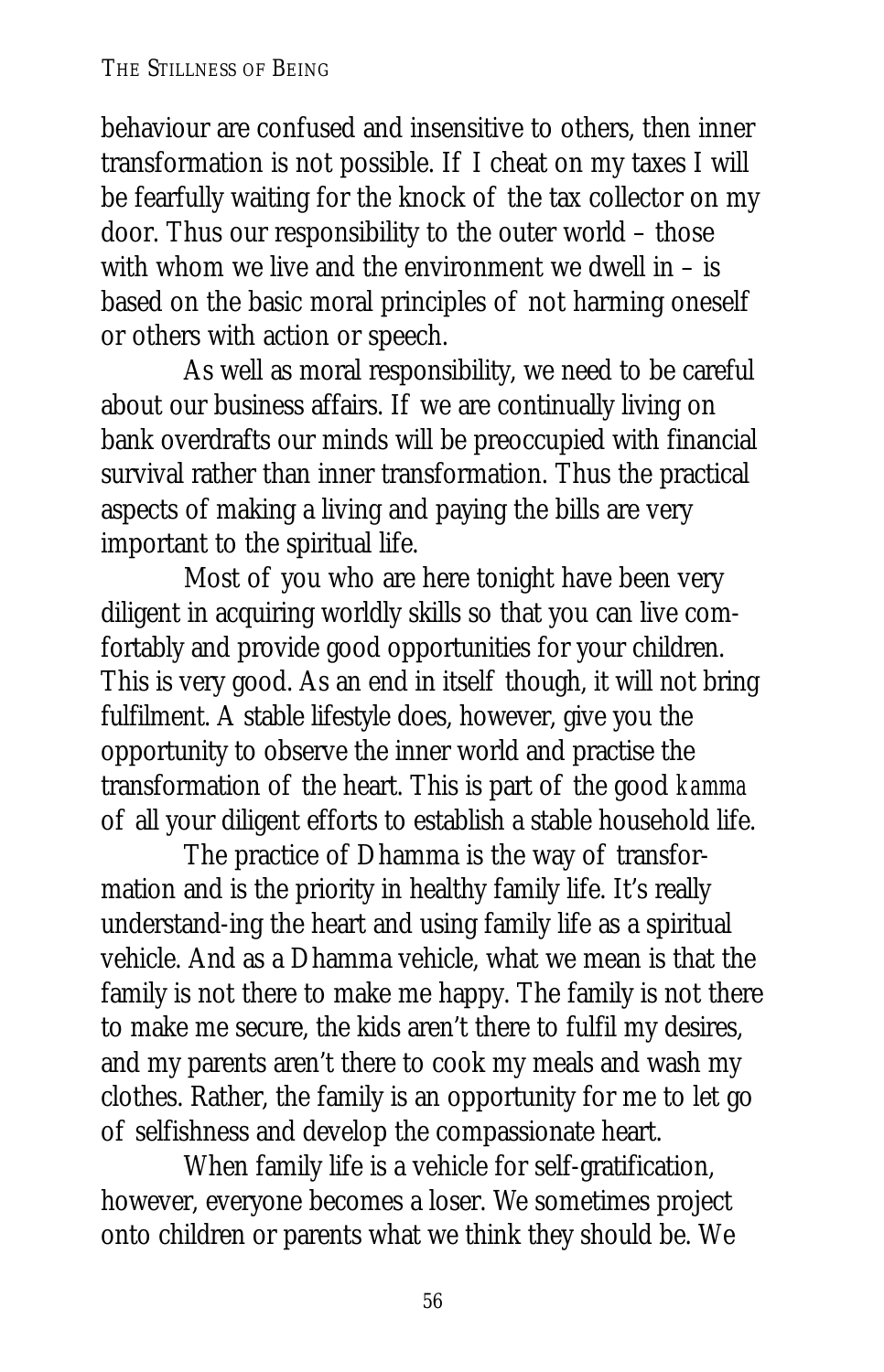forget their humanity, and we don't touch their hearts. And how do we touch each other's humanity? It's when we can look beyond our own expectations, projections, demands, and fears, and say, "This person is a human being. This person suffers like I suffer. This person has moods, this person wants to be happy, this person doesn't like pain." This ability to change our perception is the essence of the Buddhist transformation of the heart.

Whether it is monastic life or family life, the same kind of transformation applies. I can only talk from my own experience, but if one of my fellow monks is in a bad mood and I don't want that, then he becomes an object of my irritation. The trick is for me to change that perception in that moment and to think, "Well, although he's irritating me now, he's also probably suffering, and he wants to be happy. I've been there, he's like me."

Now to actually change one's mind in order to perceive the world differently is very difficult. Why is it so difficult? Because we get so pulled by the negative emotions that arise. So this is the Buddhist work of transformation: to actually feel the sense of fear, anger, or worry, and in that moment to transform it. This transformation really takes place in friction, in argument, in contention, when we don't get along. We can then begin to feel these things arise, become more conscious of them, and then change our perceptions.

That's real practice. It's what we call "marketplace practice," or "watching TV practice," or "sitting at the dinner table practice," or whatever. It's not in the temple; it's in our hearts. Sitting meditation will not necessarily heal that for you. It has be done when our buttons get pressed.

Now, on the external level, there is still the requirement that society has legal systems, and we have to be responsible within these laws. Similarly, parents are respon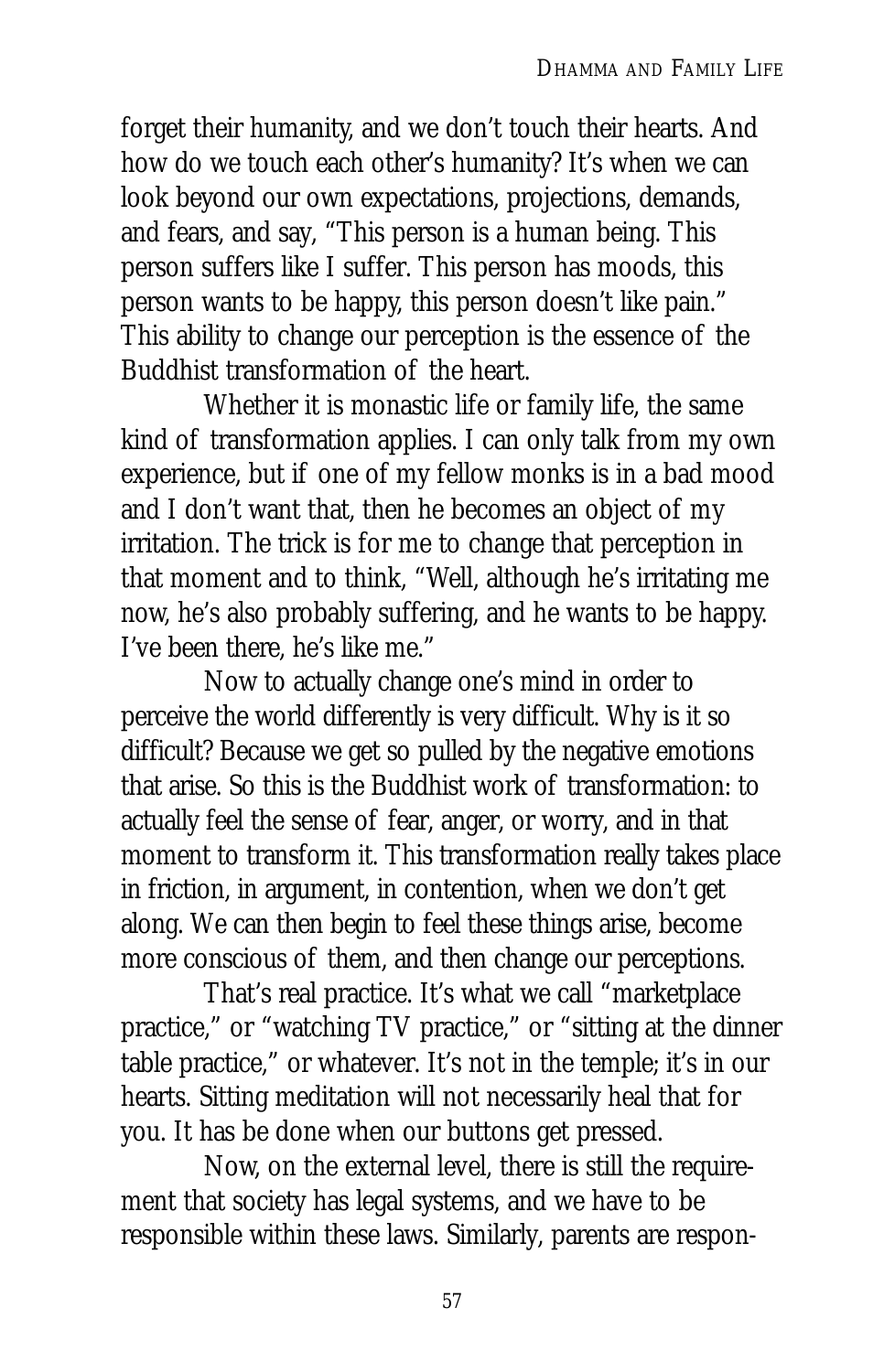sible for kids, and they have to lay down the law. It's necessary because they have more experience; and they're paying the bills too! Parents must direct children, but the direction must be from wisdom, not from anger. It has to be directed from freedom rather than from enslavement, otherwise it doesn't work. We don't just say, "May you be happy, may you be happy," and just let things happen. Instead, we direct, we say, "Yes!" or "No!" But it's the attitude that's behind the words which really counts.

Dhamma is the first priority and good decisions are made from this foundation. I think the clarity of a parent saying "no" or "yes" comes from the compassionate heart. It is not compassionate, however, to say "yes" to everything that a child wants. That's one of the worst things that you can do for a child, isn't it? "Yes, yes, yes, yes, yes, Johnny,"… and Johnny is going to hate you when he is 28! The idea that compassion is some kind of indulgence – that's not it. Compassion is a strength.

People are often unsure about what compassion means. They sometimes mistake infatuation or attachment for compassion. When we love someone in a passionate way the love may easily change to anger or jealousy. If this is what's happening we can't call it compassion. Attachment is very up and down but compassion is calm. It is not a demand that you make me happy. It is not an expectation of fulfilment from someone else. Instead compassion is a concern for the welfare of others, irrespective of one's own desires. Thus, when we are compassionate we make the best choices and decisions – because we have a clarity that isn't prejudiced by personal desires and fears.

Much of the work of transformation involves patience, because we often don't get what we want or expect from life. For example, if I have to catch a train or a plane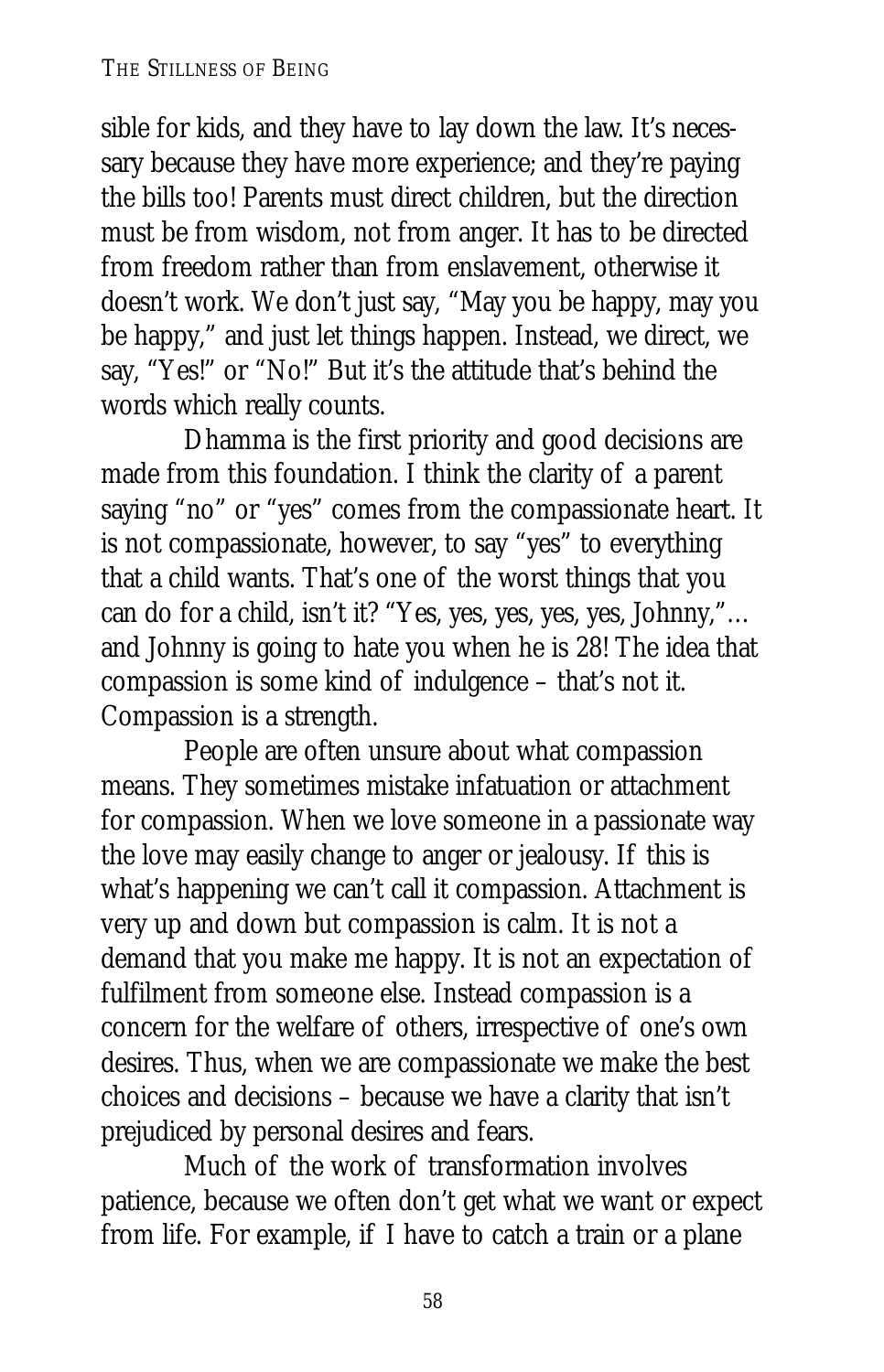to come up here to Auckland I can get very impatient when we are late. In the monastery I'll say, "Okay, I've got to be at the airport and I want the car ready at such and such a time." Life is unpre-dictable, and invariably something goes wrong and I can get very impatient – justifiably so, of course! But that's where I can develop patience. Where else can I develop patience except in the midst of frustration? I won't develop patience when all my desires are being satisfied. The work of transformation takes place right there where I can't get what I want.

Many people expect the world to be a place that's always going to make them happy. Within a family, people may think, "If my kids were always good, if they weren't so difficult," or "If my parents were always calm, and if they weren't so old-fashioned, then life would be great," or "If my partner was different, I'd be happy." If we think this way we're going to be waiting a long time before we're satisfied.

It's a foolish view, isn't it? To think that if the whole world was just right then I wouldn't suffer. In other words, if the whole world would fit around my desire patterns, if it met all my expectations, then I'd be happy. Well, the world isn't that way, is it?

One of the greatest difficulties in using family life as a spiritual vehicle is the tendency to project our passions and inner turmoil onto the members of our family. For instance, I might feel bored in a marriage and project this onto my partner. Rather than contemplating boredom as Dhamma, I might easily blame my partner – thinking that I was unable to realize true fulfilment because of him or her. This wouldn't be very honest; in fact we would call it delusion.

The same holds true for anger, jealousy, fear and worry. These things seem so real and we can thus easily create a world of suffering around them. Look at the times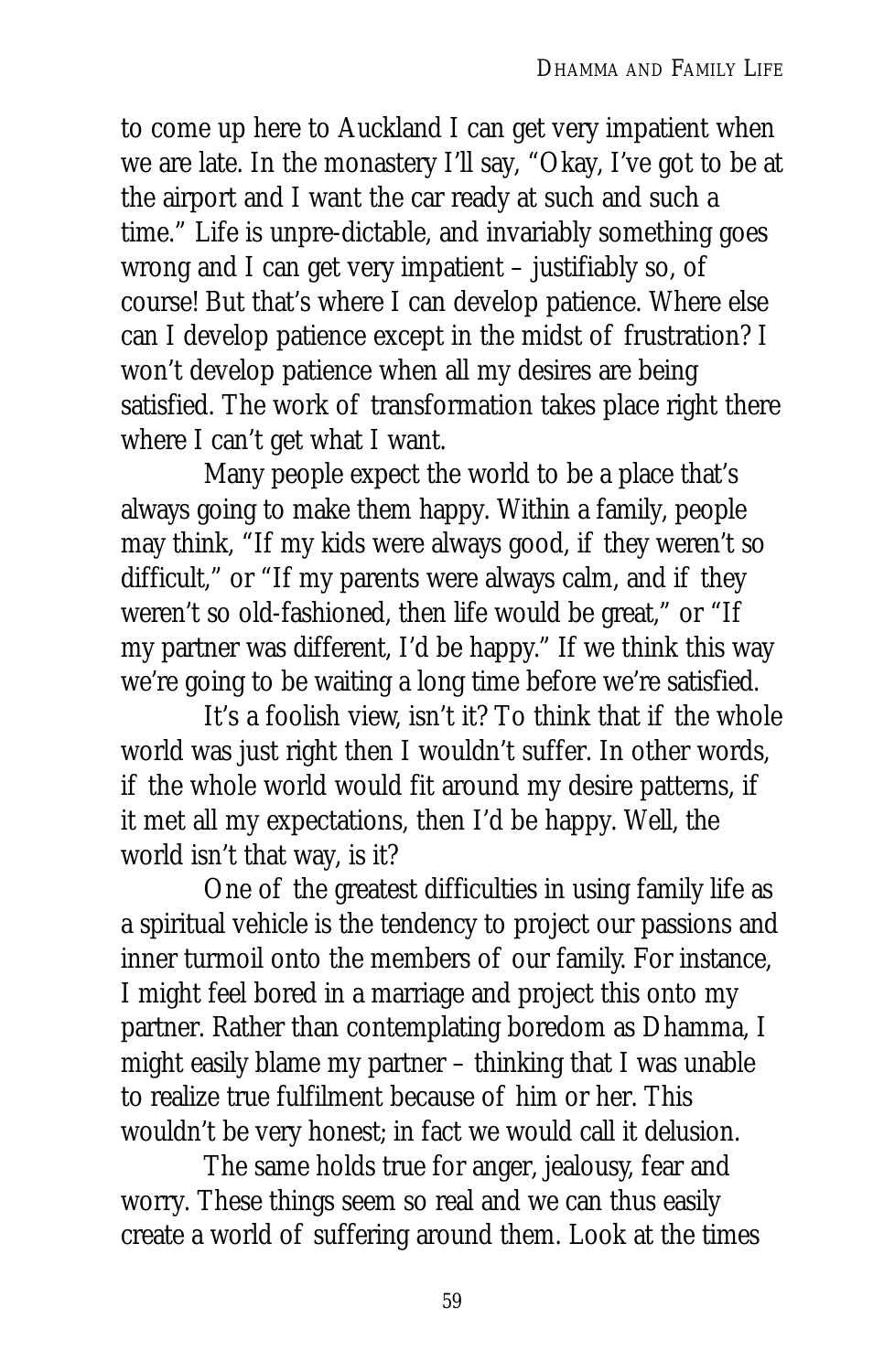we have been angry. Hasn't the anger seemed very true? "Yes, you are a fool. You are wrong," and the mind goes on and on. Perhaps we have yelled at someone, and afterwards felt embarrassed by our own foolishness. Yet at the time it seemed that the world was really that way.

This is the nature of delusion. The confusion of the inner world projects onto those around us, creating family situations which become even more confusing. Let's take greed. How many times have we felt we really needed something? Then we go and buy it and a few months later it's collecting dust in a corner of the room. We didn't really need it but it certainly seemed that way at the time. It is this tendency to believe in greed or anger or fear as a reality that we call delusion or ignorance.

The interdependence between inner and outer means that when I believe in anger my world is an angry world; when I believe in worry my world is an anxious world; when I believe in fear it is a threatening world. This tendency to believe and hence follow all the whims and passions of the inner world is the greatest source of family strife. And yet because we are human, the tendencies of anger, greed and worry are bound to come up in family life. What are we to do?

For me the secret is to see the arising of inner suffering as a chance for transformation, a chance to see old patterns of ignorance. By not believing them, I can watch them fade away and their power to delude me will diminish.

In Buddhism we say that ignorance is not knowing, or not seeing clearly. This is not a lack of academic understanding but a lack of insight into the way things are, a lack of heartfelt understanding. If we can be fully sensitive to our inner world and yet not blindly believe in our projections, then family life is a wonderful possibility for inner freedom and outer harmony.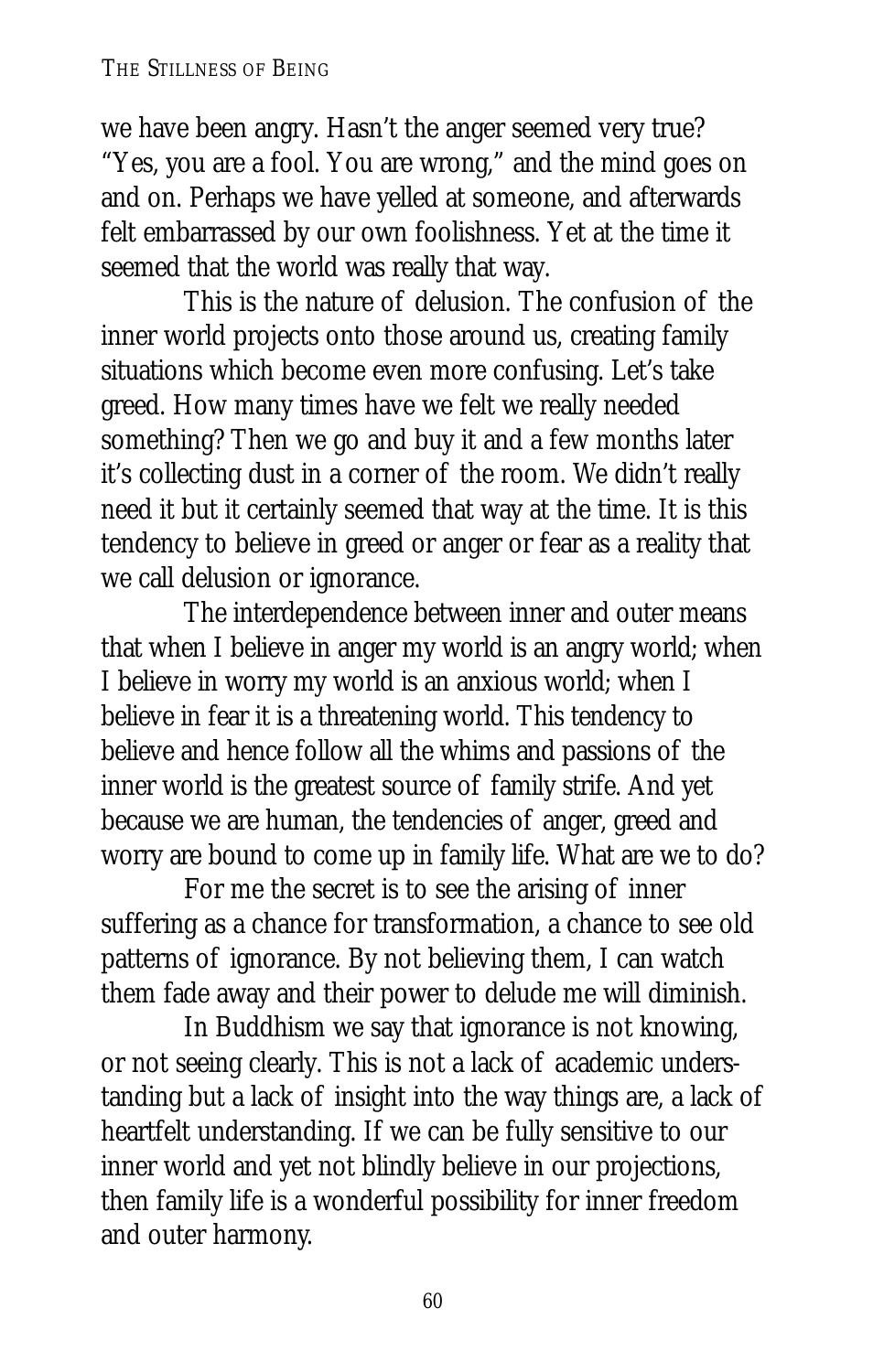When we speak of awareness or mindfulness being the path to freedom, it means that we are fully aware of things like anger, fear, and jealousy. But we see them as conditions of mind rather than concrete realities. If these things change and we don't believe in them, then our world is not conditioned by them. So whether I'm angry at the kids, the dog, the government or my in-laws, it's just anger. Don't attach and don't create a world around it. Be patient; it will pass.

If I crave a new car, a new computer, or a better stereo, then it's all just craving. Better to be patient and watch craving cease, rather than feed the endless cravings that our consumer society stimulates. What do television adverts tell people all day long? – "If you get this you'll really be happy, you'll really be satisfied." And so you get it, and you get it, and you get it, and you never look at the getting. It never leads to an end of craving.

It's not that we deny the desire to want things, but to actually move to something more peaceful, you have to act in that moment, you have to give that up. How do you do that? If you can say, " I don't need that, I can do without that," then that's a transformation of the heart and mind. This is not repression, but a movement towards the peace of the mind.

Whatever it is, whether it is the greed for things, or the anger at people, or the fears and worries that we have – to make it conscious, to transform, and to let go, is an arduous practice. It's not ascetic in the sense that you have to torture yourself, but transformation does mean that you have to give up a lot. The idea that we can be free and peaceful and follow any old mood – it can't work that way.

Family life can at times flow with love and harmony, but it can also be fraught with difficulties. Even if everything is relatively safe and comfortable, the future is uncertain and so worry is a common problem in family life. We may be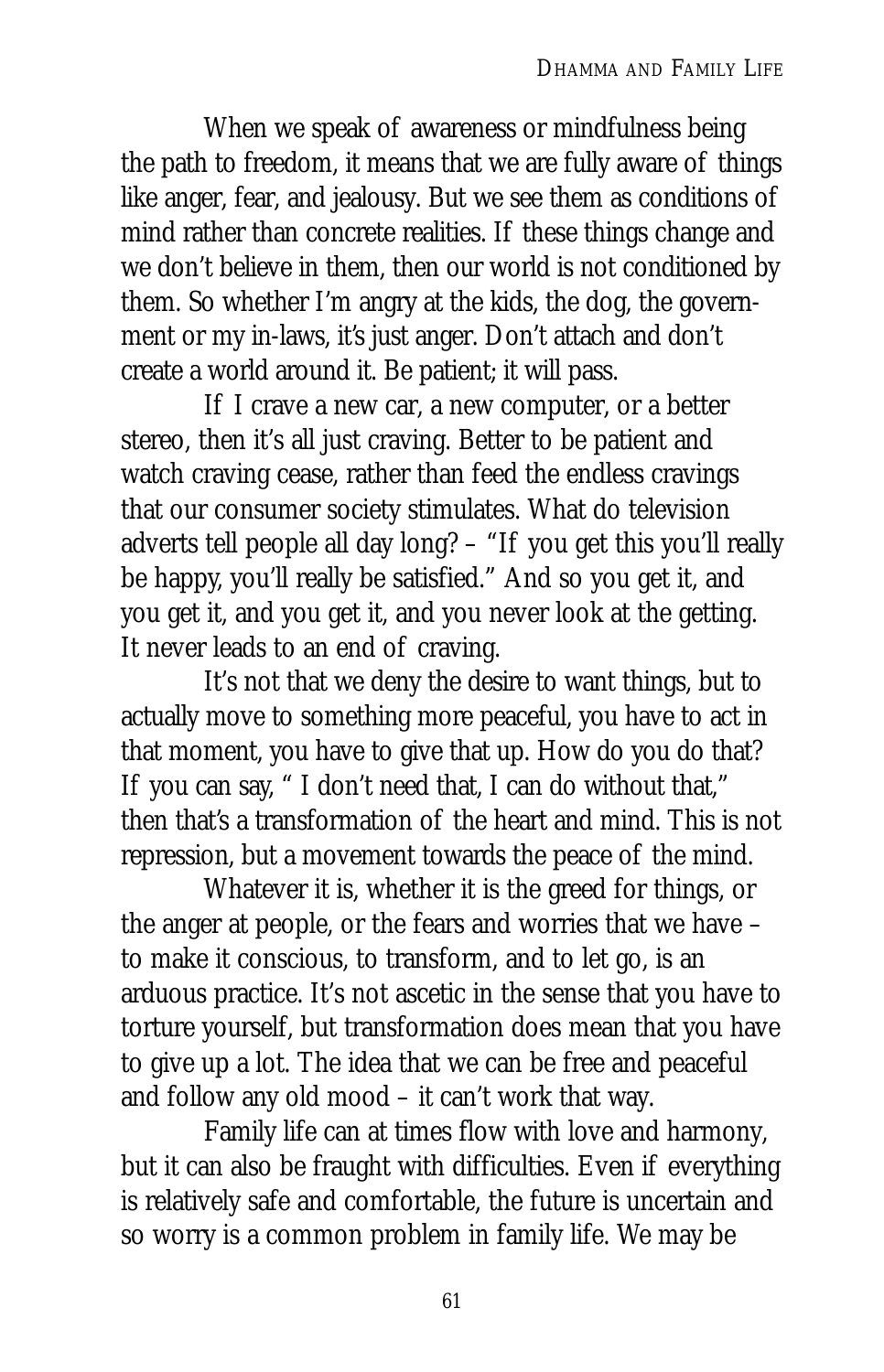made redundant. Our children may fail at school. We may get sick in the future. The worry-mind is not proud, it will grab at anything and worry. So whether it's my job, my mortgage, the size of my middle-age stomach or what my neighbours think of me – it's all just worry.

The complications of life can be accommodated by skilful living and adapting to life's changes. If, however, worry is a strong habit, it will keep muttering away in the back of our minds no matter what we do. So how can we go beyond worry? How can we move to a more trusting and peaceful heart, and what actually can we trust in?

Well, you can't trust in anything that is subject to change; that's all uncertain. You can't trust in your body staying healthy. You can't trust in the economy. You can't trust in having a permanent job. So what can you trust in?

In Buddhism we say you can trust in the Three Refuges. You can trust in your capacity to be awake and to be aware. This is Buddha. You can trust in the Truth of the way things are. This is Dhamma. You can trust in the goodness of your intentions, in the goodness of your moral and generous actions. This is Sangha.

For instance, if you feel angry and you trust that anger, what happens? In a word – suffering! But if you trust in knowing that this is the *feeling* of anger, that this is an object of mind and not a permanent reality, then this is wise knowing, our refuge in Buddha. If you trust that this anger will pass and you need not repress nor indulge, then this is in harmony with nature and is our refuge in Dhamma. Even though the anger may pull you towards violence, you trust in the virtue of not harming others. This is refuge in Sangha.

This third refuge of Sangha stands for the practice of transformation; that is, being a good person and actually doing the work. Having an idea of being a good person is easy, but actually *being* a good person is very difficult.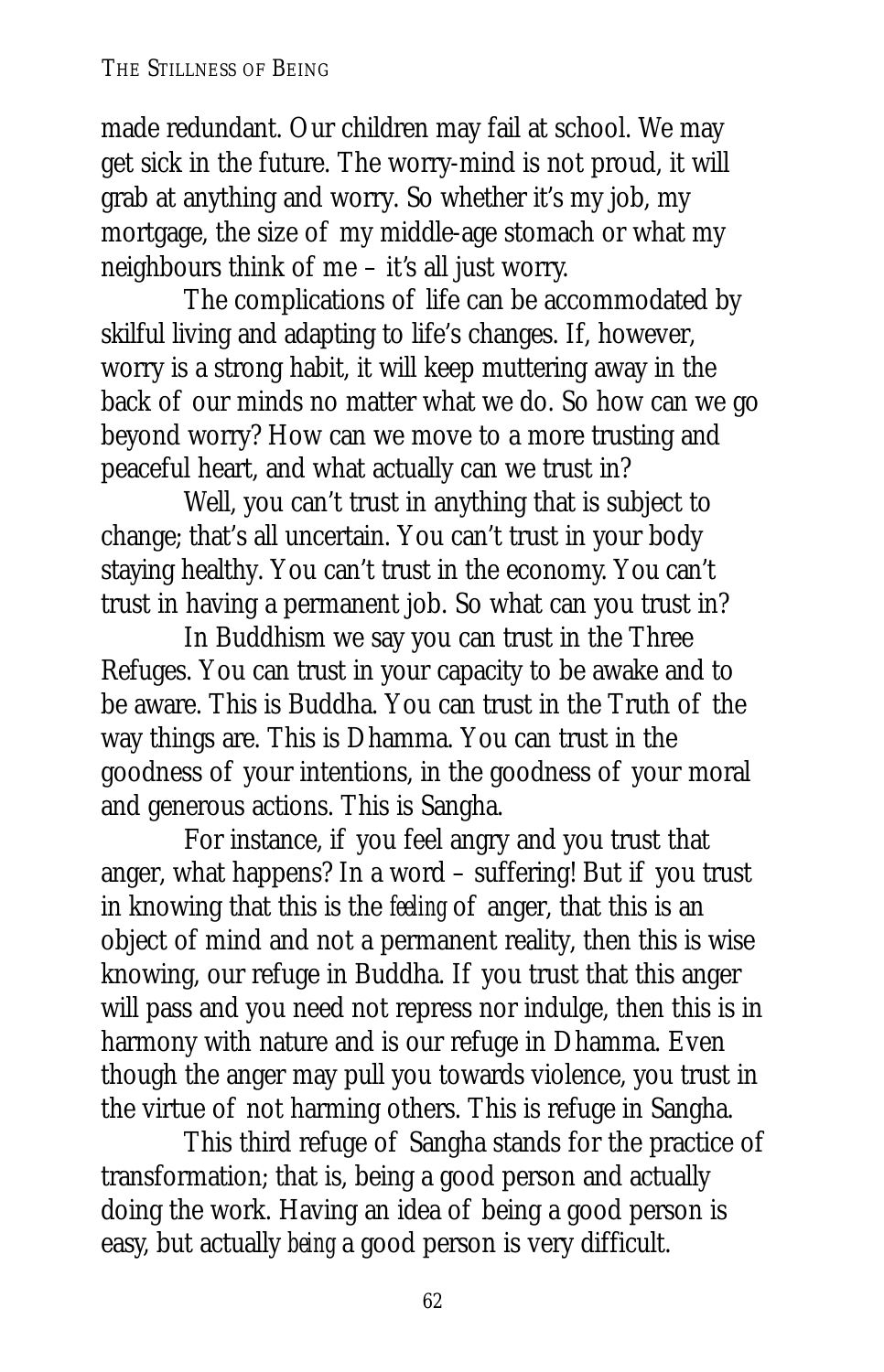Perhaps I sit there in the morning and say to myself, "Today I'll be a good person and I won't make any mistakes. I'll listen to *Bhante's* talk, trust everything, won't overeat, be fearless, and have compassion for my kids." So you set up your programme but feel very disappointed at the end of the day and even end up hating yourself.

Instead, if one says, "When fear arises I'm going to develop trust. I'm going to observe it and know it as a condition of mind rather than believing in it as a permanent reality," then what happens? Then we are beginning to trust in transformation rather than fear. In the same way, when anger arises we can try to transform that into patience and compassion. When greed arises we can be aware and transform that into renunciation, giving up what we don't need. It's not just an ideal, it's something we can do.

You can't get it perfect immediately, but you can make an intention. Buddhist practice is very much based on right intention or right suggestion. We have to make the right suggestions to ourselves and to our families. If I make this suggestion to you: "You're a no-good creep!", then what's that going to do to you? Well, you're going to feel like a no-good creep, or you're going to hate me. So that's not a healthy suggestion. If I make that suggestion to myself, "I'm a no-good creep!", that's not healthy either. What I must do is to make compassionate suggestions such as, "May I be free from anger. May I be free from greed. May I be free from fear." These are good suggestions to make.

On the other hand, if I wake up in the morning, and it's winter, and it's rainy and grey, and the economy is going down the tube, and I've just heard about another six rapes in Auckland, and 14 murders, and I'm very depressed, and then I turn on the radio to get more news, and I get more depressed, then my first thought is of course: "Life is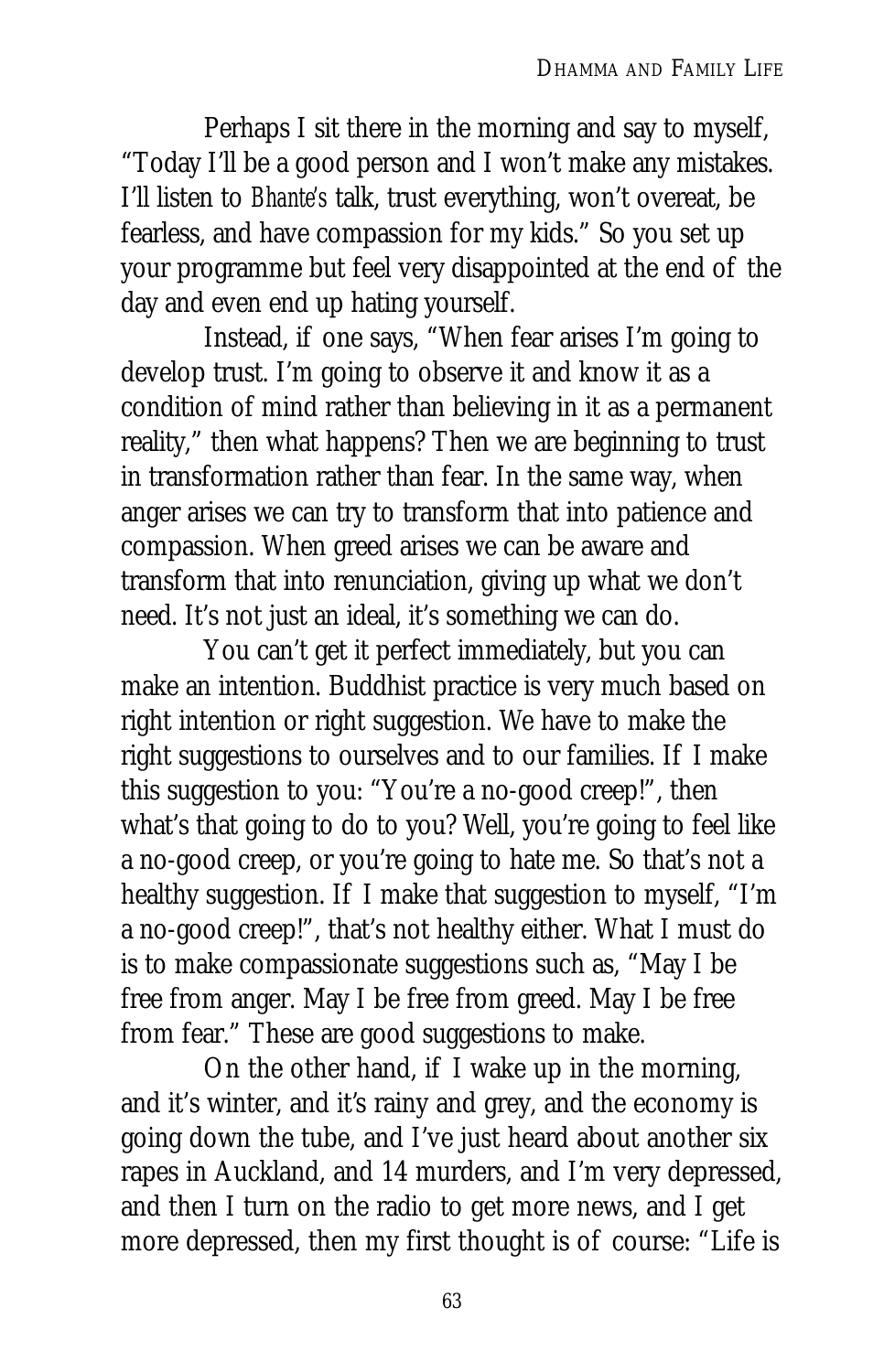miserable but I have to go to work, and oh, what a terrible country it is…."

What kind of suggestion is that? That's a suggestion of misery. And that's what I create in my world. Therefore I must move away from that kind of suggestion. When my mind says, "I can't take it anymore," I wake up! Then I can say, "So that's what it's like to feel miserable." And as I see this, then the misery just becomes an object. It has no power, and it is something that can be known.

So I have a choice. I can believe in my misery, or I can let go. The way to let go is to say, "I'm going to try to be more aware today. I'm going to try to be more sensitive to the people around me. I'm going to try to be more compassionate to myself." These are beautiful suggestions to the heart.

This doesn't sound like much, but contemplate your own mind. How often in the day do you make skilful suggestions to yourself and how often do you just go on automatic pilot? Being on automatic pilot is very dangerous because you can crash into a mountain. And the way we think when we are on automatic pilot is often negative: "Life is miserable… mumble… groan… these kids, or these parents… nah, nah…."

But to awaken means that we no longer run on automatic pilot. It means we are fully alive. To notice a thought which is unskilful, such as the thought of worry, the thought of fear, the thought of anger, is the way of mindfulness. And then the way of transformation is to not invest any energy into all of that. It's a lifetime's work and we keep having to do it. Because it is a lifetime's work we must always be patient and compassionate with ourselves. If we judge ourselves all the time, it just does not work.

The way of transformation means that we take responsibility for our wrong actions and wrong speech. We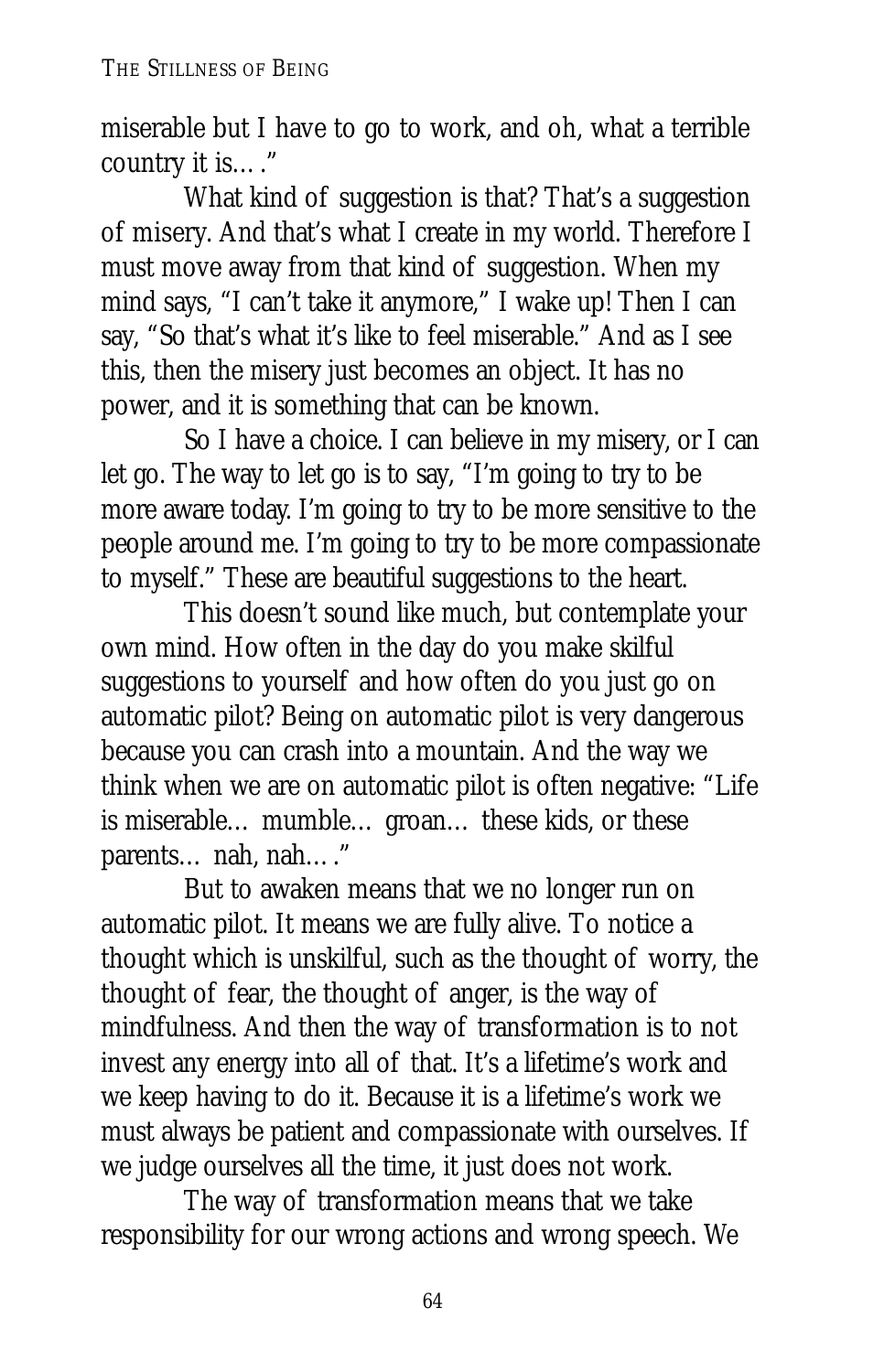develop right intention by thinking, "That's an area where I need to work, I need to make more effort, I need to be more awake, I need to transform." There is a sense of personal responsibility, isn't there?

If I blame the world around me, if I'm never awake to the fact that I'm angry, if I'm never awake to the fact that I'm full of worry, or if I'm never aware that I always want something else – then I can't be at peace. I will always need something else. I will always need some kind of distraction or I will always need to get rid of something. There will be no peace for me or for my family.

If we are to realize our human potential and not just live at the animal level, we must fully awaken to life. Being awake to our inner world with all of its passions and energies is part of being truly alive. We sometimes call this the practice of Buddha knowing Dhamma. If we can't be fully awake, then the life of the individual and the life of the family become an aimless succession of actions and reactions. The joyous possibility of family life as spiritual transformation is lost.

So what is the Middle Way? It means we honestly look at tendencies that cause confusion in our own hearts and that create suffering in our families. We put forth the effort to practise transformation; being willing to work on that for a lifetime.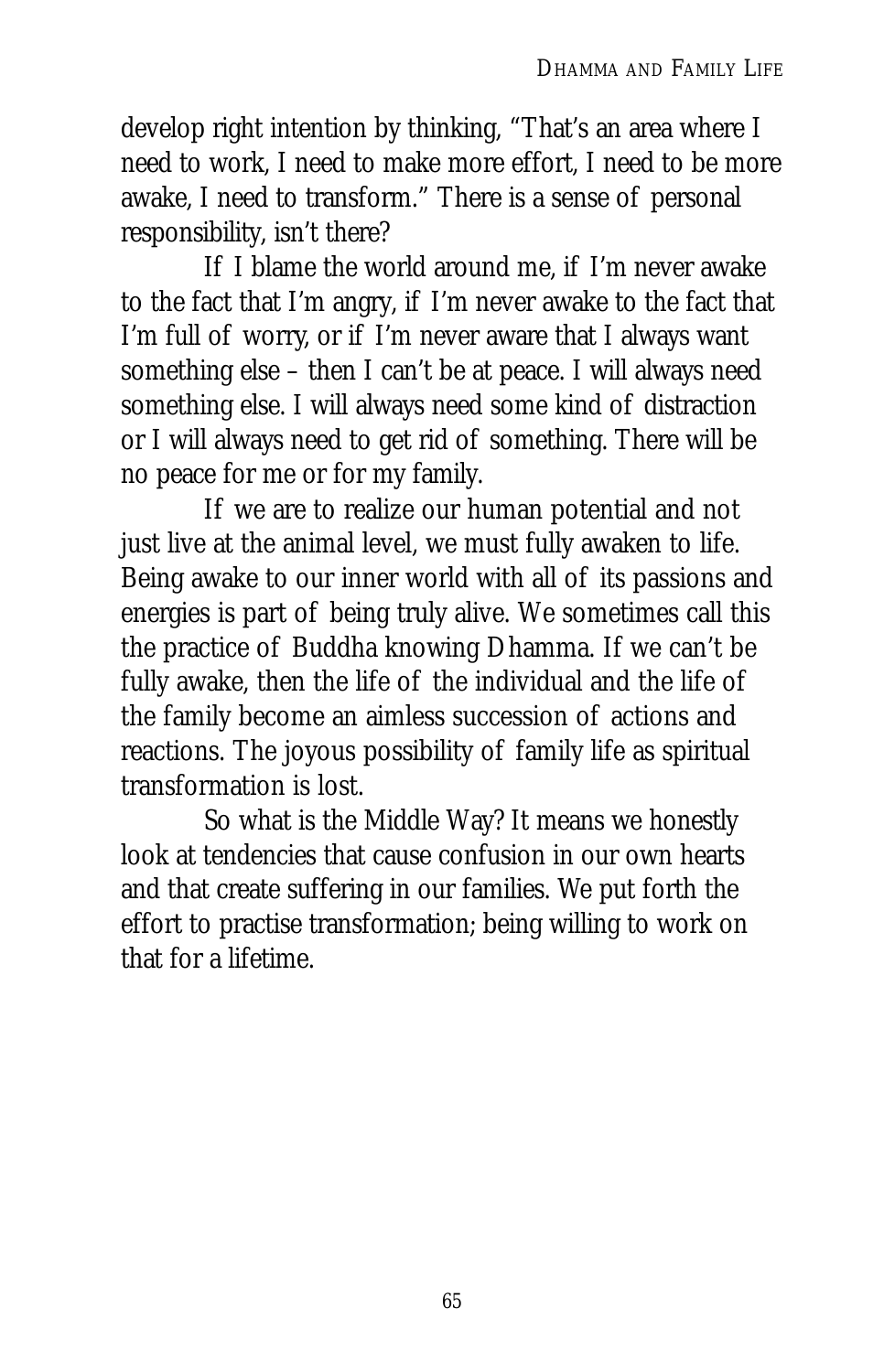You have a body with senses; you live in an environment with which you have contact; that contact produces pleasant, unpleasant and neutral feelings. Right there is where you work.

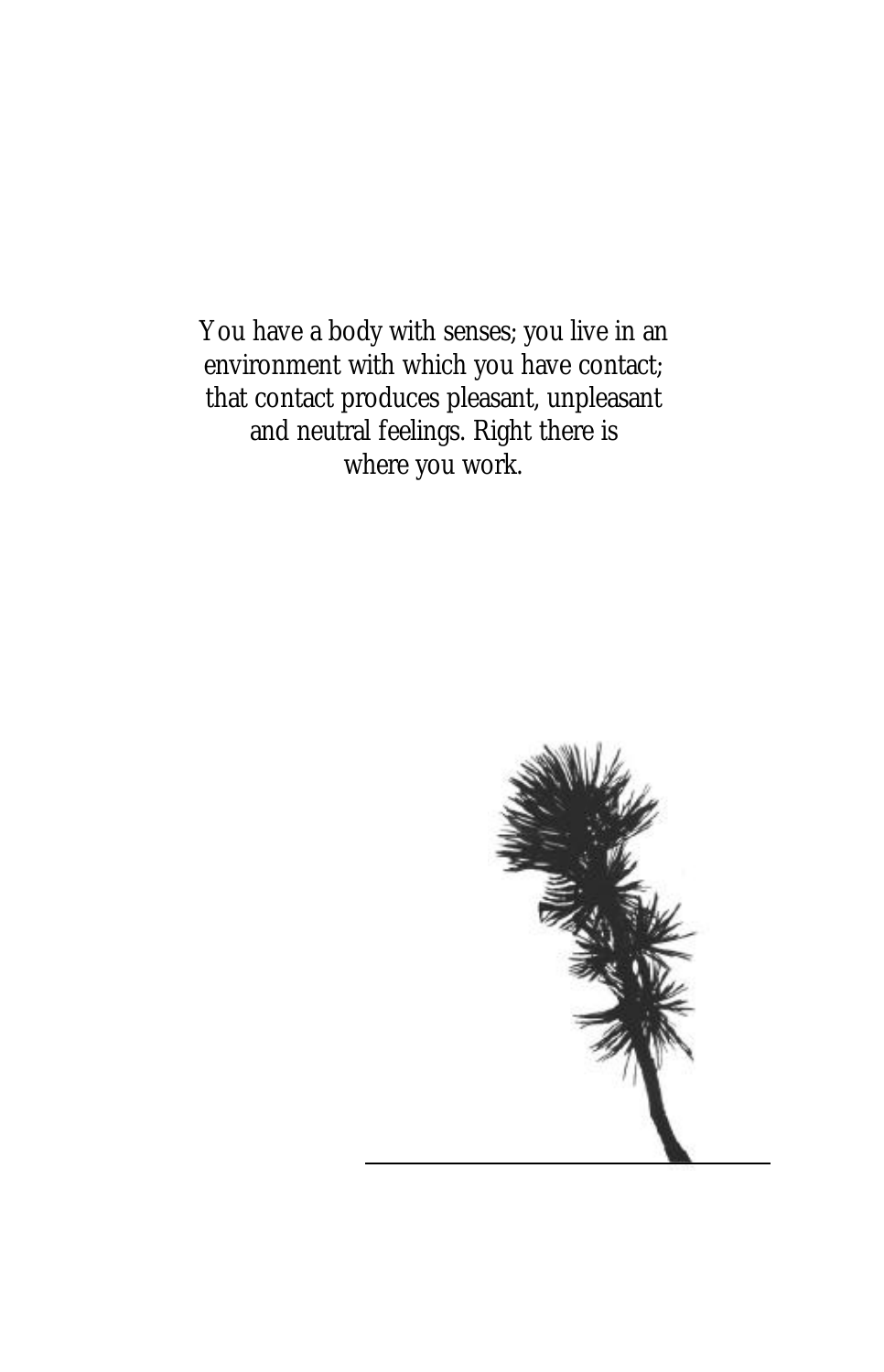## THE END OF REBIRTH

Based on a talk given given at Amaravati in 1996.

In Buddhism we speak of two levels of contemplation.<br>The first is the conventional level of "me," as a person The first is the conventional level of "me," as a person, and "you," as a person. For example, there is "Viradhammo" – fifty-ish, quickly getting out of shape, has duties, is a senior monk at Amaravati; his Mom is in Canada, and he has a little scar on his head with three stitches. That is "me," as a person. There is the sense here of a person, of social responsibility, of a position in society, of the age of the body and of its genetic and cultural make-up. This is the packaged sense of self that a typical person works with, which is quite valid.

At this level, the teachings are about morality, right livelihood, responsibility for the environment, social action, expression and creativity. This is one level we operate on, where we can find all kinds of fulfilment; it is a very rewarding thing to be able to work, to express and create something.

However, it is not liberating, because things change. We really notice that it is not liberating when someone criticizes what we are doing. You might think you are doing a great job but when someone pokes a few holes in it, then you see how unliberating it is – how bound one can be to it.

If all we are trying to do is to find fulfilment on the level of family, social action and creativity, then of course our hearts are never fully appeased, because those conditions are always changing and they depend on so many other factors which are beyond our control. If my whole sense of fulfilment is my family, but then my kids leave home, or someone dies, or my child comes home with a red Mohican hairstyle – what do I do if my whole life is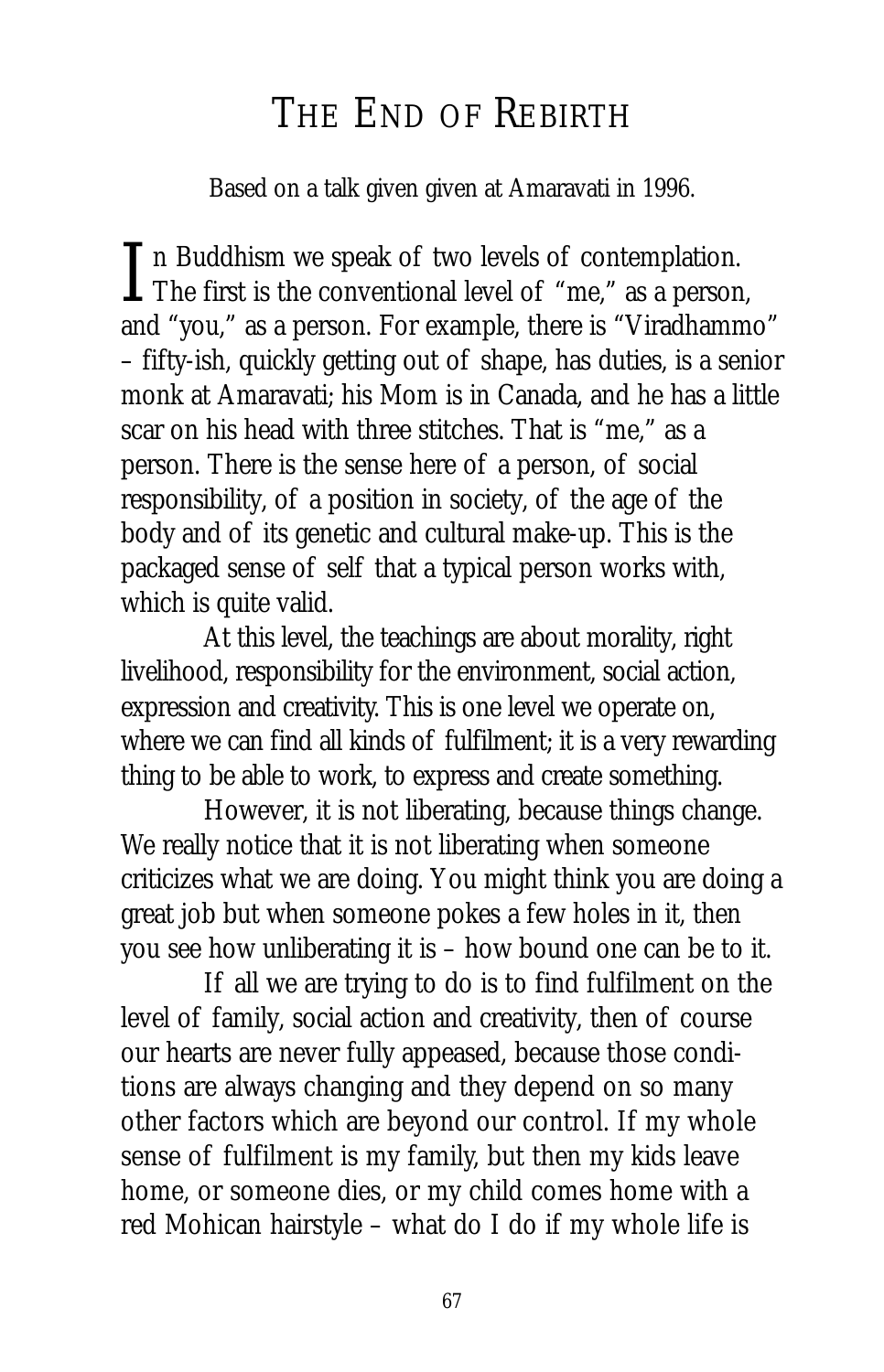dependent on that?! So we would say that fulfilment on this level is not where liberation lies; it is not a refuge, although that is not to put it down.

The second level is the Dhamma level, the level of liberation of the heart. When we develop a Buddhist lifestyle, we can see how our families and our social positions can actually be our "monasteries." They are the situations in which we practise inner vigilance and contemplation. Whether you are an artist, a doctor, a photographer or unemployed, that is your monastery, that is the place where you practise.

I was in New Zealand for nine years and was involved with a very beautiful monastery building project. During that time there was the necessity to function on the social level – I had to work and to organize things – but, through all that, the most important issues to consider were suffering and non-suffering: the inner world.

We built this lovely meditation hall (half my monastic life has been spent on building sites!). One whole side of it was open, and we had doors that were ten feet by ten feet – pretty big doors! However, the joiner who was making the doors was not very efficient. He would always tell us that the doors were coming next week, and this went on for four months! On the worldly level, we had to say to him, "Hey, listen! We have a contract, you are not meeting your responsibilities." But on the inner level, we all had to take responsibility for our annoyance at this joiner. So both levels were operating.

This meditation hall is convertible. There is a cloister at the front, onto which these huge doors open. On top of the cloister we had a marquee custom-made so that we could double the size of the hall on big occasions. We got the best tentmaker in New Zealand to make this marquee, but it was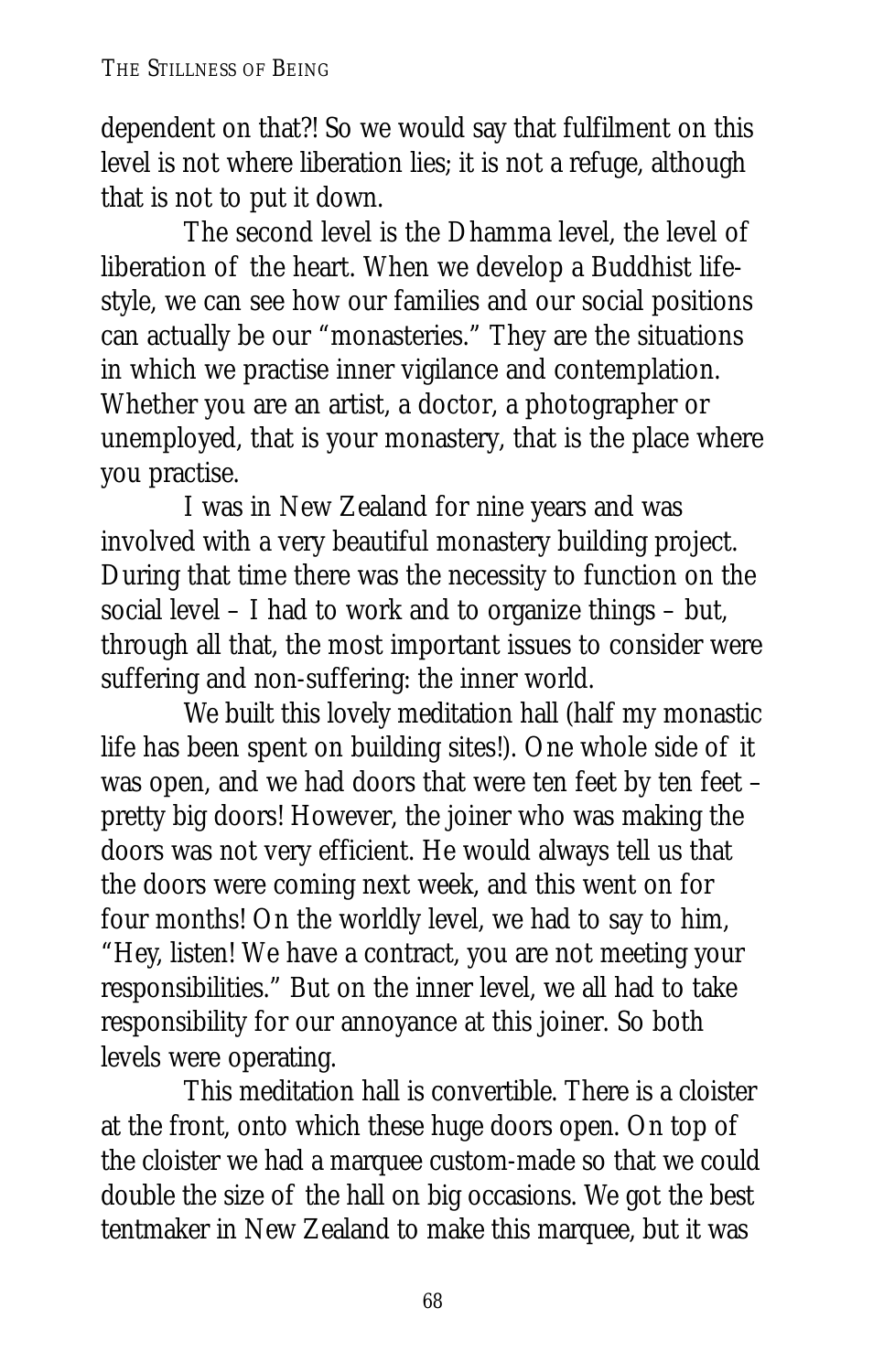faulty. We had to take tough steps to ensure he didn't rip us off, but we still could not hate him. Sometimes we wanted to. The mind was saying, "What a rip-off! What are we paying this man all this money for?"

Our practice was right there. The tentmaker was our monastery. So without denying the necessity and the challenge of living in the world, we also recognize the inner world. If we view those two worlds skilfully we find a balance between conventional reality and the inner work. Then the tentmaker becomes a person with whom I learn to stand up for what is right, rather than putting my tail between my legs and running away. He helps me learn to be patient, clear and assertive.

This inner world is what we work with on a retreat. Although we should not forget the conventional world, we remember that Buddhism is not just a weird experience called retreat! We cannot spend our life on a retreat; we have to live in the world. The gift of a retreat though, is that we don't have to do so much social reorganizing. If the toast is burned, it's burned; we don't sue the cooks. So we work with whatever we have, and we have the freedom to observe. A retreat offers the opportunity to look at suffering and non-suffering. The hub of the wheel is the centre of knowing and being; the stillness of being. This is where the unconditioned lies.

Maybe in your own lives you have difficulties to deal with – mortgages or recalcitrant teenagers? Don't try to solve those problems now! Instead, I suggest you work with that very feeling of anxiety or worry as a present condition. This is the skill of moving from the conventional, social level of "me" as a person, to the impersonal level of basic Dhamma elements. This level of the teaching then breaks down our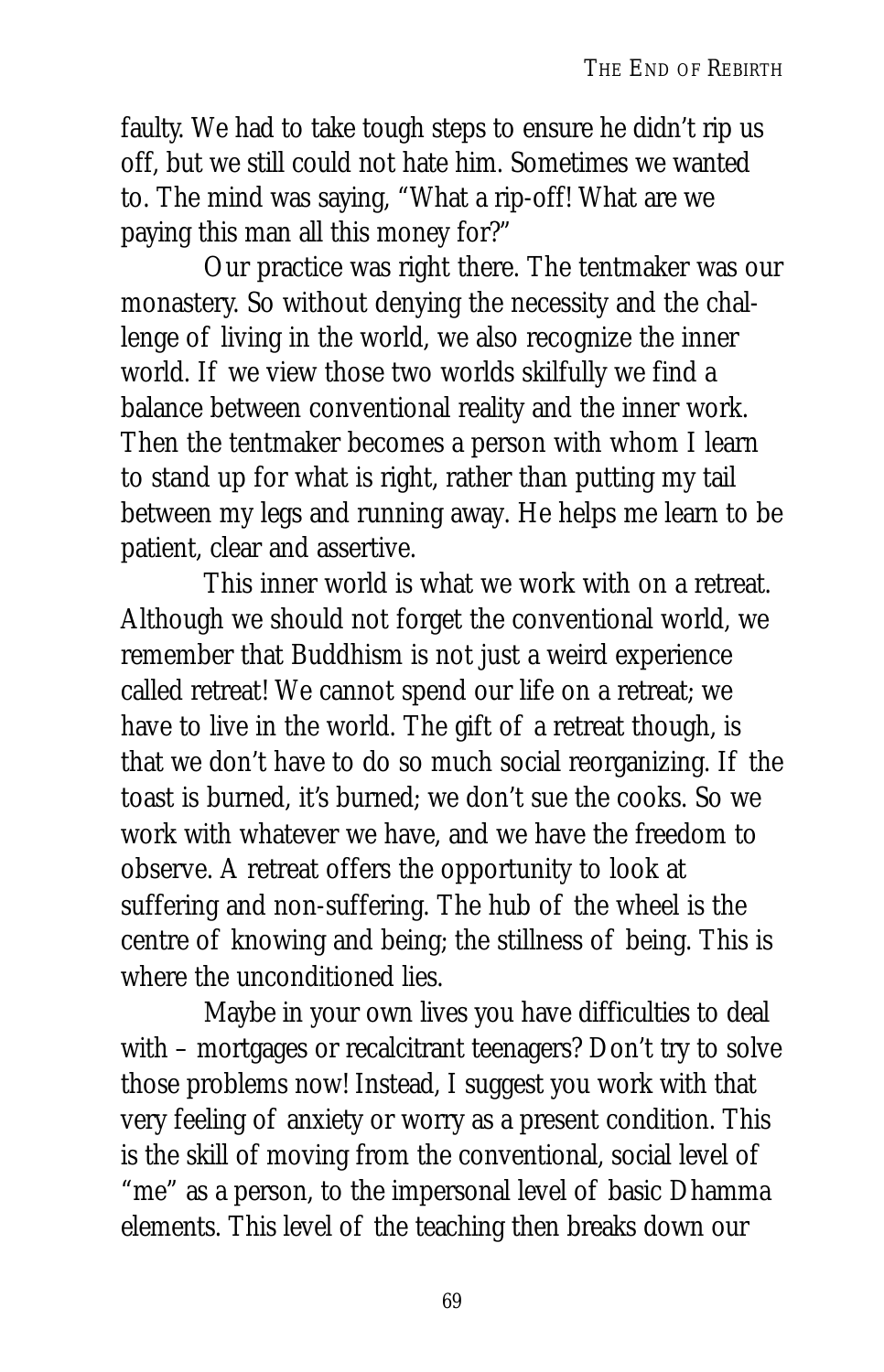conscious experience to fundamentals which we can look at, no matter what our social situation is.

For example, thought – mental activity – is one of the fundamental things we have been looking at. If this activity is always kept on the personal level, it's, "Well, what am I going to do tomorrow? I don't know…. We need to do this, but what if we do that? Yes, let's try this, then we'll do that…." All that is on the personal level – but on the Dhamma level this is simply planning, worry, thought.

If we remain on the personal level, there will always be this to-ing and fro-ing – struggling. It is only on that impersonal level of consciousness that we can understand not-self – *anatta*. It's not that life itself is impersonal – we still have our individual *kamma* – but it is on this level that we can penetrate to a liberating understanding, by going beyond ignorance. We are not going to avoid the tentmakers and the joiners altogether; life is always going to be that way.

There are many teachings that can help us – for example, the Four Noble Truths or Dependent Origination (*paticca-samuppada*). We might feel overwhelmed if we try to figure these out, but in time we come to see that it's a really beautiful package, intellectually very lovely.

More than that, these teachings encourage us to look in the right place, and show us the path to freedom. They take us away from the personal situation with the joiner or the tentmaker, directly to a fundamental sense of what stress is. So we develop the ability to examine on this level all the time. If I can look at the annoyance I feel towards the joiner and take it out of the personal realm by simply looking at it as stress, then I will be able to understand any annoyance I may have for the rest of my life and know how to deal with it.

Last night we talked about craving (*tanha*), the sense of wanting: wanting to become, wanting to get rid of, or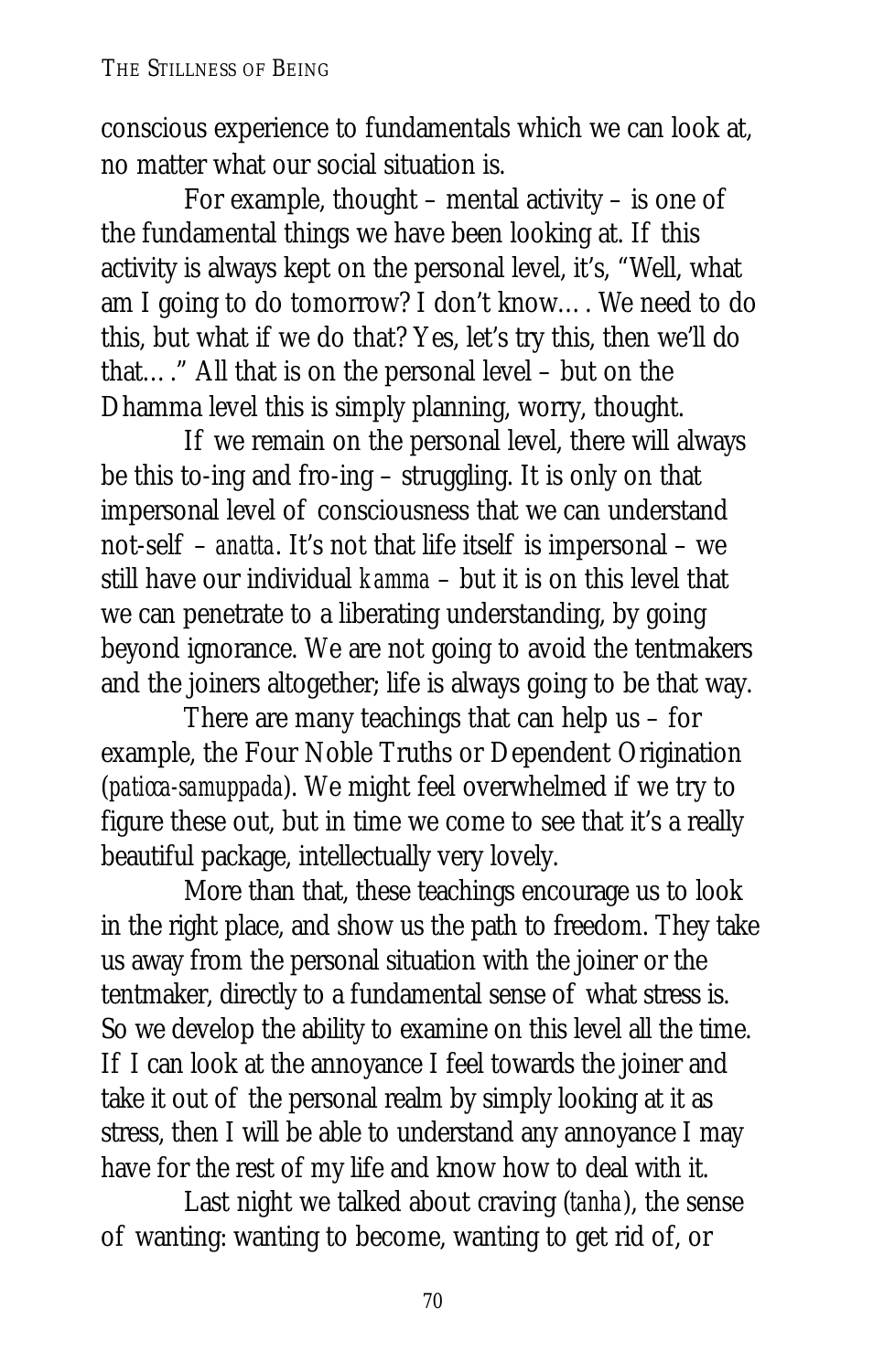simply wanting something essentially nice. Craving is a fundamental human characteristic, neither right nor wrong, just part of the package. The three kinds of *tanha* – *bhava tanha*, *vibhava tanha* and *kama tanha* – should be understood.

*Bhava tanha* is the craving for being. Notice when we are on retreat how much we are being something or someone? Sometimes there is a feeling of being kidnapped by the memory; we find ourselves back in time. Or maybe it is a future possibility. In thought, there is the sense of being a person, of becoming, through anticipation and expectation. If we are not aware of that, then our attention will be preoccupied, kidnapped by a constant level of stress in the mind. Then there is *vibhava tanha*, which is a repression. We have a lot of ideals about what we should not be and what we should not have. *Vibhava tanha* is the desire to get rid of those things.

*Kama tanha* is the craving for sense pleasure. Around the body there is a lot of *kama tanha*. We like comfort in this body; we don't like arthritis or pain. Yet one of the lessons in this life, for some seemingly cruel reason, is that we need to witness to bodily pain. That is part of life. So, on the social level, we deal with the pain. We find some Chinese herbs or get the acupuncturist to poke us, whatever we have faith in; we work on that level. But, on the Dhamma level, we reflect: there is sickness. Why is there sickness? Because there is birth. That is just the way it is, like it or not. So sickness is something which needs to be learned about, as is pain.

On a retreat you get pain. I hope you don't get too sick or pained, but you will probably feel some pain – in the knees or the back, or somewhere. So there is pain, and there is craving for comfort. That is a basic, fundamental instinct which needs to be understood.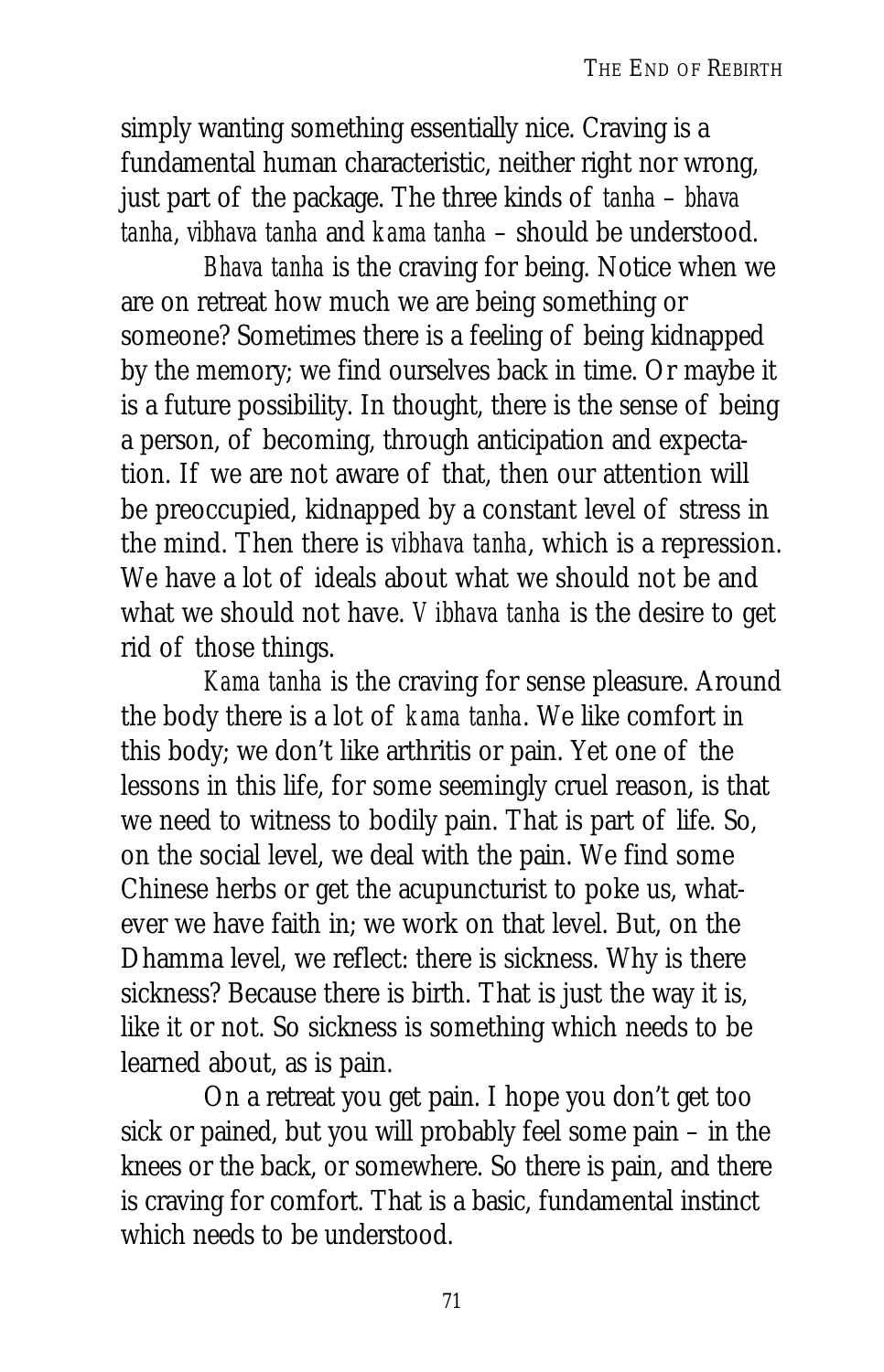Now if one can understand the craving for non-pain and be at peace with pain, then one obviously has done oneself a great service. So try to use the feeling of pain to examine craving, to understand the wanting and see the end of wanting. The same holds true for the emotions and the way sense-consciousness works.

The Buddha encouraged us to consider how human consciousness and the human body are involved with pleasant, unpleasant and neutral feelings and sensations; to use feeling (*vedana*) as a framework for contemplation or investigation. When you are thirsty, you drink a glass of orange juice. It is pleasant. When you are sitting here and your knees hurt, that is unpleasant. That is very obvious. So no matter what you are finding pleasant or unpleasant – the body, the weather, a person, or the content of your mind – notice the feeling of pleasant-unpleasant-neutral and then consider these feelings in relation to the arising of attraction-repulsion-neutrality.

When we are not in touch with Dhamma we often don't consider these fundamental states of mind. We just enjoy the pleasant and try to minimize the unpleasant, which seems like a logical thing to do. But then that keeps us very restless because no matter how hard we try to do this, there will always be pleasant, unpleasant and neutral. Senseconsciousness is this way.

Seeking the pleasant, trying to be rid of the unpleasant is *samsara*. The more we do this, the more we want to do it, and the more we have to do it. We become addicted to this way of operating. We get into this very restless phenomenon called rebirth – becoming, doing, all the time. And this takes us away from our real home. This takes us away from the unconditioned, because pleasure and pain are always conditioned. As they change, we feel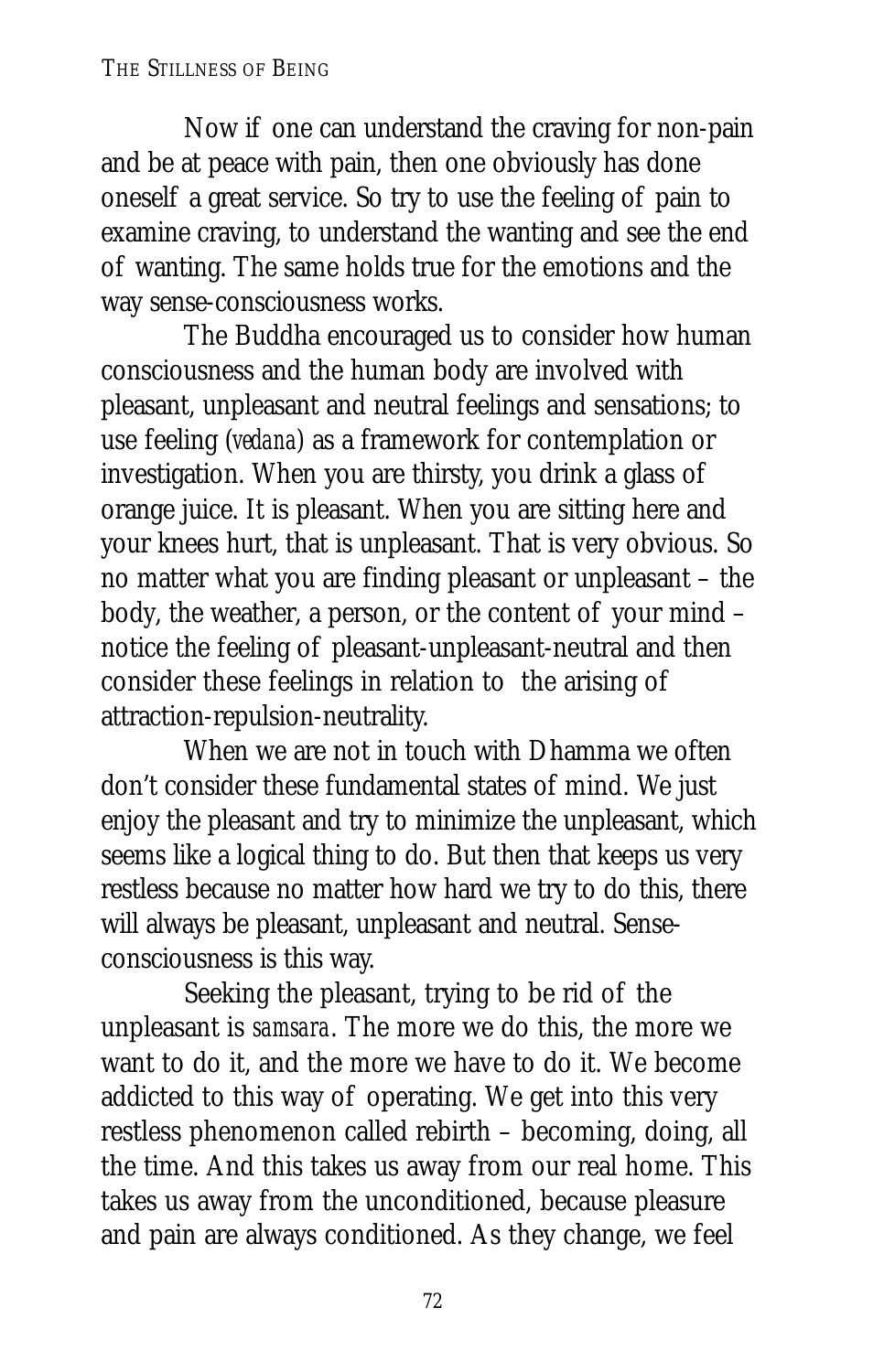the need to change. As we grasp pleasure and pain, we find ourselves being spun around the samsaric wheel.

The wheel is one of our traditional images. The rim of the wheel represents sense experience – the contacts we experience, pleasant and unpleasant – all of it spinning around. Grasping the rim of a wheel simply swings us around with the general momentum.

So grasping the pleasant, then trying to hold onto it and being afraid of losing it; we make tremendous effort to keep it going. Getting angry at the unpleasant. In both cases we continue to spin around endlessly.

But the hub of the wheel is the centre of knowing and being, and this point of stillness can contain it all. This is where the unconditioned lies. If we can summon awareness and be that still centre of knowing, there are still comings and goings – but we have a refuge. This is what Ajahn Chah called "our real home."

This is the basic structure that the Buddha asks us to look at. Our sensitive body contacts objects. That contact produces pleasant, unpleasant, neutral feelings (*vedana*). From there comes craving (*tanha*), the grasping of craving (*upadana*), and the whole process of becoming (*bhava*) and rebirth (*jati*). If one carries on like this over time, it becomes a habit. It is then very difficult to return to the still centre of being, because one is so restlessly engaged with that which moves, with the emotions and the thoughts.

Why are we kidnapped so much? Even though we sit here determining, "I will not get kidnapped!", it's very hard, isn't it? Don't think you are alone in this. We are all in the same boat! It is very difficult because of our habits, our conditioning. Even though we might have really good intentions, situations arise where we feel anger or fear.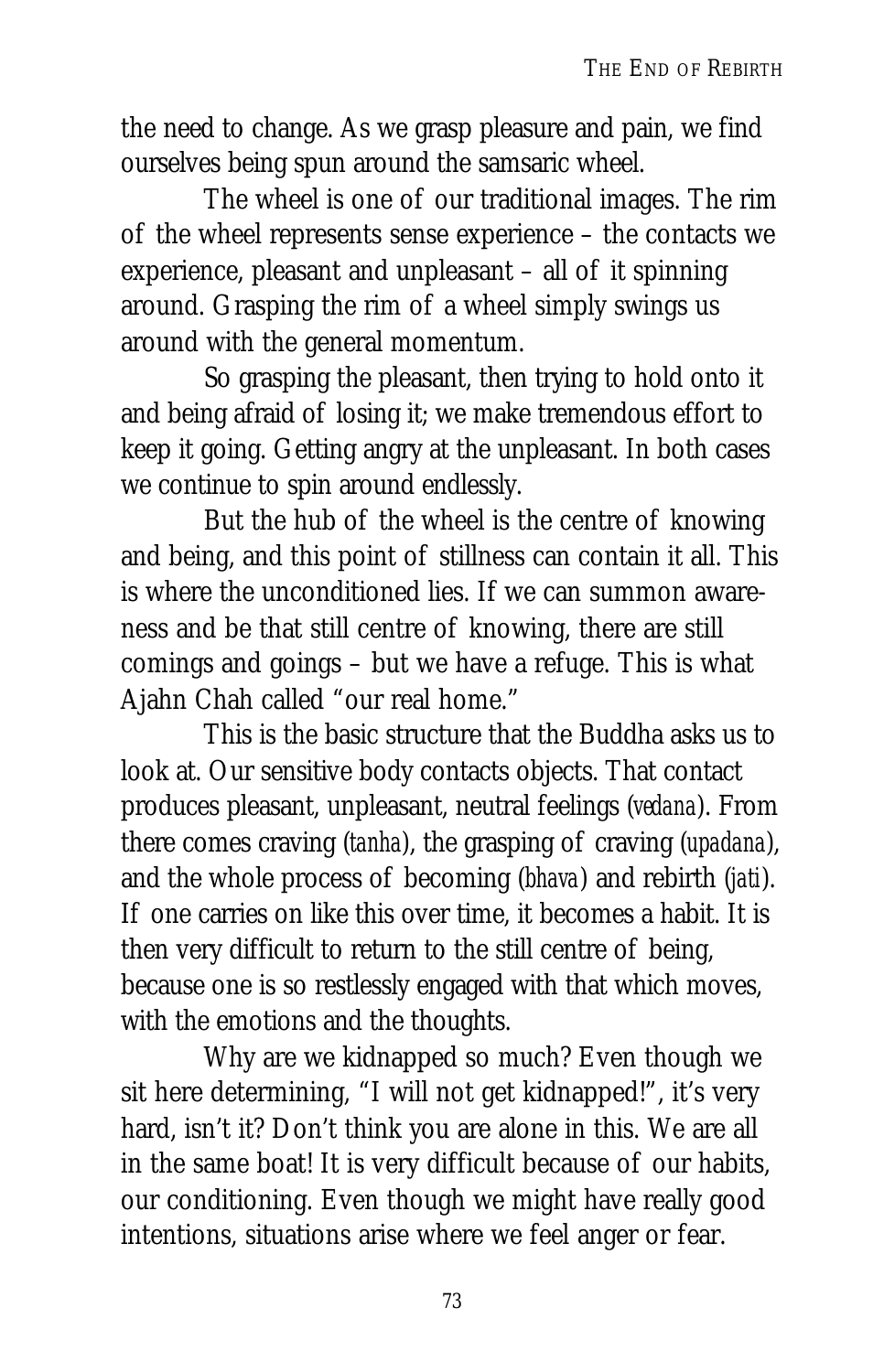What we are trying to do is to break up all these *kammic* patterns. The way to do this is by beginning to look at Dhamma, rather than remaining stuck on the level of personality. The contemplation of feelings (*vedanupassana*) is one of the Four Foundations of Mindfulness.

It requires careful attention to notice this basic structure of the way that some things attract our attention, while others repel us. We can try it with an emotion, with a bodily feeling, with a thought – or with people. On this retreat maybe you experience difficulty with another person, or maybe you fall in love with someone. Notice how some people are physically very attractive, while some are not. Some people have a lot of charisma, and others don't. Notice how you are attracted or repelled. Look at that very simple movement of the heart. This is where our habitual emotions are really arising from.

Sometimes when you are sitting, the mind is bored, the eyes look around, and you find yourself attracted to someone... ah!... and then you start to create. Romance. There is the creation of "me" and "that person," and what "we" are going to do, what is going to happen to "us" – sometimes this is called a "*vipassana* marriage" – and then, unexpectedly, the bell rings!

It can happen with hatred too – for example when there is something unappealing about someone. Rather than just noticing our desire to pull away from them, sitting with that until it reaches neutrality – we become very critical, caught in aversion, and try to push them away. But in contemplation of feelings, we can simply bring up an image of a person and be mindful of the attraction or aversion. That takes us to peace of the mind, to neutrality, rather than identification with the feeling itself.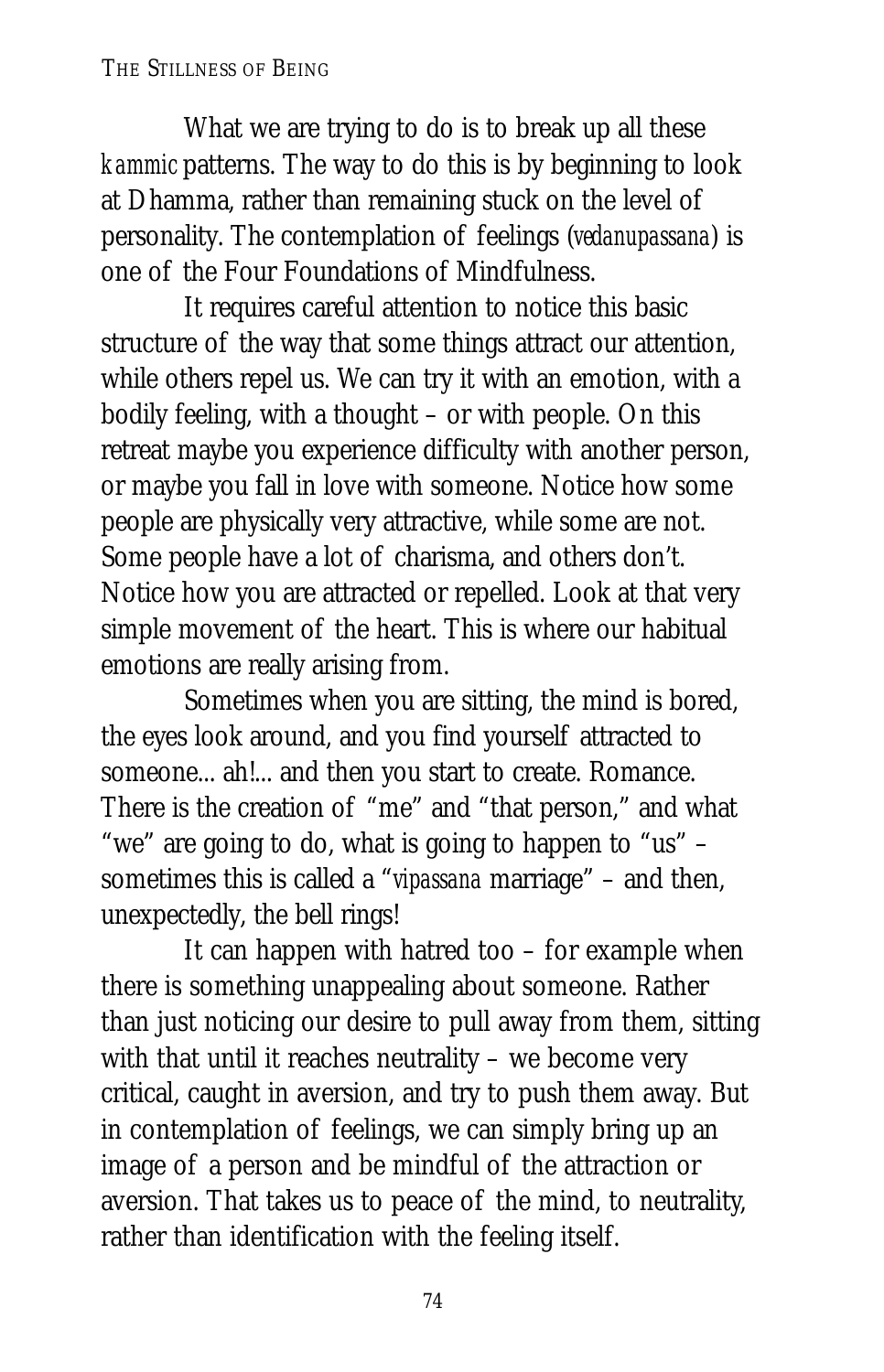If you can know that movement of feelings and learn to not follow or react, then you begin not to suffer. For example, your own psyche, the things you don't like about yourself, the emotions you think should not be there – all these come up as very unpleasant. So ask yourself, "What does an unpleasant emotion feel like?"

Or in meditation you might sometimes experience tranquillity, bliss or bright lights, or notice how beautiful silence is, how really attractive that is… but then comes the coarse sound of an earth-moving machine! So we attach to the pleasant and the refined, and we try to get rid of the ugly. But what is it that knows pleasant and unpleasant?

Quite often we are so caught up with the craving for pleasure that we don't even notice neutrality, which we find boring. As Ajahn Chah said, the neutral, the ordinary, is like the space between the end of the out-breath and the beginning of the in-breath. It is very calming but we don't tend to notice it, because we want excitement; we seek to react to interesting, difficult or frightening things.

The practice of *vedanupassana* requires refined attention: taking this theme for contemplation in order to break down the whole self-structure. So no matter what you may be as a self, as a person, suggest to yourself that today you are going to simply try to notice attraction and repulsion in the mind. That way you are contemplating Dhamma, instead of just being a person. Then ask, "What is it that knows that which I am noticing?" That knowing is where we find our freedom. The structure is very analytical – but in Buddhism we need a certain amount of analysis.

You have a body with senses; you live in an environment with which you have contact; that contact produces pleasant, unpleasant and neutral feelings. Right there is where you work. Then you have *tanha*: wanting the pleasant, not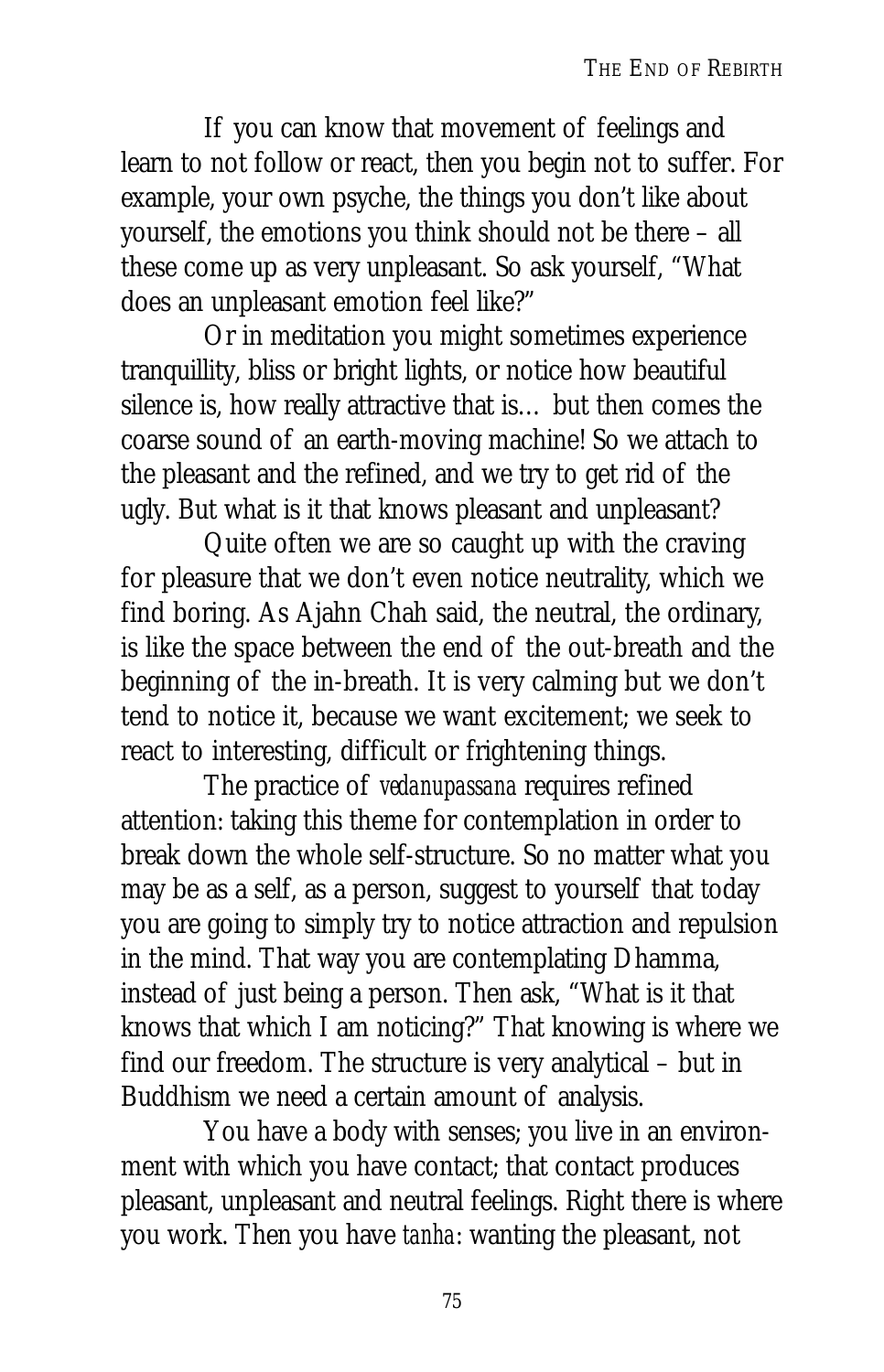wanting the unpleasant or the sleepiness and delusion around the neutrality. When that wanting arises, there might be grasping of it, believing in it. You really think that if you follow it you will be truly happy, or that to get rid of it will be the right thing to do.

So there is belief in the wanting, and the grasping (*upadana*). From the grasping comes the sense of becoming. One gets involved in this whole process and is reborn into the new situation. From there emerges the sense of dissatisfaction, and you get lost in that: "Oh, here I go again!"

Notice how "birth" and "death" operate moment by moment. I am bored with meditation, knees hurting and so I want to get up and do something interesting. Suddenly a creative idea that is really going to help the world pops into my mind. Rather than simply noticing this as an idea with a pleasant feeling, I want to stay interested – so craving and involvement keep the idea fermenting in my mind. From the boredom my attention gets "reborn" into pleasant or exciting thoughts. Eventually the pleasant thoughts get boring and so the cycle goes on and on. Each arising of a "birth" means there must eventually be a "death."

It is important to notice the point where the mind moves to yet another interesting topic – for this is where we have a choice. If I can see the craving to get away from the boredom and in turn not grasp the clever and seemingly important ideas, then the mind settles down into silence and the cycle of "rebirth" has been abandoned. If, however, I choose to grasp the pleasant idea as a way of escaping the boredom then the mind stays busy with many little cycles of "birth" and "death."

Disillusionment, disappointment and boredom bring us into the same kind of cyclic thinking. That is why it is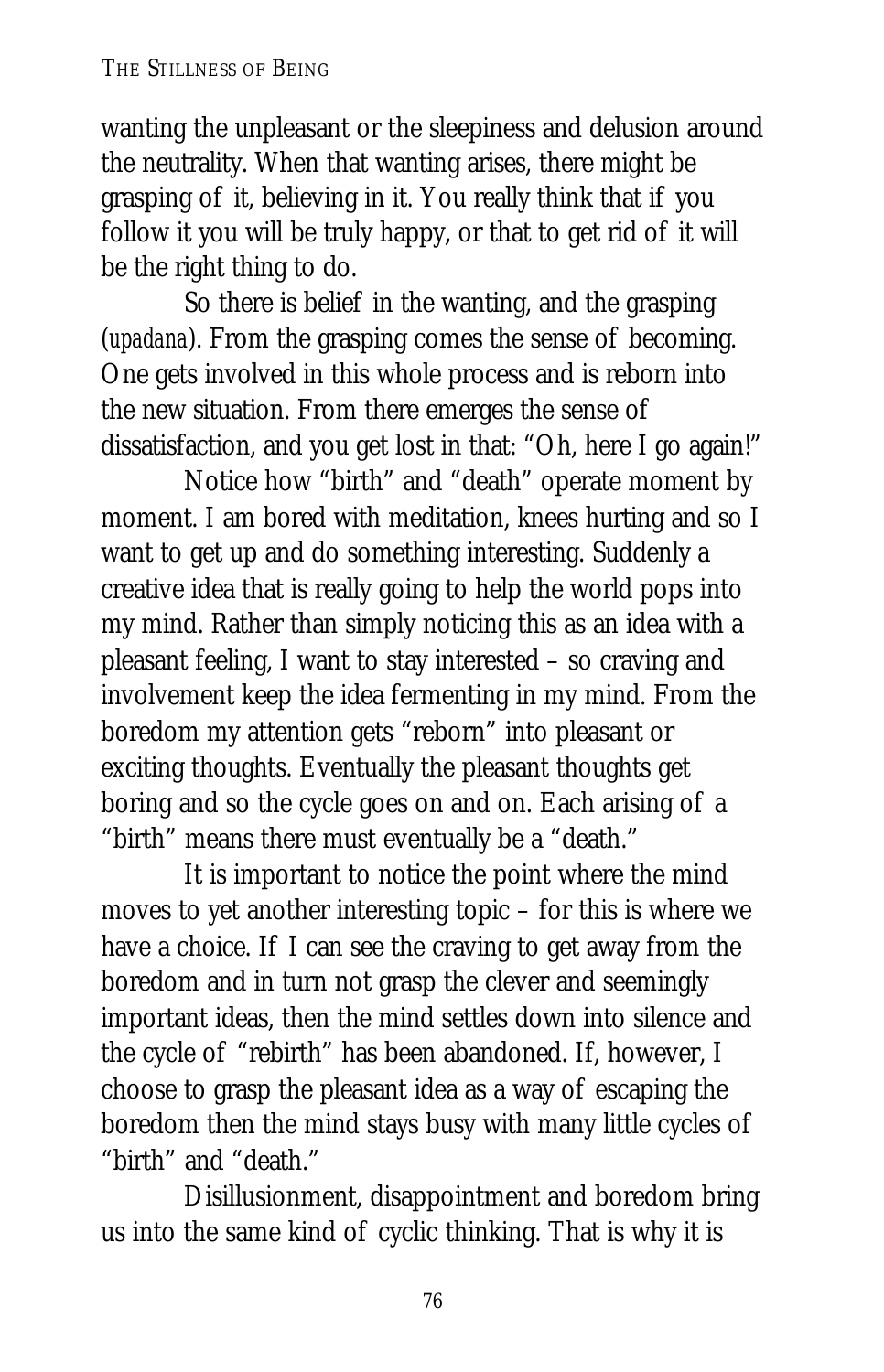important to notice these as states of mind and be patient until they subside of their own accord. In this way we develop mindful forbearance and that is what brings us to the peace of non-becoming.

So we choose. Sometimes we are able to notice the movement towards pleasure and we can say to ourselves, "Is this necessary? Will it lead to peace?" We don't just react heedlessly to the feelings of boredom and disappointment. Our choices are based upon wisdom rather than ignorance. In a very immediate way we can realize the ending of the restless cycles of discontent in our inner world. We are then walking on the path of peace and the end of rebirth.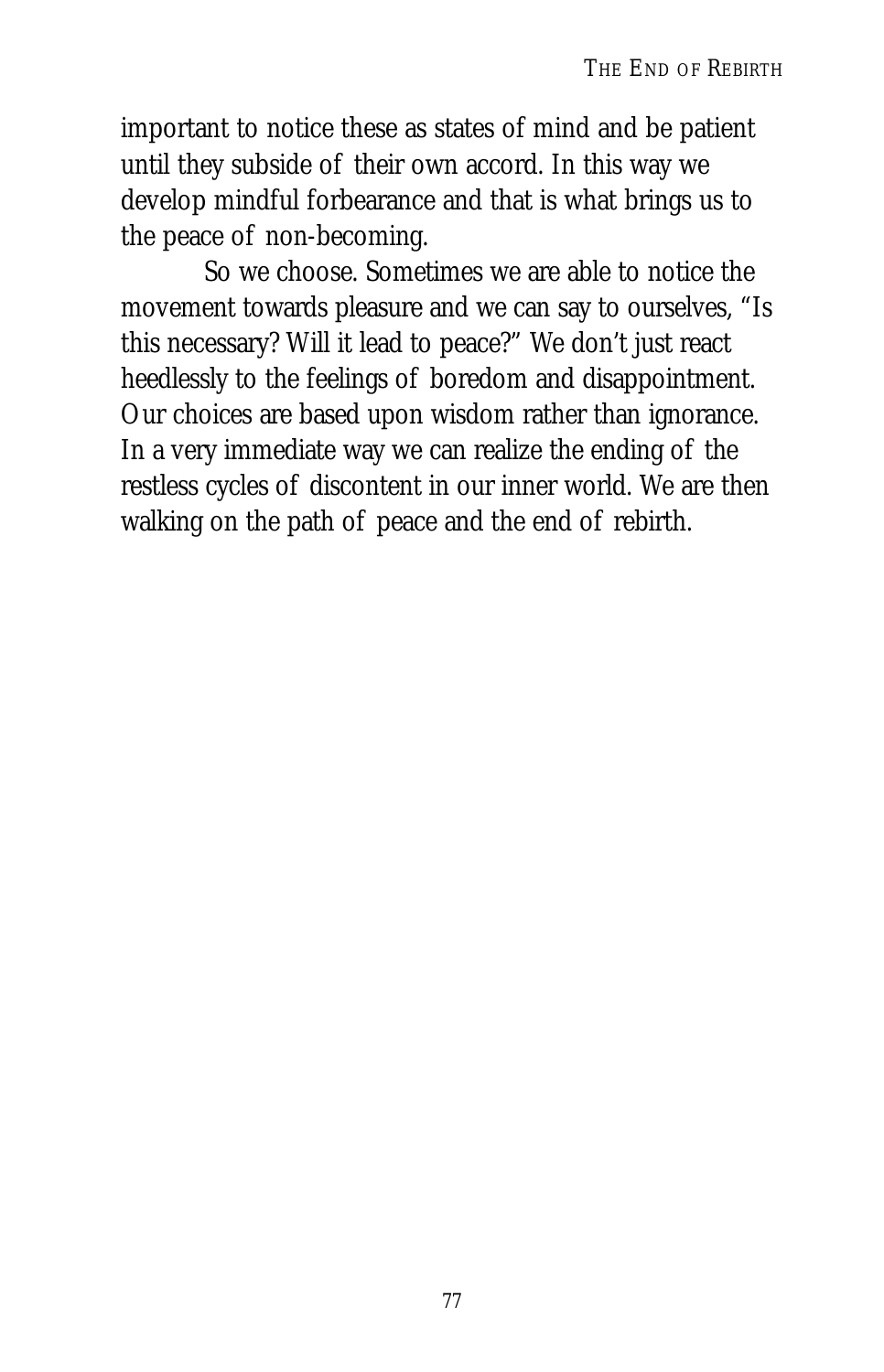Our sense of acceptance and our commitment to good ethics are always underpinned by the heart of loving kindness.

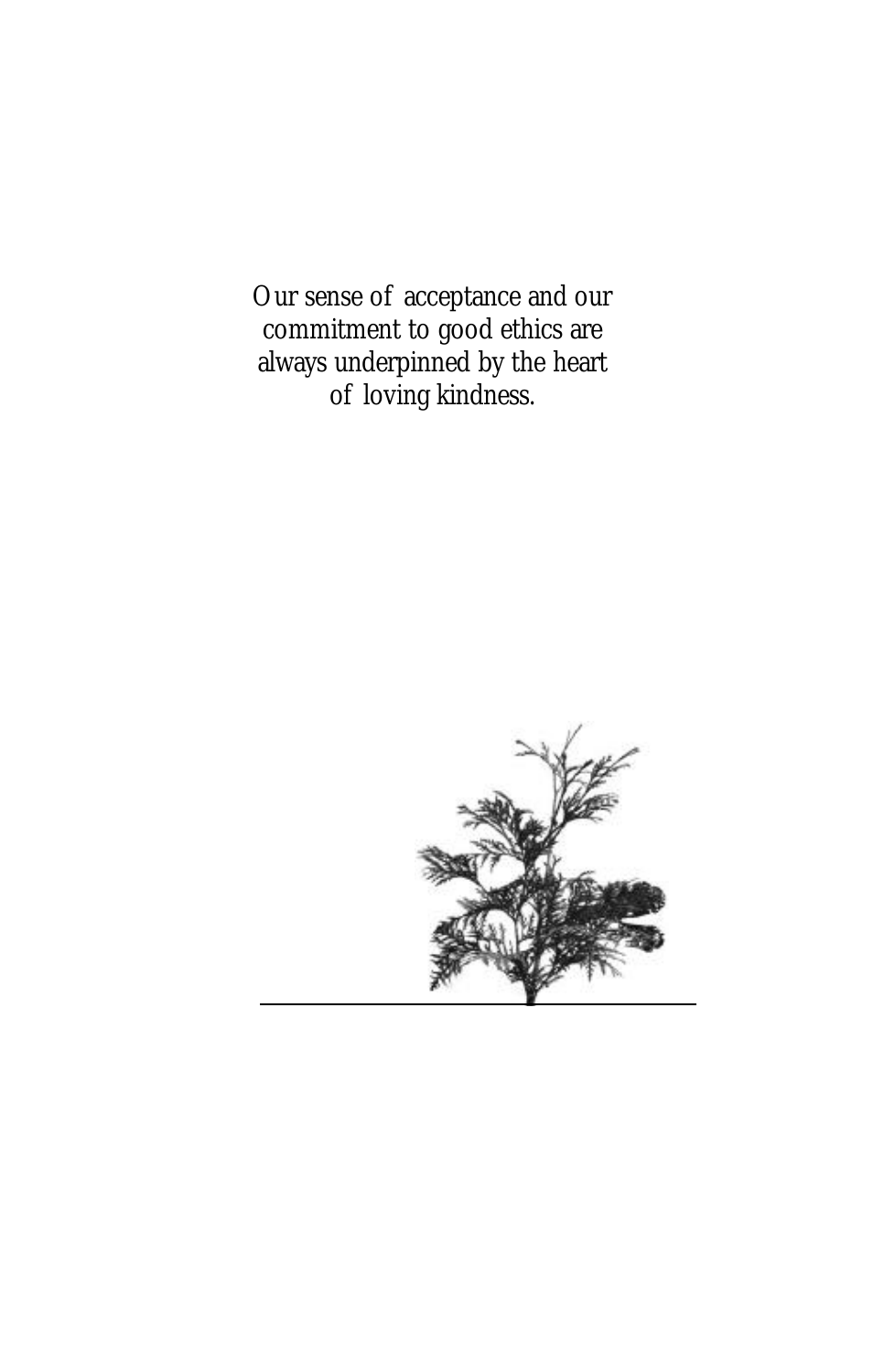## ACCEPTANCE AND RESPONSIBILITY

Based on a talk given at Bodhinyanarama Monastery in 2000.

Namo tassa Bhagavato Arahato Samma Sambuddhasa Namo tassa Bhagavato Arahato Samma Sambuddhasa Namo tassa Bhagavato Arahato Samma Sambuddhasa Buddham, Dhammam, Sangham namasami

Last week I was speaking about acceptance as a spiritual quality. Acceptance can be misunderstood if it's taken quality. Acceptance can be misunderstood if it's taken as an absolute social philosophy. It might then imply a state of apathy or complacency with no urge to act for the good of our society. Instead, I am speaking about a quality of the heart. This quality of the heart exists in the social contexts of a society, a community and a family. The social context defines what is socially acceptable and unacceptable.

I like to compare the social commitment of being a Buddhist to that of being a member of a guild. If you have a guild of master builders, if you belong to the craftspeople in that guild, then you have certain obligations, certain skills that you have to develop before you are accepted and accredited by that guild. Your work has to be maintained at the standards that all the members agree upon; you have to have a certain ability to do your craft; you have certain obligations to fulfil and standards to uphold. And if you do not meet those standards then the guild will strike you off its books. But the guild will also protect your interests and it will encourage you to sustain good standards or use better designs or whatever might be the case.

And I think monasticism, or any kind of Buddhist culture, is like that. It is an association of people who undertake to live according to certain values, who undertake a lifestyle commitment. They undertake the responsibility of being a Buddhist. This kind of responsibility or commitment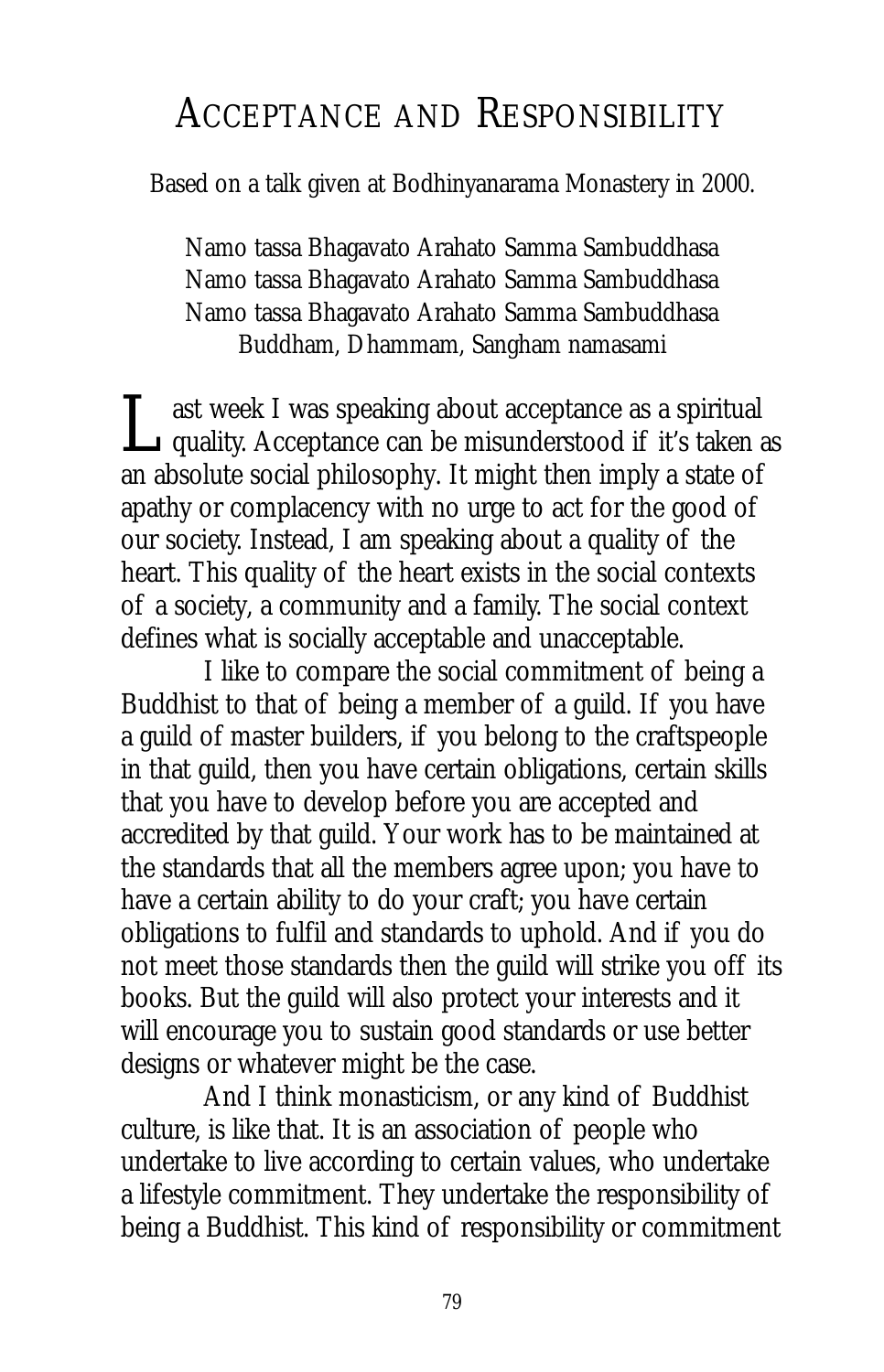gives form to our participation in community and supports all of us in our spiritual work.

Our monastic community has just finished what is known as the "Rains Retreat." It has indeed been raining. On Thursday, full moon day, we had our "pavarana day," which is the last day of the Rains Retreat. On that day we gathered and performed a ceremony handed down to us from the time of the Buddha. All the monks and novices came together in a kind of sharing circle and each of us individually repeated a phrase in Pali which roughly translates as, "For anything that I have done which is against my obligations as a Buddhist monk, which is contrary to the training I am undertaking, please admonish me or please offer me some reflection or feedback."

This creates an opening, an invitation to hear how we are seen by our peers. It's a reflection for each of us. We have lived together for these three months, practising meditation and sharing in the goodness of this sanctuary, all of which has been made possible through the generosity of our lay community. It has been a good time and I feel grateful for these three months.

We also use reflections such as, "Have I used my time wisely? Have I honoured the alms food of the lay people and have I honoured my monastic rule? Have I been sensitive to my fellow monastics?" All of these are healthy reflections which help us to remember our heart commitment to the path of peace and our commitment to helping each other on this journey.

Our life in community is thus a training in body, speech and mind which encourages us to let go of selfishness and yet also encourages us to do our own spiritual work.

The Buddha and his disciples were unable to design as detailed a code of life for the laity as they did for the monastics because the lifestyles of the lay community were too diverse. Thus the various teachings on ethics and social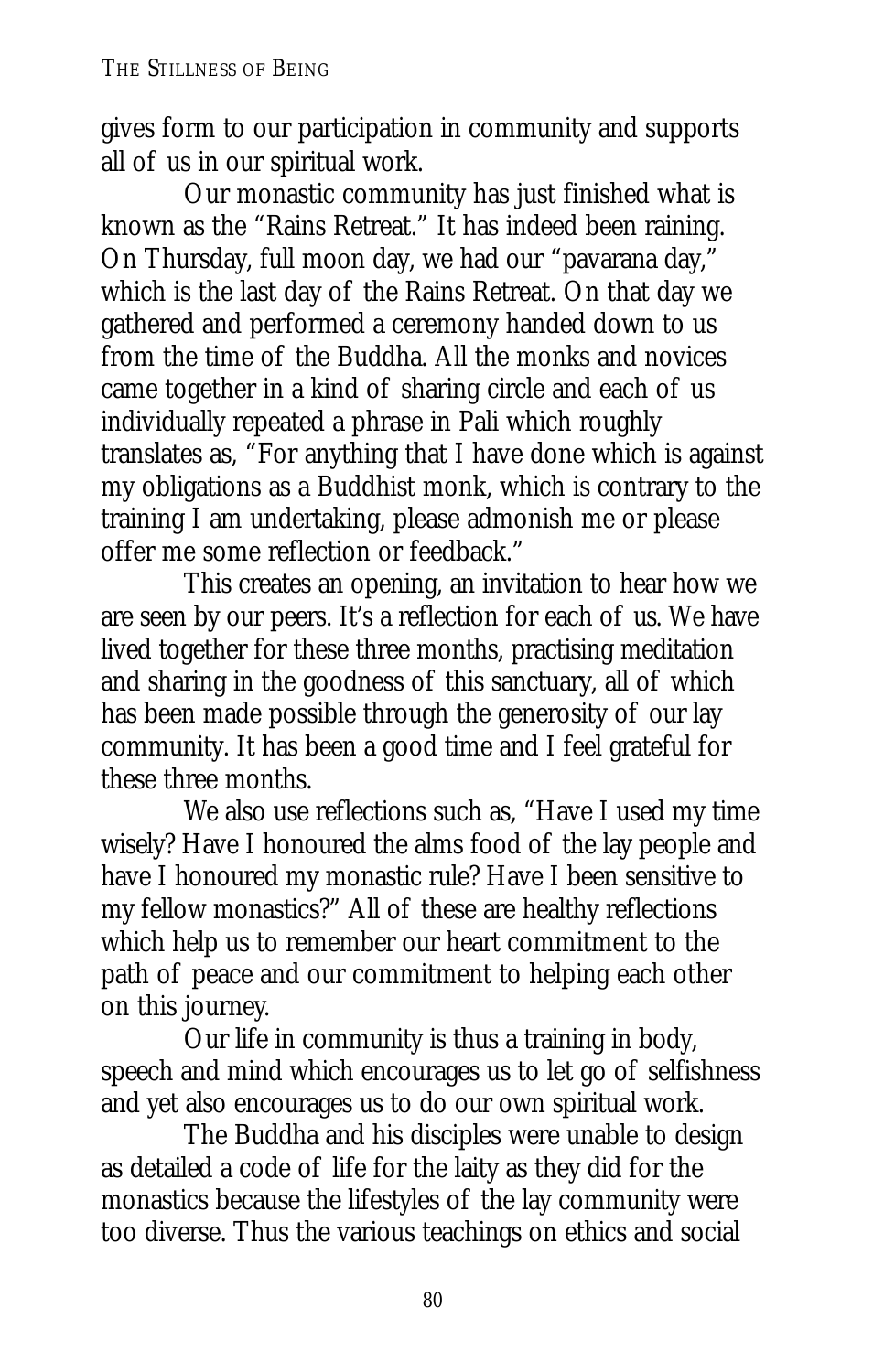commitment were given in the context of social structures that already existed in the societies of those times. In those cultures, for example, if a couple got married, it was not only a relationship with another person, but also it was a marriage that brought the couple within the community of married people. They weren't just an isolated couple, but rather a couple who had joined a "guild of married people." And that implied an obligation. It implied a moral obligation, a familial obligation and a communal obligation.

The whole community understood that obligation. And so the whole community could support marriage, through encouragement, through admonishment, through helping in times of sickness, and so on and so forth. So it wasn't just something that happened in isolation.

These kinds of supportive structures are harder to find in modern urban society. For instance we might ask, "What is a partnership? Is there a guild of partners? What are the obligations in a partnership? How is that defined and are there like-minded people who support such obligations?" There are no clear answers and I think this is a very real difficulty in our culture.

A place like this monastery and a group like this, where many people come on a Sunday and meditate and reflect on Dhamma, is a vehicle for creating a supportive social environment for our Dhamma work. We, as a community, as a group of human beings, can uphold certain traditional values. We can honour these values, and we can give each other feedback when traditional values are *not* honoured, when behaviour becomes unacceptable. If we see someone who comes to the monastery and is abusive, if we see a monastic who is not living by agreed monastic standards, then that is unacceptable. We need to express our disagreement in an appropriate manner.

When we speak of acceptance, we usually mean at the heart level. Acceptance is an inner strategy that allows us to be with life and respond to life with clarity.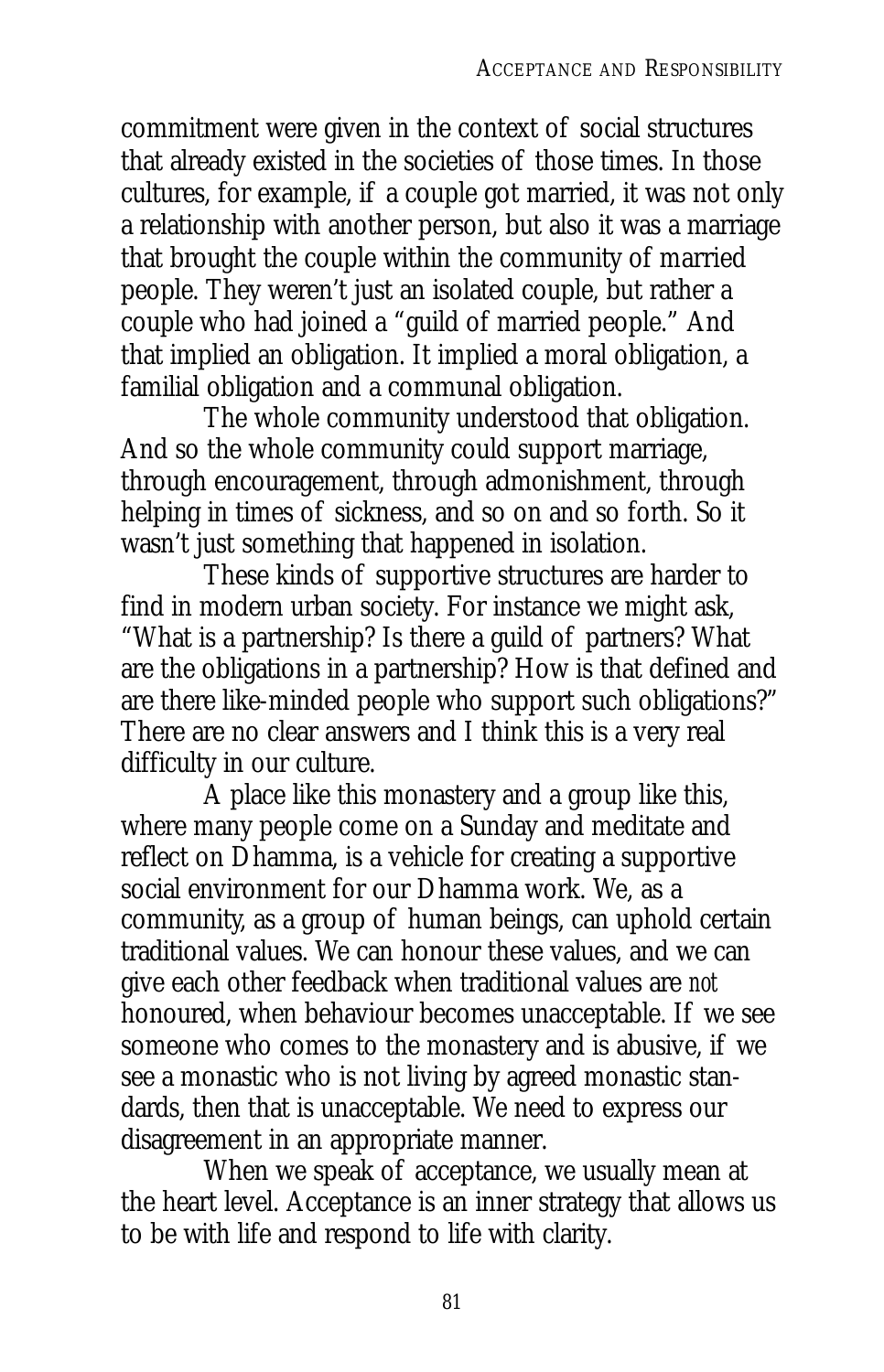But acceptance is not an absolute social philosophy. At the social level some kinds of behaviour are unacceptable. Our duty as members of this spiritual community is to go to the person who we feel is not living according to our agreedupon standards, whether it is a lay person or a monk, and say that we have to talk about this, and try to resolve the issue.

Inner acceptance allows for clarity of action. But if we are not aware of our inner world and attack from positions of righteous indignation and anger, then the results will be messy and confused. So we always need to awaken to and honestly accept our own passions and defilements of mind. This is an inner obligation and commitment. Selfrighteous indignation is a very destructive energy, an energy which can be used to justify anger, hatred and jealousy. We need the courage to speak out when necessary but we also need honesty to know our own feelings and intentions.

In a Buddhist community the accepted ethical framework is the five precepts. The third precept, for example, encourages moderation with regard to sensuality. This is a very broad precept which asks us to reflect on the way we conduct ourselves around sensual experience. Specifically, it encourages us to be sexually faithful to our partners. Adulterous relationships are thus clearly outside the boundaries of this precept.

It is a precept which draws very clear boundaries so that anyone in a marriage or in a permanent relationship, or anyone who is engaged, or anyone who is under age, or anyone who is a monastic, or anyone who is living under the eight precepts – all of these people are out of bounds in terms of sexual relationships. In observing this precept our responsibility, our obligation, is to promote the harmony of existing social contracts and to care for those who are not of age or who are living under renunciant precepts.

Those who are committed to a religious life based on Buddhist principles have these kinds of obligations to each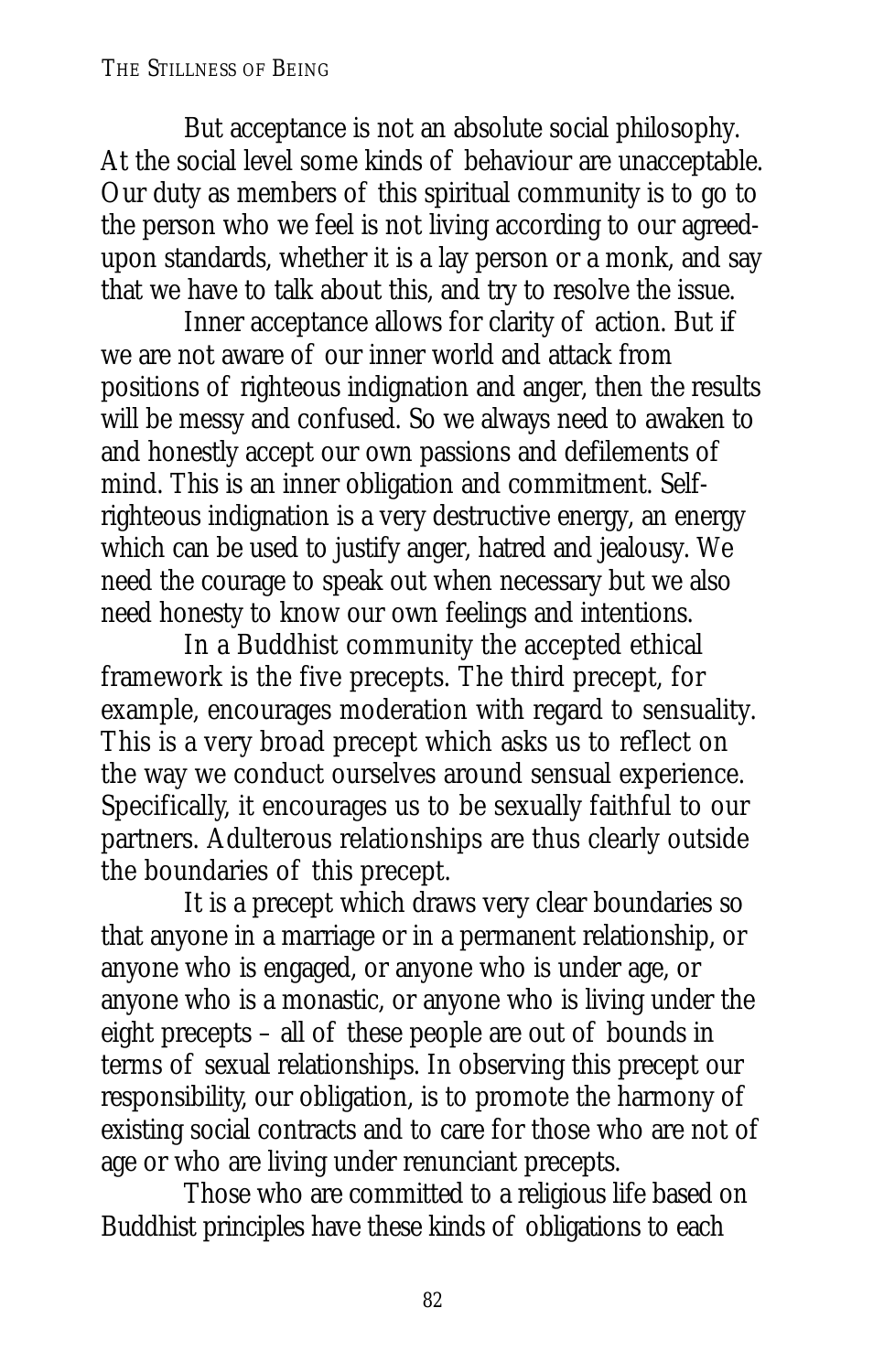other. If anyone in our community, be it a monastic person or a lay person, is not fulfilling this principle of impeccability in relationship, or if someone is being in any way promiscuous or abusive, it is our duty as a community to talk about that, to reflect on that. Not in a gossiping manner but in a way which honours the precepts. This requires courage and compassion.

This is a kind of social activism. It means speaking about things which are important. This kind of honesty can be very helpful if it is done correctly, not from self-righteousness, not from anger, but from the fact that we have an obligation to the well-being of our community and its individuals.

The one quality the Buddha could never go against in his spiritual journey was the quality of truthfulness. Truthfulness is the heart of the religious life because enlightenment is about truth. Freedom is about truth and suffering is about ignorance, about not understanding. If there is someone in our community, be it in the monastic community or in the lay community, whose mind is justifying immoral behaviour – it's very dangerous for that person. Unfortunately we humans have the ability to rationalize our delusions. We can be very clever with knowledge and ideas. Perhaps we have all seen occasions when one person is trying to admonish another and the other person is more clever with language and twists it all around. So cleverness ends up winning the day rather than truthfulness. Words and language are manipulated to suit the desires and fears of the ego. It is a cleverness which has the potential to do great harm to a person's spiritual life.

Precepts and moral guidelines are a common body of knowledge, a common agreement of obligations. When someone is acting in a way which is breaking apart existing relationships and they are using some kind of clever language, we can say, "Perhaps, but what about the third precept…." It is important that we have a common body of knowledge so that there are references beyond personal preferences.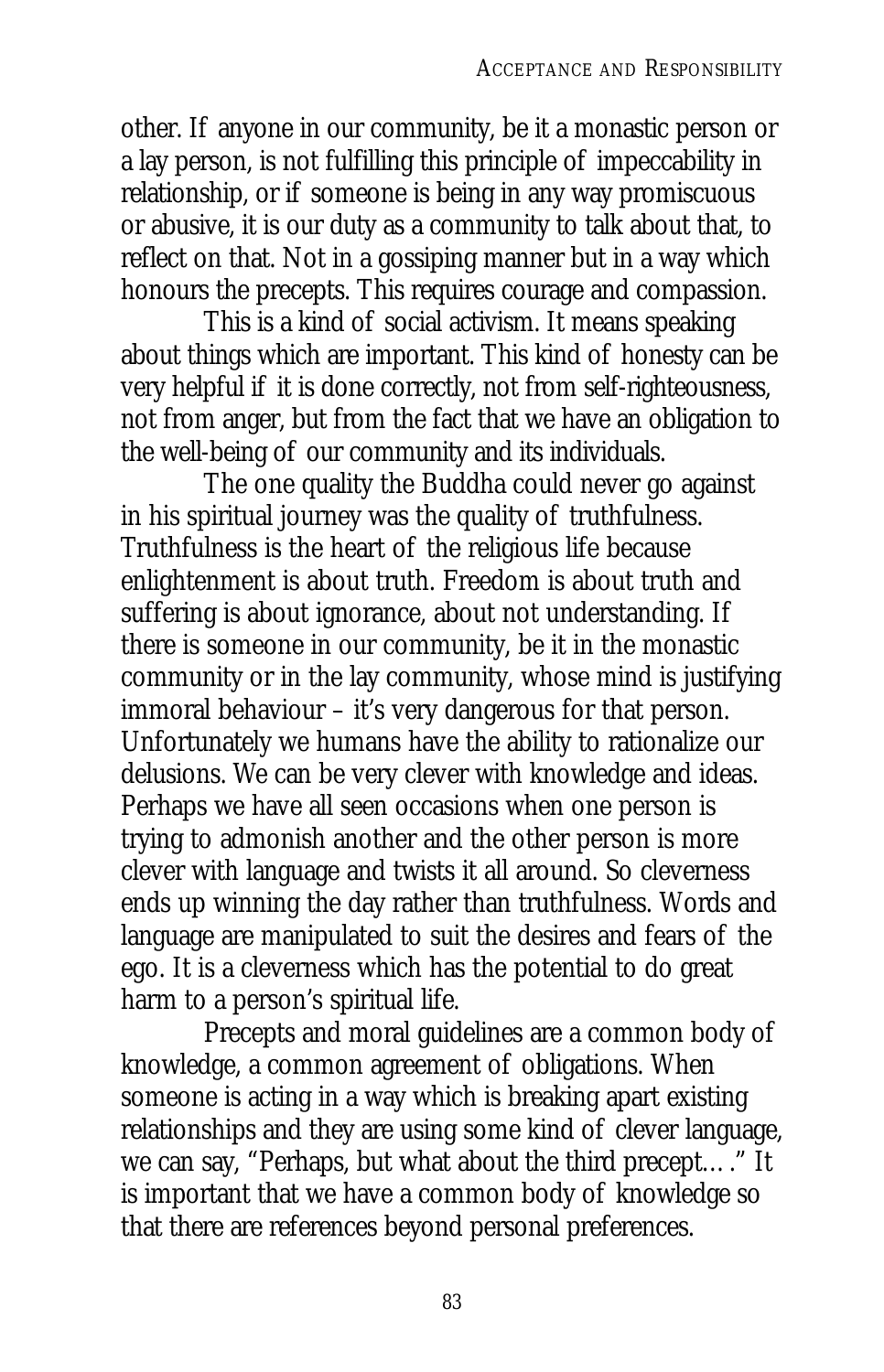For instance, our monastic rules are a body of knowledge, available not only to the monks and nuns but also to the laity. In a non-Buddhist culture most lay people don't understand the monastic rules but in Buddhist Asia people tend to be familiar with them and then everyone knows the monastic and lay boundaries. When the boundaries are transgressed then there is a skilful reference point, a body of common agreements. This helps both those in positions of authority as well as those who seek guidance and leadership.

Sometimes teachers step outside the boundaries of their own culture, outside of the constraints and obligations that help them reflect on their responsibilities. This can lead to situations where a teacher gets lost in selfish delusions and gets burnt out or oversteps the boundaries of propriety.

Teachers and leaders will sometimes lose the plot and blunder into areas of confusion. They get lost in their own over-estimations. If, however, there is a cultural knowledge of boundaries, roles and expectations, then it is more difficult for teachers to follow self-deceptions. They need protection too, don't they? We all need protection, we all need help because delusion is there, it deludes us into doing unskilful things.

Contemplating the first precept, the precept on not harming living beings, we see how difficult that is in New Zealand. To create the Karori and Kapiti bird sanctuaries many possums, rats, cats and stoats were killed. Without the killing, the native birds die off. What to do?

One thing we can do is to make sure we don't throw out the first precept. If someone feels they have to transgress the precept they must think long and hard, reflecting on the necessity and value of taking life. Then they must be responsible for their decisions. If, however, the precept is completely thrown out, it is easy for attitudes to arise that dismiss certain forms of life. The animal and plant realms are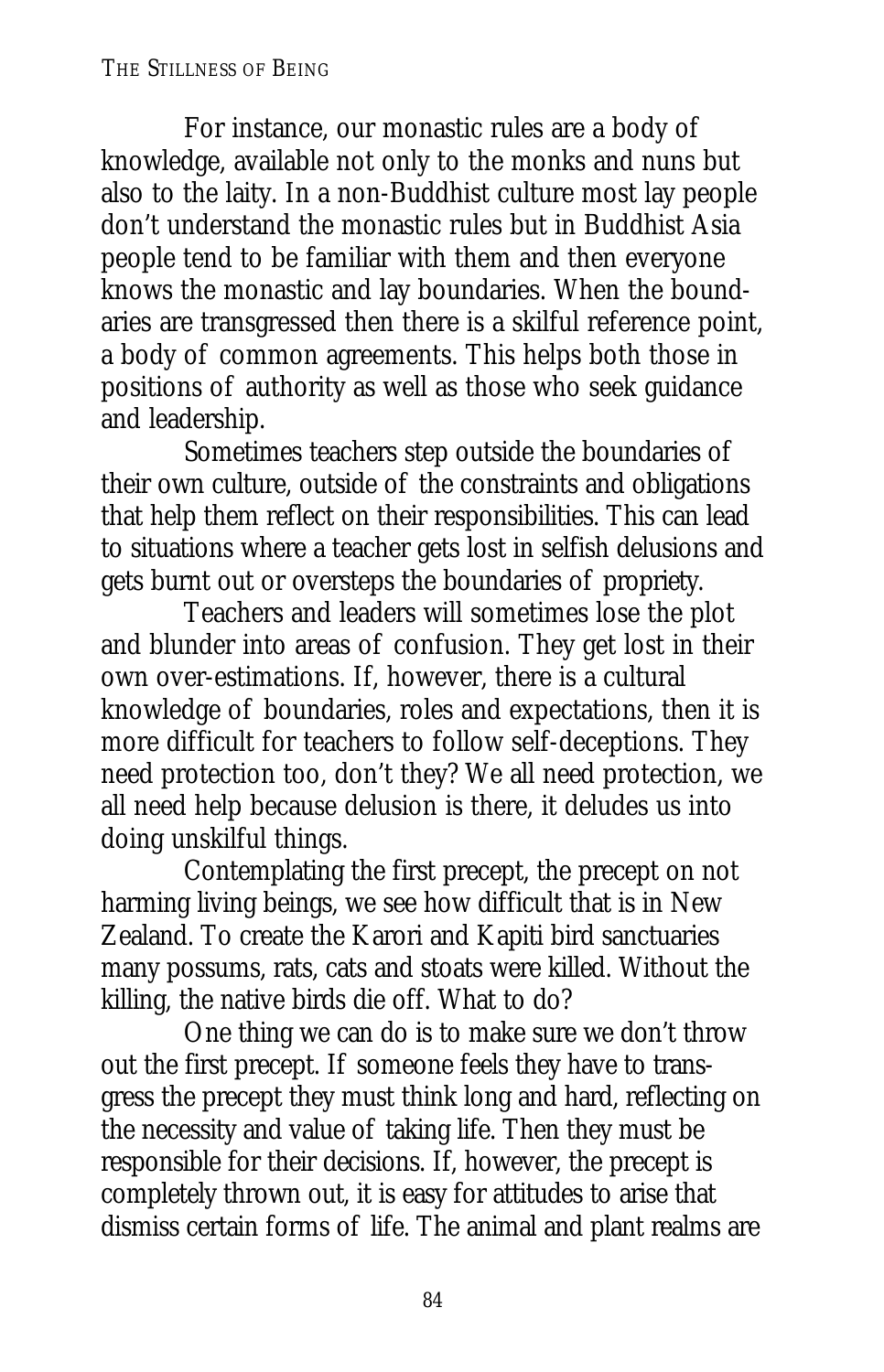then considered purely in terms of human desires and human economies rather than in terms of compassion and care.

Have you ever perceived a spider as a pet? Children do this easily. Have you ever changed your perceptions from "this is a useless thing" to actually looking at an animal with empathy, seeing it is a sentient creature that is trying to be happy in its own interesting way? This creates an entirely different relationship. It is quite beautiful. This can sound very utopian and impractical but the Buddha's teaching encourages us to cultivate a heart of love and turn away from the heart of alienation. Yes, we need to protect the environment from noxious weeds and so forth but let's not brutalize our minds with insensitive and violent attitudes.

The second precept is about non-corruption: I undertake the training rule to refrain from taking that which is not given. In our monastic rule we have various refinements around this basic principle of not stealing. For instance, if someone gave a monk a valuable object here in New Zealand worth \$1,000 and then the monk went to Canada, by Canadian law that article would have to be declared and customs duties paid on it. But if he were to take that object, put it in his carrier bag and walk through without declaring it at the customs desk, fully knowing that he was trying to evade taxes, the monk would have committed an offence of "defeat." This is known as a *parajika* offence. We have four *parajika* offences. When a monk has committed a *parajika* offence he has to disrobe – very serious. That kind of cheating would be an impediment to his spiritual life, so the rule helps him to be very careful. Being careful in this way leads to a mind which is free from remorse and self-hatred and free of the fear of blame.

These precepts point to a sense of impeccability as the standard of the spiritual life. The ethical teachings encourage us to understand the laws of the land and to support those laws, because if we don't, who will?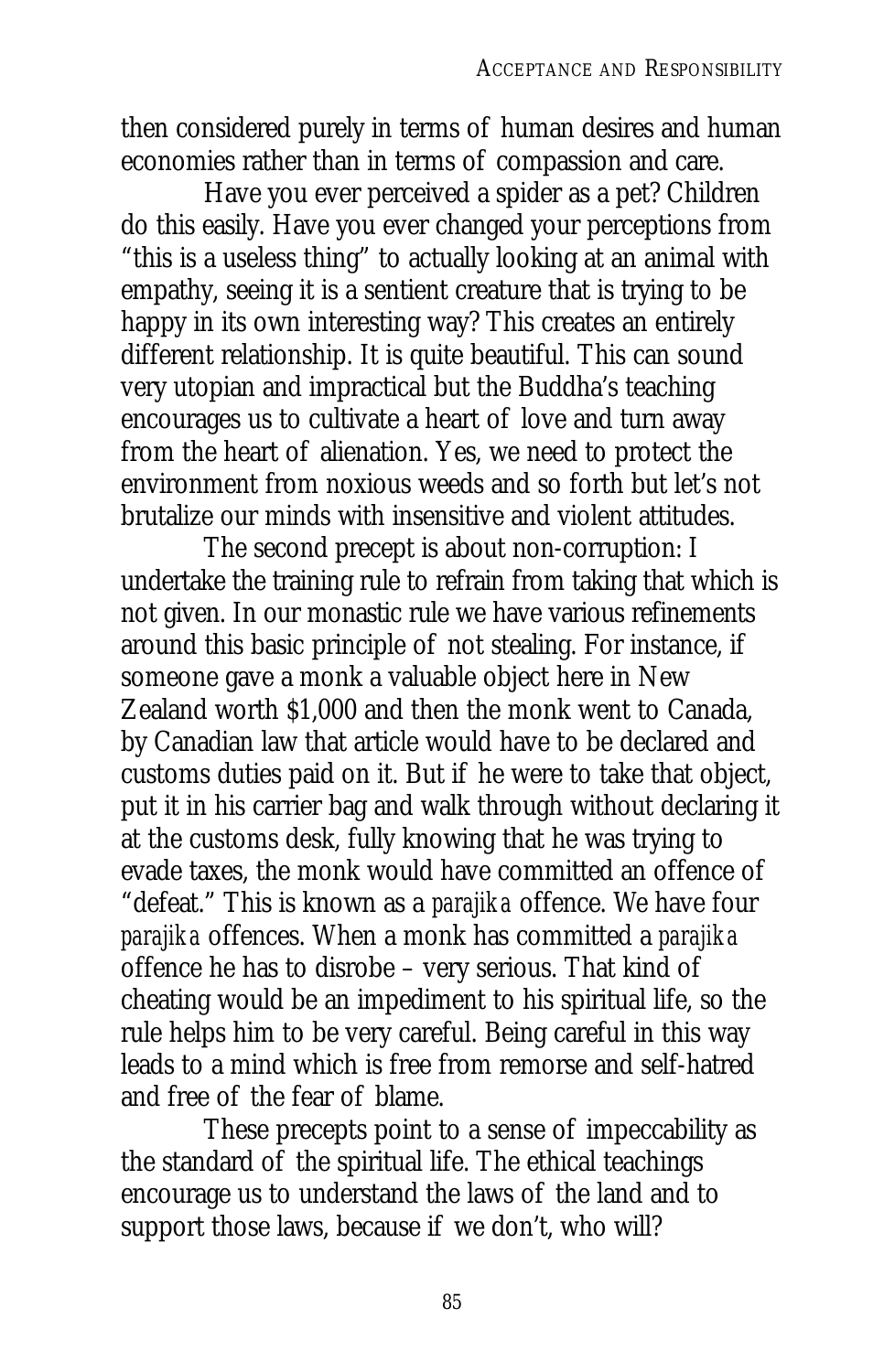This is our commitment to community. It is not just taking the easy way out or just going with the popular mood of the day, "Well, everyone else is taking things off the back of the lorry, why not? The office has lots of stationery."

That kind of mind is not an impeccable mind. A mind which follows dishonesty becomes a mind which is afflicted by guilt, fear or arrogance. It is not a mind that is going to experience the beauty of a peaceful heart.

The precept on speech is a very useful mirror to help us notice the motivations and intentions that lie behind our words. Wrong speech is lying, swearing, destructive gossip, and stupid talk. Right speech is speech which is truthful, speech which is beautiful, speech which is harmonious rather than divisive. It is speech which accords with Dhamma.

Speech can be very uplifting. For example, when the Dalai Lama came to New Zealand his words were tremendously inspiring for so many people. On the other hand, when we hear someone speaking with a heart of hate and cruelty it can be very disturbing. So speech is very powerful either for the good of our society or for its detriment.

Now, with the precepts themselves, we can't always get it right, but we can reflect: speech which is truthful, speech which is beautiful, speech which is harmonious, speech which is according to Dhamma – Right Speech. We can take that into our hearts and minds.

By reading over and contemplating a precept every day for some extended period of time, that precept begins to echo in our minds. And then if we are talking with someone and discover ourselves distorting the truth, exaggerating it or covering it up, the precept awakens us with the questions, "Why am I doing that? Why am I lying? Why do I need to distort the truth?" It awakens us to the truth of our motivations. But if we have no clear ethical boundaries or moral standards we can slide into unwholesome and unskilful behaviour that is harmful to both ourselves and others.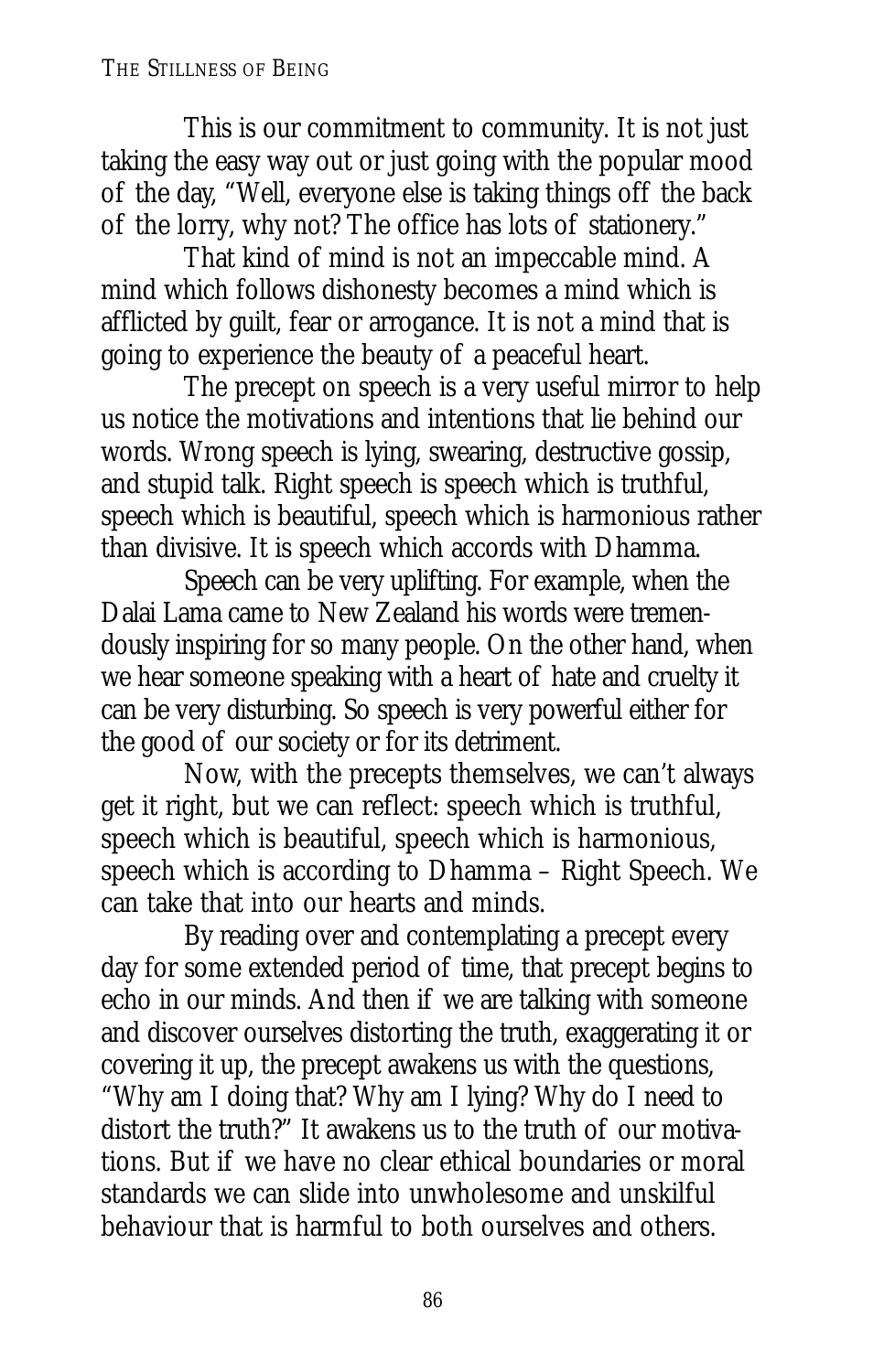The precepts thus become a way to protect us from the inner urges of insensitivity and selfishness, urges which we all experience but which only become harmful when we believe in their voices.

Using the precepts in this way we are able to ask ourselves, "What are my intentions?" If I am being manipulative with someone or I am trying to cover up something that I've been doing or I am just exaggerating to make myself look better, where is that coming from? Is it coming from fear, from greed, or from some other unskilful place? And what's the result of that? Is the result good? Is the result peaceful? Is the result happy? When  $\overline{I}$  speak in this way, is my mind confused?

On the other hand, when we encourage people, when we are sensitive to them, when we tell the truth, when we are able to own up to our mistakes, what is the result of that? Is that a good result or a bad result?

Right speech thus becomes part of the path to freedom. This is not easy. Most people find it difficult. We can easily believe deluded projections and dismiss someone with insensitivity and unkindness. Or we can believe in some petty complaint and then poke someone in a heartless manner. Or we might feel jealous of someone's success and tear them down behind their backs – so many ways to close the heart and get lost in wrong speech. The empathy and love in the heart get smothered and we end up feeling more and more alienated.

The precept on drugs and intoxicants is obviously very important, because a truly religious and spiritual life requires intelligence and focus – both of which are harmed by alcohol and various recreational drugs. We are not asked to adopt a puritanical attitude, "Thou shalt not have a glass of wine with granny on her birthday." It is not that. Rather it helps us reflect on why we turn to these things and what effects they have on our lives. Do these things make us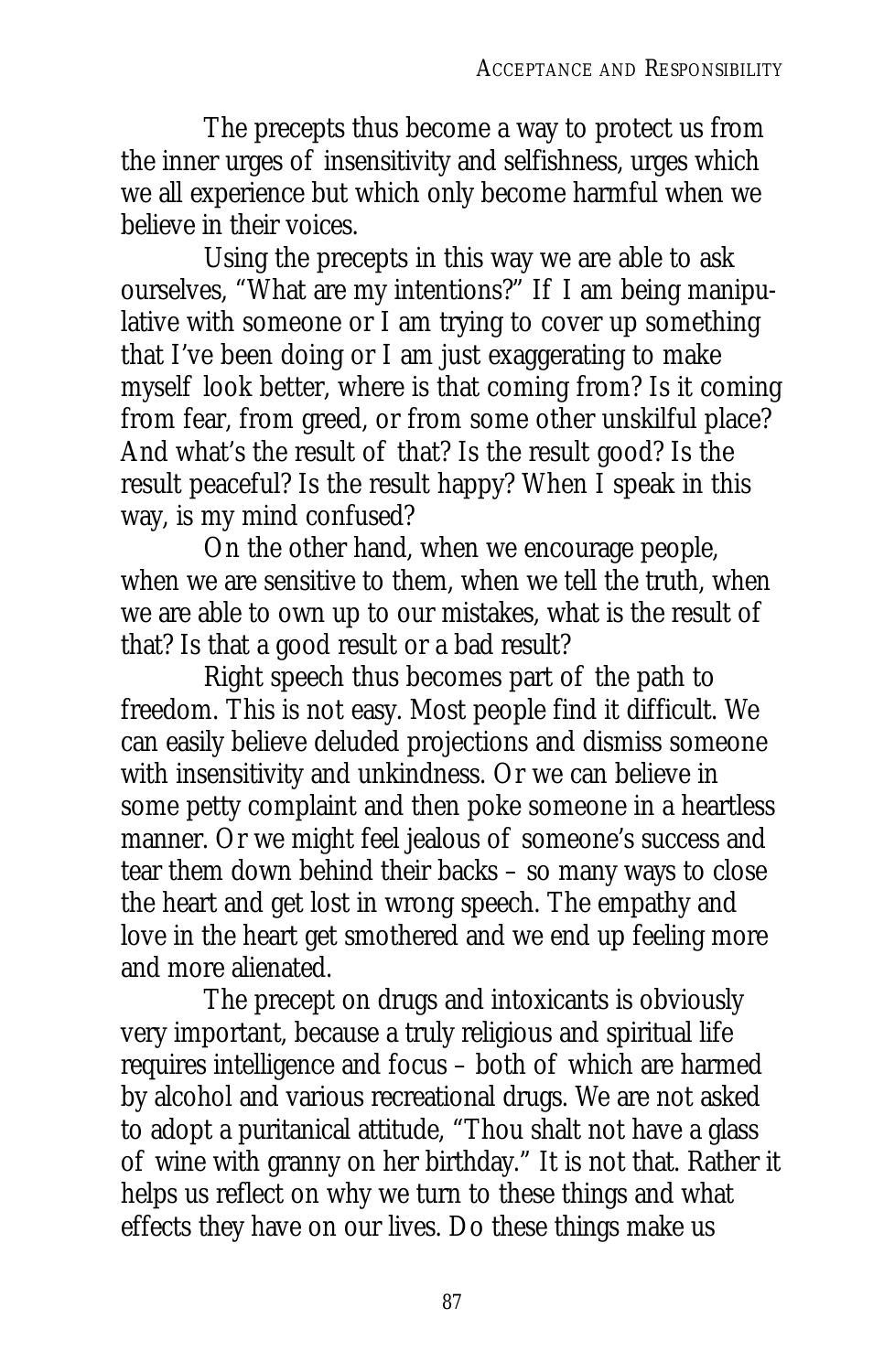better people and more responsible members of our communities? And what about our poor old bodies? Is it a kindness to fill the body with various chemicals for the sake of pleasure or for the need to escape?

So the framework for a Buddhist guild, a religious guild, is the five precepts. Each one of us is slowly refining and deepening our use and understanding of the precepts.

For example, the precept on harmlessness not only encourages us to live a life of non-violence but also a life of compassion. We work towards a deepening of that possibility. Much of Buddhist social philosophy is based on empathy.

Empathy is a marvellous attitude which helps lift us out of selfishness and self-obsession. When we have a chance to give to someone and we feel the joy of helping and caring for someone, then they are actually giving us a lot. It's an irony, isn't it? I have sometimes said to couples who have adopted a baby that the baby is very fortunate. They invariably answer, "No, no, we are the lucky ones."

We only have about 100 years to live on this planet, 80 to 100 maximum. What is the purpose of life? If we can do something good for our society, for our planet and the beings on it, then that gives life meaning. If that is the basis of our social philosophy, then we can see more clearly our own manipulativeness or the rationalising of our actions to justify selfish ends. When harmful impulses arise we learn to be patient and not follow these energies. But we also cultivate wholesome states of mind, encouraging compassion and kindness to blossom in our hearts. This is a lovely process in the spiritual life.

The advances in science in terms of medical and agricultural technologies have created a complicated array of moral dilemmas that didn't exist at the time of the Buddha. For instance, what is the Buddhist position on genetic engineering? Where is that covered in the five precepts?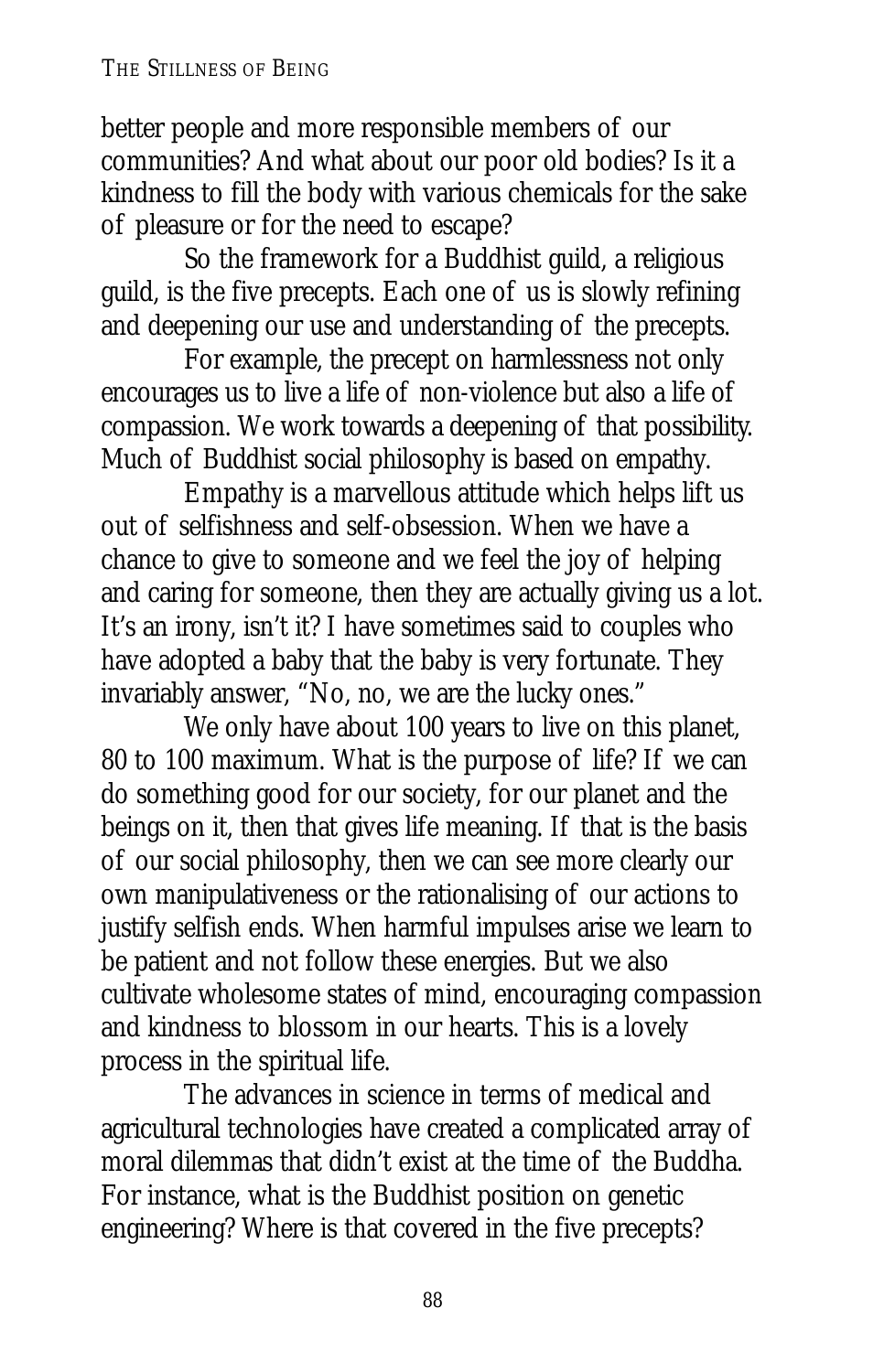Perhaps there need not be a fixed position. What is important, however, is that our hearts and minds be freed from personal agendas based on greed and arrogance. Part of Right Speech might then be the ability to debate the issues that arise, to participate in the process of education that our whole society is undertaking. This would imply a personal commitment to become informed about the issues – and then to think very carefully how one feels about them in the light of one's own ethical standards. This would give us the requisite qualities of heart and intelligence to enter into discussion and make a meaningful contribution to the moral direction of our society.

In a guild of craftspeople there are responsibilities to uphold the standards that are encouraged by the guild but also there are the joys of creating something of beauty that is an expression of one's craft.

In the same way, our Buddhist community has standards that we should live by and encourage in each other – but there is also the expressive part of our being which is a part of the craft or art of living. To give something of oneself for the benefit of other beings is truly marvellous.

At times our Buddhist emphasis on the practice of awareness can sound as though we are constantly thinking about ourselves; a very uninspiring way to live this life. If I've got nothing to give to, nothing to serve, no one to love, no one to care for, life isn't balanced. The other extreme, of course, is to be so out there, so caring, so loving that I end up in hospital with a nervous breakdown. We need the balance of love for ourselves as well as the love of others.

Perhaps then, the deepest standard that our Buddhist community can encourage is quite simply love for one another. Our sense of acceptance and our commitment to good ethics are always underpinned by the heart of loving kindness.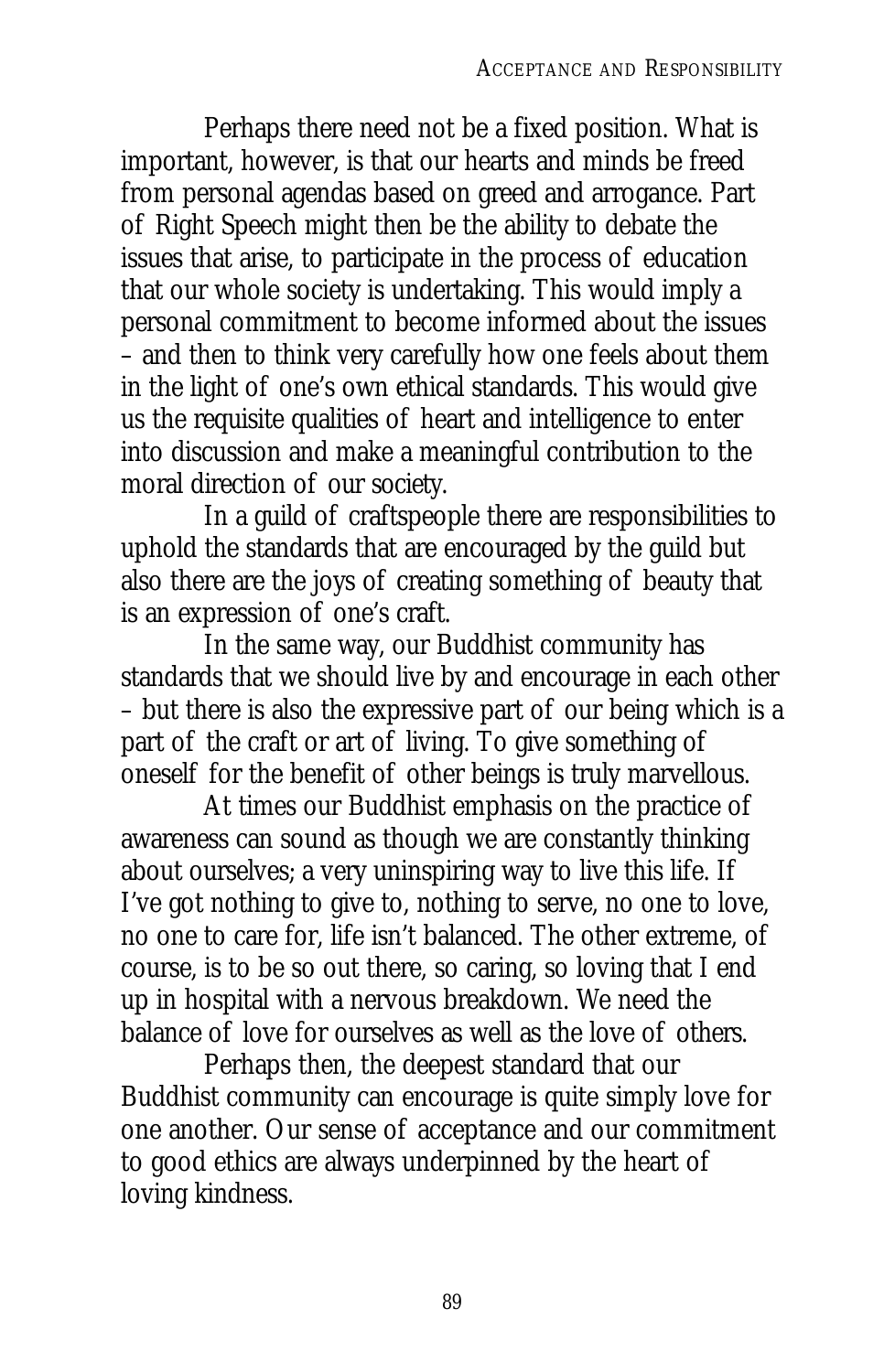

V enerable Viradhammo was born in Esslingen, Germany in 1947 to Latvian refugee parents. They moved to Toronto when he was four years old. He studied engineering at the University of Toronto but became disillusioned with academic life and left in 1969 to see the world and experience other cultures.

Later, while living in India, he encountered Buddhism, meeting the late Samanera Bodhesako, who introduced him to the teachings of the Buddha. He eventually travelled to Thailand to become a novice at Wat Mahathat in 1973 and took *bhikkhu* ordination the following year at Wat Pah Pong with Ven. Ajahn Chah. He was one of the first residents at Wat Pah Nanachat, the international monastery in northeast Thailand.

Having spent four years in Thailand, he went back to Canada to visit his family in 1977. Instead of returning to Thailand, he was asked by Ajahn Chah to join Ajahn Sumedho at the Hampstead Vihara in London. Later, he was involved in the establishment of both the Chithurst and Harnham monasteries in the UK.

In 1985, invited by the Wellington Theravada Buddhist Association, he moved to New Zealand, accompanied by Venerable Thanavaro, where he lived for 10 years, setting up Bodhinyanarama monastery.

In 1995 he came to the UK to assist Ajahn Sumedho at Amaravati and stayed for four years before returning to New Zealand, where he lived until 2002. Since then he has been living in Ottawa caring for his mother.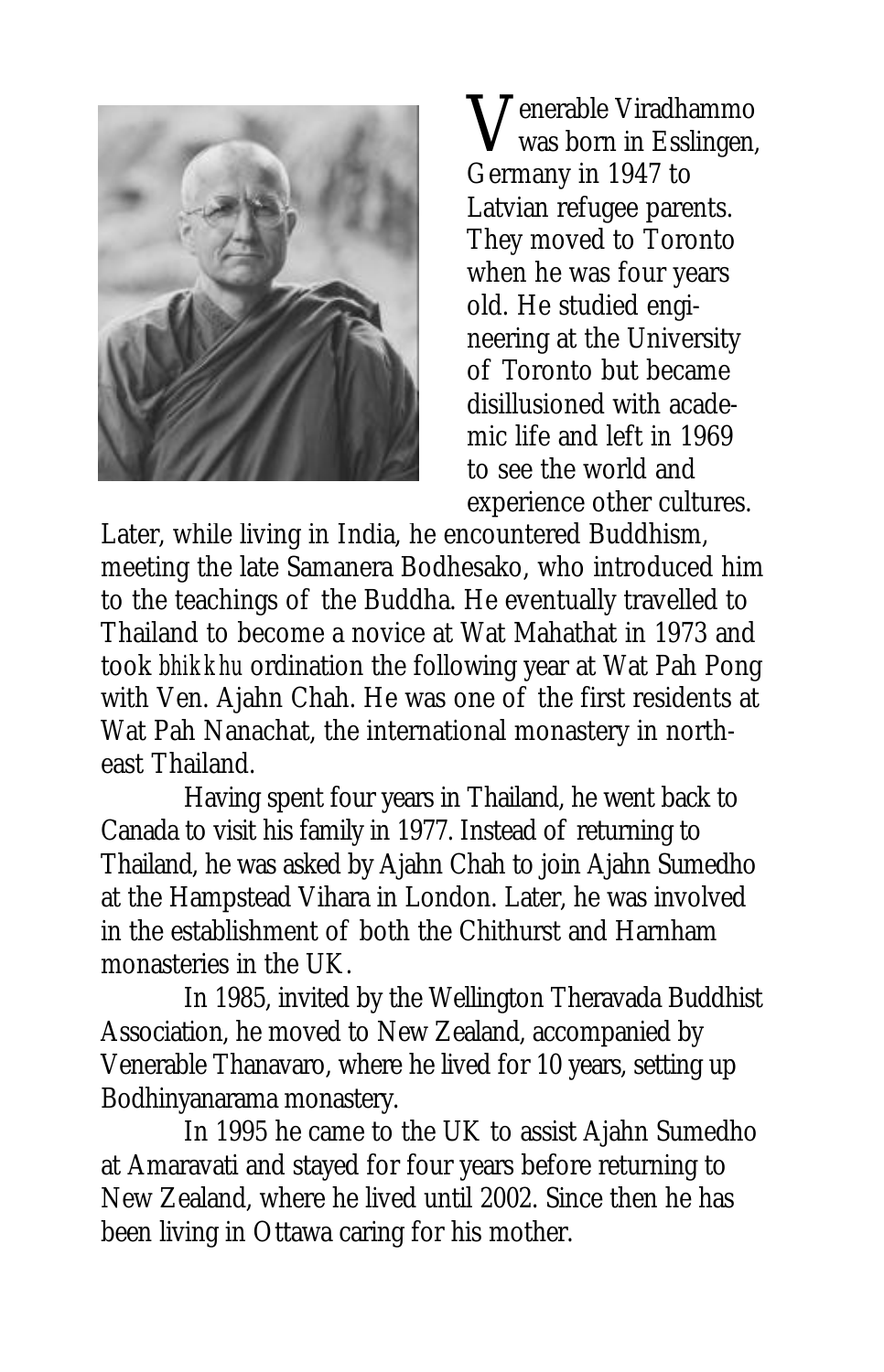## GLOSSARY OF TERMS

Pali is the scriptural language of the Theravada tradition and several Pali words (printed in italics) are used throughout the book. This glossary defines some of those words.

**Ajahn**: Teacher. A Thai term. From the Pali "acariya."

**anapanasati**: Mindfulness of in-and out-breathing. A core meditation technique for mental concentration.

- **anatta**: Non-self, impersonality. Absence of any personal essence. The central Buddhist doctrine.
- **anicca**: Impermanent, inconstant the nature of all experiential phenomena.

**Bhante**: Venerable Sir.

**bhavana**: Mental development, cultivation.

- **bhikkhu**: Monk.
- **dana**: Almsgiving, liberality, generosity. A virtue practised to counter greed and egoism.

**dhammavicaya**: Investigation of the natural Law (dhamma).

**dukkha**: Pain, suffering, stress. It may be physical or mental. The term is quite broad and includes: pain; the suffering due to change and instability; and the unsatisfactoriness or unreliability of all formations.

- **Four Noble Truths**: The most concise synthesis of the Buddhist teaching: Suffering, its cause, its end, the Path to the end.
- **khandhas**: Groups, heaps, aggregates (of clinging). Five aspects summarising physical and mental experience. Rupa (form), vedana (feeling), sañña (perception), sankhara (formations), viññana (consciousness).
- **kamma**: (*skt. karma*) (intentional) Action (of body, speech and mind). These actions ripen as result (*vipaka*).
- **magga**: Path. The last of the Four Noble Truths. Right: view (understanding), thought, bodily action, livelihood, effort, mindfulness, concentration.